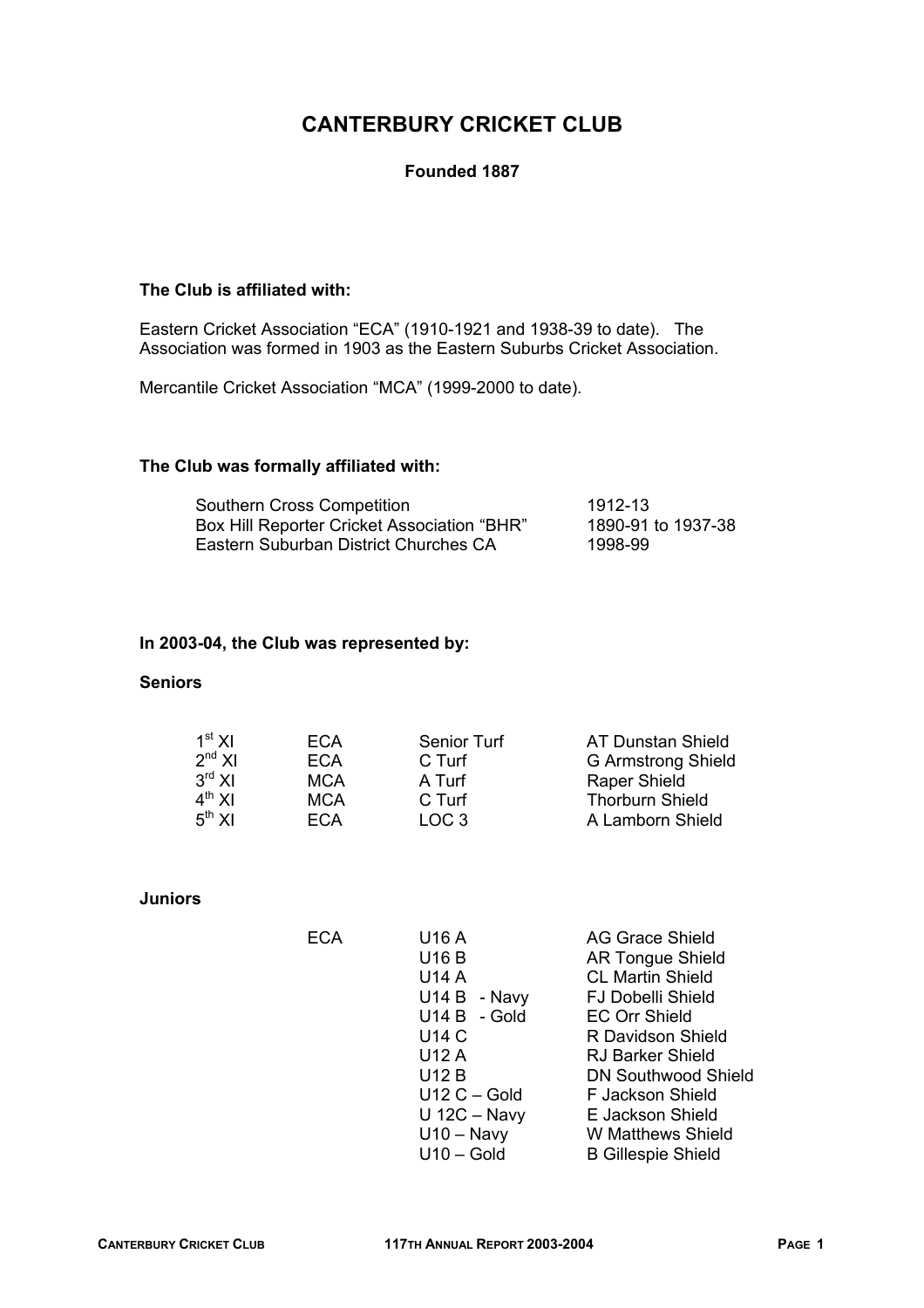# **PREMIERSHIPS**

|         | <b>BHR</b>      |         | <b>ESCA/ECA</b><br><b>SENIORS</b> |         | <b>ESCA/ECA</b><br><b>JUNIORS</b> |          | <b>MCA</b>    |
|---------|-----------------|---------|-----------------------------------|---------|-----------------------------------|----------|---------------|
| Year    | Grade           | Year    | Grade                             | Year    | Grade                             | Year     | Grade         |
|         |                 |         |                                   |         |                                   |          |               |
| 1908-09 | 1 <sup>st</sup> | 1915-16 | Matt 1                            | 1966-67 | Junior 1                          | 2002-03* | <b>B</b> Turf |
| 1916-17 | 1 <sup>st</sup> | 1940-41 | Turf 1                            | 1973-74 | U16 N                             | 2002-03  | D Turf        |
| 1921-22 | 1 <sup>st</sup> | 1940-41 | Turf 2                            | 2000-01 | U12 A                             |          |               |
| 1923-24 | 1 <sup>st</sup> | 1945-46 | Turf 1                            | 2001-02 | U 12A                             |          |               |
| 1927-28 | 1 <sup>st</sup> | 1947-47 | Turf 1                            | 2001-02 | U12 C                             |          |               |
| 1931-32 | 1 <sup>st</sup> | 1949-50 | Turf 2                            | 2001-02 | U12 C                             |          |               |
| 1932-33 | 2 <sup>nd</sup> | 1966-67 | Turf C                            | 2001-02 | U <sub>10</sub>                   |          |               |
| 1934-35 | 1 <sup>st</sup> | 1971-72 | Turf C                            | 2001-02 | U <sub>10</sub>                   |          |               |
|         |                 | 1973-74 | Turf Sen                          | 2002-03 | U <sub>10</sub>                   |          |               |
|         |                 | 1974-75 | <b>Turf Res</b>                   | 2003-04 | U16 A                             |          |               |
|         |                 | 1976-77 | <b>Turf Res</b>                   | 2003-04 | <b>U14 B</b>                      |          |               |
|         |                 | 1977-78 | Turf Sen                          | 2003-04 | U <sub>10</sub>                   |          |               |
|         |                 | 1977-78 | Turf Res                          | 2003-04 | U10                               |          |               |
|         |                 | 1978-79 | Turf Sen                          |         |                                   |          |               |
|         |                 | 1980-81 | Turf Sen                          |         |                                   |          |               |
|         |                 | 1980-81 | Matt B                            |         |                                   |          |               |
|         |                 | 1992-93 | Turf A                            |         |                                   |          |               |
|         |                 | 1996-97 | Matt D                            |         |                                   |          |               |
|         |                 | 1998-99 | Turf D                            |         |                                   |          |               |
|         |                 | 2001-02 | Turf A                            |         |                                   |          |               |

**\* Premiers and Champions** 

# **RUNNERS UP**

|         | <b>BHR</b>      |                                                                                                            | <b>ESCA/ECA</b><br><b>SENIORS</b>                                                                                  |                                          | <b>ESCA/ECA</b><br><b>JUNIORS</b> |      | <b>MCA</b> |
|---------|-----------------|------------------------------------------------------------------------------------------------------------|--------------------------------------------------------------------------------------------------------------------|------------------------------------------|-----------------------------------|------|------------|
| Year    | Grade           | Year                                                                                                       | Grade                                                                                                              | Year                                     | Grade                             | Year | Grade      |
| 1891-92 | 1 <sup>st</sup> | 1941-42<br>1953-54<br>1955-56<br>1956-57<br>1971-72<br>1973-74<br>1978-79<br>1981-82<br>1985-86<br>1998-99 | Turf 1<br>Turf 1<br>Turf 1<br>Turf 1<br>A Turf<br>Matt B<br><b>Turf Res</b><br><b>B</b> Turf<br>Sen Turf<br>Matt C | 1962-63<br>1971-72<br>1972-73<br>2203-04 | U16<br>U16<br>U16<br>U14C         |      |            |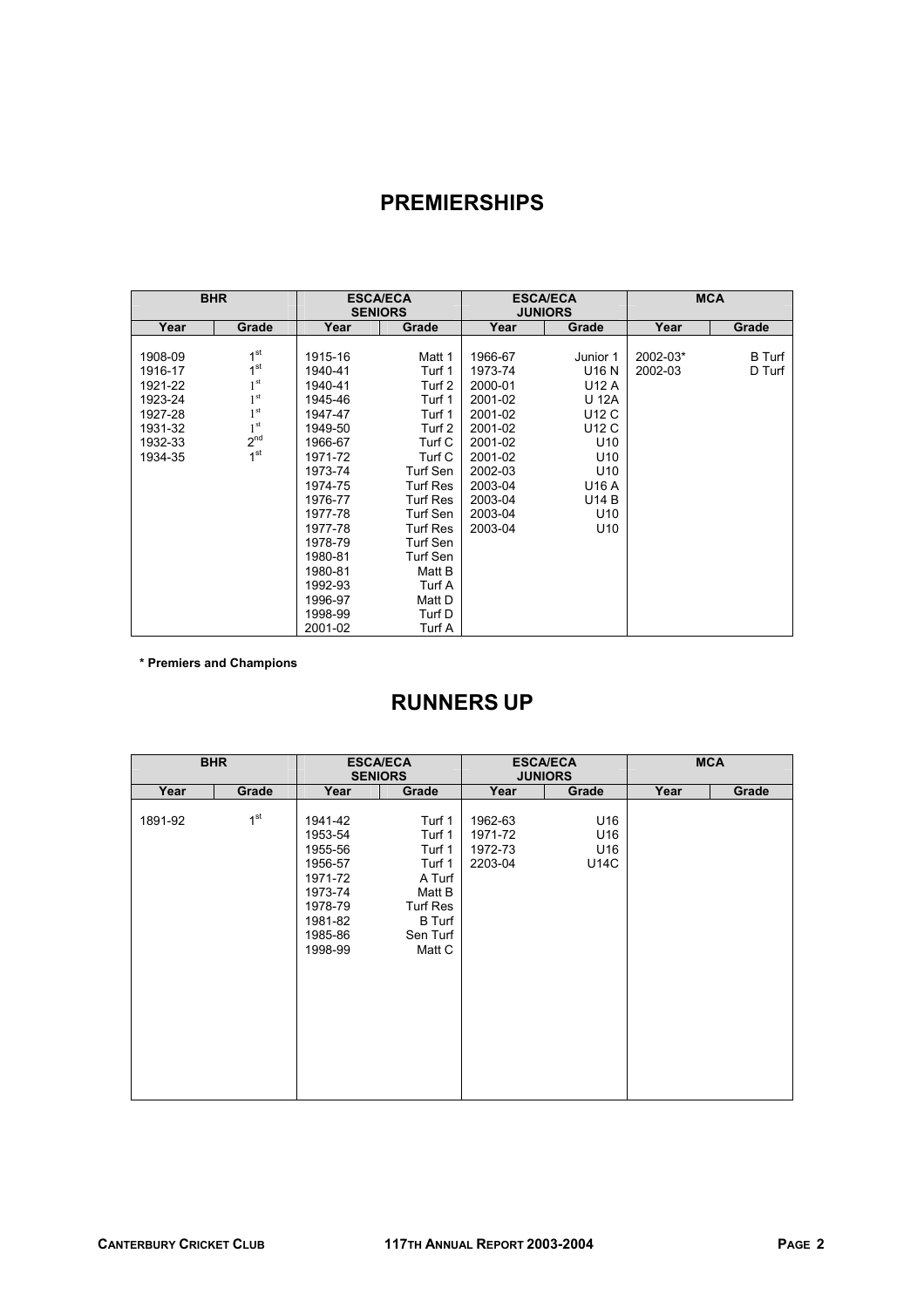## **OFFICE BEARERS**

Vice President – Seniors<br>
Vice President – Juniors<br>
Vice President – Juniors **Vice President – Juniors** 

**General Committee Francis Bourke** 

**President Contract President Contract Paul Zammit** 

**Secretary Community Secretary Community Secretary Community Secretary Community Secretary Community Secretary Community Secretary Community Secretary Community Secretary Community Secretary Community Secretary Community S** 

**Treasurer General Community Community Community Community Community Community Community Community Community Community Community Community Community Community Community Community Community Community Community Community Com** 

 **Stuart Findlay Kieran Hickie Jesse McLaren David Womersley**

**Honourary Auditor Chartered Accountants**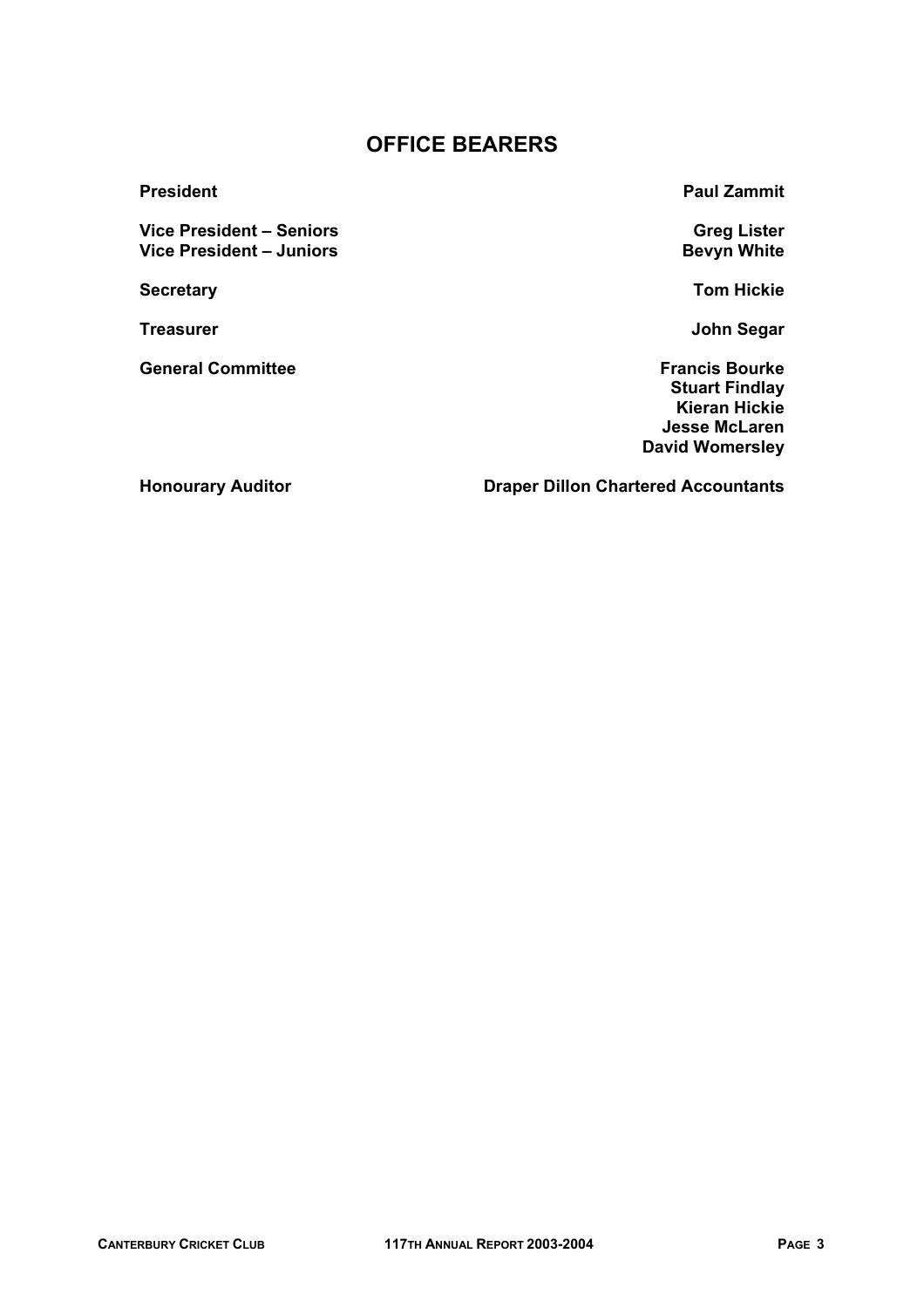## **SECRETARY'S REPORT**

It gives me great pleasure to present the  $117<sup>th</sup>$  Annual Report of the Canterbury Cricket Club.

The 2003-04 season brought premiership success in four under age teams, consolidation of the First XI in the Dunstan Shield competition, a higher standard of competition in the Mercantile Cricket Association, strengthening numbers in the juniors, increased sponsorship revenue and an improved financial position.

Difficulties were faced however with addressing the risk aspects of playing senior cricket at the Canterbury Sports Ground and dealing with a deterioration of the playing surface of the ground during the water restrictions before Christmas.

Following the Special Meeting preceding the Annual General Meeting last year, the Constitution was altered to allow for the creation of the positions Vice President - Seniors and Vice President – Juniors. This was necessary considering the importance of the junior XI's in the Club's structure and in recognition of the fact that the Club had grown in size and complexity as had the duties and responsibilities of the Officers and General Committee. The Constitution was last reviewed and updated in 1993 and other changes included definitions for the roles and responsibilities of Sub Committees and establishing mediation procedures in the event of dispute between members or between a member and the Club.

I would like to take this opportunity to recognise the contribution of Committee members, the Captains of the Senior XI's and the coaches / managers of the Junior XI's to the continuing development and improvement of the Canterbury Cricket Club. Although premierships are seen as the tangible measure of success, the real measure is character, sportsmanship and the spirit in which the game is played.

Cricket is alive and well at Canterbury.

**Tom Hickie SECRETARY**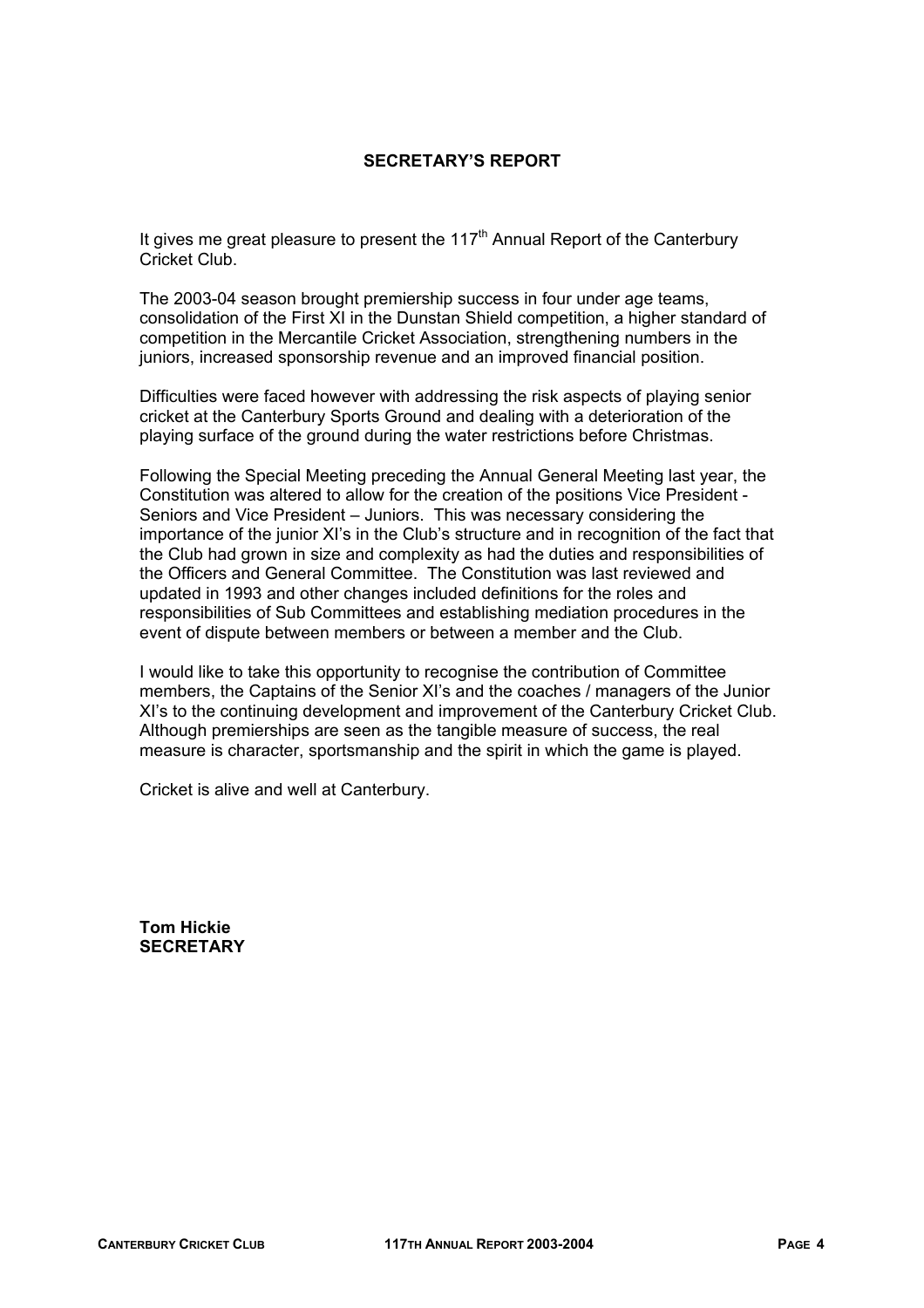## **PRESIDENTS REPORT**

The 2003-2004 season saw the club take some significant steps forward, both on and off the field.

Although our senior teams were not able to make the finals this year, we had the opportunity to develop our playing list and be able to give our younger players valuable time to become accustomed to playing Senior cricket on a turf wicket. Our Junior ranks were again an outstanding success with numerous teams from our Junior section either winning their Grade or playing off in finals.

The story for our junior section was again an outstanding success with now 13 teams representing our club of these teams 4 sides won the Premiership and 5 other sides played in finals. Again we must emphasis that although winning premierships are a measure of success, the ultimate measure of a successful club is the sort of character it produces in its players and to play the game within the spirit of this great game.

A special mention to our generous sponsors who again have provided us with much needed funds which enable us to continue to provide all teams with the appropriate facilities. I encourage all members and players to repay their faith in us by supporting them with your patronage.

A successful club must have the right people in place to make the show run. Fortunately for us and myself I do have at my disposal some outstanding people who have given me great support during the year. I would like to thank Greg Lister, Tom Hickie, John Segar, Francis Bourke especially, and all the other committee members for their efforts during the year. In the Junior Section the efforts of Bevan White and all his team managers and coaches was as mentioned above an outstanding effort.

Finally I would like to announce that I am standing down as President of the club. I would like to thank all members for their support and I was very proud that you entrusted me with such an important position within the club. The foreseeable future of this great club looks in good hands and that with everyone endeavoring to improve themselves and the club we can only look forward to bright and successful future. This Club is rich of history and tradition, the greatest satisfaction would be to build a Club that makes all our members and supporters proud.

**Paul Zammit PRESIDENT**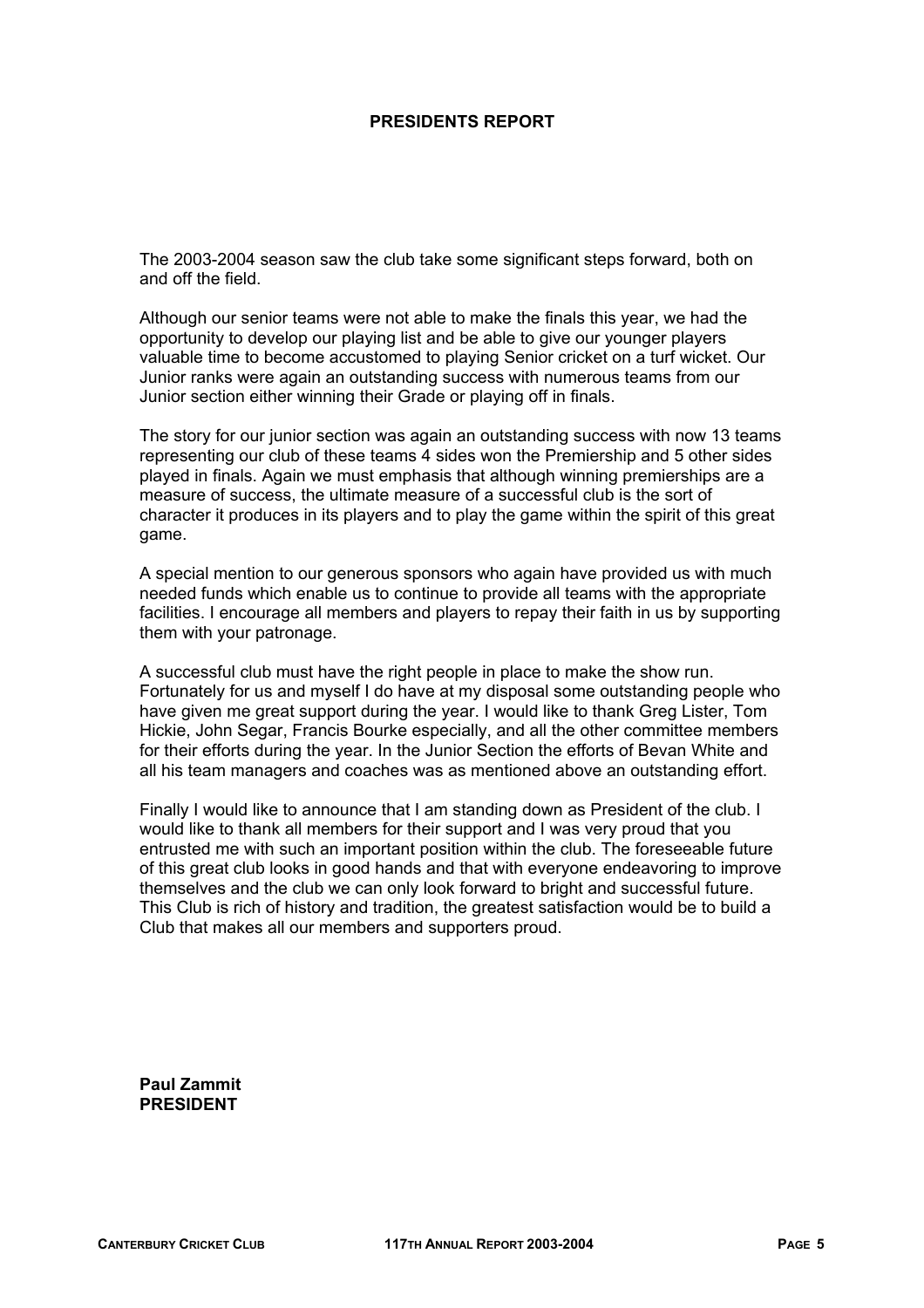## **VICE PRESIDENT – SENIORS REPORT**

Season 2003 /04 season provided many variables both on and off the field with a mixture of results achieved over the year. Whilst our playing numbers were lower than the previous season we still achieved a relatively successful years result across all of the XI's. Whilst we didn't have any representation in any finals campaign, there were some notable results for some of the XI's over this time. There were also some excellent individual results across all XI's and can be viewed in our "Results Vault" records. Congratulations to the winners of the averages in each XI.

Our biggest challenge of the year came from "mother nature" in terms of ground conditions. With water restrictions applied at the start of the season we prayed for rain early each week to be followed by bright sunny days as we headed into the weekend. We unfortunately experienced a 2-day heat wave prior to the x/mass break, which turned the Canterbury Sports ground into an arena that looked like it had played host to 5000 sheep. Fortunately the ground recovered in the new year with the partial lifting of the water restrictions thus returning the ground to the great condition we have become accustomed to.

The 1<sup>st</sup> XI was well led by Andrew Sharp and whilst only just missing out on finals action, the season can be described as "solid" without quite living up to the expectations of what could have been achieved in the Dunstan shield competition. The most pleasing part was again to see a great mixture of youth and experience play at the highest level of cricket in ECA.

The  $2^{nd}$  XI had another disappointing year and didn't look like breaking into finals contention at any stage. A more consistent level of playing squad members, coupled with a greater focus on what is required on the training track will reveal a result that is well overdue.

Both the  $3^{rd}$  & 4<sup>th</sup> XI's played their first season in higher grades after winning the flag in the previous year MCA competition. Led again by Jesse McLaren & Francis Bourke respectively, they were both able to achieve a pleasing result noting their move into higher grades. Both sides finished at respectable levels on the ladder without being part of the finals action at season end. These XI's continue to provide a great opportunity for a large number of players to experience cricket played on conditions as it is intended for - turf.

Our  $5<sup>th</sup>$  X1 ably led by Steve Davey came "out of the blocks" with explosive pace from the start of the season but couldn't quite hold onto the form needed to secure a place in the one day competition finals. A great many story's to be told on the fun and enjoyment experienced in this X1. Well done.

With a number of changes around the club planned for the 2004/05 season both on and off the ground, we should see a greater performance result achieved from all areas of the club. A greater interaction with the junior teams at Canterbury will benefit all concerned and can only be achieved with a overall club focus from all who are part of the Canterbury family. Well done on the year passed and I'm looking forward to next season.

## **Greg Lister VICE PRESIDENT - SENIORS**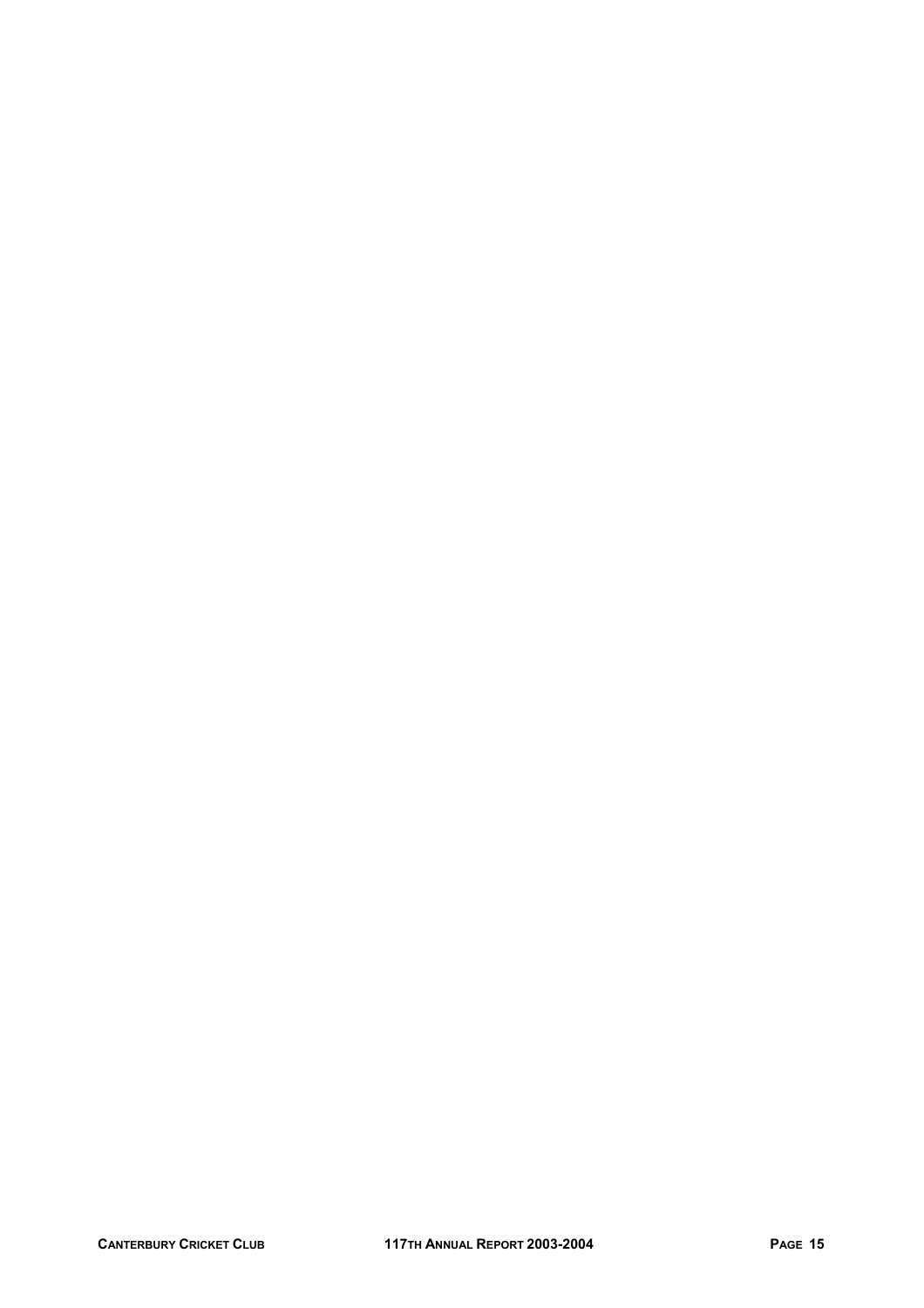# **CLUB ADMINISTRATION**

| <b>YEAR</b> | <b>PRESIDENT</b> | <b>SECRETARY</b> | <b>TREASURER</b> |
|-------------|------------------|------------------|------------------|
|             |                  |                  |                  |
| 1887-88     | Read, A.         | O'Keefe          | No Record        |
| 1888-89     | Read, A.         | No Record        | No Record        |
| 1889-90     | Read, A.         | No Record        | No Record        |
| 1890-91     | Read, A.         | Scott G.         | No Record        |
| 1891-92     | Read, A.         | Walker J.        | Walker J.        |
| 1892-93     | Read, A.         | Walker J.        | No Record        |
| 1893-94     | Smith D.B.       | Walker J.        | No Record        |
| 1894-95     | Smith D.B.       | Walker J.        | No Record        |
| 1895-96     | Smith D.B.       | Walker J.        | No Record        |
| 1896-97     | Smith D.B.       | Walker J.        | No Record        |
| 1897-98     | Smith D.B.       | No Record        | No Record        |
| 1898-99     | Smith D.B.       | No Record        | No Record        |
| 1899-00     | Smith D.B.       | No Record        | No Record        |
| 1900-01     | No Record        | No Record        | No Record        |
| 1901-02     | No Record        | No Record        | No Record        |
| 1902-03     | No Record        | No Record        | No Record        |
| 1903-04     | No Record        | No Record        | No Record        |
| 1904-05     | No Record        | No Record        | No Record        |
| 1905-06     | No Record        | No Record        | No Record        |
| 1906-07     | No Record        | No Record        | No Record        |
| 1907-08     | No Record        | No Record        | No Record        |
| 1908-09     | No Record        | No Record        | No Record        |
| 1909-10     | No Record        | No Record        | No Record        |
| 1910-11     | No Record        | No Record        | No Record        |
| 1911-12     | Gittus T. (Snr)  | No Record        | No Record        |
| 1912-13     | Gittus T. (Snr)  | Copas W.         | Silvers F.       |
| 1913-14     | Gittus T. (Snr)  | Copas W.         | Silvers F.       |
| 1914-15     | Gittus T. (Snr)  | Copas W.         | Silvers F.       |
| 1915-16     | Gittus T. (Snr)  | Copas W.         | Silvers F.       |
| 1916-17     | Gittus T. (Snr)  | Copas W.         | Silvers F.       |
| 1917-18     | Gittus T. (Snr)  | Gittus T. (Jnr)  | Silvers F.       |
| 1918-19     | Gittus T. (Snr)  | Gittus T. (Jnr)  | Silvers F.       |
| 1919-20     | Gittus T. (Snr)  | Gittus T. (Jnr)  | Silvers F.       |
| 1920-21     | Woodward F.W.    | Gittus T. (Jnr)  | Silvers F.       |
| 1921-22     | Woodward F.W.    | Gittus T. (Jnr)  | No Record        |
| 1922-23     | No Record        | Gittus T. (Jnr)  | No Record        |
| 1923-24     | No Record        | Gittus T. (Jnr)  | No Record        |
| 1924-25     | Guiver G. (Snr)  | Broadbent B.     | Webb A.          |
| 1925-26     | Guiver G. (Snr)  | Broadbent B.     | Webb A.          |
| 1926-27     | Guiver G. (Snr)  | Broadbent B.     | Webb A.          |
| 1927-28     | Swan H.          | Warmbrum L.      | Webb A.          |
| 1928-29     | Swan H.          | Warmbrum L.      | Webb A.          |
| 1929-30     | Swan H.          | Warmbrum L.      | Webb A.          |
| 1930-31     | Swan H           | Webb A           | Webb A           |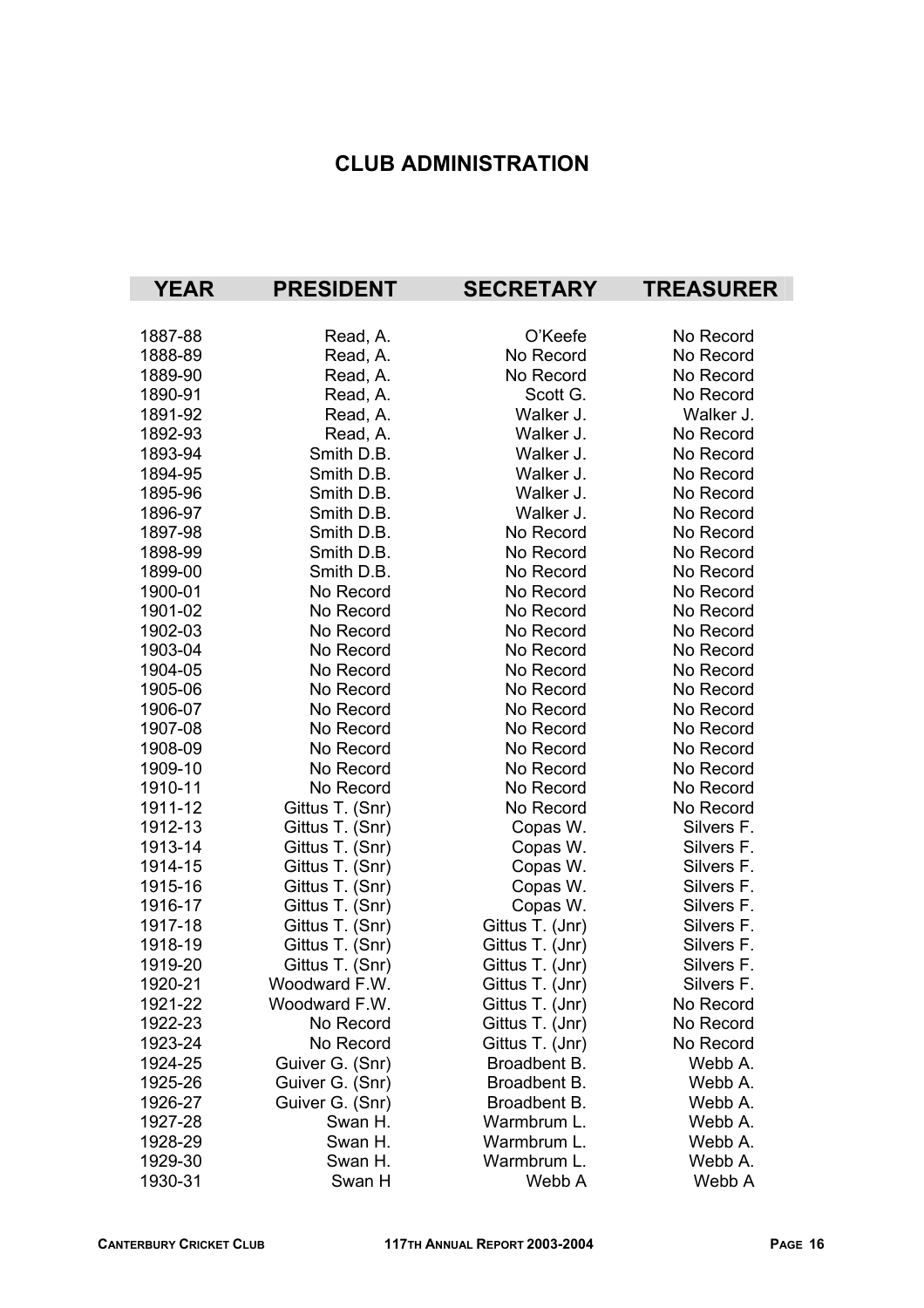| <b>YEAR</b> | <b>PRESIDENT</b> | <b>SECRETARY</b> | <b>TREASURER</b> |
|-------------|------------------|------------------|------------------|
| 1931-32     | Swan H.          | Webb A.          | Smyth W.         |
| 1932-33     | Swan H.          | Webb A.          | Smyth W.         |
| 1933-34     | Swan H.          | Webb A.          | Allen A.         |
| 1934-35     | Swan H.          | Webb A.          | Allen A.         |
| 1935-36     | Swan H.          | Webb A.          | Allen A.         |
| 1936-37     | Cr. Dimmick W.   | Webb A.          | Allen A.         |
| 1937-38     | Cr. Dimmick W.   | Morris J.        | Allen A.         |
| 1938-39     | Cr. Dimmick W.   | No Record        | Silvers K.       |
| 1939-40     | Cr. Dimmick W.   | No Record        | Silvers K.       |
| 1940-41     | Cr. Dimmick W.   | Collins H.       | Silvers K.       |
| 1941-42     | Cr. Dimmick W.   | No Record        | Silvers K.       |
| 1942-43     | Cr. Dimmick W.   | No Record        | Silvers K.       |
| 1943-44     | Cr. Dimmick W.   | No Record        | Larkin L.        |
| 1944-45     | Cr. Dimmick W.   | Matthews H.      | Larkin L.        |
| 1945-46     | Cr. Dimmick W.   | Matthews G.      | Larkin L.        |
| 1946-47     | Cr. Dimmick W.   | No Record        | Larkin L.        |
| 1947-48     | Cr. Dimmick W.   | No Record        | Larkin L.        |
| 1948-49     | Cr. Dimmick W.   | No Record        | Larkin L.        |
| 1949-50     | Cr. Dimmick W.   | Cox C.           | Larkin L.        |
| 1950-51     | Cr. Dimmick W.   | Cox C.           | Larkin L.        |
| 1951-52     | Cr. Dimmick W.   | Cox C.           | Larkin L.        |
| 1952-53     | Cr. Dimmick W.   | Cox C.           | Bates W.         |
| 1953-54     | Larkin L         | Cox C.           | Bates W.         |
| 1954-55     | Larkin L         | Cox C.           | Bates W.         |
| 1955-56     | Scott, A.        | Cox C.           | Bates W.         |
| 1956-57     | Scott A.         | Cox C.           | Bates W.         |
| 1957-58     | Scott A.         | Cox C.           | Bates W.         |
| 1958-59     | Scott A.         | Cox C.           | Bates W.         |
| 1959-60     | Grace J.         | Grace G.         | Bates W.         |
| 1960-61     | Shores N.        | Kann A.          | Bates W.         |
| 1961-62     | Shores N.        | Kann A.          | Bates W.         |
| 1962-63     | Shores N.        | Kann A.          | Bates W.         |
| 1963-64     | Shores N.        | Kann A.          | Bates W.         |
| 1964-65     | Shores N.        | Kann A.          | Bates W.         |
| 1965-66     | Shores N.        | Kann A.          | Bates W.         |
| 1966-67     | Shores N.        | Callaway A.      | Trengrove R.     |
| 1967-68     | Shores N.        | McCarthy J.      | Trengrove R.     |
| 1968-69     | Shores N.        | Ridgewell L      | Trengrove R.     |
| 1969-70     | Shores N.        | Ridgewell L.     | Trengrove R.     |
| 1970-71     | Shores N.        | Ridgewell L.     | Trengrove R.     |
| 1971-72     | Shores N.        | Ridgewell L.     | Trengrove R.     |
| 1972-73     | Shores N.        | Ridgewell L.     | Trengrove R.     |
| 1973-74     | Shores N.        | Ridgewell L.     | Bates S.         |
| 1974-75     | Trengrove R.     | Ridgewell L.     | Bates S.         |
| 1975-76     | Trengrove R.     | Ridgewell L.     | Bates S.         |
| 1976-77     | Trengrove R.     | Ridgewell L.     | Bates S.         |
| 1977-78     | Trengrove R.     | Ridgewell L.     | McCarthy E.      |
| 1978-79     | Trengrove R.     | Ridgewell L.     | McCarthy E.      |
| 1979-80     | Trengrove R.     | Ridgewell L.     | McCarthy E.      |
| 1980-81     | Trengrove R.     | Ridgewell L.     | McCarthy E.      |
| 1981-82     | Trengrove R.     | Ridgewell L.     | McCarthy E.      |
| 1982-83     | Trengrove R.     | Ridgewell L.     | McCarthy E.      |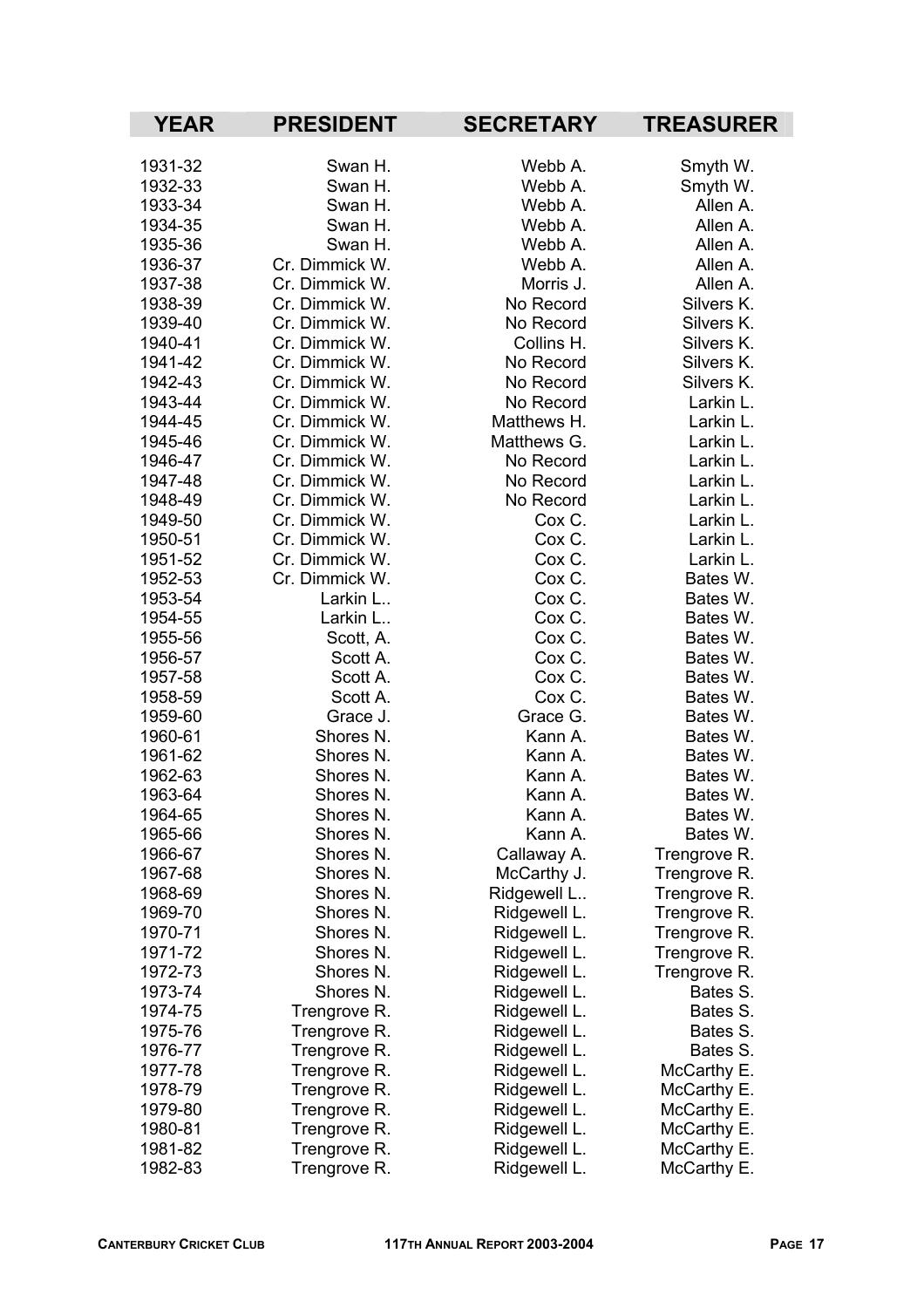| <b>YEAR</b> | <b>PRESIDENT</b> | <b>SECRETARY</b> | <b>TREASURER</b> |
|-------------|------------------|------------------|------------------|
|             |                  |                  |                  |
| 1983-84     | Trengrove R.     | Foskey D.        | McCarthy E.      |
| 1984-85     | Trengrove R.     | Foskey D.        | Dillon P.        |
| 1985-86     | Trengrove R.     | McKenzie I.      | Dillon P.        |
| 1986-87     | Trengrove R.     | McKenzie I.      | Mc Carthy E.     |
| 1987-88     | Ridgewell L.     | McKenzie I.      | Mc Carthy E.     |
| 1988-89     | Ridgewell L      | McKenzie, I      | Zammit, P        |
| 1989-90     | Ridgewell L      | Bate, J          | Zammit, P        |
| 1990-91     | Ridgewell, L     | Fittock, J       | Zammit, P        |
| 1991-92     | McCarthy, J      | Fittock, J       | Cumming, A       |
| 1992-93     | McCarthy, J      | Zammit, P        | Cumming, A       |
| 1993-94     | Bollen, G        | Zammit, P        | Cumming, A       |
| 1994-95     | Bollen, G        | Ridgewell, L     | Cumming, A       |
| 1995-96     | Dillon, P        | Zammit, P        | Cumming, A       |
| 1996-97     | Retchford, D     | Zammit, P        | Cumming, A       |
| 1997-98     | Retchford, D     | Zammit, P        | Cumming, A       |
| 1998-99     | Retchford, D     | Zammit, P        | Cumming, A       |
| 1999-00     | Hickie, T        | Zammit, P        | Cumming, A       |
| 2000-01     | Hickie, T        | Zammit, P        | Cumming, A       |
| 2001-02     | Hickie, T        | Zammit, P        | Cumming, A       |
| 2002-03     | Zammit, P        | Hickie, T        | Boyd, J          |

I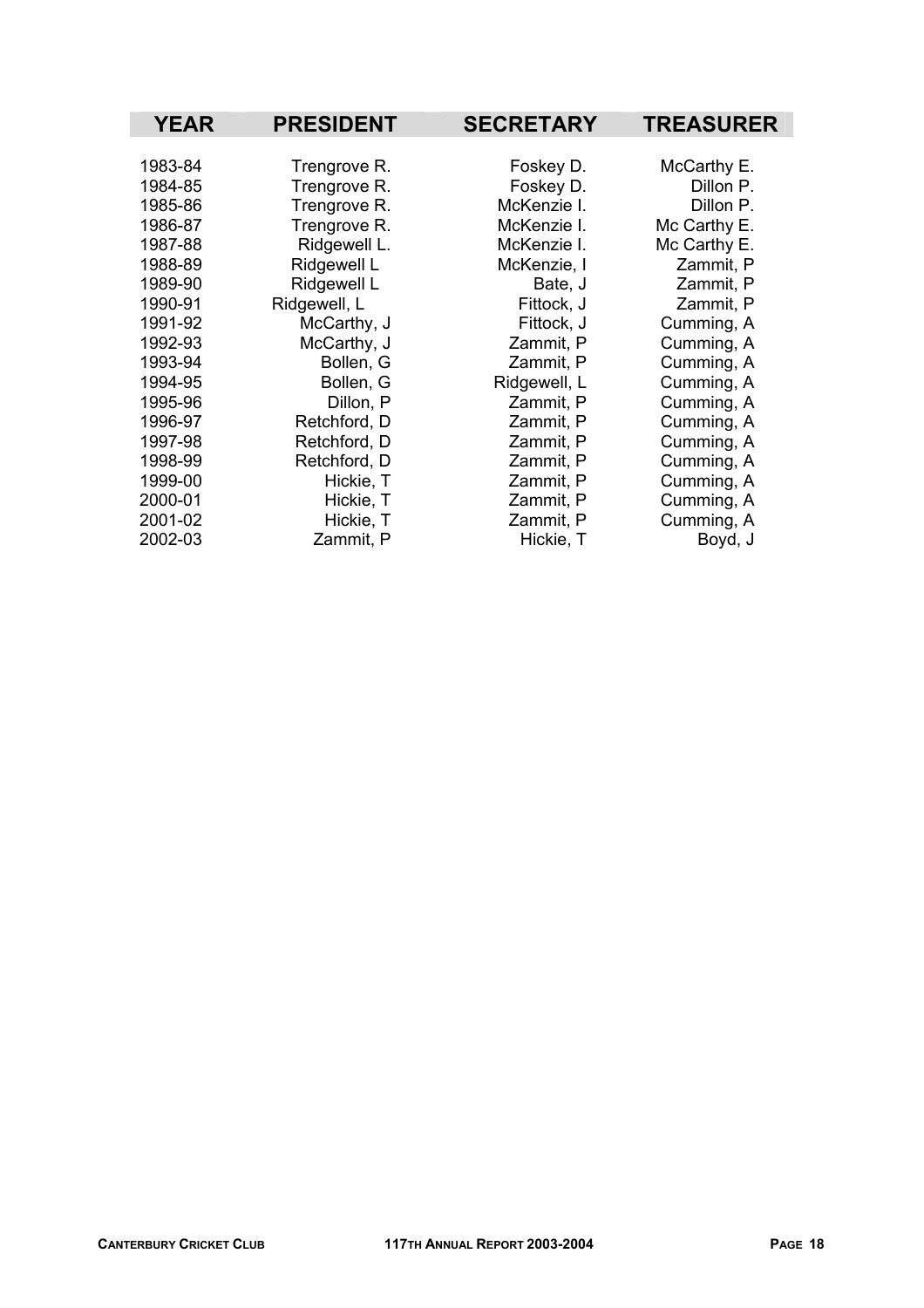# **LIFE MEMBERS**

The Constitution provides for the appointment of one life membership per year. To be appointed to this prestigious office, a member must have given at least ten years' special or meritorious service to the Club.

The appointment to Life Membership is made by the general body of members at the Annual General Meeting.

At the time of preparation of this report, those elevated to Life Membership are listed below:

> **Mackie S\* Alway, T\* Webb, A\* Silvers, K\* Larkin, L\* Bates, W\* Kann A Goodear, G\* Shores, N Trengrove, R Ridgewell, L Matthews, G O'Brien,B McCarthy J# Maguire, M McCarthy, E McDonell, A Foskey, D McDonell,D Dillon, P Boyce,G Boyce, I Zammit, P Cumming A**

 \* Deceased # Life Member Eastern Cricket Association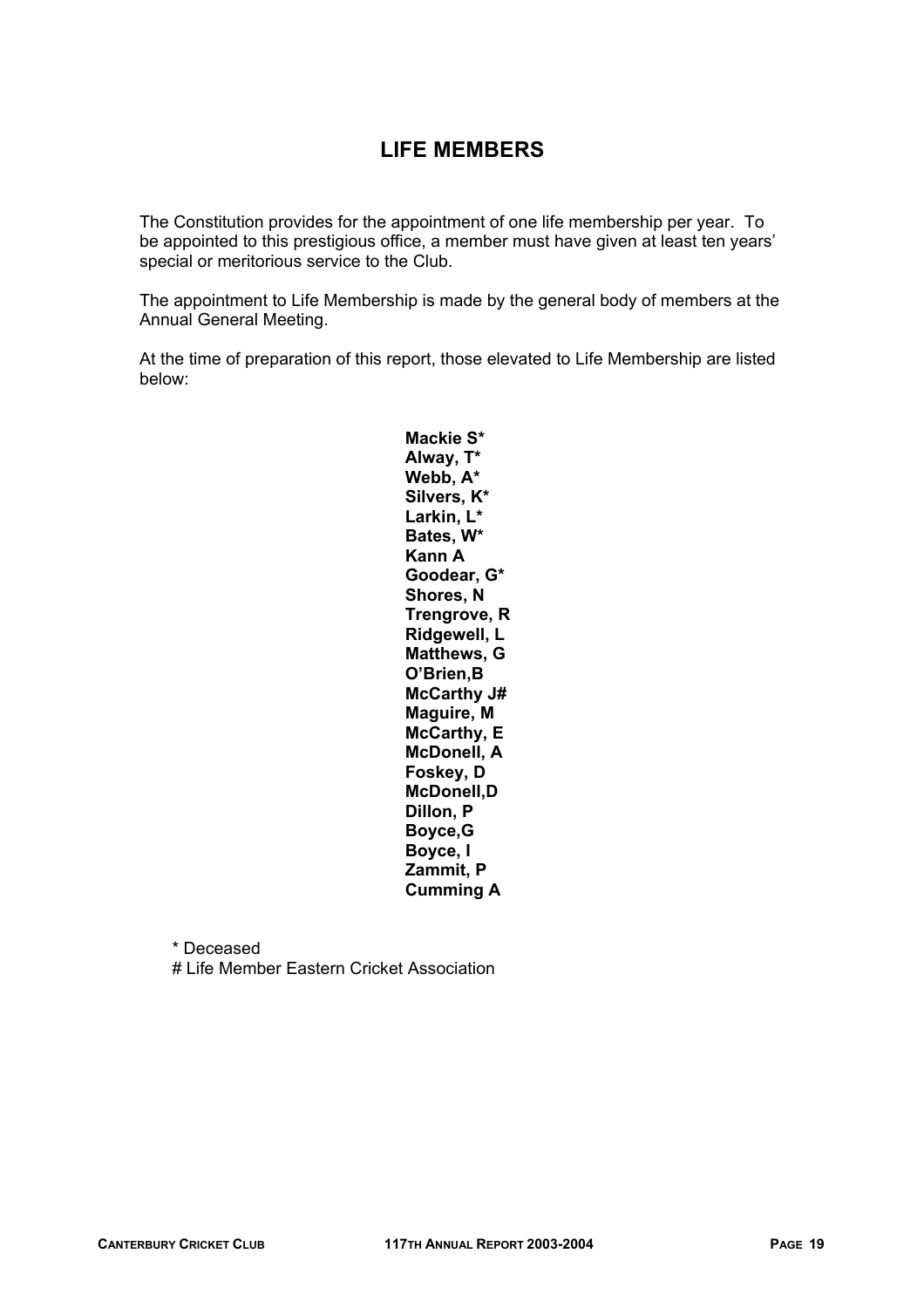## **OFFICIALS**

# **Captain of the 1<sup>st</sup> XI Andrew Sharpe <b>Andrew Sharpe Andrew Sharpe Andrew Sharpe**

Jesse McLaren

| <b>Captains</b>  | <b>X1</b>                                                                                                                                                                                                                                   | <b>Name</b>                                                                                                                                                                                                                                |
|------------------|---------------------------------------------------------------------------------------------------------------------------------------------------------------------------------------------------------------------------------------------|--------------------------------------------------------------------------------------------------------------------------------------------------------------------------------------------------------------------------------------------|
|                  | 2 <sup>nd</sup><br>3 <sup>rd</sup><br>4 <sup>th</sup><br>5 <sup>th</sup><br>U16 A<br>U16 B<br>U14 A<br>$U14 B - Navy$<br>$U14 B - Gold$<br>U14 C<br>U12 A<br><b>U12 B</b><br>$U12C - Navy$<br>$U12C - Gold$<br>$U10 - Gold$<br>$U10 - Navy$ | <b>Greg Lister</b><br>Jesse McLaren<br><b>Francis Bourke</b><br><b>Steve Davey</b><br>Vinay Parikh<br>Lachlan Hood<br>Rotating<br>Rotating<br>Rotating<br>Rotating<br>Rotating<br>Rotating<br>Rotating<br>Rotating<br>Rotating<br>Rotating |
| <b>Delegates</b> | <b>ECA Senior</b><br><b>ECA Junior</b><br>MCA                                                                                                                                                                                               | Tom Hickie<br><b>Steve Clinch</b><br>Jesse McLaren                                                                                                                                                                                         |

#### **JUNIOR COACHES & TEAM MANAGERS**

| X <sub>1</sub>                                                       | <b>ECA COMPETITION</b>                                                                           | <b>COACH</b>                                                              | <b>TEAM MANAGER</b>                                                                              |
|----------------------------------------------------------------------|--------------------------------------------------------------------------------------------------|---------------------------------------------------------------------------|--------------------------------------------------------------------------------------------------|
| <b>U16 A</b><br>*<br><b>U16 B</b>                                    | AG Grace Shield<br><b>AR Tongue Shield</b>                                                       | Pankaj Parikh<br>Mike Angwin                                              | Gary Gavin                                                                                       |
| <b>U14 A</b><br>$U14B - Navy$<br>$U14B - Gold$<br><b>U14 C</b><br>-# | <b>CL Martin Shield</b><br><b>EC Orr Shield</b><br><b>FJ Dobelli Shield</b><br>R Davidson Shield | <b>Geoff Chancellor</b><br>Damien Thomson<br>Steve Clinch<br>Luke Muttdon | Steven Clarke<br><b>Chris Stafford</b><br><b>Stuart Findlay</b><br>Justin Hickie<br>Ralph Bourke |
| U12 A<br><b>U12 B</b><br>$U12C - Gold$<br>$\ast$<br>$U12C - Navy$    | RJ Barker Shield<br><b>DN Southwood Shield</b><br>E Jackson Shield<br>F Jackson Shield           | Lindsay Gates<br>John Prior<br>Gavin Smith<br>Rob Wynne                   | Anthony Johnson<br>David Cotter<br>Liz Stayner                                                   |
| $U10 - Gold$<br>*<br>*<br>$U10 - Navy$                               | <b>B Gillespie Shield</b><br>W Matthews Shield                                                   | Paul Goessler<br>Bob Angley                                               | John Sesten<br>Rendle Williams                                                                   |
| * PREMIERS<br># RUNNERS UP                                           |                                                                                                  |                                                                           |                                                                                                  |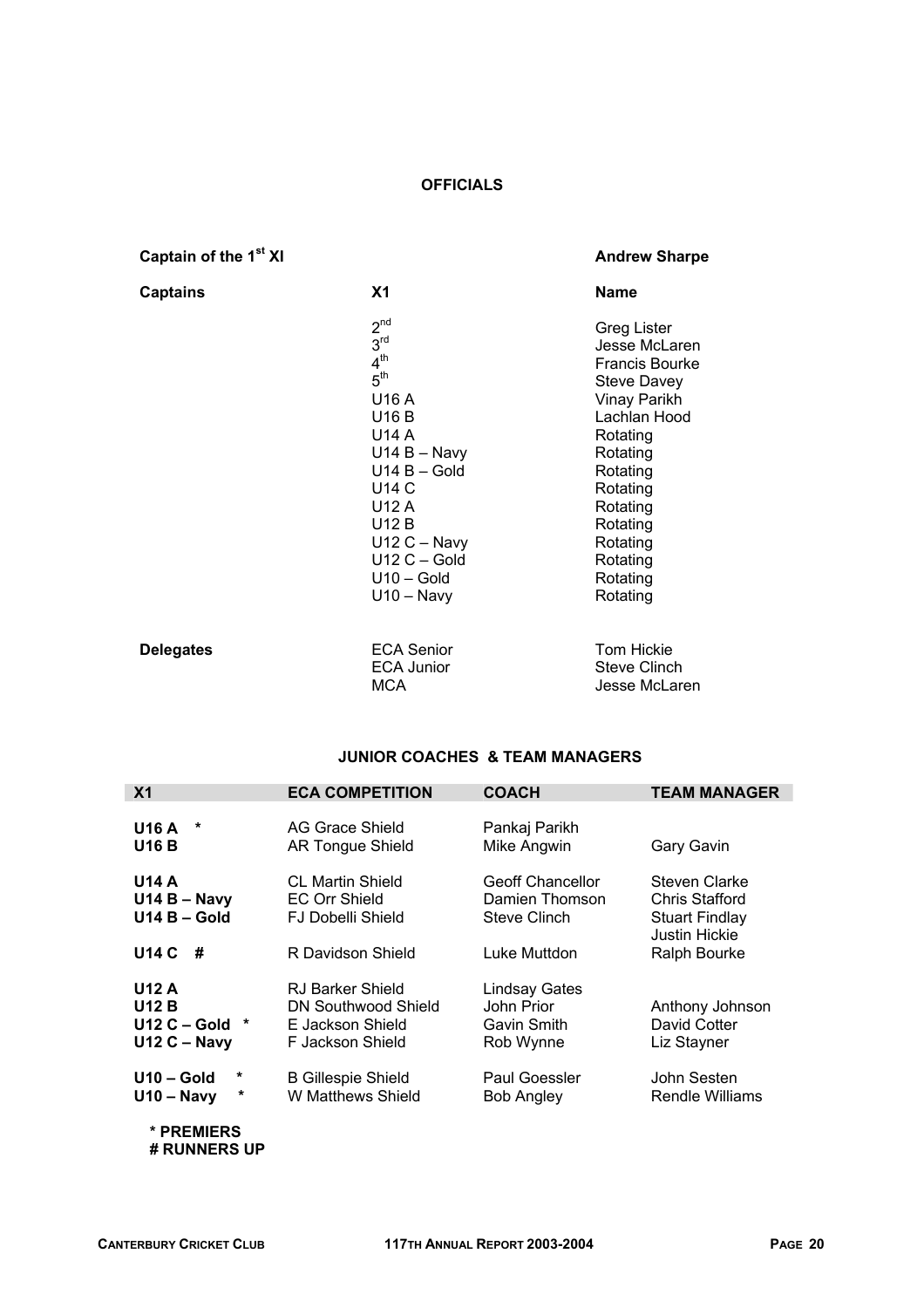# **SENIOR AWARDS**

| <b>Canterbury Medal</b>                             | Ash Maiyah           |
|-----------------------------------------------------|----------------------|
| <b>Club Championship</b><br>(McDonell Family Award) | Peter Mirkovic       |
| <b>Most Promising Player U21</b><br>(Bate Award)    | <b>Andrew Clarke</b> |
| <b>Best Clubman</b>                                 | Not Awarded          |

# **SENIOR BATTING AND BOWLING AVERAGES**

| X <sub>1</sub>  | <b>BATTING</b>     | <b>AVERAGE</b> | <b>BOWLING</b>        | <b>AVERAGE</b> |
|-----------------|--------------------|----------------|-----------------------|----------------|
| 1 <sup>ST</sup> | <b>Greg Powick</b> | 24.50          | <b>Peter Mirkovic</b> | 11.58          |
| 2 <sup>nd</sup> | David Lamb         | 41.00          | <b>Greg Lister</b>    | 8.60           |
| 3 <sup>rd</sup> | Jim Whiting        | 20.17          | Ash Maiyah            | 17.58          |
| 4 <sup>th</sup> | Peter Haggar       | 30.71          | <b>Ben James</b>      | 14.50          |
| 5 <sup>th</sup> | <b>Mark Thomas</b> | 24.25          | <b>Nick Burton</b>    | 22.21          |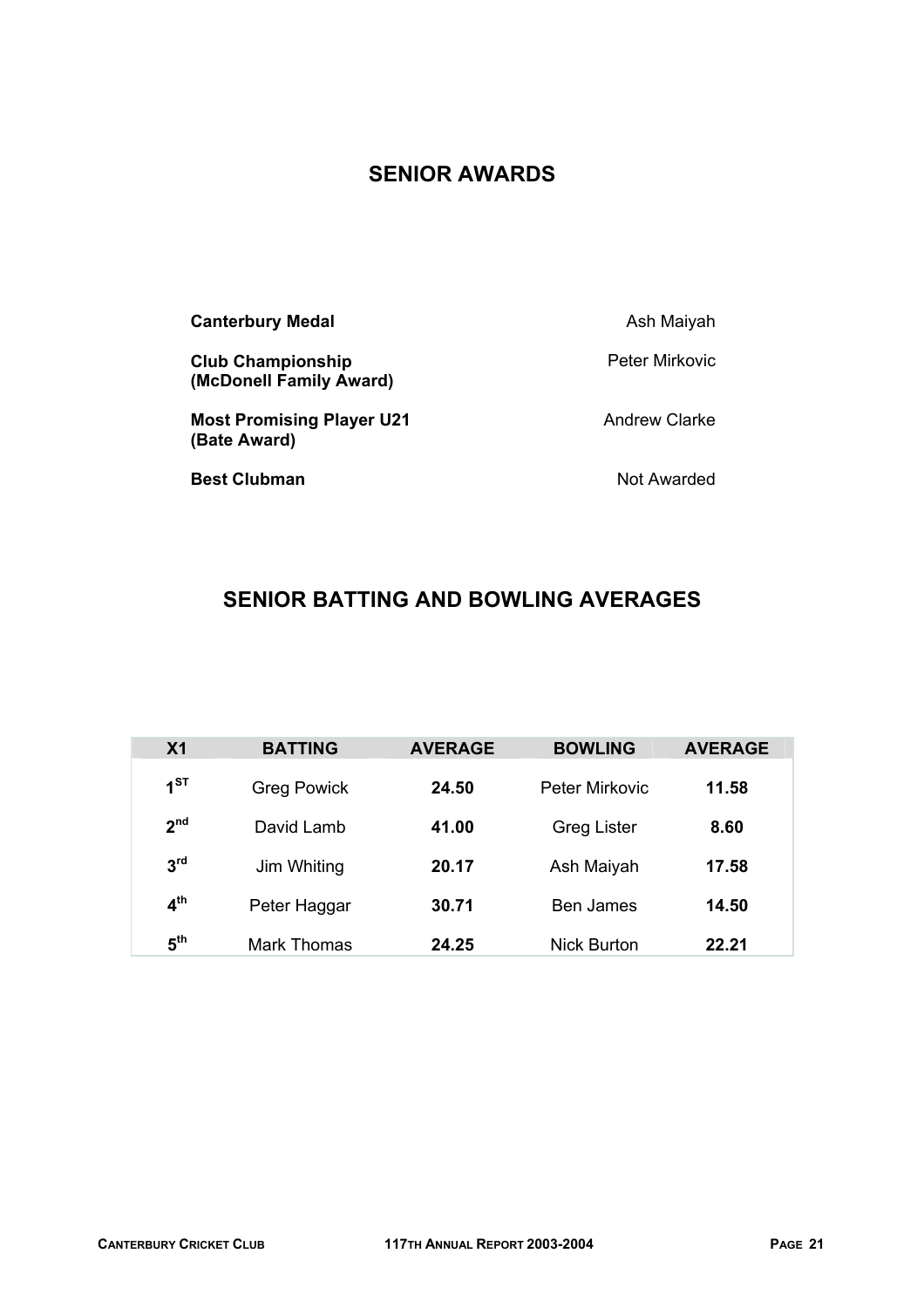# **CANTERBURY MEDAL**

The Canterbury Medal was established in 1999-2000 to reward the outstanding team player as determined by the Captains in Senior elevens and the Junior Coaches/Managers in the Junior elevens. Votes are awarded for each game on a 3- 2-1 basis to recognise effort and endeavour rather than statistical achievements.

This seasons winner, Ash Maiyah played 16 matches taking 34 wickets and scoring 304 runs. His best bowling performance was 5/48 and averaged 18.41.

Ash was confident of his prospects at the Medal Count held at the Beehive Hotel in March where he took advantage of the better than each way odds on offer at the annual "Call of the Card" from Canterbury's answer to Michael Eskander. Not only did Ash clean up, credit was offered by the bookie with a free trip to Cairns for the cricket trip thrown in.

In the Junior section, Vinay Parikh, Tom Hickey and William Ryan were joint medalists

The votes of the leading players are shown below

| Ash Maiyah            | 19 |
|-----------------------|----|
| Peter Haggar          | 13 |
| <b>Ben James</b>      | 13 |
| John Segar            | 13 |
| <b>Greg Lister</b>    | 12 |
| <b>Peter Mirkovic</b> | 12 |

## **PREVIOUS WINNERS**

| <b>SEASON</b>      | <b>SENIORS</b>                          | <b>JUNIORS</b>                          |
|--------------------|-----------------------------------------|-----------------------------------------|
| 1999-2000          | <b>Stuart Findlay</b><br>Peter Mirkovic |                                         |
| 2000-01            | <b>Peter Mirkovic</b><br>Ash Waterford  | Felix Nelson                            |
| 2001-02<br>2002-03 | George Mihailidis<br>Peter Mirkovic     | Will O'Sullivan<br><b>James Strauss</b> |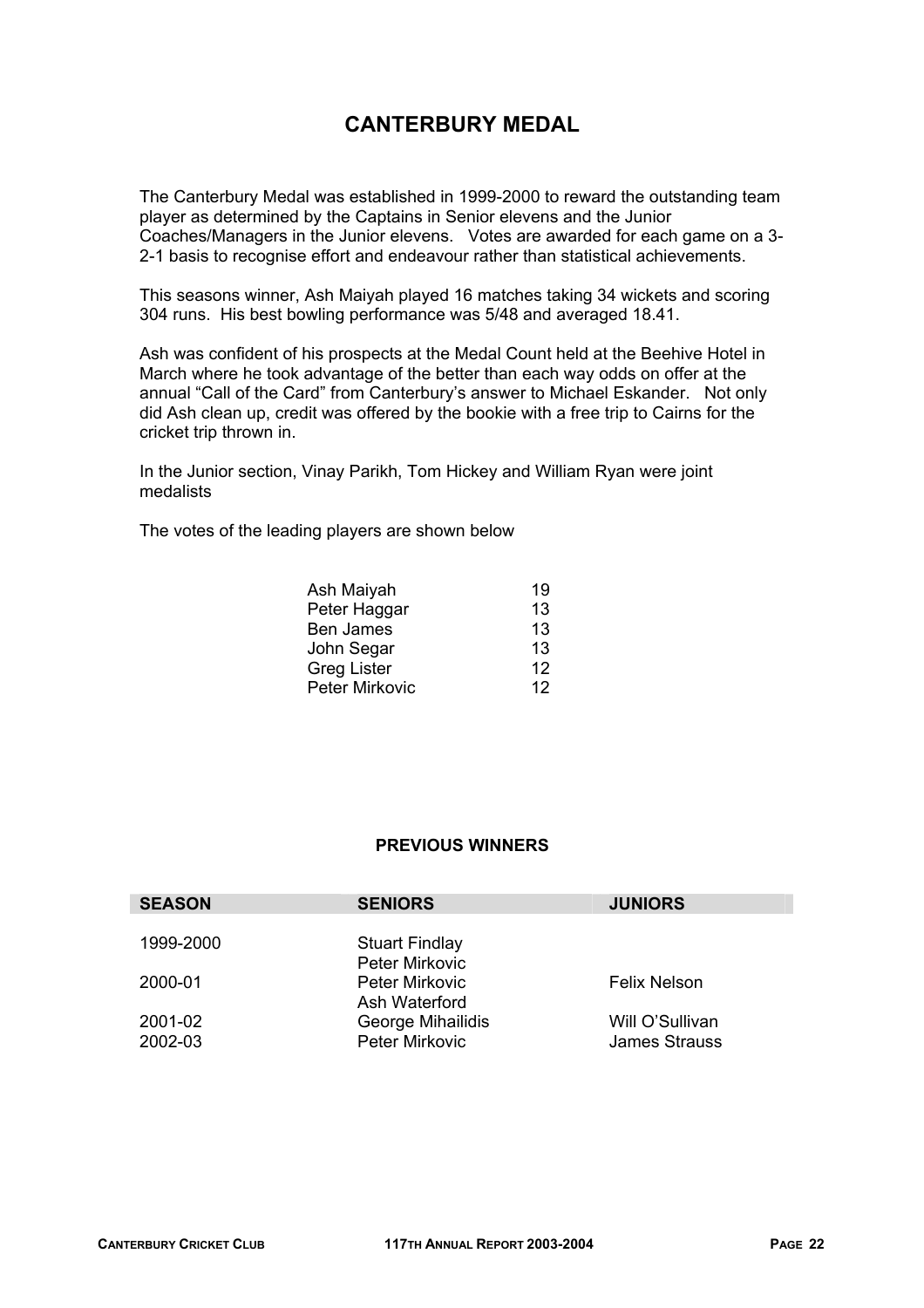# **CLUB CHAMPIONSHIP**

# **THE McDONELL FAMILY AWARD**

This award is sponsored by the McDonell family whose contribution to club sport in Canterbury is legendary. Allan McDonell came to the Canterbury Cricket Club during the early 1970's when he was in his later playing years. Allan was a magnificent wicketkeeper whose keeping up at the stumps to the quicks was deadly and his leg side stumpings were like lightening.

He was instrumental in the development of the  $3<sup>rd</sup>$  XI in the early years at Hislop Park and in recognition of his contribution to cricket at Canterbury, was awarded the Australian Sports Medal as part of the Australian Honours System in 2000.

Allan shares Life Membership at Canterbury with his son Dean whose efforts as scorer for the 1<sup>st</sup> XI for many years has resulted in recognition at Association level.

| Run                  | 1 point             |
|----------------------|---------------------|
| Catch                | 5 points            |
| Stumping             | 5 points            |
| Wicket               | 15 points           |
| Run Out - assisted   | 5 points per player |
| Run Out - unassisted | 10 points           |

Criteria for the award of points for the Club Championship is:

To reflect the difference in standard between the XI's, the points earned are discounted as follows:

| XI              | <b>Discount</b>   |
|-----------------|-------------------|
|                 |                   |
| 4 st            | <b>Full Value</b> |
| 2 <sub>nd</sub> | 10%               |
| $2^{\text{rd}}$ | 20%               |
| ⊿th             | 30%               |
| ҕ <sup>th</sup> | 40%               |

This season's winner was Peter Mirkovic who is a perennial winner of this award. Peter's reputation as a bowler in Dunstan Shield competition is legendary and with his bowling figures of 225 overs/97 maidens/31 wickets for 359 runs at 11.6 average saw him runner up in the ECA averages and a clear winner of the Canterbury  $1<sup>st</sup>$  XI bowling trophy.

Ash Maiyah, Jim Whiting, John Segar and Peter Haggar all performed well in this award.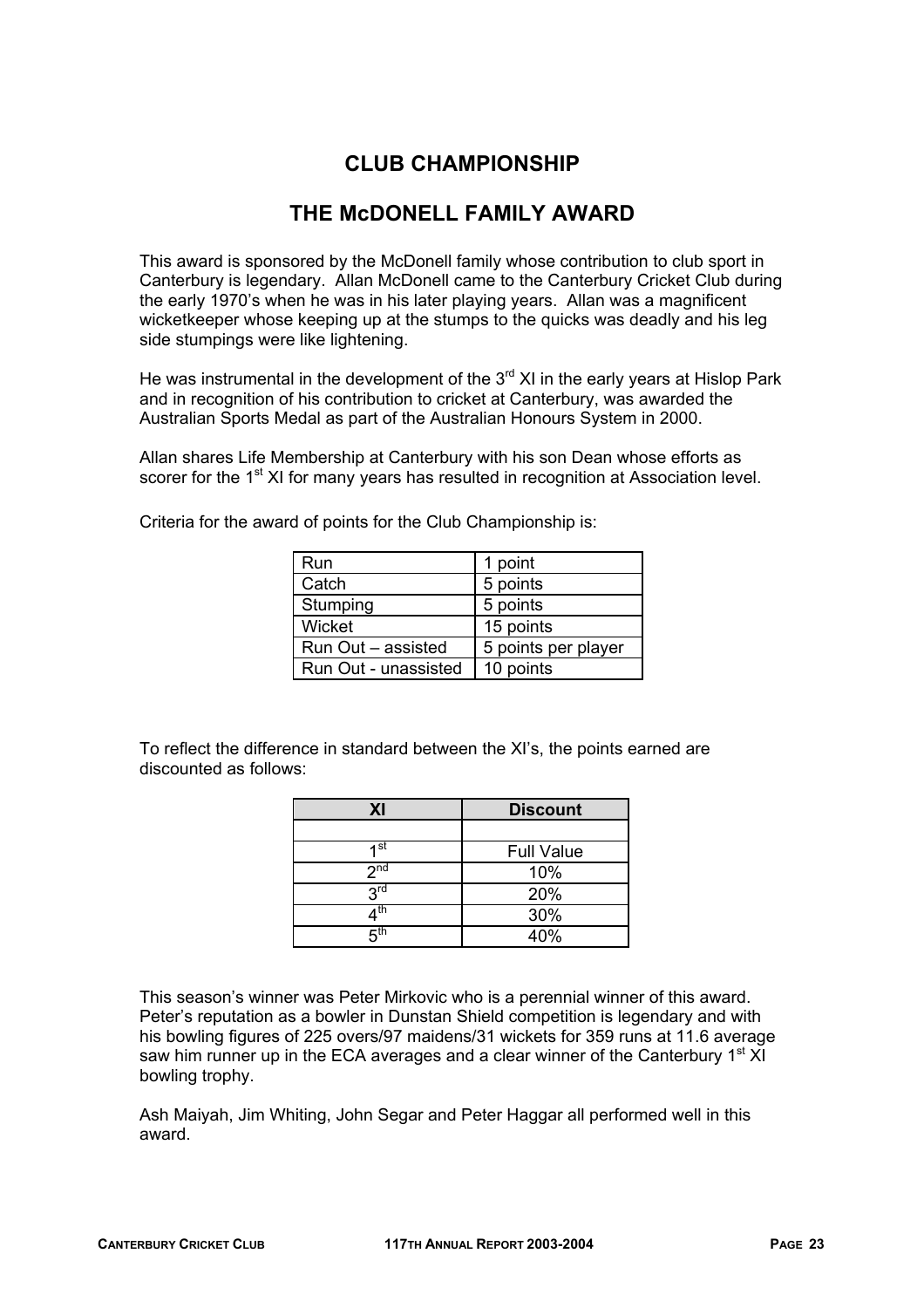Leading players in the McDonell Family Award in the 2003-04 season were:

| <b>Player</b>         | <b>Batting</b> | <b>Bowling</b> | <b>Fielding</b> | <b>TOTAL</b> |
|-----------------------|----------------|----------------|-----------------|--------------|
| <b>Peter Mirkovic</b> | 128            | 465            |                 | 593          |
| Ash Maiyah            | 214            | 327            | 31              | 572          |
| Jim Whiting           | 360            | 66             | 12              | 438          |
| John Segar            | 126            | 300            |                 | 426          |
| Peter Haggar          | 199            | 28             | 14              | 241          |

## **Previous Winners**

| Year    |                 |
|---------|-----------------|
| 1977-78 | M.Maguire       |
| 1978-79 | M.Maguire       |
| 1979-80 | R.Emsley        |
| 1980-81 | M.Maguire       |
| 1981-82 | G. Russell      |
| 1982-83 | P.Dillon        |
| 1983-84 | M.Archibald     |
| 1985-85 | P.Dillon        |
| 1985-86 | <b>B.</b> White |
| 1986-87 | P.Dillon        |
| 1987-88 |                 |
| 1988-89 |                 |
| 1989-90 |                 |
| 1990-91 |                 |
| 1991-92 |                 |
| 1992-93 |                 |
| 1993-94 |                 |
| 1994-95 |                 |
| 1995-96 |                 |
| 1996-97 |                 |
| 1997-98 | N. Owen         |
| 1998-99 | P.Mirkovic      |
| 1999-00 | A Waite         |
| 2000-01 | P.Mirkovic      |
| 2001-02 | P.Mirkovic      |
| 2002-03 | P.Mirkovic      |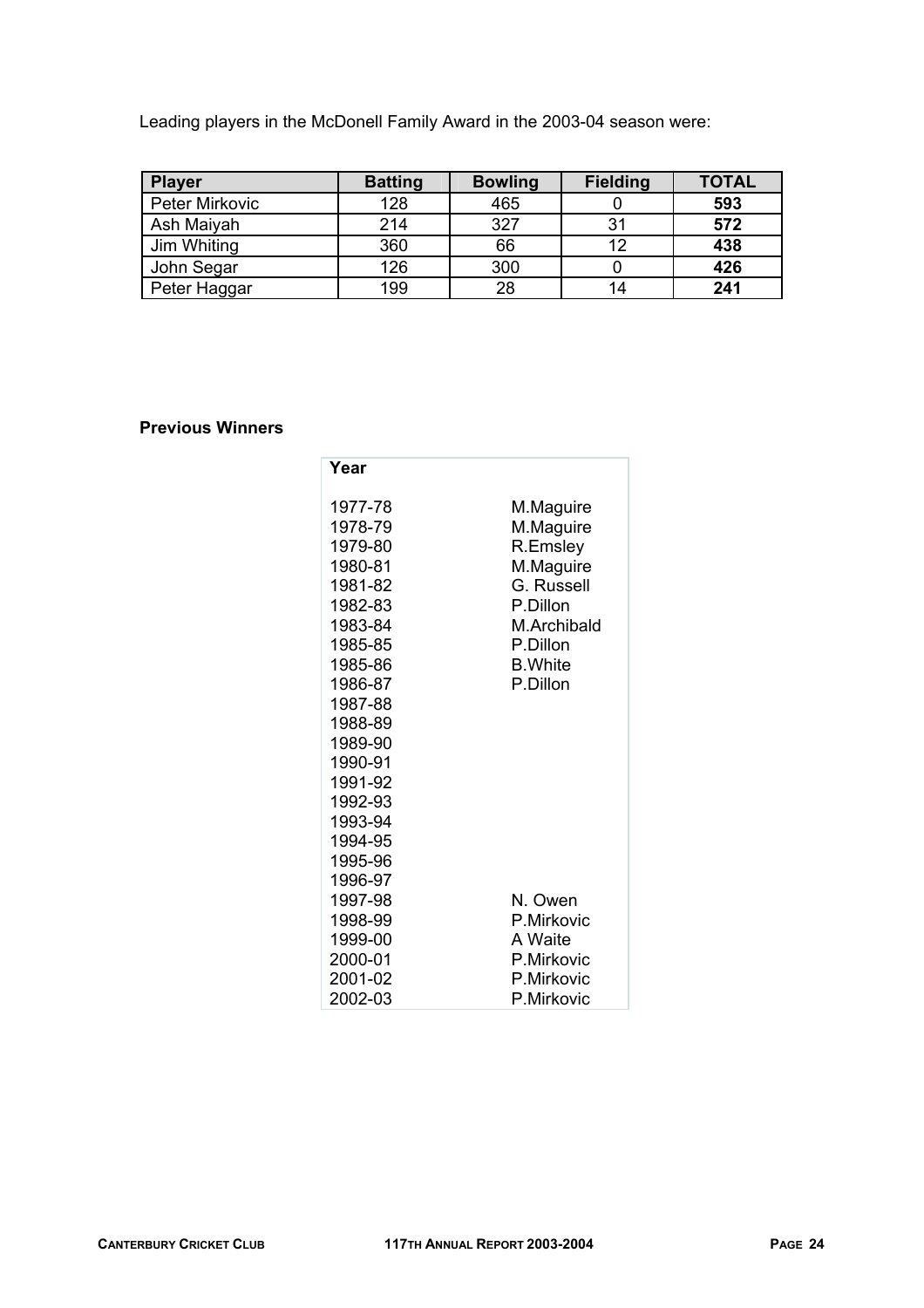# **OUTSTANDING PLAYER UNDER 21**

# **THE BATE AWARD**

This award acknowledges excellence in a player under 21 years of age and named in recognition of the contribution of the Bate Family to the development of young cricketers at Canterbury.

Arnold Bate was Vice President for many years and Chairman of Selectors during the most successful periods of the Club.

John Bate commenced his career with Canterbury as a junior in 1963-64 and has premiership success at both junior and Senior Turf level. John's dedication to the development of junior cricket at Canterbury now sees participation at unprecedented numbers and premiership success in the junior ranks. John has been recognised by both Cricket Victoria and the ECA for his commitment to junior cricket.

This year's recipient of The Bate Award is Andrew Clarke. Andrew has progressed through the under age teams from the Under 12's in 1997-98 to receive his 1<sup>st</sup> XI cap this season.

He has competed in the Dowling Shield and is a  $1<sup>st</sup>$  XI representative at Camberwell Grammar.

He has impressed his peers with his technique and application and his efforts in the 1<sup>st</sup> XI against Burwood and North Balwyn were critical to the cause.

#### **Previous winners:**

| Year<br>(Geoff Sutton Trophy) |                 |
|-------------------------------|-----------------|
| 1973-74                       | D Gillard       |
| 1974-75                       | M. Gardiner     |
| 1975-76                       | J. Southall     |
| 1976-77                       | S.Day           |
| 1977-78                       | G. McQuiggan    |
| 1978-79                       | G. Maguire      |
| 1979-80                       | J. Vasiliou     |
| 1980-81                       | D. Frohlich     |
| 1981-82                       | J Gardiner      |
| 1982-83                       | J. McEwan       |
| 1983-84                       | J. Murphy       |
| 1984-85                       | G. Thompson     |
| 1985-86                       | G. Lister       |
| 1986-87                       | N. Spiliopoulis |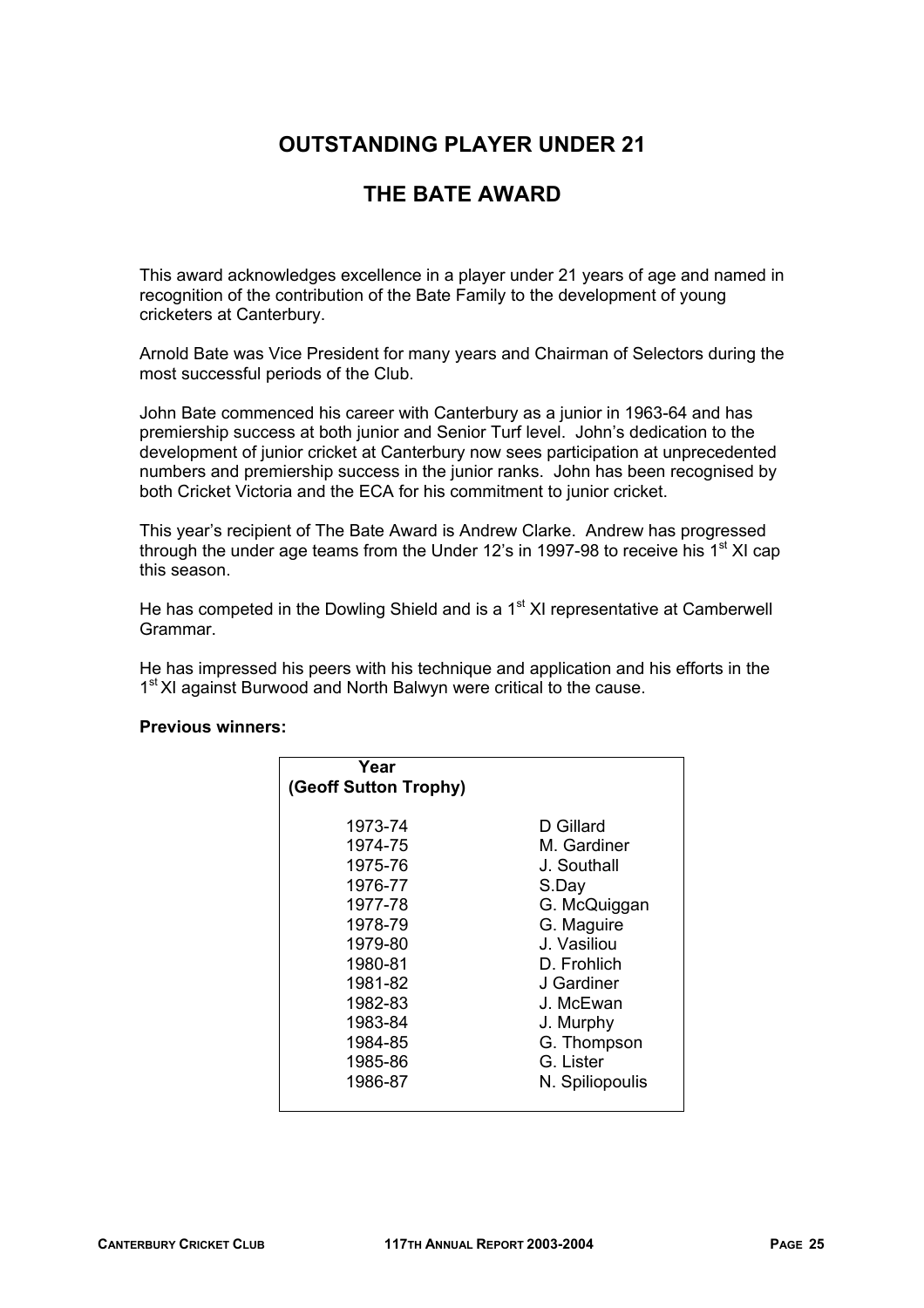| Year<br>(Bate Award) |                    |
|----------------------|--------------------|
| 1991-92              | P. Cooney          |
| 1992-93              | J. McLaren         |
| 1993-94              | J. White           |
| 1994-95              | Not Awarded        |
| 1995-96              | A. Gore            |
| 1996-97              | S. Dillon          |
| 1997-98              | M. Watts           |
| 1998-99              | D. Womersley       |
| 1999-00              | D. Glover          |
| 2000-01              | T. Berenger        |
| 2001-02              | <b>B.</b> Stafford |
| 2002-03              | J. McNamara        |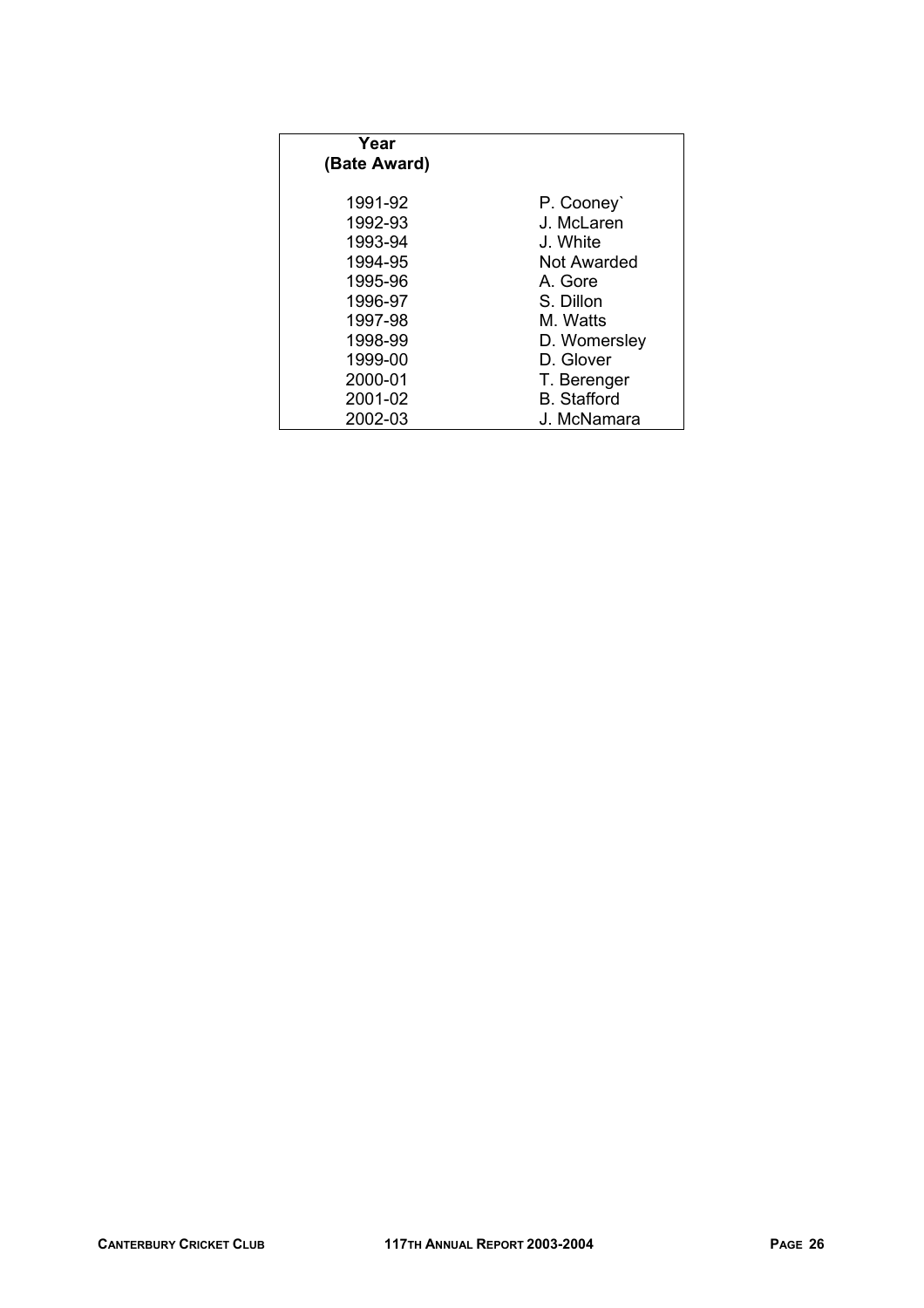# **SEASONAL PERFORMANCE RECORDS BATTING**

The following is a list of players who have won the Batting Average for the 1<sup>st</sup>, 2<sup>nd</sup> and  $3^{rd}$  XI for each year from the inception of the Club. Canterbury had a  $2^{nd}$  XI almost from it's inception, but records commence in 1926-27. The 3<sup>rd</sup> XI first played in the 1970-71 season.

| <b>Season</b>      | 1 <sup>st</sup> XI     |                | $2nd$ XI              |                | $3rd$ XI    |     |
|--------------------|------------------------|----------------|-----------------------|----------------|-------------|-----|
|                    | <b>Name</b>            | Ave            | <b>Name</b>           | Ave            | <b>Name</b> | Ave |
|                    |                        |                |                       |                |             |     |
| 1887-88            | Fowler, E              | 11.60          |                       |                |             |     |
| 1888-89            | No Record              |                |                       |                |             |     |
| 1889-90            | Fowler, T              | 33.00          |                       |                |             |     |
| 1890-91            | Sutherland, D          | 24.12          |                       |                |             |     |
| 1891-92            | Sutherland, D          | 43.10          |                       |                |             |     |
| 1892-93            | Finger, A              | 10.80          |                       |                |             |     |
| 1893-94            | Dodds, J               | 39.00          |                       |                |             |     |
| 1894-95            | No Record              |                |                       |                |             |     |
| 1895-96            | Dodds, J               | N/A            |                       |                |             |     |
| 1996-97            | Watsford, E            | 39.1           |                       |                |             |     |
| 1897-98            | Falconer, D            | N/A            |                       |                |             |     |
| 1898-99            | No Record              |                |                       |                |             |     |
| 1899-00            | Leach, D               | N/A            |                       |                |             |     |
| 1900-01            | No Record              |                |                       |                |             |     |
| 1901-02            | No Record              |                |                       |                |             |     |
| 1902-03            | No Record              |                |                       |                |             |     |
| 1903-04            | No Record              |                |                       |                |             |     |
| 1904-05            | No Record              |                |                       |                |             |     |
| 1905-06            | Leach, H               | N/A            |                       |                |             |     |
| 1906-07            | No Record              |                |                       |                |             |     |
| 1907-08            | No Record              |                |                       |                |             |     |
| 1908-09            | No Record              |                |                       |                |             |     |
| 1909-10            | No Record              |                |                       |                |             |     |
| 1910-11            | No Record              |                |                       |                |             |     |
| 1911-12            | No Record              |                |                       |                |             |     |
| 1912-13            | Walker. P              | 35.60          |                       |                |             |     |
| 1913-14            | Lachlan, W             | 43.00          |                       |                |             |     |
| 1914-15            | Shepard, F             | 31.40          |                       |                |             |     |
| 1915-16            | Shepard, F             | 22.00          |                       |                |             |     |
| 1916-17            | Binet, S               | 30.00          |                       |                |             |     |
| 1917-18            | Lachlan, W             | 39.00          |                       |                |             |     |
| 1918-19            | No Record              |                |                       |                |             |     |
| 1919-20            | No Record              |                |                       |                |             |     |
| 1920-21            | Mackie, S              | 22.00          |                       |                |             |     |
| 1921-22            | Mackie, S              | 54.40          |                       |                |             |     |
| 1922-23            | Mackie, S              | 31.90          |                       |                |             |     |
| 1923-24            | Lachlan, W             | 56.30          |                       |                |             |     |
| 1924-25            | Mackie, S              | 43.40          |                       |                |             |     |
| 1925-26            | Mackie, S              | 35.00          |                       |                |             |     |
| 1926-27            | Mackie, S              | 34.00          | Chambers, H           | 38.30          |             |     |
| 1927-28            | Warmbrum,L             | 34.80          | Chambers, H           | 42.60          |             |     |
| 1928-29            | Denman, C              | 39.80          | Hosken, A             | 27.50          |             |     |
| 1929-30            | Denman, C              | 37.20          | Tickle, J             | 31.00          |             |     |
| 1930-31<br>1931-32 | Warmbrum, L            | 39.00<br>46.16 | Always, T<br>Gates, A | 29.70<br>23.80 |             |     |
| 1932-33            | Eyers, F<br>Silvers, K | 24.00          | Carlson, J            | 26.12          |             |     |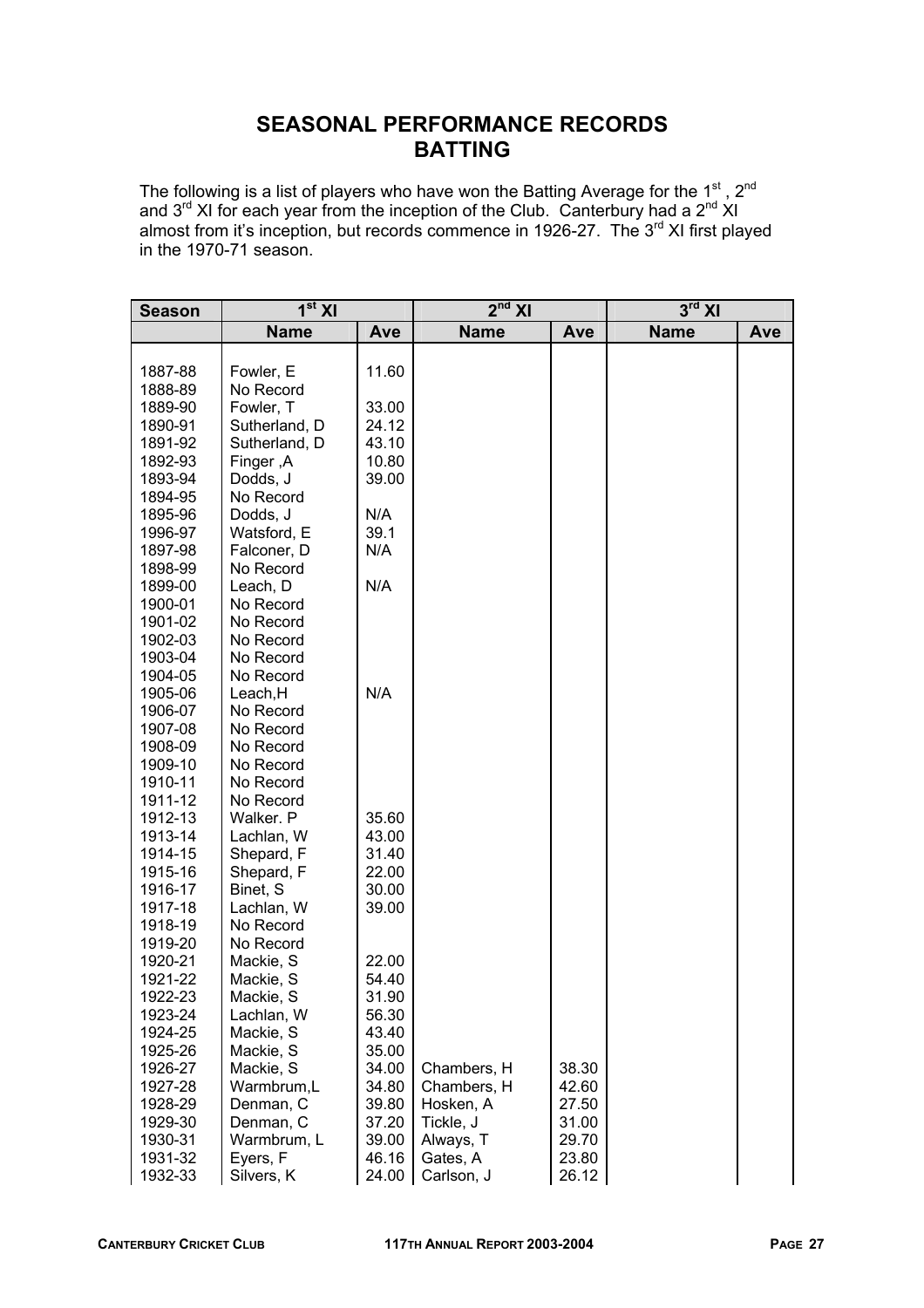| <b>Season</b> | 1 <sup>st</sup> XI |       | $2^{nd}$ XI    |       | $3^{\overline{\text{rd}}}$ XI |       |
|---------------|--------------------|-------|----------------|-------|-------------------------------|-------|
|               | <b>Name</b>        | Ave   | <b>Name</b>    | Ave   | <b>Name</b>                   | Ave   |
|               |                    |       |                |       |                               |       |
| 1933-34       | Silvers, K         | 42.50 | Carlson, J     | 29.71 |                               |       |
| 1934-35       | Smith, W           | 44.11 | Curtis, E      | 29.60 |                               |       |
| 1935-36       | Silvers, K         | 41.20 | Webb, A        | 24.87 |                               |       |
| 1936-37       | Silvers, K         | 36.60 | O'Connor, A    | 24.87 |                               |       |
| 1937-38       | Ingram, C          | 36.85 | O'Connor, H.A. | 67.87 |                               |       |
| 1938-39       | Silvers, K         | 27.00 | Warmbrum, L    | 22.27 |                               |       |
| 1939-40       | Ingram, C          | 34.30 | Collins, H     | 23.88 |                               |       |
| 1940-41       | Shores, N          | 41.00 | Thrupp, A      | 26.70 |                               |       |
| 1941-42       | Shores, N          | 36.20 | No Record      |       |                               |       |
| 1942-43       | Silvers, K         | 30.60 | No Record      |       |                               |       |
| 1943-44       | Silvers, K         | 53.00 | No Record      |       |                               |       |
| 1944-45       | Silvers, K         | 27.40 | No Record      |       |                               |       |
| 1945-46       | Silvers. K         | 44.64 | No Record      |       |                               |       |
| 1946-47       | Sinclair, C        | 33.66 | No Record      |       |                               |       |
| 1947-48       | Neilson, K         | 51.14 | Miller, C      | 39.58 |                               |       |
| 1948-49       | Goodear, G         | 35.33 | McDonald, D    | 26.45 |                               |       |
| 1949-50       | Goodear, G         | 30.00 | Bates, W       | 36.90 |                               |       |
| 1950-51       | Maguire, L         | 20.20 | Kelly, J       | 26.75 |                               |       |
| 1951-52       | Goodear, G         | 32.44 | Bates, W       | 21.80 |                               |       |
| 1952-53       | No Record          |       | Grace, J       | 20.70 |                               |       |
| 1953-54       | Goodear, G         | 34.88 | Grace, J       | 17.40 |                               |       |
| 1954-55       | Shores, N          | 22.21 | Bates, W       | 22.30 |                               |       |
| 1955-56       | Goodear, G         | 24.20 | Cohen, G       | 40.25 |                               |       |
| 1956-57       | Goodear, G         | 29.10 | Hicks, K       | 15.60 |                               |       |
| 1957-58       | Goodear, G         | 41.42 | Kelly, J       | 19.25 |                               |       |
| 1958-59       | Goodear, G         | 36.16 | Cohen, G       | 21.18 |                               |       |
| 1959-60       | Shores, N          | 18.56 | Lowry, B       | 20.50 |                               |       |
| 1960-61       | Goodear. G         | 38.66 | Not Played     |       |                               |       |
| 1961-62       | Shores, N          | 25.80 | Lowry, B       | 20.50 |                               |       |
| 1962-63       | Goodear, G         | 39.08 | Hegarty, B     | 22.00 |                               |       |
| 1963-64       | No Record          |       | McCarthy, V    | 13.40 |                               |       |
| 1964-65       | Goodear, G         | 24.57 | Davey, G       | 25.62 |                               |       |
| 1965-66       | Davey, G           | 18.08 | Shores, N      | 26.33 |                               |       |
| 1966-67       | Maguire. M         | 37.72 | Spendlove, N   | 23.89 |                               |       |
| 1967-68       | Maguire, M         | 29.10 | Trengrove, P   | 23.89 |                               |       |
| 1968-69       | Maguire, M         | 46.94 | McCarthy, V    | 24.07 |                               |       |
| 1969-70       | Maguire, M         | 49.61 | Shores, N      | 18.40 |                               |       |
| 1970-71       | Maguire. M         | 41.00 | Bates, S       | 29.40 | Cottrell, T                   | 19.70 |
| 1971-72       | Dillon, D          | 29.75 | Bethune, A     | 33.27 | Gardiner, M                   | 34.12 |
| 1972-73       | Maguire, M         | 49.28 | Gardiner, S    | 40.14 | Gardiner, M                   | 30.13 |
| 1973-74       | Maguire, M         | 33.60 | Cottrell, T    | 34.12 | Gillard, G                    | 42.80 |
| 1974-75       | Maguire, M         | 46.00 | Alexeff, M     | 43.83 | Cottrell, T                   | 27.20 |
| 1975-76       | Maguire, M         | 36.10 | Callaway, A    | 26.80 | Pulleybank, S                 | 31.10 |
| 1976-77       | Maguire, M         | 49.25 | Bate, J        | 66.75 | Hubbert, R                    | 55.50 |
| 1977-78       | Maguire, M         | 68.22 | Alexeff, M     | 45.12 | Archbald, M                   | 36.57 |
| 1978-79       | Maguire, M         | 50.14 | Everard, D     | 51.16 | Russell, P                    | 38.13 |
| 1979-80       | Dillon, P          | 47.25 | McQuiggan, G   | 40.89 | Calvert, I                    | 36.57 |
| 1980-81       | McCarthy, J        | 38.40 | McCarthy, E    | 62.4  | Morley, C                     | 50.40 |
| 1981-82       | Bate, J            | 40.20 | Calvert, I     | 32.70 | Foskey, D                     | 45.50 |
| 1982-83       | Everard, J         | 51.33 | Van Dort, C    | 31.55 | Hopkinson, D                  | 30.80 |
| 1983-84       | Dillon, P          | 36.80 | Calvert, I     | 31.10 | Archbald, M                   | 20.80 |
| 1984-85       | Dillon, P          | 34.36 | McCarthy, E    | 21.27 | Foskey, D                     | 36.10 |
| 1985-86       | Dillon. P          | 25.30 | McCarthy, J    | 31.33 | Bertram, G                    | 33.28 |
| 1986-87       | Dillon, P          | 36.75 | McCarthy, J    | 22.89 | Cottrell, T                   | 34.40 |
| 1987-88       | Gardiner, M        | 44.30 | McCarthy, E    | 27.00 | Gillard, R                    | 19.33 |
| 1988-89       | Gore, C            | 31.00 | McCarthy, E    | 17.55 | Jeffrey, G                    | 33.13 |
| 1989-90       | Pearce, R          | 29.80 | Gillard, R     | 25.20 | Bonice, X                     | 25.50 |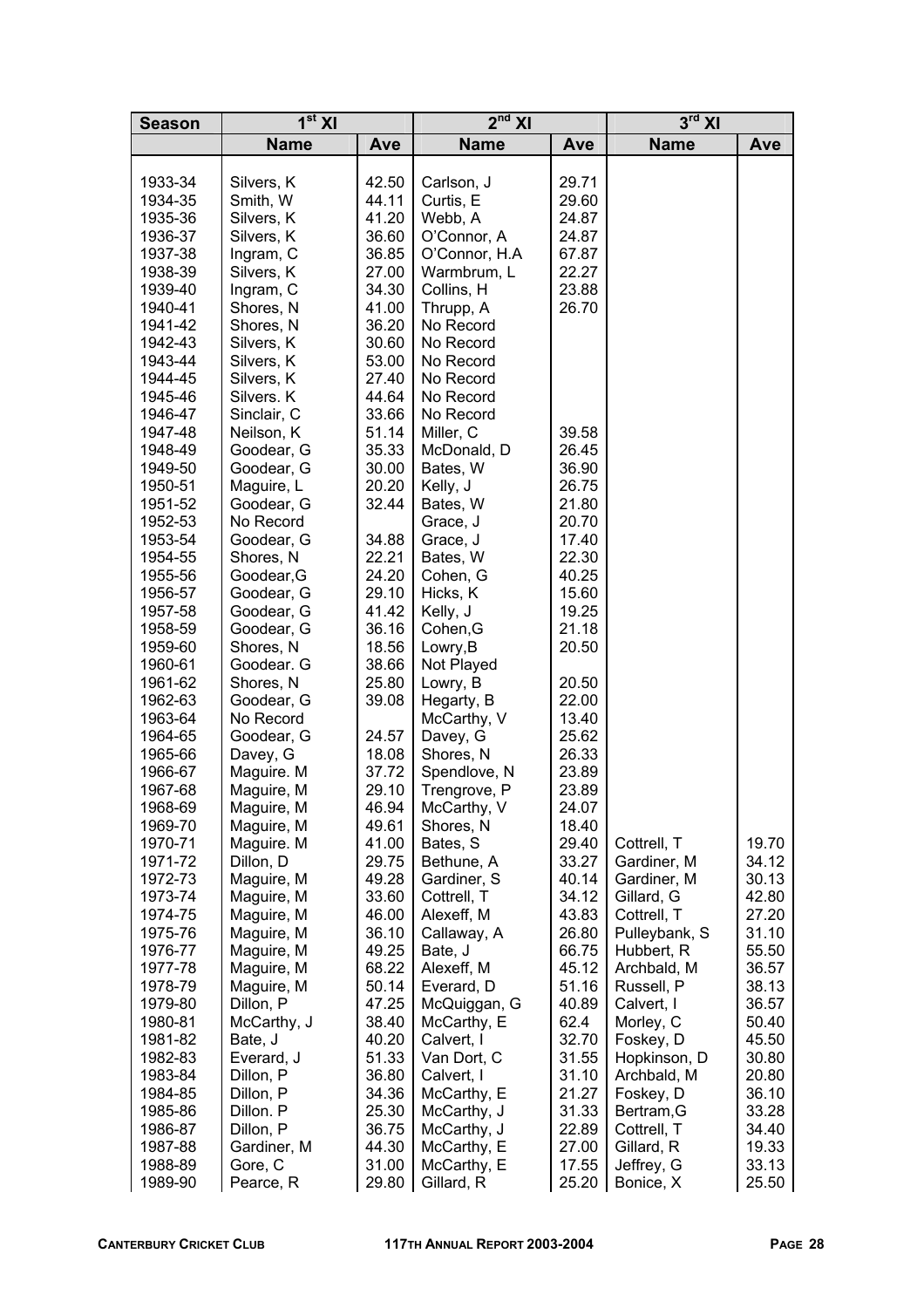| <b>Season</b> | $1st$ XI    |       | $2nd$ XI      |       | $3rd$ XI      |       |
|---------------|-------------|-------|---------------|-------|---------------|-------|
|               | <b>Name</b> | Ave   | <b>Name</b>   | Ave   | <b>Name</b>   | Ave   |
|               |             |       |               |       |               |       |
| 1990-91       | Powick, A   | 48.00 | McCarthy, E   | 32.38 | McLaren, J    | 41.10 |
| 1991-92       | Yell. M     | 42.83 | Zammit, P     | 20.25 | Davey, S      | 31.09 |
| 1992-93       | Powick, G   | 55.16 | Holz, A       | 22.13 | Giblin, A     | 26.16 |
| 1993-94       | O'Brien, J  | 26.33 | Hobkinson, D  | 17.86 | Boyce, G      | 16.12 |
| 1994-95       | Dillon, P   | 49.11 | Gore, C       | 17.00 | Sitlington, B | 41.83 |
| 1995-96       | Dillon, P   | 24.90 | Kent. J       | 30.92 | Gore, C       | 50.75 |
| 1996-97       | White, J    | 42.50 | Dillon, S     | 23.13 | Keshishian, H | 35.67 |
| 1997-98       | O'Brien, J  | 31.67 | Kent, J       | 27.36 | Henderson, W  | 33.50 |
| 1998-99       | Powick, G   | 39.33 | Sitlington, B | 52.37 | Waite, A      | 23.75 |
| 1999-00       | Powick, G   | 21.42 | Kent, J       | 35.29 | Maiyah, A     | 33.25 |
| 2000-01       | Powick, G   | 32.55 | Boyle, P      | 25.00 | Waterford, A  | 21.50 |
| 2001-02       | Powick, G   | 72.69 | Cumming, A    | 28.14 | Glover, D     | 52.66 |
| 2002-03       | White, J    | 29.90 | Casey, R      | 32.25 | Anderson, J   | 27.50 |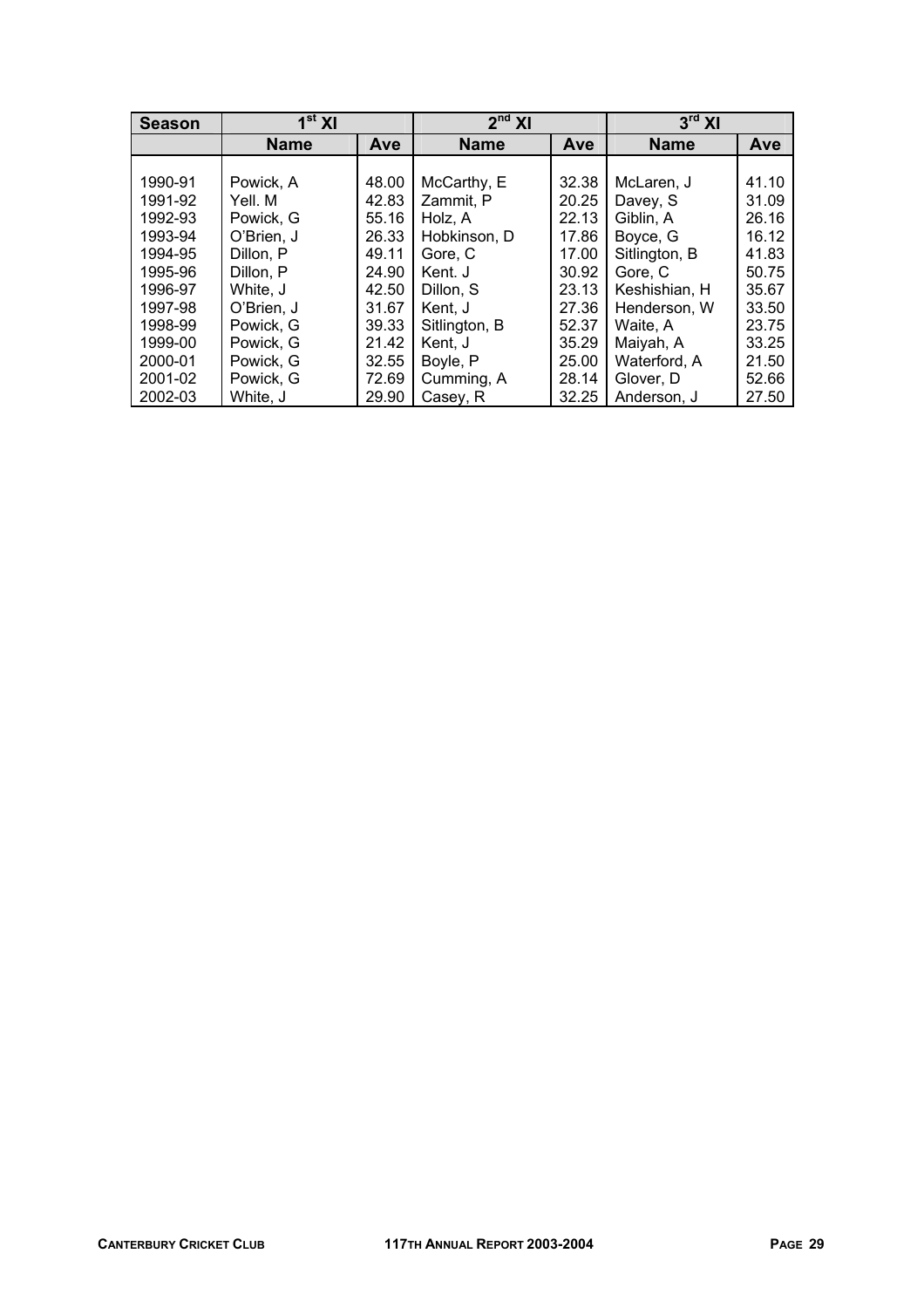# **SEASONAL PERFORMANCE RECORDS BATTING**

The following is a list of players who have won the Batting Average for the  $4<sup>th</sup>$  and  $5<sup>th</sup>$ XI. The  $4^{\text{th}}$  XI first played in the 1972-73 season and the  $5^{\text{th}}$  XI commenced in 1997-98

| <b>Season</b> | 4 <sup>th</sup> XI |       | 5 <sup>th</sup> XI |       |
|---------------|--------------------|-------|--------------------|-------|
|               | <b>Name</b>        | Ave   | <b>Name</b>        | Ave   |
|               |                    |       |                    |       |
| 1972-72       | Stals, M           | 30.00 |                    |       |
| 1973-74       | Arana, A           | 36.70 |                    |       |
| 1974-75       | Morley, C          | 36.00 |                    |       |
| 1975-76       | Bartley, G         | 30.00 |                    |       |
| 1976-77       | Day, S             | 55.40 |                    |       |
| 1977-78       | McKenzie, I        | 33.90 |                    |       |
| 1978-79       | Russell, G         | 14.70 |                    |       |
| 1979-80       | Vasilou, J         | 29.70 |                    |       |
| 1980-81       | Quin, D            | 24.10 |                    |       |
| 1981-82       | Russell, G         | 38.80 |                    |       |
| 1982-83       | French, R          | 23.20 |                    |       |
| 1983-84       | French, R          | 15.65 |                    |       |
| 1984-85       | Lee, A             | 34.60 |                    |       |
| 1985-86       | White, B           | 35.00 |                    |       |
| 1986-87       | Dallesandro, D     | 20.50 |                    |       |
| 1987-88       | Bollen, G          | 17.00 |                    |       |
| 1988-89       | Ridgewell, L       | 12.80 |                    |       |
| 1989-90       | Bollen, G          | 22.40 |                    |       |
| 1990-91       | Bollen, G          | 22.40 |                    |       |
| 1991-92       | Conway, D          | 24.00 |                    |       |
| 1992-93       | Bollen, P          | 25.75 |                    |       |
| 1993-94       | Moorhead, J        | 19.00 |                    |       |
| 1994-95       | Not Played         |       |                    |       |
| 1995-96       | Boyce, G           | 43.70 |                    |       |
| 1996-97       | Boyce, G           | 47.00 |                    |       |
| 1997-98       | Boyce, G           | 33.56 | White, A           | 22.42 |
| 1998-99       | Hickie, TP         | 18.80 | White, A           | 28.00 |
| 1999-00       | Mainsbridge, D     | 34.92 | Owen, N            | 35.41 |
| 2000-01       | Blake, A           | 22.50 | Georgiou, A        | 25.92 |
| 2001-02       | MacDermott, T      | 27.88 | Williams, D        | 34.88 |
| 2002-03       | Bourke, FW         | 25.08 | Kinross, A         | 27.75 |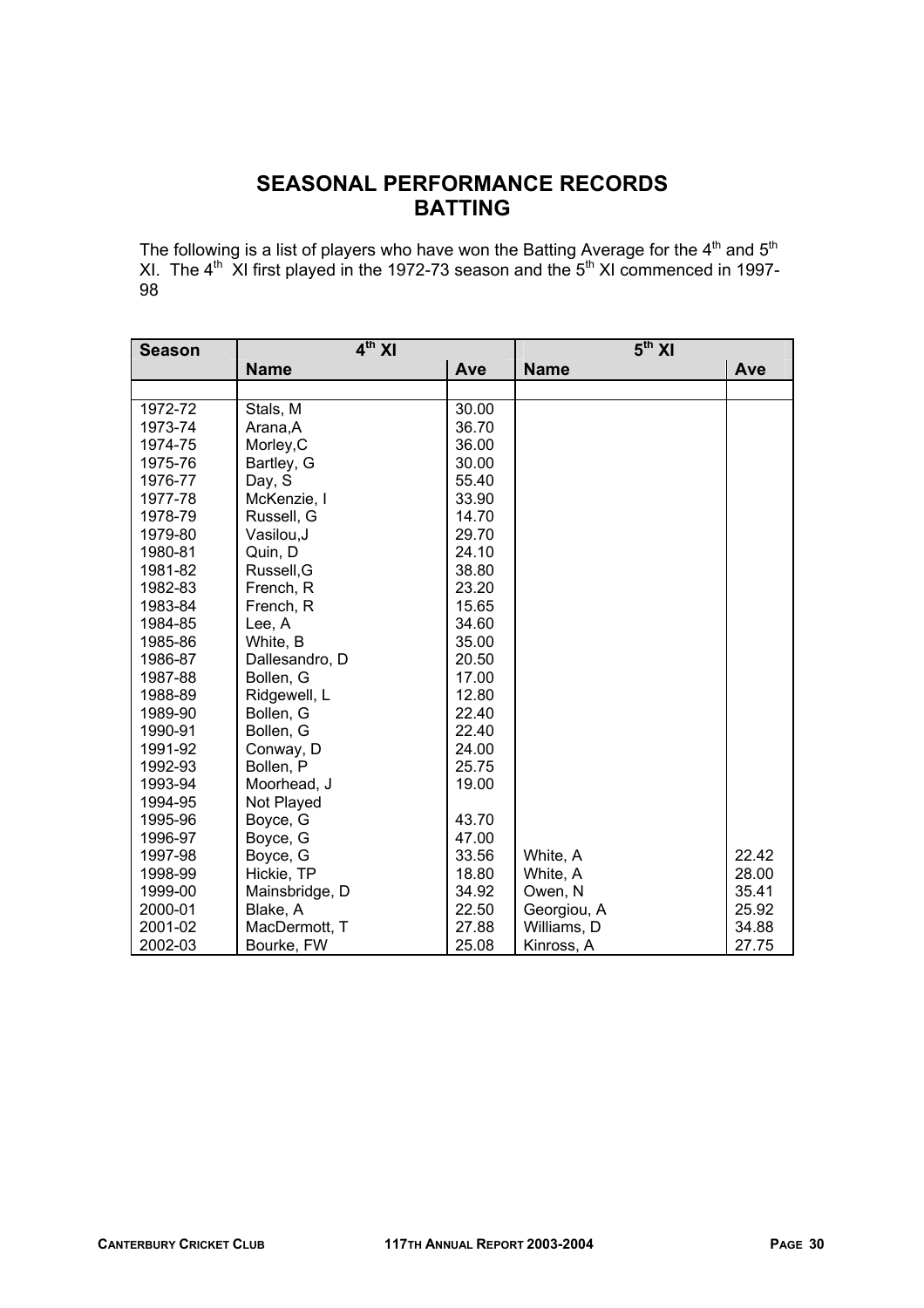# **SEASONAL PERFORMANCE RECORDS BOWLING**

The following is a list of players who have won the Bowling Average for the 1<sup>st</sup>, 2<sup>nd</sup> and  $3^{rd}$  XI for each year from the inception of the Club. Canterbury had a  $2^{nd}$  XI almost from it's inception, but records commence in 1926-27. The 3<sup>rd</sup> XI first played in the 1970-71 season.

| <b>Season</b>                                                                                                                                                                                                                                                                   | $1st$ XI                                                                                                                                                                                                                                                                                                                            |                                                                                                                            | $2nd$ XI    |       | $3^{\text{rd}}$ XI |     |  |
|---------------------------------------------------------------------------------------------------------------------------------------------------------------------------------------------------------------------------------------------------------------------------------|-------------------------------------------------------------------------------------------------------------------------------------------------------------------------------------------------------------------------------------------------------------------------------------------------------------------------------------|----------------------------------------------------------------------------------------------------------------------------|-------------|-------|--------------------|-----|--|
|                                                                                                                                                                                                                                                                                 | <b>Name</b><br>Ave                                                                                                                                                                                                                                                                                                                  |                                                                                                                            | <b>Name</b> | Ave   | <b>Name</b>        | Ave |  |
|                                                                                                                                                                                                                                                                                 |                                                                                                                                                                                                                                                                                                                                     |                                                                                                                            |             |       |                    |     |  |
| 1887-88                                                                                                                                                                                                                                                                         | Fowler, T                                                                                                                                                                                                                                                                                                                           | 4.74                                                                                                                       |             |       |                    |     |  |
| 1888-89                                                                                                                                                                                                                                                                         | No Records                                                                                                                                                                                                                                                                                                                          |                                                                                                                            |             |       |                    |     |  |
| 1889-90                                                                                                                                                                                                                                                                         | Hadlam, D                                                                                                                                                                                                                                                                                                                           | N/A                                                                                                                        |             |       |                    |     |  |
| 1890-91                                                                                                                                                                                                                                                                         | Hadlam, D                                                                                                                                                                                                                                                                                                                           | N/A                                                                                                                        |             |       |                    |     |  |
| 1891-92                                                                                                                                                                                                                                                                         | Hadlam, D                                                                                                                                                                                                                                                                                                                           | 6.50                                                                                                                       |             |       |                    |     |  |
| 1892-93                                                                                                                                                                                                                                                                         | Mackie, T                                                                                                                                                                                                                                                                                                                           | 9.20                                                                                                                       |             |       |                    |     |  |
| 1893-94                                                                                                                                                                                                                                                                         | Mackie, T                                                                                                                                                                                                                                                                                                                           | 6.58                                                                                                                       |             |       |                    |     |  |
| 1894-95                                                                                                                                                                                                                                                                         | No Records                                                                                                                                                                                                                                                                                                                          |                                                                                                                            |             |       |                    |     |  |
| 1895-96                                                                                                                                                                                                                                                                         | Mackie, T                                                                                                                                                                                                                                                                                                                           | 8.70                                                                                                                       |             |       |                    |     |  |
| 1896-97                                                                                                                                                                                                                                                                         | Mackie, T                                                                                                                                                                                                                                                                                                                           | 5.90                                                                                                                       |             |       |                    |     |  |
| 1897-98                                                                                                                                                                                                                                                                         | Mackie, T                                                                                                                                                                                                                                                                                                                           | N/A                                                                                                                        |             |       |                    |     |  |
| 1898-99                                                                                                                                                                                                                                                                         | No Records                                                                                                                                                                                                                                                                                                                          |                                                                                                                            |             |       |                    |     |  |
| 1899-00                                                                                                                                                                                                                                                                         | Watsford, T                                                                                                                                                                                                                                                                                                                         | N/A                                                                                                                        |             |       |                    |     |  |
| 1900-01                                                                                                                                                                                                                                                                         | No Records                                                                                                                                                                                                                                                                                                                          |                                                                                                                            |             |       |                    |     |  |
| 1901-02                                                                                                                                                                                                                                                                         | No Records                                                                                                                                                                                                                                                                                                                          |                                                                                                                            |             |       |                    |     |  |
|                                                                                                                                                                                                                                                                                 |                                                                                                                                                                                                                                                                                                                                     |                                                                                                                            |             |       |                    |     |  |
|                                                                                                                                                                                                                                                                                 |                                                                                                                                                                                                                                                                                                                                     |                                                                                                                            |             |       |                    |     |  |
|                                                                                                                                                                                                                                                                                 |                                                                                                                                                                                                                                                                                                                                     |                                                                                                                            |             |       |                    |     |  |
|                                                                                                                                                                                                                                                                                 |                                                                                                                                                                                                                                                                                                                                     |                                                                                                                            |             |       |                    |     |  |
|                                                                                                                                                                                                                                                                                 |                                                                                                                                                                                                                                                                                                                                     |                                                                                                                            |             |       |                    |     |  |
|                                                                                                                                                                                                                                                                                 |                                                                                                                                                                                                                                                                                                                                     |                                                                                                                            |             |       |                    |     |  |
|                                                                                                                                                                                                                                                                                 |                                                                                                                                                                                                                                                                                                                                     |                                                                                                                            |             |       |                    |     |  |
|                                                                                                                                                                                                                                                                                 |                                                                                                                                                                                                                                                                                                                                     |                                                                                                                            |             |       |                    |     |  |
|                                                                                                                                                                                                                                                                                 |                                                                                                                                                                                                                                                                                                                                     |                                                                                                                            |             |       |                    |     |  |
|                                                                                                                                                                                                                                                                                 |                                                                                                                                                                                                                                                                                                                                     |                                                                                                                            |             |       |                    |     |  |
|                                                                                                                                                                                                                                                                                 |                                                                                                                                                                                                                                                                                                                                     |                                                                                                                            |             |       |                    |     |  |
|                                                                                                                                                                                                                                                                                 |                                                                                                                                                                                                                                                                                                                                     |                                                                                                                            |             |       |                    |     |  |
|                                                                                                                                                                                                                                                                                 |                                                                                                                                                                                                                                                                                                                                     |                                                                                                                            |             |       |                    |     |  |
|                                                                                                                                                                                                                                                                                 |                                                                                                                                                                                                                                                                                                                                     |                                                                                                                            |             |       |                    |     |  |
|                                                                                                                                                                                                                                                                                 |                                                                                                                                                                                                                                                                                                                                     |                                                                                                                            |             |       |                    |     |  |
|                                                                                                                                                                                                                                                                                 |                                                                                                                                                                                                                                                                                                                                     |                                                                                                                            |             |       |                    |     |  |
|                                                                                                                                                                                                                                                                                 |                                                                                                                                                                                                                                                                                                                                     |                                                                                                                            |             |       |                    |     |  |
|                                                                                                                                                                                                                                                                                 |                                                                                                                                                                                                                                                                                                                                     |                                                                                                                            |             |       |                    |     |  |
|                                                                                                                                                                                                                                                                                 |                                                                                                                                                                                                                                                                                                                                     |                                                                                                                            |             |       |                    |     |  |
|                                                                                                                                                                                                                                                                                 |                                                                                                                                                                                                                                                                                                                                     |                                                                                                                            |             |       |                    |     |  |
|                                                                                                                                                                                                                                                                                 |                                                                                                                                                                                                                                                                                                                                     |                                                                                                                            |             |       |                    |     |  |
|                                                                                                                                                                                                                                                                                 |                                                                                                                                                                                                                                                                                                                                     |                                                                                                                            |             |       |                    |     |  |
|                                                                                                                                                                                                                                                                                 |                                                                                                                                                                                                                                                                                                                                     |                                                                                                                            |             |       |                    |     |  |
|                                                                                                                                                                                                                                                                                 |                                                                                                                                                                                                                                                                                                                                     |                                                                                                                            |             |       |                    |     |  |
| 1902-03<br>1903-04<br>1904-05<br>1905-06<br>1906-07<br>1907-08<br>1908-09<br>1909-10<br>1910-11<br>1911-12<br>1912-13<br>1913-14<br>1914-15<br>1915-16<br>1916-17<br>1917-18<br>1918-19<br>1919-20<br>1920-21<br>1921-22<br>1922-23<br>1923-24<br>1924-25<br>1925-26<br>1926-27 | No Records<br>No Records<br>No Records<br>Swan H<br>Swan H<br>No Records<br>No Records<br>No Records<br>No Records<br>No Records<br>Alcorn, A<br>Mackie, T<br>Pocket, W<br>Mackie, T<br>Nesbit, M<br>Lachlan, W<br>No Records<br>No Records<br>Cambbell, J<br>Campbell, J<br>Swan H<br>Swan, H<br>Gates, A<br>Always, T<br>Hosken E | 14.00<br>N/A<br>7.50<br>11.00<br>9.27<br>9.00<br>8.00<br>9.50<br>12.00<br>10.30<br>11.10<br>9.50<br>9.10<br>12.80<br>14.10 | Wilkin, H   | 13.00 |                    |     |  |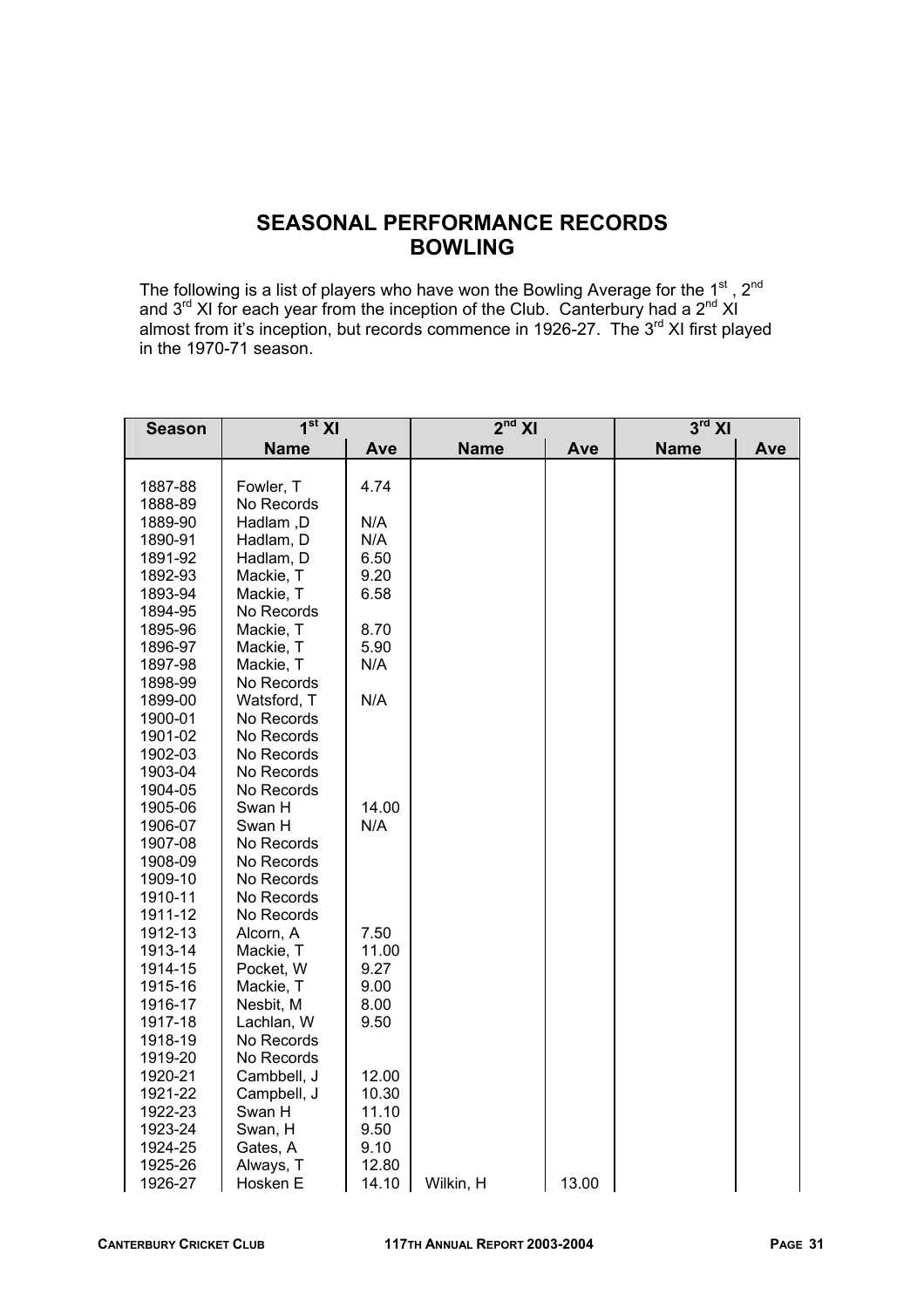| <b>Season</b>      | $1st$ XI                |                | $2nd$ XI                 |              | $3^{\text{rd}}$ XI        |               |
|--------------------|-------------------------|----------------|--------------------------|--------------|---------------------------|---------------|
|                    | <b>Name</b>             | Ave            | <b>Name</b>              | Ave          | <b>Name</b>               | Ave           |
|                    |                         |                |                          |              |                           |               |
| 1927-28            | Swan H                  | 8.90           | Jeffrey, R               | 8.09         |                           |               |
| 1928-29            | Swan H                  | 8.20           | Hosken, A                | 7.40         |                           |               |
| 1929-30            | Ingram C                | 9.36           | Webb, M                  | 12.40        |                           |               |
| 1930-31            | Ingram, C               | 6.00           | Carlson, J               | 7.00         |                           |               |
| 1931-32            | Swan H                  | 10.36          | Tucker, F                | 11.70        |                           |               |
| 1932-33            | Swan H                  | 10.00          | Webb, M                  | 9.60         |                           |               |
| 1933-34            | Jeffrey, R              | 10.64          | Tucker, F                | 7.10         |                           |               |
| 1934-35            | Ingram, C               | 7.68           | Massey, G                | 12.60        |                           |               |
| 1935-36            | Self, S                 | 9.23           | Morris, J                | 10.90        |                           |               |
| 1936-37            | Shores, N               | 8.00           | O'Connor, A              | 14.59        |                           |               |
| 1937-38            | Ingram C                | 10.21          | O'Connor, H.A.           | 9.40         |                           |               |
| 1938-39            | Holton, L               | 10.02          | Gion, F                  | 9.27         |                           |               |
| 1939-40            | Shores, N               | 11.24          | Gion, F                  | 9.82         |                           |               |
| 1940-41            | Shores, N               | 9.02           | Gion F                   | 7.80         |                           |               |
| 1941-42            | Ingram C                | 6.70           | No Records               |              |                           |               |
| 1942-43            | Gion, F                 | 5.16<br>7.70   | No Records<br>No Records |              |                           |               |
| 1943-44            | Gion, F<br>Larkin. L    | 8.00           | No Records               |              |                           |               |
| 1944-45<br>1945-46 | Gracie, A               | 7.15           | No Records               |              |                           |               |
| 1946-47            | Larkin, L               | 13.04          | Morris, J                | 9.20         |                           |               |
| 1947-48            | Maguire, L              | 10.48          | Sharpe, H                | 8.27         |                           |               |
| 1848-49            | Maguire. L              | 10.70          | Baker, L                 | 8.82         |                           |               |
| 1949-50            | Cox, C                  | 8.36           | Ripper, B                | 7.12         |                           |               |
| 1950-51            | Baker, L                | 5.78           | Smith, J                 | 12.30        |                           |               |
| 1951-52            | Baker, L                | 8.21           | Smith, J                 | 9.12         |                           |               |
| 1952-53            | Goodear, G              | 10.25          | Wain, G                  | 9.08         |                           |               |
| 1953-54            | Goodear, G              | 9.61           | Wain, G                  | 4.88         |                           |               |
| 1954-55            | Goodear, G              | 7.93           | Smith, J                 | 8.30         |                           |               |
| 1955-56            | Shores, N               | 10.25          | Cohen, G                 | 6.46         |                           |               |
| 1956-57            | Maguire. L              | 10.80          | Hicks, K                 | 9.80         |                           |               |
| 1957-58            | Goodear, G              | 11.90          | No Records               |              |                           |               |
| 1958-59            | Shores, N               | 8.33           | Finnie, E                | 11.30        |                           |               |
| 1959-60            | Shores, N               | 8.53           | Cohen G                  | 8.08         |                           |               |
| 1960-61            | Goodear, G              | 9.00           | Not Played               |              |                           |               |
| 1961-62            | Shores, N               | 16.30          | Marchant, G              | 15.70        |                           |               |
| 1962-63            | Shores, N               | 15.50          | Smith, J                 | 11.80        |                           |               |
| 1963-64            | Goodear, J              | 13.06          | Vermay, R                | 11.10        |                           |               |
| 1964-65            | Goodear, G              | 12.79          | Shores, N                | 6.86         |                           |               |
| 1965-66            | Goodear, G              | 10.64          | Vermay, R                | 11.45        |                           |               |
| 1966-67            | Goodear, G<br>14.47     |                | Shores, N                | 6.66         |                           |               |
| 1967-68            | Maguire, M              | 14.94          | Shores, N                | 11.00        |                           |               |
| 1968-69            | Maguire, B              | 13.65          | Shores, N                | 9.96         |                           |               |
| 1969-70            | Goodear, G              | 13.15          | Shores, N                | 10.80        |                           |               |
| 1970-71<br>1971-72 | O'Brien, B<br>Dundas, W | 9.26           | Shores, N<br>Sambell, A  | 7.08<br>9.35 | Marshall, B<br>Jackson, K | 8.71<br>12.80 |
| 1972-73            | O'Brien, B              | 10.33<br>13.50 | Shores, N                | 13.94        | Marshall, B               | 13.04         |
| 1973-74            | Maguire, M              | 9.05           | Bradbury, S              | 14.40        | Jackson, K                | 9.70          |
| 1974-75            | Maguire, M              | 11.04          | Clements, R              | 9.81         | Smith, N                  | 18.90         |
| 1975-76            | Maguire, M              | 13.09          | Clements, R              | 13.40        | Southall, J               | 13.28         |
| 1976-77            | Hawking, M              | 14.50          | Southall, J              | 14.83        | Ridgewell, L              | 22.40         |
| 1977-78            | Maguire, M              | 12.26          | Southall, J              | 9.78         | Dundas, W                 | 9.61          |
| 1978-79            | Hawking, M              | 10.75          | Maguire, G               | 14.30        | Dundas, W                 | 15.71         |
| 1979-80            | Bates, S                | 17.10          | Hubbert, R               | 12.76        | Calvert, I                | 14.43         |
| 1980-81            | Maguire, M              | 14.30          | Gillard, G               | 20.60        | McKenzie, I               | 14.80         |
| 1981-82            | Dillon, P               | 12.04          | McKenzie, I              | 12.33        | Ridgewell, L              | 14.50         |
| 1982-83            | Southall, J             | 22.00          | McEwan, J                | 10.29        | Ridgewell, L              | 16.70         |
| 1983-84            | Illingworth, E          | 16.00          | Burns, P                 | 20.80        | Ridgewell, L              | 21.60         |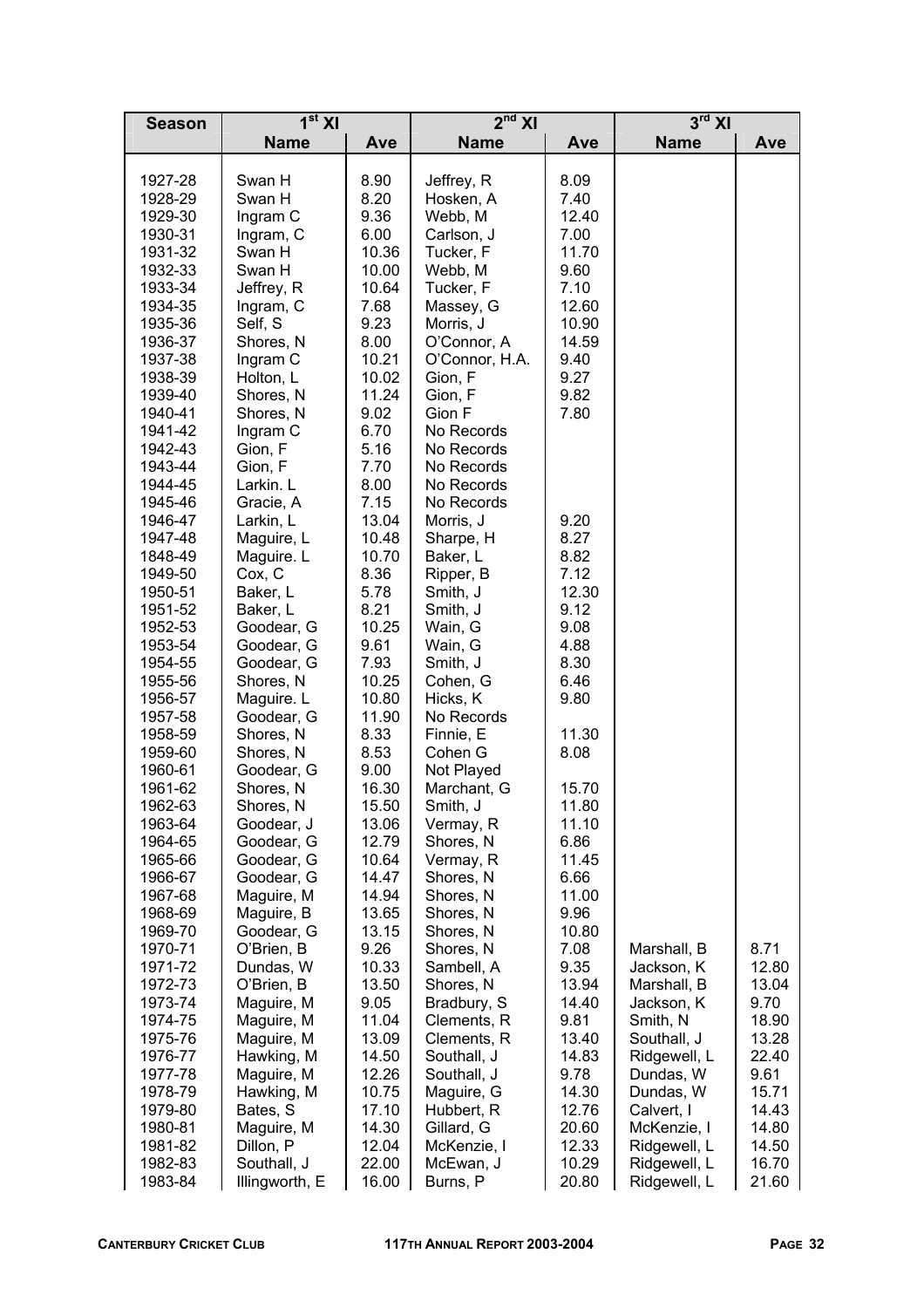| <b>Season</b> | 1 <sup>st</sup> XI   |            | $2nd$ XI          |       | $3rd$ XI      |       |  |
|---------------|----------------------|------------|-------------------|-------|---------------|-------|--|
|               | <b>Name</b>          | <b>Ave</b> | <b>Name</b>       | Ave   | <b>Name</b>   | Ave   |  |
|               |                      |            |                   |       |               |       |  |
| 1984-85       | Illingworth, E       | 14.88      | Burns, P          | 15.53 | Ridgewell, L  | 15.97 |  |
| 1985-86       | Murphy, J            | 11.46      | McKenzie, I       | 16.92 | Gillard, R    | 13.40 |  |
| 1986-87       | Illingworth, E       | 14.12      | Southall, J       | 13.14 | Boyle, M      | 19.50 |  |
| 1987-88       | Illingworth, E       | 16.44      | Cumming, A        | 15.80 | Boyle, M      | 20.28 |  |
| 1988-89       | Dillon, P            | 15.05      | Gillard, R        | 19.83 | Boyle, M      | 13.83 |  |
| 1989-90       | Murphy, J            | 17.60      | Barker, M         | 18.50 | Elliott, G    | 17.10 |  |
| 1990-91       | Tatterson, P         | 18.47      | Cook, M           | 31.00 | Petty, M      | 16.29 |  |
| 1991-92       | Powick, A            | 18.30      | Boyle, M          | 17.90 | Harrison, B   | 19.20 |  |
| 1992-93       | 11.90<br>Dillon, P   |            | Hoffman, M        | 14.53 | Metcalfe, J   | 21.66 |  |
| 1993-94       | Mirkovic, P<br>14.27 |            | Boyle, M          | 18.19 | Gore. D       | 17.45 |  |
| 1994-95       | 14.88<br>Dilon, P    |            | Boyle, M<br>22.26 |       | Sitlington, B | 21.00 |  |
| 1995-96       | Dillon, P            | 15.13      | Locke, P          | 8.26  | Owen, N       | 11.18 |  |
| 1996-97       | Mirkovic, P          | 17.75      | Harrison, B       | 13.94 | McEwen, J     | 15.86 |  |
| 1997-98       | Mirkovic, P          | 18.48      | Kent, J           | 20.75 | Donovan, T    | 17.91 |  |
| 1998-99       | Mirkovic, P          | 11.77      | Sitlington, B     | 9.75  | Locke, P      | 12.11 |  |
| 1999-00       | Mirkovic, P          | 15.45      | Glover, D         | 12.50 | Boyd, J       | 10.42 |  |
| 2000-01       | Segar, J             | 12.04      | Chipindall, D     | 24.80 | Thomson, D    | 16.90 |  |
| 2001-02       | Mirkovic, P          | 11.39      | Boyle, P          | 12.66 | Gore, A       | 12.73 |  |
| 2002-03       | 12.18<br>Mirkovic, P |            | Beckett, S        | 15.29 | Phillips, D   | 7.26  |  |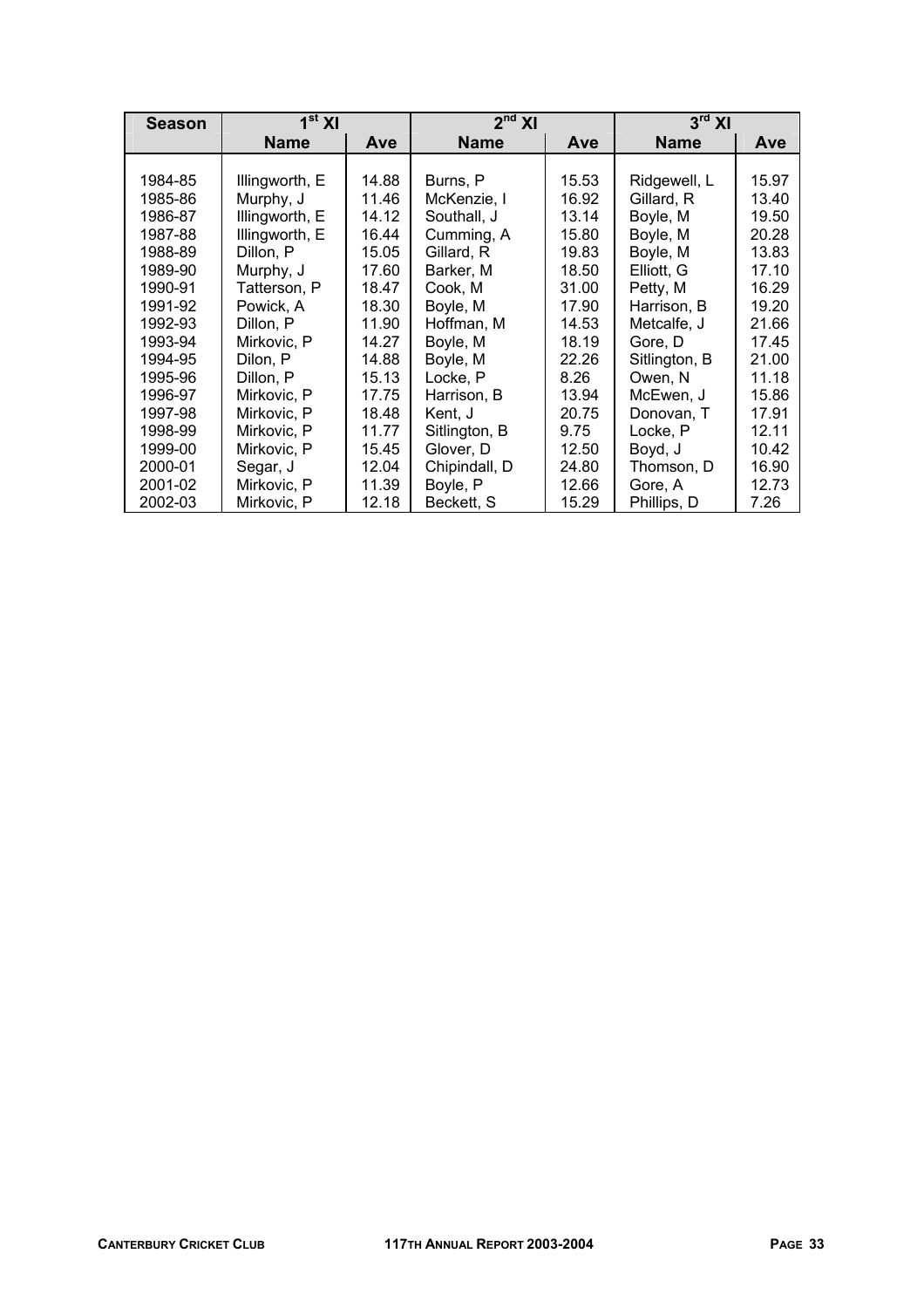# **SEASONAL PERFORMANCE RECORDS BOWLING**

The following is a list of players who have won the Bowling Average for the  $4<sup>th</sup>$  and  $5<sup>th</sup>$ XI. The  $4^{\text{th}}$  XI first played in the 1972-73 season and the  $5^{\text{th}}$  XI commenced in 1997-98

| <b>Season</b> |                 | $4th$ XI | $5th$ XI        |       |  |  |
|---------------|-----------------|----------|-----------------|-------|--|--|
|               | <b>Name</b>     | Ave      | <b>Name</b>     | Ave   |  |  |
|               |                 |          |                 |       |  |  |
| 1972-73       | Stals, M        | 11.50    |                 |       |  |  |
| 1973-74       | Anstey, M       | 17.00    |                 |       |  |  |
| 1974-75       | Macartney, A    | 14.40    |                 |       |  |  |
| 1975-76       | Anstey, M       | 22.20    |                 |       |  |  |
| 1976-77       | Macartney, A    | 14.40    |                 |       |  |  |
| 1977-78       | McQuiggan, J    | 10.50    |                 |       |  |  |
| 1978-79       | Anstey, M       | 18.10    |                 |       |  |  |
| 1979-80       | Ridgewell, L    | 17.75    |                 |       |  |  |
| 1980-81       | Macartney, A    | 21.20    |                 |       |  |  |
| 1981-82       | White, B        | 22.20    |                 |       |  |  |
| 1982-83       | Boyce, I        | 23.10    |                 |       |  |  |
| 1983-84       | Trengrove, R    | 19.00    |                 |       |  |  |
| 1984-85       | Lee, A          | 28.20    |                 |       |  |  |
| 1985-86       | White, B        | 11.72    |                 |       |  |  |
| 1986-87       | Ridgewell, L    | 15.60    |                 |       |  |  |
| 1987-88       | <b>Bollen G</b> | 25.08    |                 |       |  |  |
| 1988-89       | Ridgewell, L    | 13.84    |                 |       |  |  |
| 1989-90       | Ridgewell, L    | 19.20    |                 |       |  |  |
| 1990-91       | Ridgewell, L    | 20.67    |                 |       |  |  |
| 1991-92       | Bollen, G       | 30.11    |                 |       |  |  |
| 1992-93       | Bollen, G       | 9.81     |                 |       |  |  |
| 1993-94       | Bollen, G       | 22.57    |                 |       |  |  |
| 1994-95       | Not Played      |          |                 |       |  |  |
| 1995-96       | Moorhead, J     | 15.38    |                 |       |  |  |
| 1996-97       | Moorhead, J     | 25.33    |                 |       |  |  |
| 1997-98       | Noakes, P       | 17.90    | <b>Barton A</b> | 27.50 |  |  |
| 1998-99       | Barton, A       | 11.75    | White, N        | 38.81 |  |  |
| 1999-00       | James, B        | 11.76    | Waite, A        | 11.50 |  |  |
| 2000-01       | White, N        | 18.95    | Johnson, G      | 22.05 |  |  |
| 2001-02       | Burns, P        | 11.67    | Williams, D     | 14.81 |  |  |
| 2002-03       | James, B        | 6.63     | Dholakia, R     | 14.85 |  |  |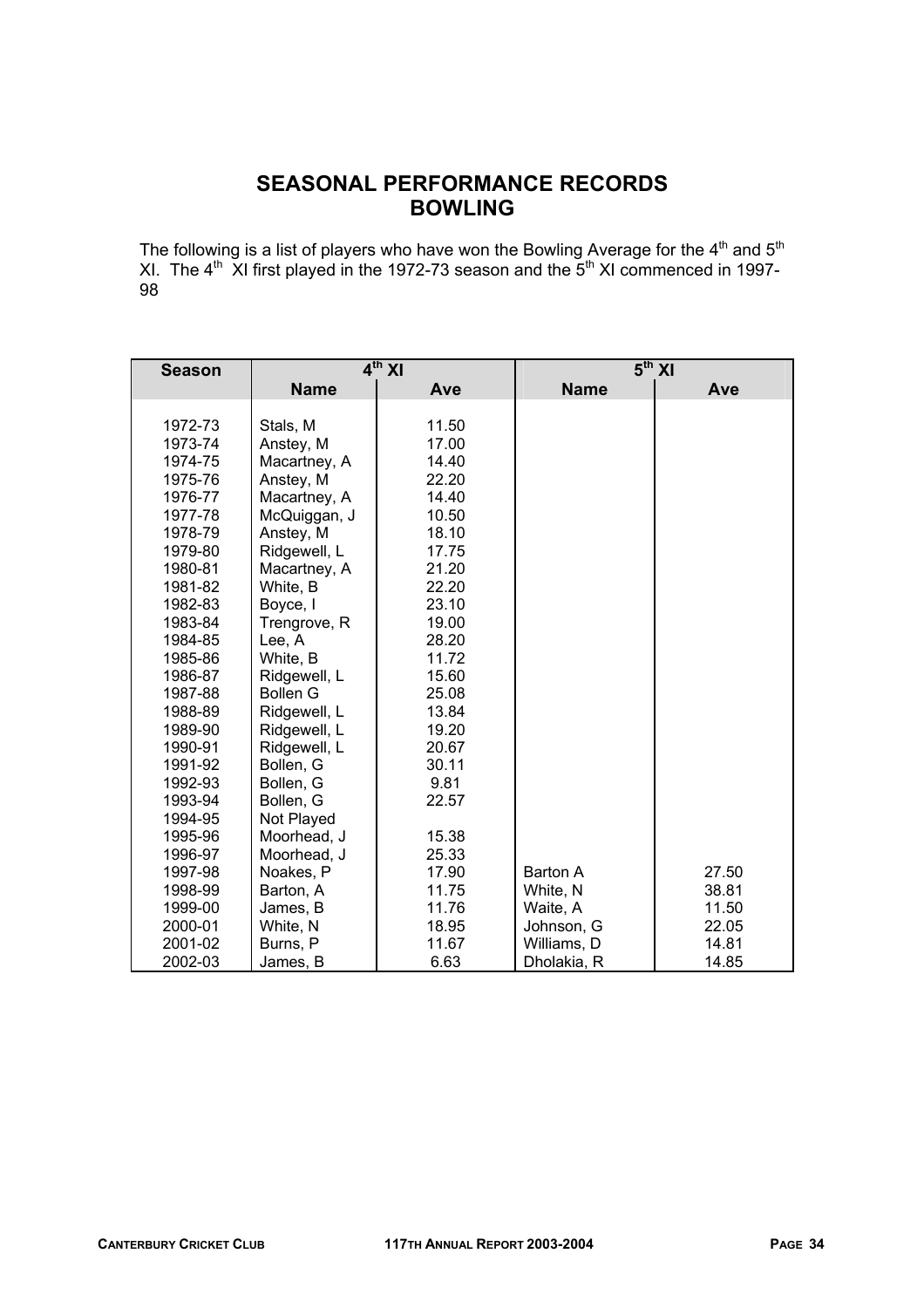## **1st XI**

## **EASTERN CRICKET ASSOCIATION A.T. DUNSTAN SHIELD 2003-04**

| <b>ROUND</b>   | <b>DATES</b>               | <b>HOME TEAM</b>                                 | $\mathbf{v}$ | <b>AWAY TEAM</b>                         |
|----------------|----------------------------|--------------------------------------------------|--------------|------------------------------------------|
| 1              | 4 Oct 2003                 | Canterbury<br>34                                 | def by       | <b>Deepdene Bears</b><br>5/35            |
| 2              | 11 Oct 2003                | <b>Ashburton</b>                                 | drew         | Canterbury                               |
| $\mathbf{3}$   | 18 Oct 2003<br>25 Oct 2003 | Canterbury<br>224 GJ Powick 77* MJ Pickering 65* | drew         | <b>Surrey Hills</b><br>5/155             |
| $\overline{4}$ | 1 Nov 2003<br>8 Nov 2003   | <b>Heathmont</b><br>9/126                        | def by       | Canterbury<br>3/128                      |
| 5              | 15 Nov 2003<br>22 Nov 2003 | Canterbury<br>183 MJ Pickering 92*               | def by       | <b>Mulgrave</b><br>249 DC Womersley 6/38 |
| $\,6$          | 29 Nov 2003<br>6 Dec 2003  | <b>Burwood</b><br>121                            | def by       | Canterbury<br>128 and 4/91               |
| $\overline{7}$ | 13 Dec 2003<br>20 Dec 2003 | Canterbury<br>195 B Stafford 63*                 | def          | <b>Richmond City</b><br>159              |
| 8              | 10 Jan 2004<br>17 Jan 2004 | <b>North Balwyn</b><br>7/155 P Mirkovic 6/64     | def          | Canterbury<br>151                        |
| 9              | 24 Jan 2004<br>31 Jan 2004 | <b>Mont Albert</b><br><b>152 P Mirkovic 5/35</b> | def by       | Canterbury<br>170                        |
| 10             | 7 Feb 2004<br>14 Feb 2004  | Canterbury<br>150 GJ Powick 51*                  | def by       | <b>Bulleen</b><br>8/152                  |
| 11             | 21 Feb 2004<br>28 Feb 2004 | <b>Hawthorn</b><br>9/145                         | def          | Canterbury<br>74 and 5/120               |

| Club                 | <b>Points</b> |
|----------------------|---------------|
| Ashburton            | 55            |
| <b>Mulgrave</b>      | 45            |
| <b>Heathmont</b>     | 43            |
| <b>Mont Albert</b>   | 36            |
| Deepdene Bears       | 36            |
| <b>Burwood</b>       | 36            |
| Bulleen              | 30            |
| Canterbury           | 30            |
| North Balwyn         | 27            |
| <b>Richmond City</b> | 24            |
| Hawthorn             | 24            |
| Surrey Hills         | 18            |

## **Premiers - Mulgrave**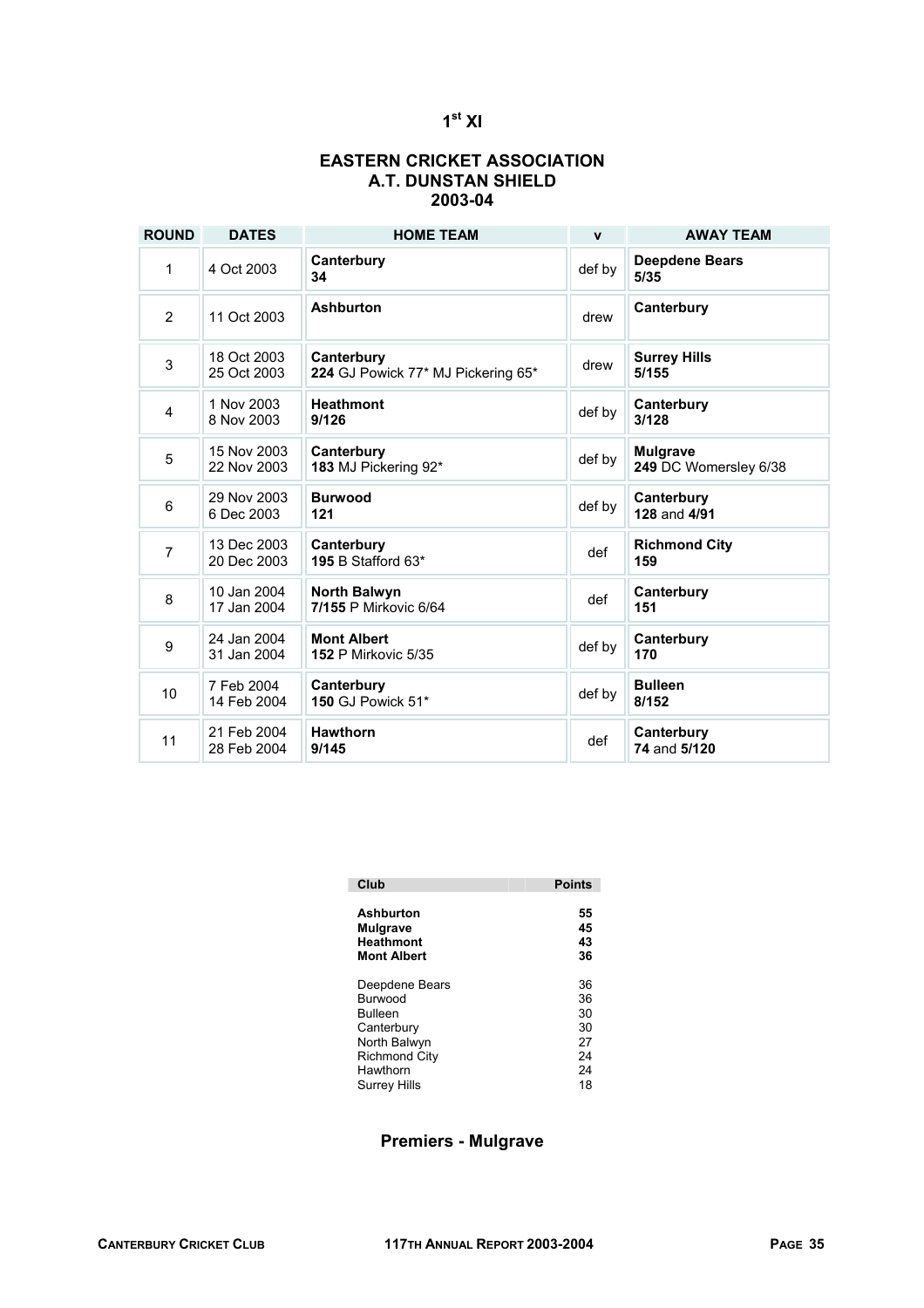## **st XI**

## **EASTERN CRICKET ASSOCIATION A.T. DUNSTAN SHIELD 2003-04**

## **BATTING**

| <b>Player</b>           |                |                |                |   |                |                |       | Mat Inns NOs 100s 50s 0s HS Aggregate Average |       |
|-------------------------|----------------|----------------|----------------|---|----------------|----------------|-------|-----------------------------------------------|-------|
| Matthew J Pickering     | 4              | 4              | 1              | 0 | $\overline{2}$ | 0              | 92    | 174                                           | 58.00 |
| James M White           | $\overline{2}$ | $\overline{2}$ | 1              | 0 | 0              | 0              | $43*$ | 45                                            | 45.00 |
| <b>Gregory J Powick</b> | 10             | 12             | 0              | 0 | $\mathbf{2}$   | 2              | 77    | 294                                           | 24.50 |
| <b>Brendan Stafford</b> | 9              | 9              | 0              | 0 | 1              | 1              | 63    | 175                                           | 19.44 |
| <b>Andrew Sharp</b>     | 10             | 12             | 0              | 0 | 0              | 2              | 45    | 209                                           | 17.42 |
| <b>Chris Dillon</b>     | 3              | 2              | 0              | 0 | 0              | 0              | 24    | 33                                            | 16.50 |
| <b>Peter Mirkovic</b>   | 10             | 9              | 1              | 0 | 0              | 1              | 34    | 128                                           | 16.00 |
| David L Glover          | 5              | 6              | 1              | 0 | 0              | 0              | $39*$ | 71                                            | 14.20 |
| <b>Andrew Clarke</b>    | 4              | 4              | 0              | 0 | 0              | 0              | 26    | 52                                            | 13.00 |
| Michael J Watts         | 10             | 10             | 0              | 0 | 0              | $\overline{2}$ | 32    | 105                                           | 10.50 |
| Pankaj D Parikh         | $\overline{7}$ | 8              | 1              | 0 | 0              | 3              | 31    | 61                                            | 8.71  |
| David C Womersley       | 10             | 9              | $\overline{2}$ | 0 | 0              | $\overline{2}$ | 20    | 46                                            | 6.57  |
| John D Anderson         | 7              | 9              | 0              | 0 | 0              | $\overline{2}$ | 21    | 52                                            | 5.78  |
| Andrew C Cumming        | 3              | 3              | 0              | 0 | 0              | $\overline{2}$ | 17    | 17                                            | 5.67  |
| Kieran R Hickie         | 8              | $\overline{7}$ | 3              | 0 | $\overline{0}$ | 1              | 10    | 14                                            | 3.50  |
| Simon J Beckett         | 5              | 5              | 0              | 0 | 0              | $\overline{2}$ | 8     | 13                                            | 2.60  |
| <b>Allister Gore</b>    | $\overline{2}$ | $\overline{2}$ | 1              | 0 | $\Omega$       | 1              | 0*    | 0                                             | 0.00  |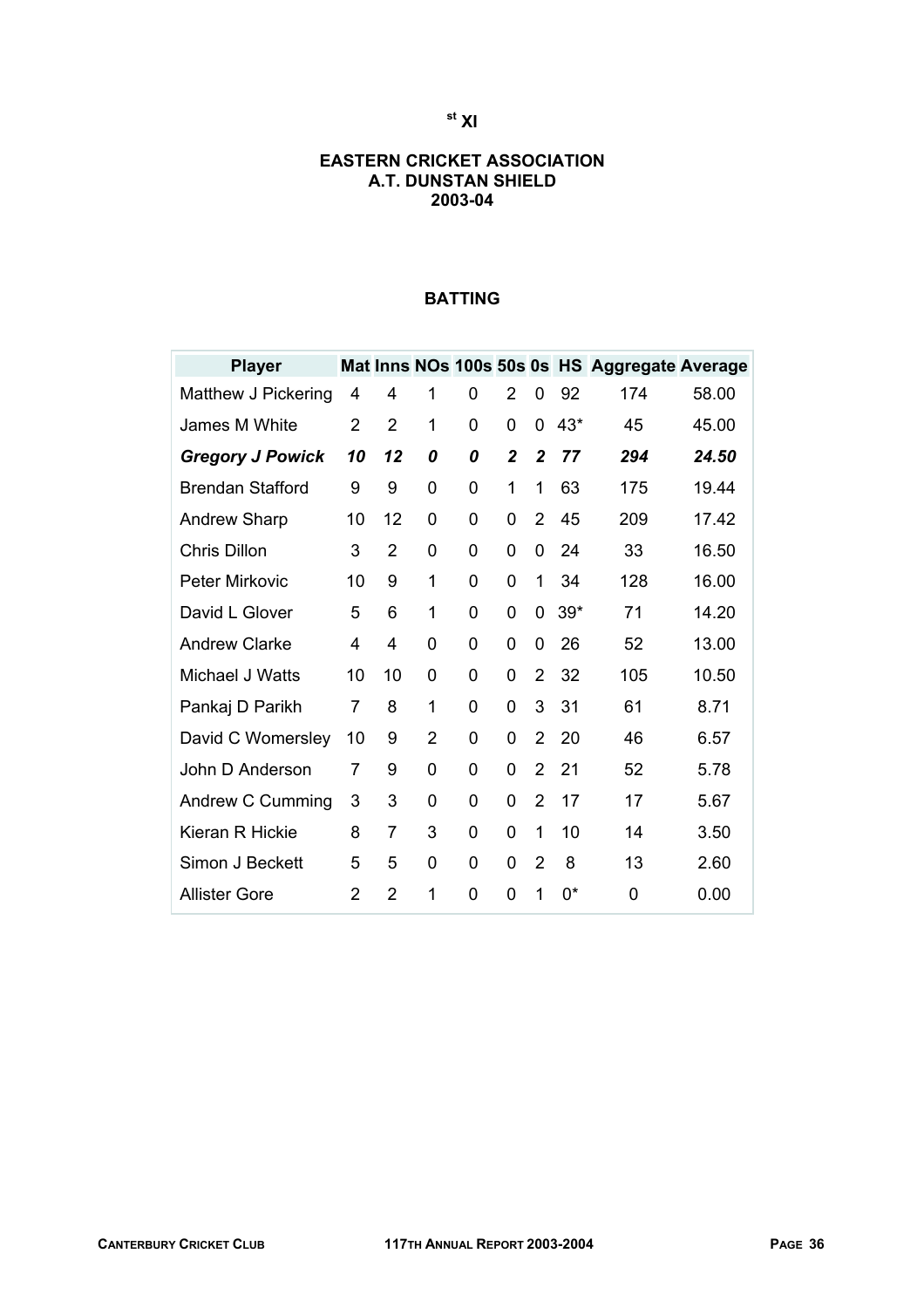## **1st XI**

#### **EASTERN CRICKET ASSOCIATION A.T. DUNSTAN SHIELD 2003-04**

### **BOWLING**

| <b>Player</b>         | Mat | <b>O</b> | M              | $\mathsf{R}$     |   |                |               | W 5W Best Average Strike Econ |                  |         |
|-----------------------|-----|----------|----------------|------------------|---|----------------|---------------|-------------------------------|------------------|---------|
| <b>Peter Mirkovic</b> |     |          |                | 10 226 97 359 31 |   | $\overline{2}$ | 6/64          |                               | 11.58 43.87      | 1.58    |
| David C Womersley     | 10  |          |                | 111 27 322 16    |   | 1              | 6/38          |                               | 20.13 41.63 2.90 |         |
| Kieran R Hickie       | 8   | 54       |                | 10 152 8         |   | 0              | 3/19          |                               | 19.00 40.50 2.81 |         |
| Simon J Beckett       | 5   | 43       | 9              | 114              | 6 | 0              | 3/51          |                               | 19.00 43.00 2.65 |         |
| Matthew J Pickering   | 4   | 38       | $\overline{4}$ | 141              | 5 | 0              | 4/53          |                               | 28.20 45.60 3.71 |         |
| Pankaj D Parikh       | 7   | 53       |                | 16 120           | 5 | $\mathbf{0}$   | 4/49          |                               | 24.00 64.20 2.24 |         |
| <b>Chris Dillon</b>   | 3   | 20       | 6              | 69               | 2 |                | $0\quad 2/45$ |                               | 34.50 60.00 3.45 |         |
| <b>Allister Gore</b>  | 2   | 5        | 0              | 37               | 1 | 0              | 1/37          |                               | 37.00 30.00 7.40 |         |
| <b>Warren Pasque</b>  | 1   | 10       | 1              | 27               | 1 | 0              | 1/27          | 27.00                         | 60.00            | 2.70    |
| David L Glover        | 5   | 1        | 0              | $\mathcal{P}$    | 0 | 0              | 0/2           | NA.                           |                  | NA 2.00 |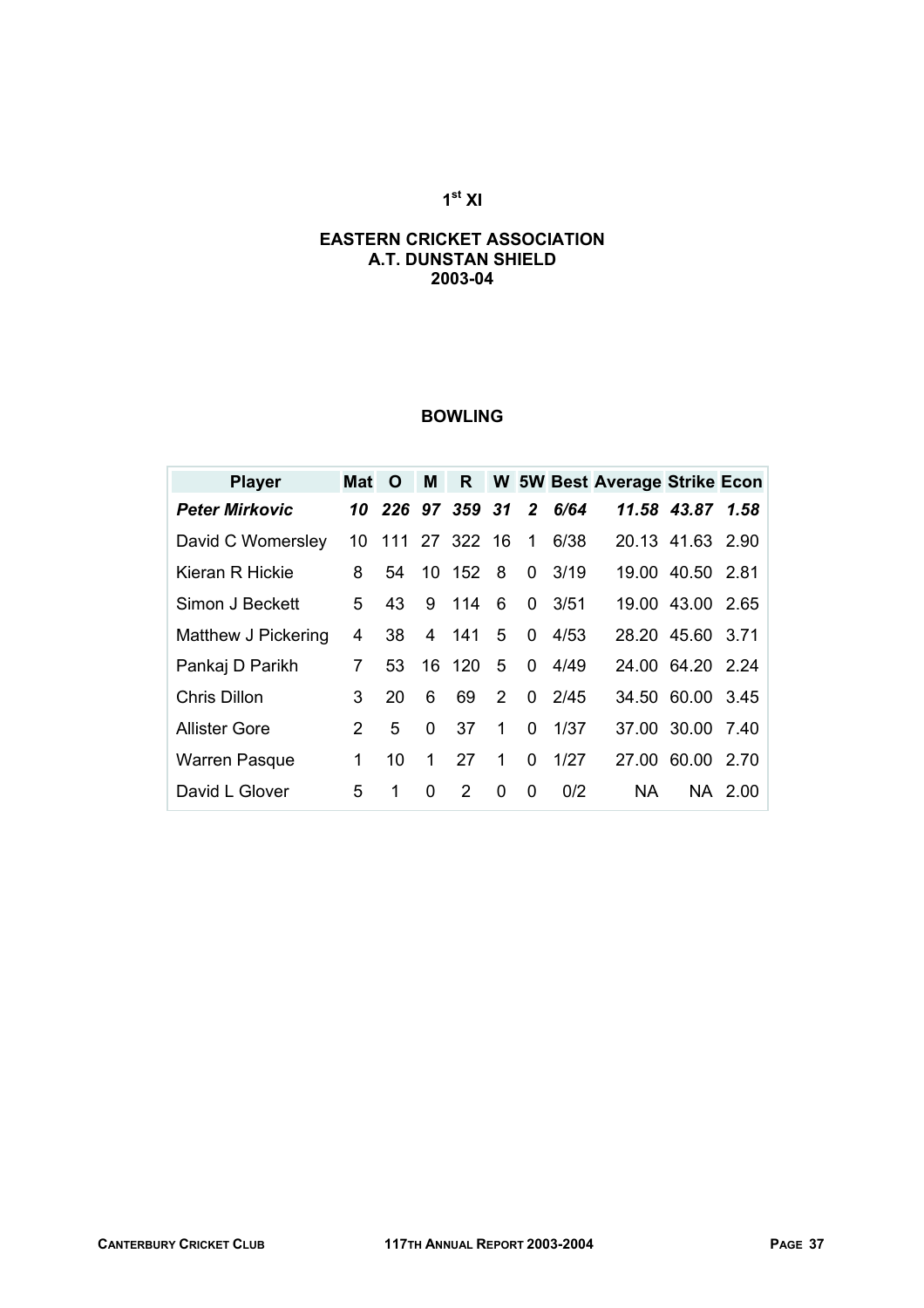#### **1st XI**

#### **EASTERN CRICKET ASSOCIATION A.T DUNSTAN SHIELD 2003-04**

## **BATTING PARTNERSHIPS**

| <b>WICKET</b> | <b>RUNS</b> | <b>BATSMEN</b>                        | <b>ROUND</b> | <b>INN</b> | <b>OPPONENT</b>     |
|---------------|-------------|---------------------------------------|--------------|------------|---------------------|
|               |             |                                       |              |            |                     |
|               | 77          | Andrew Sharp - Gregory Powick*        | 10           |            | <b>Bulleen</b>      |
| 2             | 73          | Gregory Powick - Andrew Cumming       | 3            |            | <b>Surrey Hills</b> |
| 3             | 69          | Andrew Sharp - Michael Watts          | 6            | 2          | <b>Burwood</b>      |
|               | $47*$       | James White* - Matthew Pickering      |              |            | Heathmont           |
| 5             | 40          | Matthew Pickering* - Brendan Stafford | 5            |            | Mulgrave            |
| 6             | 80          | Matthew Pickering* - Chris Dillon     | 3            |            | <b>Surrey Hills</b> |
|               | 38          | David Glover* - Peter Mirkovic        | 9            |            | <b>Mont Albert</b>  |
| 8             | 29          | John Anderson - David Womersley*      | 10           |            | <b>Bulleen</b>      |
| 9             |             | No Qualifiers                         |              |            |                     |
| 10            | 39          | David Glover* - Kieran Hickie         | 9            |            | Mont Albert         |

### **RECORD BATTING PARTNERSHIPS**

| <b>WICKET</b>  | <b>RUNS</b> | <b>BATSMEN</b>                             | <b>SEASON</b> | <b>OPPONENT</b> |
|----------------|-------------|--------------------------------------------|---------------|-----------------|
|                |             |                                            |               |                 |
|                | 189         | A. Sharpe (64) – G. Powick (117)           | 2002-03       | Mont Albert     |
| $\overline{2}$ | 224         | J. White (98) – G. Powick (131)            | 2001-02       | Hawthorn        |
| 3              | 141         | S. Gardiner (77) – M. Maguire (66)         | 1976-77       | Malvern         |
|                | 141         | A. Powick (99) – J. Bate (54)              | 1990-91       | Hawthorn        |
| 4              | 137         | M. Maguire (113) – J. Bate (55)            | 1977-78       | Ashburton       |
|                | 137         | D Everard $(86)$ – M Alexeff $(45)$        | 1983-84       | Donvale         |
| 5              | 130         | D. Dillon $(94)$ – S. Gardiner $(57)$      | 1969-70       | St. Kevins      |
| 6              | 106         | M. Hawking (47) - I. Coles (103)           | 1975-76       | Deepdene        |
| $\overline{7}$ | 152         | D. Everard $(130^*)$ – A. Sambell $(80)$   | 1975-76       | <b>Burwood</b>  |
| 8              | $122*$      | J. Segar $(67^*)$ – P. Mirkovic $(50^*)$   | 1999-00       | Donvale         |
| 9              | $174*$      | A. Sambell $(71^*)$ – M. Hawking $(102^*)$ | 1977-78       | Ashburton       |
| 10             | $85*$       | S. Bates (57*) – B. O'Brien (24*)          | 1971-72       | Deepdene        |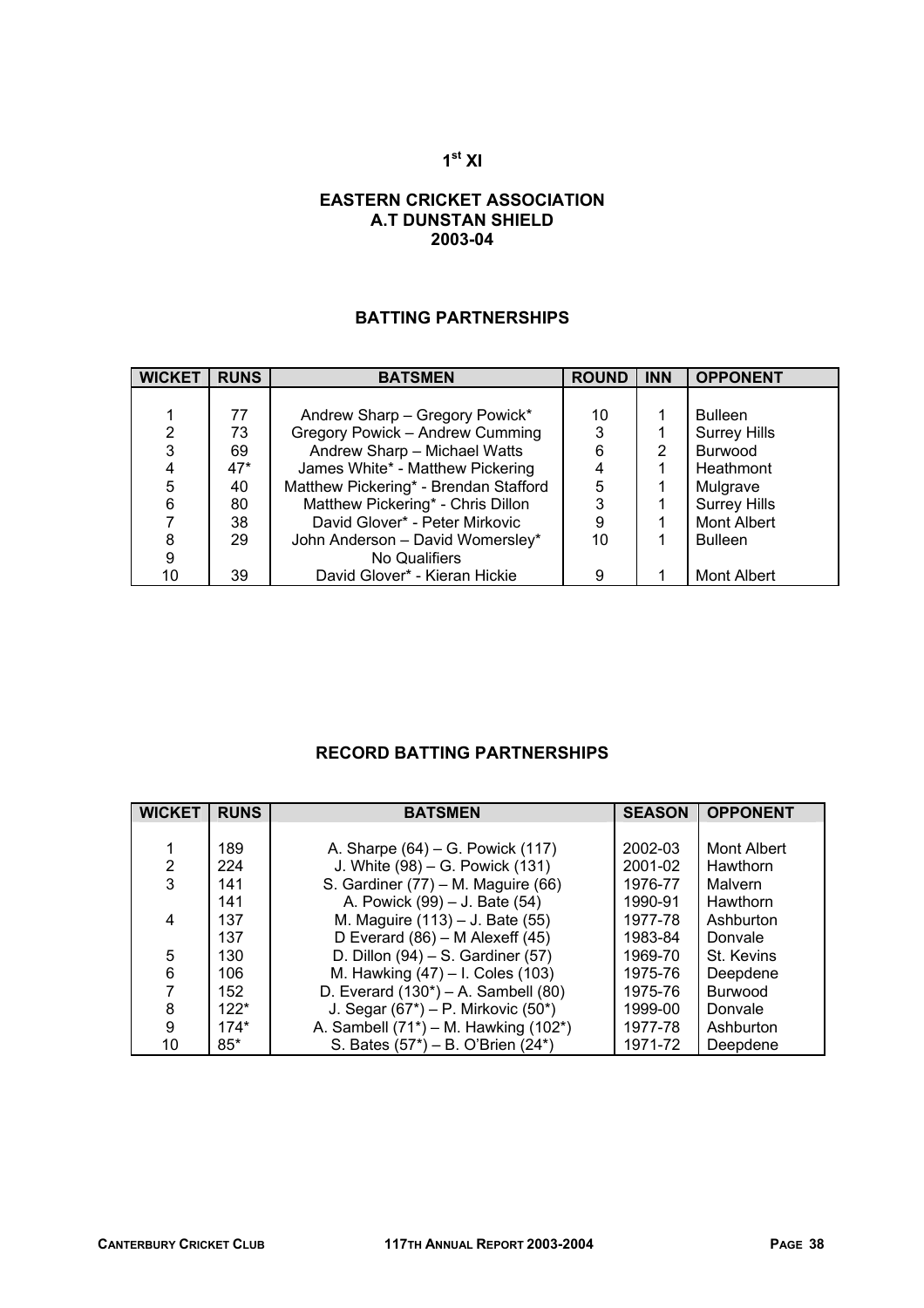#### **EASTERN CRICKET ASSOCIATION G. ARMSTRONG SHIELD 2003-04**

| <b>ROUND</b>     | <b>DATES</b>               | <b>HOME TEAM</b>                                       | $\mathbf{v}$ | <b>AWAY TEAM</b>                   |
|------------------|----------------------------|--------------------------------------------------------|--------------|------------------------------------|
| 1                | 4 Oct 2003                 | <b>Tooronga Districts</b><br>8/196                     | def          | Canterbury<br>6/176 DG Lamb 61*    |
| $\overline{2}$   | 11 Oct 2003                | Canterbury                                             | drew         | <b>Mont Albert</b>                 |
| 3                | 18 Oct 2003<br>25 Oct 2003 | <b>Old Carey</b><br>287                                | drew         | Canterbury<br>2/86                 |
| 4                | 1 Nov 2003<br>8 Nov 2003   | Canterbury<br>5/185 JD Anderson 76* PD Parikh<br>$55*$ | def by       | <b>Boronia</b><br>6/189            |
| 5                | 15 Nov 2003<br>22 Nov 2003 | <b>East Doncaster</b><br>158                           | def by       | Canterbury<br>180                  |
| 6                | 29 Nov 2003<br>6 Dec 2003  | Canterbury<br>235                                      | def by       | <b>Mazenod</b><br>287              |
| $\overline{7}$   | 13 Dec 2003<br>20 Dec 2003 | Ashwood<br><b>120 J Parkins 5/32</b>                   | def          | Canterbury<br>92 AJ Nicholson 6/45 |
| 8                | 10 Jan 2004<br>17 Jan 2004 | Canterbury<br>9/279 J Segar 57*                        | def          | <b>St Kevins</b><br>180            |
| $\boldsymbol{9}$ | 24 Jan 2004<br>31 Jan 2004 | Canterbury<br>141                                      | def by       | <b>Donvale</b><br>175              |
| 10               | 7 Feb 2004<br>14 Feb 2004  | <b>Glen Iris</b><br>5/156                              | def          | Canterbury<br>153 S James 59*      |
| 11               | 21 Feb 2004<br>28 Feb 2004 | Canterbury<br>3/205 DG Lamb 102* J Webb 59*            | def          | Ringwood<br>113                    |

| Club                      | <b>Points</b> |
|---------------------------|---------------|
| <b>Mazenod OC</b>         | 61            |
| Boronia                   | 54            |
| <b>Tooronga Districts</b> | 45            |
| Glen Iris                 | 39            |
| Old Carey                 | 39            |
| Mont Albert               | 39            |
| Canterbury                | 24            |
| Donvale                   | 24            |
| St. Kevins OC             | 24            |
| <b>Fast Doncaster</b>     | 24            |
| Ashwood                   | 15            |
| Ringwood                  | 12            |

#### **Premiers Boronia**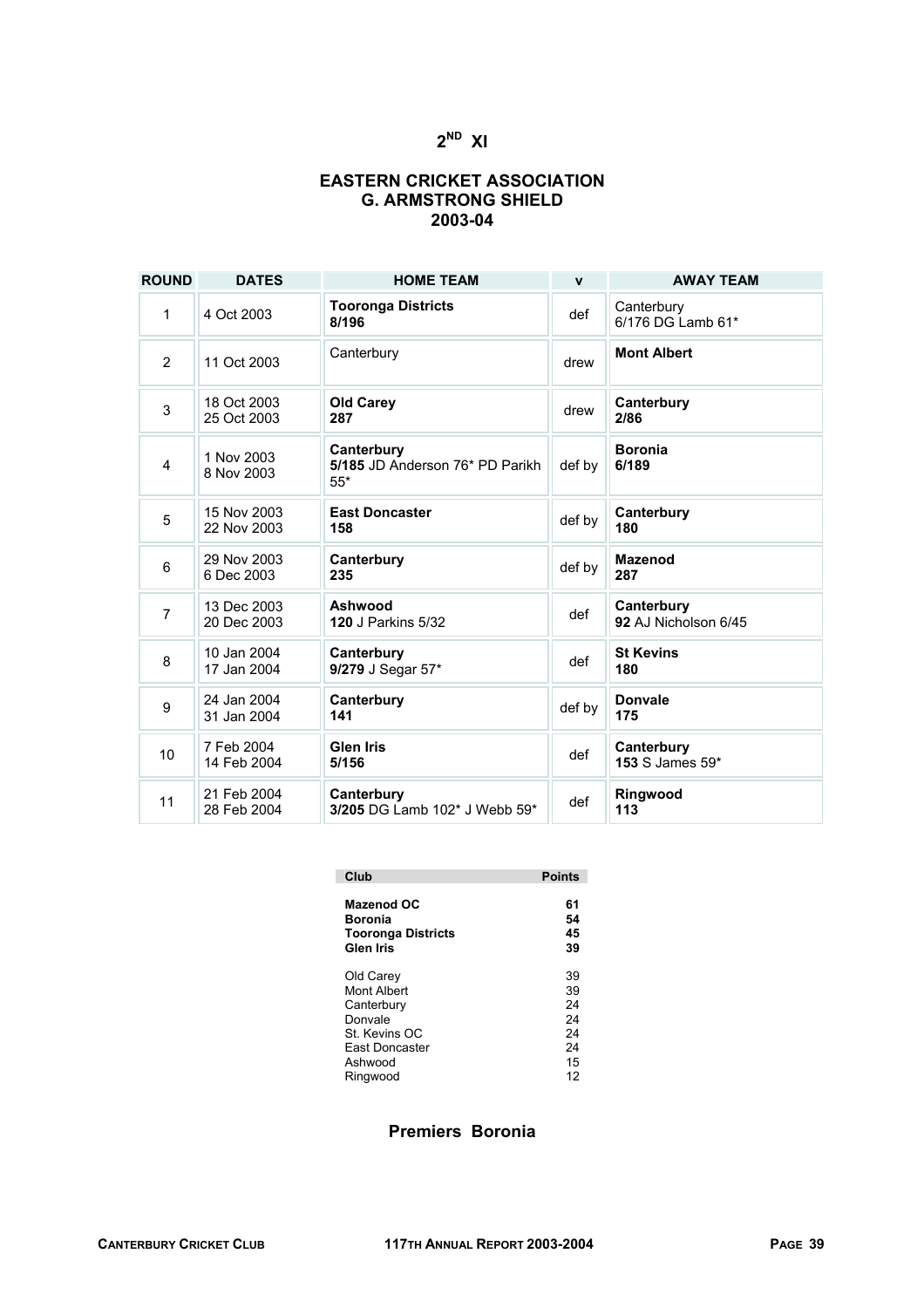#### **EASTERN CRICKET ASSOCIATION G. ARMSTRONG SHIELD 2003-04**

| <b>Player</b>        |                |                |                  | Mat Inns NOs 100s 50s 0s |             |                | <b>HS</b> | <b>Aggregate Average</b> |           |
|----------------------|----------------|----------------|------------------|--------------------------|-------------|----------------|-----------|--------------------------|-----------|
| Pankaj D Parikh      | 1              | 1              | 0                | 0                        | 1           | 0              | 55        | 55                       | 55.00     |
| John Webb            | 2              | $\overline{2}$ | 0                | 0                        | 1           | 0              | 59        | 108                      | 54.00     |
| <b>David G Lamb</b>  | 10             | 10             | $\boldsymbol{2}$ | 1                        | 1           | 0              | $102*$    | 328                      | 41.00     |
| John D Anderson      | 3              | 3              | 0                | 0                        | 1           | 0              | 76        | 113                      | 37.67     |
| Scott James          | 7              | 5              | 1                | $\mathbf 0$              | 1           | 0              | 59        | 139                      | 34.75     |
| David L Glover       | 5              | 5              | 0                | 0                        | 0           | 0              | 43        | 132                      | 26.40     |
| <b>Warren Pasque</b> | 4              | 4              | 1                | $\mathbf 0$              | 0           | 1              | 34        | 76                       | 25.33     |
| John Segar           | 10             | 8              | 3                | $\mathbf 0$              | 1           | 0              | $57*$     | 116                      | 23.20     |
| Jim Whiting          | 4              | 4              | 0                | $\mathbf 0$              | 0           | 0              | 38        | 82                       | 20.50     |
| Felix Nelson         | $\overline{2}$ | $\overline{2}$ | 1                | 0                        | 0           | 1              | $20*$     | 20                       | 20.00     |
| Gregory N Lister     | 9              | 6              | 1                | $\mathbf 0$              | 0           | 1              | 45        | 93                       | 18.60     |
| Dalton B Wegener     | 7              | 5              | 0                | $\mathbf 0$              | 0           | 0              | 39        | 82                       | 16.40     |
| Glenn D Sanguinetti  | 7              | 5              | 0                | 0                        | 0           | 1              | 36        | 76                       | 15.20     |
| <b>Allister Gore</b> | 7              | 5              | 1                | 0                        | 0           | 1              | 25        | 58                       | 14.50     |
| Simon J Beckett      | 3              | 2              | 0                | 0                        | $\mathbf 0$ | 0              | 16        | 23                       | 11.50     |
| Paul Boyle           | 3              | 3              | 0                | 0                        | 0           | 1              | 23        | 28                       | 9.33      |
| Anthony Kenna        | 1              | 1              | 0                | 0                        | 0           | 0              | 8         | 8                        | 8.00      |
| John Parkins         | 5              | 3              | 1                | $\mathbf 0$              | 0           | $\mathbf 0$    | 7         | 13                       | 6.50      |
| James M White        | $\overline{2}$ | 1              | 0                | 0                        | 0           | 0              | 3         | 3                        | 3.00      |
| David L Pitt         | $\overline{2}$ | $\overline{2}$ | 0                | 0                        | 0           | 0              | 4         | 6                        | 3.00      |
| Jonathon W Boyd      | 5              | 5              | 0                | 0                        | 0           | 1              | 5         | 11                       | 2.20      |
| Guy R Looker         | 3              | 3              | 0                | $\mathbf 0$              | 0           | $\overline{2}$ | 3         | 3                        | 1.00      |
| Kevin Kennedy        | 1              | 1              | 0                | 0                        | 0           | 1              | 0         | 0                        | 0.00      |
| Stuart J Findlay     | 4              | $\overline{2}$ | $\overline{2}$   | $\mathbf 0$              | $\mathbf 0$ | 0              | $1*$      | 1                        | <b>NA</b> |
| <b>Rhian Dickins</b> | $\overline{2}$ | 1              | 1                | 0                        | $\mathbf 0$ | 0              | $16*$     | 16                       | <b>NA</b> |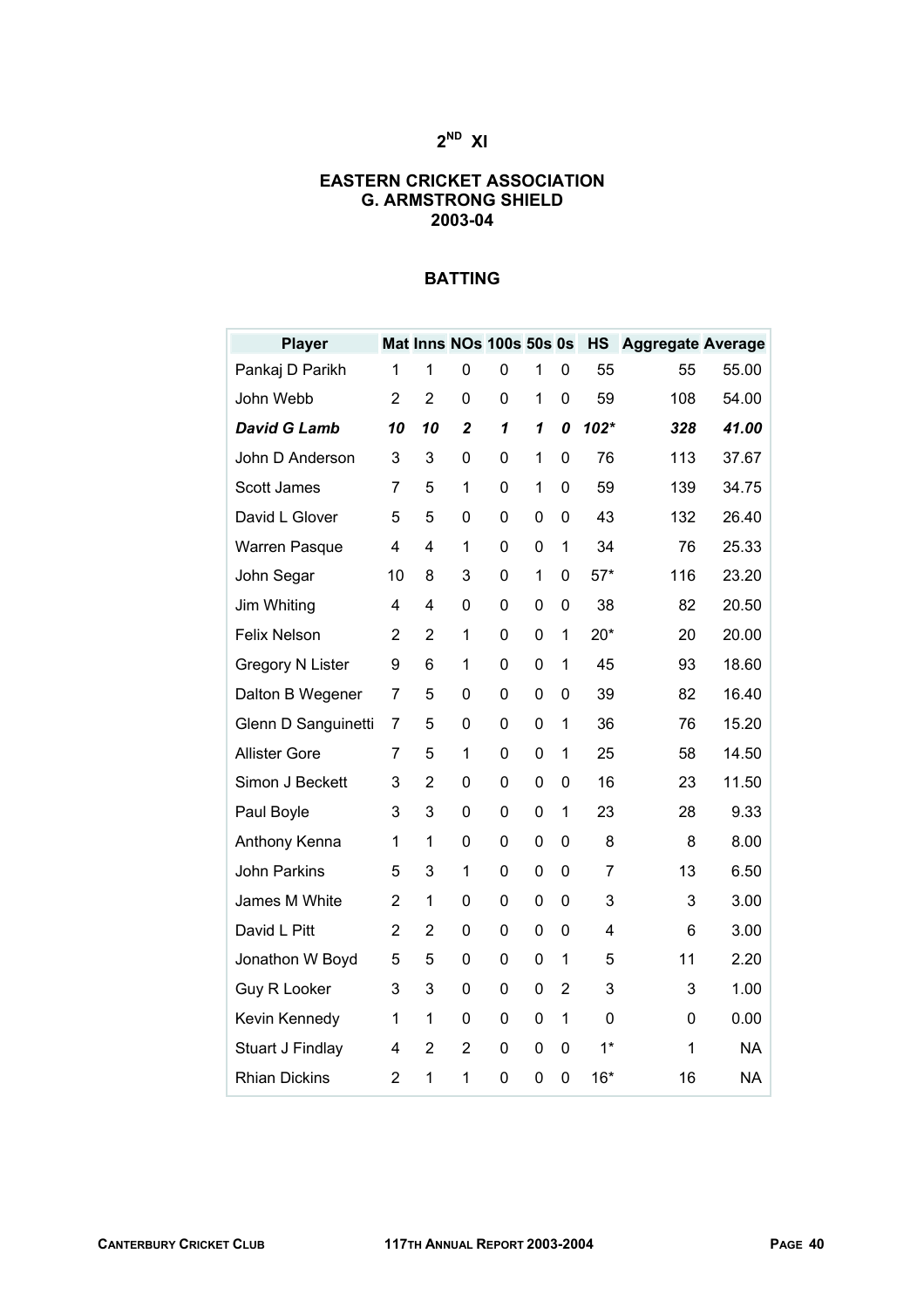#### **EASTERN CRICKET ASSOCIATION G. ARMSTRONG SHIELD 2003-04**

#### **BOWLING**

| <b>Player</b>           | <b>Mat</b>     | O   | M              | R   |    |   |      | W 5W Best Average | <b>Strike</b> | Econ |
|-------------------------|----------------|-----|----------------|-----|----|---|------|-------------------|---------------|------|
| John Segar              | 10             | 139 | 41             | 301 | 16 | 0 | 4/23 | 18.81             | 52.25         | 2.16 |
| <b>Gregory N Lister</b> | 9              | 54  | 11             | 129 | 15 | 0 | 4/19 | 8.60              | 21.60         | 2.39 |
| John Parkins            | 5              | 49  | 9              | 198 | 10 | 1 | 5/32 | 19.80             | 29.70         | 4.00 |
| <b>Warren Pasque</b>    | 4              | 52  | 16             | 158 | 8  | 0 | 3/18 | 19.75             | 39.63         | 2.99 |
| Allister Gore           | 7              | 69  | 9              | 272 | 7  | 0 | 2/55 | 38.86             | 59.57         | 3.91 |
| Glenn D Sanguinetti     | 7              | 50  | 9              | 176 | 5  | 0 | 2/58 | 35.20             | 60.00         | 3.52 |
| David L Pitt            | $\overline{2}$ | 35  | 9              | 85  | 5  | 0 | 3/62 | 17.00             | 42.00         | 2.43 |
| Jonathon W Boyd         | 5              | 68  | 18             | 163 | 4  | 0 | 2/37 | 40.75             | 102.00        | 2.40 |
| Simon J Beckett         | 3              | 22  | 5              | 91  | 3  | 0 | 3/61 | 30.33             | 44.00         | 4.14 |
| Anthony J Murphy        | 1              | 7   | 1              | 11  | 3  | 0 | 3/11 | 3.67              | 15.33         | 1.43 |
| David L Glover          | 5              | 4   | 1              | 13  | 2  | 0 | 2/6  | 6.50              | 13.50         | 2.89 |
| James M White           | 2              | 7   | $\Omega$       | 18  | 1  | 0 | 1/18 | 18.00             | 42.00         | 2.57 |
| Paul Boyle              | 3              | 12  | 2              | 28  | 1  | 0 | 1/12 | 28.00             | 72.00         | 2.33 |
| Pankaj D Parikh         | 1              | 10  | 3              | 36  | 1  | 0 | 1/36 | 36.00             | 60.00         | 3.60 |
| <b>Felix Nelson</b>     | $\overline{2}$ | 23  | 5              | 69  | 0  | 0 | 0/32 | <b>NA</b>         | NA.           | 3.00 |
| Dalton B Wegener        | 7              | 3   | $\overline{2}$ | 4   | 0  | 0 | 0/4  | <b>NA</b>         | NA.           | 1.33 |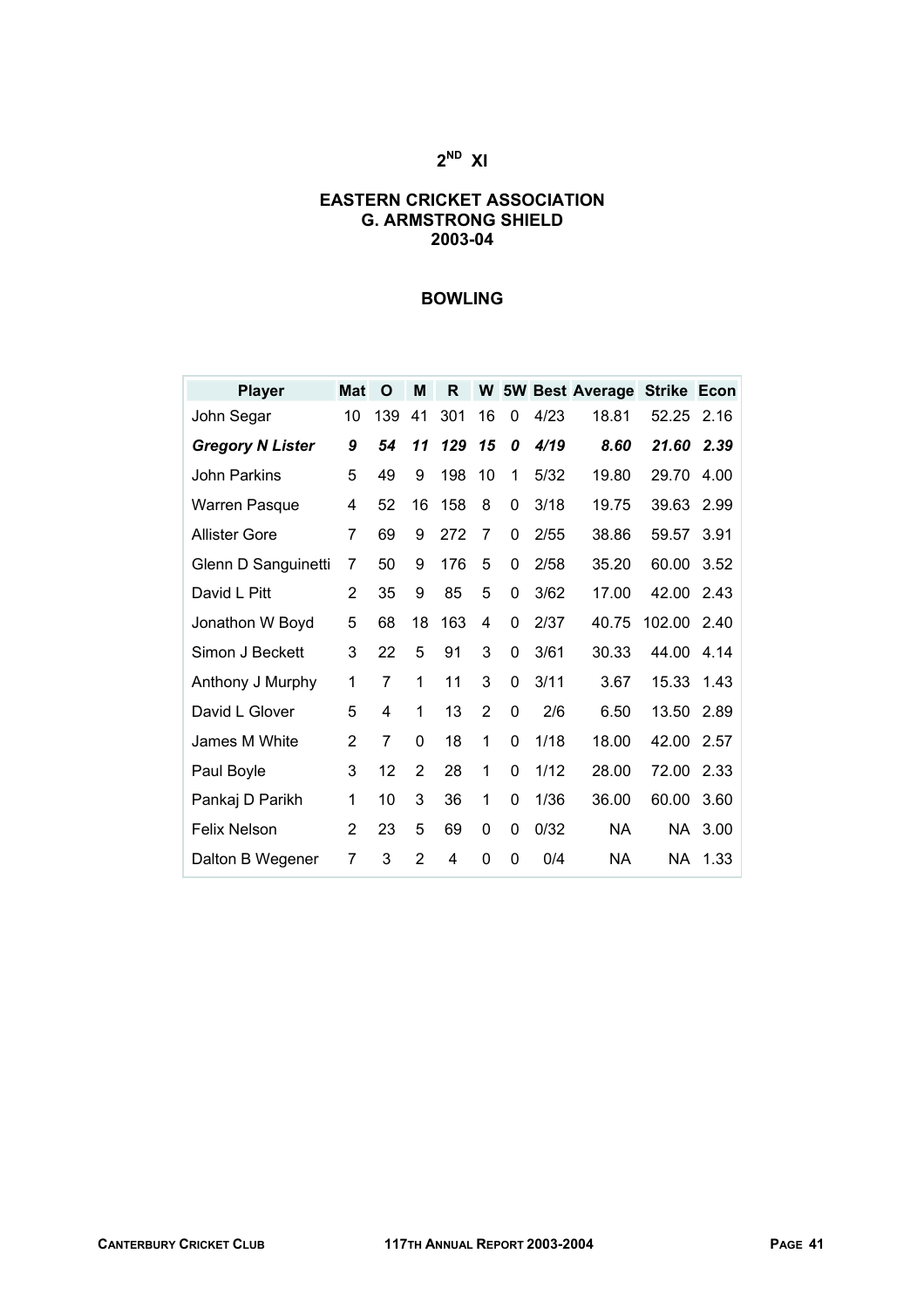#### **EASTERN CRICKET ASSOCIATION G. ARMSTRONG SHIELD 2003-04**

## **BATTING PARTNERSHIPS**

| <b>WICKET</b> | <b>RUNS</b> | <b>BATSMEN</b>                  | <b>ROUND</b> | <b>INN</b> | <b>OPPONENT</b>  |
|---------------|-------------|---------------------------------|--------------|------------|------------------|
|               |             |                                 |              |            |                  |
|               | 85          | David Lamb* - John Webb         | 8            |            | <b>St Kevins</b> |
| 2             | 104         | John Anderson* - Pankaj Parikh  |              |            | <b>Boronia</b>   |
| 3             | $50*$       | David Lamb - Warren Pasque      | 3            |            | Old Carey        |
|               | 64          | Scott James - Warren Pasque*    | 10           |            | Glen Iris        |
| 5             | 30          | Scott James - Glenn Sanguinetti |              |            | Ashwood          |
| 6             | 55          | Scott James - Warren Pasque     | 8            |            | <b>St Kevins</b> |
|               | 30          | Allister Gore - Gregory Lister  | 9            |            | Donvale          |
| 8             | 70          | Gregory Lister - John Segar     | 6            |            | Mazenod          |
| 9             | 30          | John Segar* - Allister Gore     | 8            |            | <b>St Kevins</b> |
| 10            | $71*$       | John Segar* - Gregory Lister    |              |            | <b>St Kevins</b> |

### **RECORD BATTING PARTNERSHIPS**

| <b>WICKET</b>  | <b>RUNS</b> | <b>BATSMEN</b>                            | <b>SEASON</b> | <b>OPPONENT</b>          |
|----------------|-------------|-------------------------------------------|---------------|--------------------------|
|                |             |                                           |               |                          |
|                | 131         | C. Morley $(59)$ – E. Mc Carthy $(159^*)$ | 1980-81       | <b>Kew Footballers</b>   |
| $\overline{2}$ | 148         | V. McCarthy $(86)$ – P. Trengrove $(81)$  | 1968-69       | Old Carey                |
| 3              | 171         | G. Thomson (93) - J. Connelly (67)        | 1986-87       | <b>Kew Footballers</b>   |
| 4              | $222*$      | M. Archibald (75*) - J. Bate (139*)       | 1976-77       | Deepdene                 |
| 5              | $181*$      | I Calvert $(94^*)$ – D. Gillard $(86^*)$  | 1983-84       | <b>Surrey Hills</b>      |
| 6              | 118         | J. Kent (95) - D. Kilmartin (75)          | 1997-98       | <b>Richmond City</b>     |
| 7              | 115         | D. Everard $(150)$ – S.McDonell $(47)$    | 1977-78       | <b>Burwood</b>           |
| 8              | 112         | P. Knights $(66)$ – A. Sambell $(132)$    | 1976-77       | Ashburton                |
| 9              | 124         | I. McKenzie $(71)$ – R. Emsley $(62)$     | 1981-82       | Bayswater                |
| 10             | 72          | B. Lumb (38) - B. Harrison (38*)          | 1999-00       | <b>Tooronga District</b> |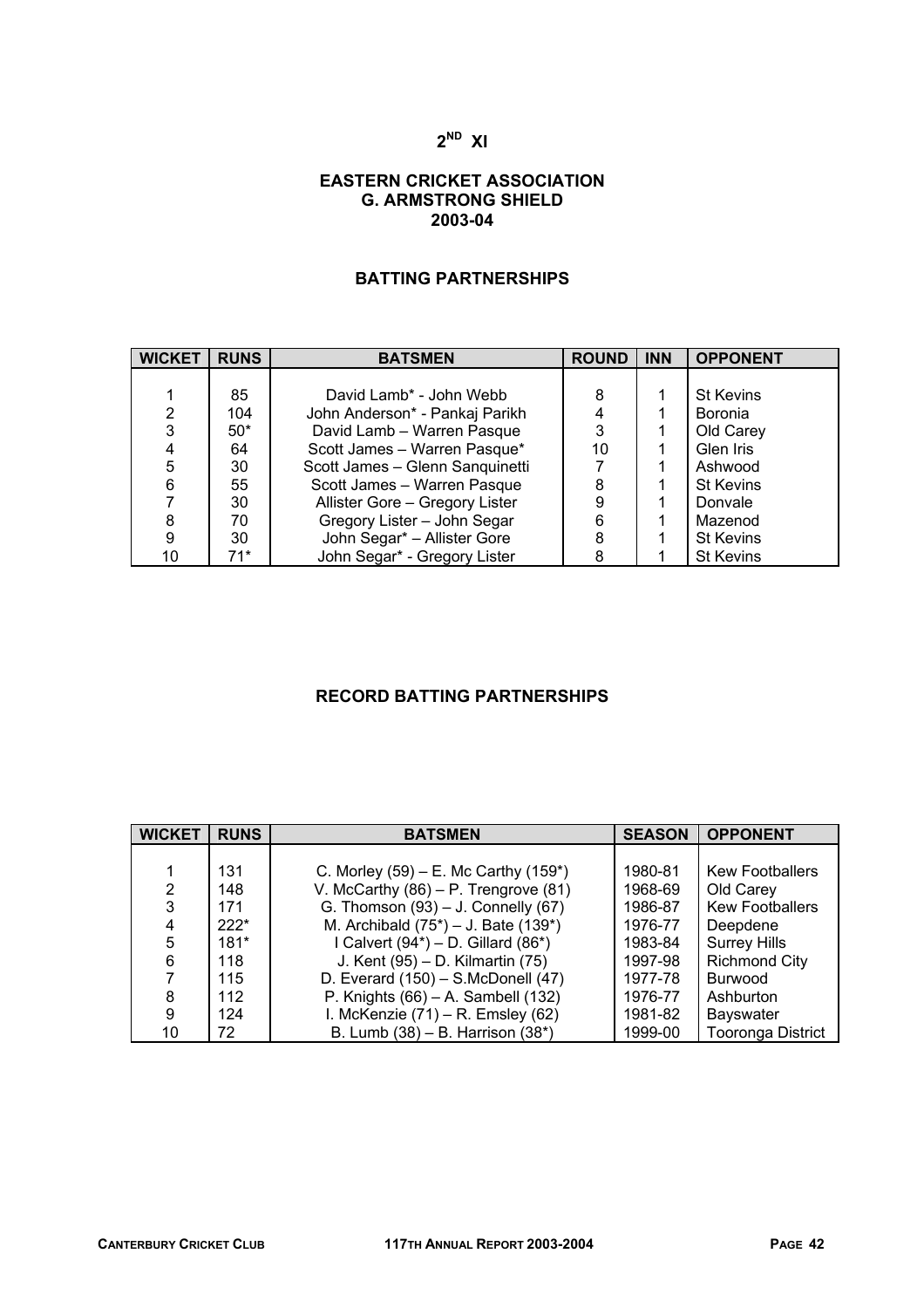#### **MERCANTILE CRICKET ASSOCIATION RAPER SHIELD 2003-04**

| <b>ROUND</b>   | <b>DATES</b>               | <b>HOME TEAM</b>                                               | $\mathbf{v}$ | <b>AWAY TEAM</b>                                                 |
|----------------|----------------------------|----------------------------------------------------------------|--------------|------------------------------------------------------------------|
| 1              | 5 Oct 2003                 | Canterbury                                                     | drew         | <b>Chilli Dogs</b>                                               |
| 2              | 12 Oct 2003                | Canterbury<br>152 AC Cumming 71*                               | def by       | Carnegie<br>7/243 S Jayawickrame 74* A Morton 64*                |
| 3              | 18 Oct 2003                | <b>Reds</b><br>3/133 A Mackenzie 52*                           | def          | Canterbury<br>127 J Whiting 57* D Norman 6/37                    |
| 4              | 26 Oct 2003                | Canterbury<br><b>142 A Houtas 5/24</b>                         | def          | <b>Sacred Heart</b><br>131 J Eaton 57*                           |
| 5              | 2 Nov 2003<br>9 Nov 2003   | Canterbury<br>5/182 JD Anderson 69*                            | def          | <b>Monash Gryphons</b><br>179                                    |
| 6              | 15 Nov 2003<br>22 Nov 2003 | <b>Caulfield Grammarians</b><br>166                            | def by       | Canterbury<br>9/169 J Ewinger 5/59                               |
| $\overline{7}$ | 29 Nov 2003<br>6 Dec 2003  | <b>Burnley CYMS</b><br>5/256 J Andrew 78* D Desperles<br>$57*$ | def          | Canterbury<br>7/236 J Whiting 83*                                |
| 8              | 14 Dec 2003<br>21 Dec 2003 | Carnegie<br>246 R Sevenhuysen 59*                              | def          | Canterbury<br>104 and 6/42                                       |
| 9              | 11 Jan 2004<br>18 Jan 2004 | Canterbury<br>8/40 and 8/108                                   | def by       | <b>Reds</b><br>9/240 S Davies 74* A Gore 5/38                    |
| 10             | 24 Jan 2004<br>31 Jan 2004 | <b>Power House</b><br>6/169 M Scott 56* and 1/36               | def          | Canterbury<br>115 RL Grant 5/26 and 84 D Field 5/22              |
| 11             | 14 Feb 2004                | <b>Chilli Dogs</b><br>87 PI Haggar 5/3                         | def by       | Canterbury<br>2/91                                               |
| 12             | 22 Feb 2004<br>29 Feb 2004 | Canterbury<br>52 A Serapiglia 7/18 and 129                     | def by       | <b>Emmanuel South Oakleigh</b><br>205 B Harris 54* A Maiyah 5/67 |
| 13             | 7 Mar 2004                 | Canterbury<br>8/245 AC Cumming 107*                            | def          | <b>Sacred Heart</b><br>96                                        |

| Club                         | <b>Points</b> |
|------------------------------|---------------|
| <b>Caulfield Grammarians</b> | 74            |
| Emmanuel                     | 66            |
| Carnegie                     | 63            |
| <b>Power House</b>           | 59            |
| Reds                         | 50            |
| Monash Gryphons              | 41            |
| Canterbury                   | 33            |
| Sacred Heart                 | 25            |
| Chilli Dogs                  | 25            |
| Burnley                      | 15            |

## **Premiers CARNEGIE**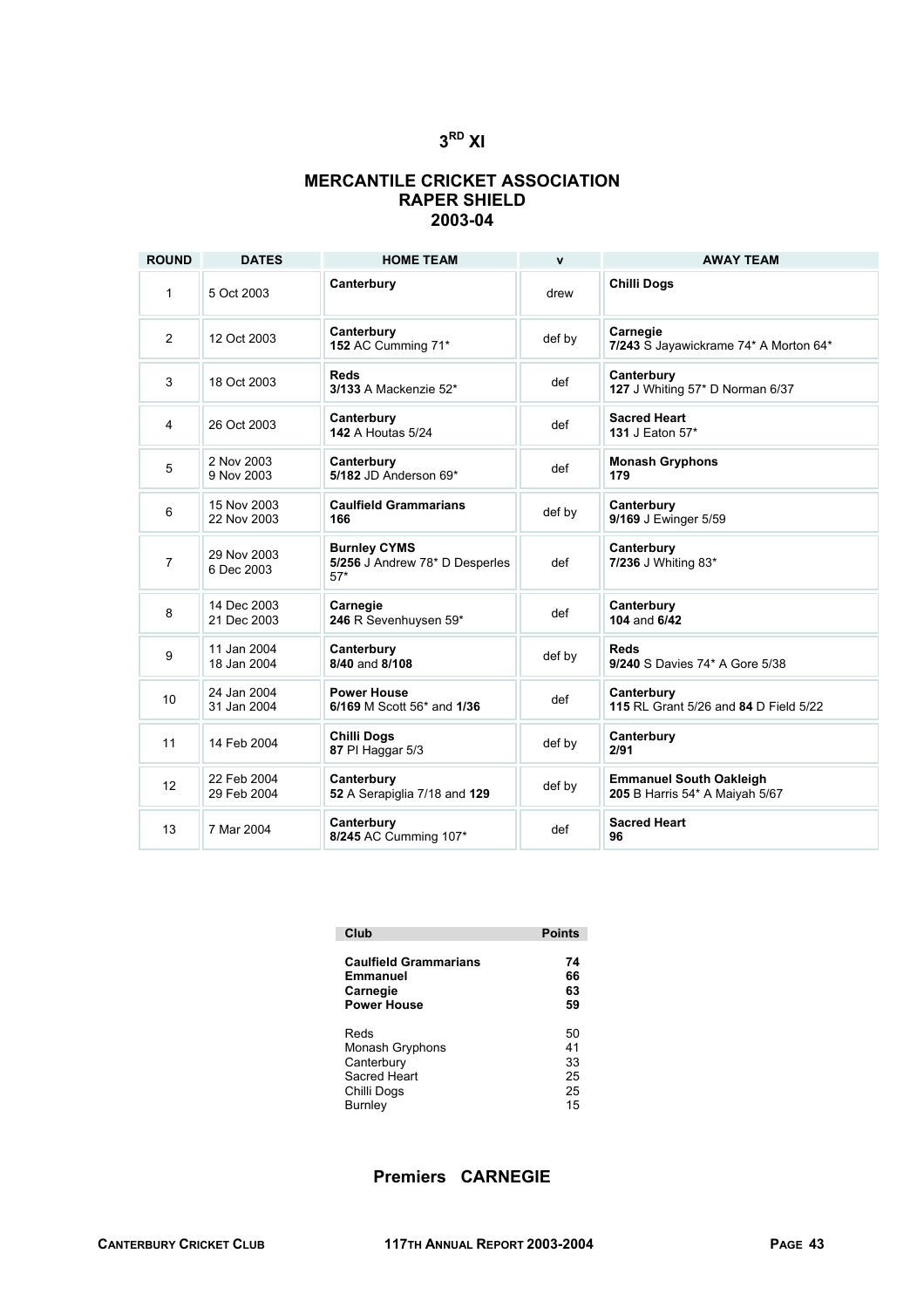#### **MERCANTILE CRICKET ASSOCIATION RAPER SHIELD 2003-04**

| <b>Player</b>            |                |                |   |   |                  |   |       | Mat Inns NOs 100s 50s 0s HS Aggregate Average |       |
|--------------------------|----------------|----------------|---|---|------------------|---|-------|-----------------------------------------------|-------|
| Andrew C Cumming         | $\overline{2}$ | 2              | 0 | 1 | 1                | 0 | 107   | 178                                           | 89.00 |
| John D Anderson          | 2              | 2              | 0 | 0 | 1                | 0 | 69    | 71                                            | 35.50 |
| Mark M Thomas            | 1              | 1              | 0 | 0 | 0                | 0 | 29    | 29                                            | 29.00 |
| Guy R Looker             | $\overline{2}$ | 1              | 0 | 0 | 0                | 0 | 25    | 25                                            | 25.00 |
| Greg J Hickey            | 5              | 6              | 0 | 0 | 0                | 0 | 48    | 132                                           | 22.00 |
| Jonathon W Boyd          | 3              | 3              | 0 | 0 | 0                | 0 | 33    | 64                                            | 21.33 |
| <b>Andrew Clarke</b>     | 3              | 3              | 0 | 0 | 0                | 0 | 39    | 64                                            | 21.33 |
| Ashaka Maiyah            | 8              | 11             | 4 | 0 | 0                | 2 | $38*$ | 142                                           | 20.29 |
| <b>Jim Whiting</b>       | 9              | 12             | 0 | 0 | $\boldsymbol{2}$ | 1 | 83    | 242                                           | 20.17 |
| <b>Rhian Dickins</b>     | 8              | 10             | 3 | 0 | 0                | 1 | 40*   | 113                                           | 16.14 |
| David J McBride          | 1              | 1              | 0 | 0 | 0                | 0 | 16    | 16                                            | 16.00 |
| Kevin Kennedy            | 11             | 14             | 2 | 0 | 0                | 0 | 33    | 183                                           | 15.25 |
| John Segar               | 2              | 2              | 0 | 0 | 0                | 1 | 28    | 28                                            | 14.00 |
| Jesse D McLaren          | 9              | 12             | 2 | 0 | 0                | 1 | 36    | 134                                           | 13.40 |
| John Diamantaris         | 5              | 5              | 1 | 0 | 0                | 1 | 19    | 49                                            | 12.25 |
| Benjamin James           | 3              | 4              | 1 | 0 | 0                | 1 | $17*$ | 36                                            | 12.00 |
| Peter I Haggar           | 4              | 7              | 1 | 0 | 0                | 1 | 24    | 61                                            | 10.17 |
| Francis W Bourke         | 1              | 2              | 0 | 0 | 0                | 0 | 18    | 19                                            | 9.50  |
| Mark R Nelson            | 2              | 4              | 1 | 0 | 0                | 1 | $19*$ | 27                                            | 9.00  |
| John A Kent              | 1              | $\overline{2}$ | 0 | 0 | 0                | 1 | 14    | 14                                            | 7.00  |
| <b>Allister Gore</b>     | 2              | 3              | 2 | 0 | 0                | 1 | $7^*$ | $\overline{7}$                                | 7.00  |
| Peter Locke              | 9              | 6              | 3 | 0 | 0                | 0 | 7     | 21                                            | 7.00  |
| Ajit Gopalakrishnan      | 5              | 7              | 0 | 0 | 0                | 2 | 21    | 41                                            | 5.86  |
| <b>Brad D Sitlington</b> | 1              | 2              | 0 | 0 | 0                | 0 | 6     | 11                                            | 5.50  |
| Danny J Phillips         | 5              | 5              | 1 | 0 | 0                | 1 | 9     | 21                                            | 5.25  |
| Vinay P Parikh           | 1              | 1              | 0 | 0 | 0                | 0 | 5     | 5                                             | 5.00  |
| Scott James              | $\overline{2}$ | $\overline{c}$ | 0 | 0 | 0                | 1 | 8     | 8                                             | 4.00  |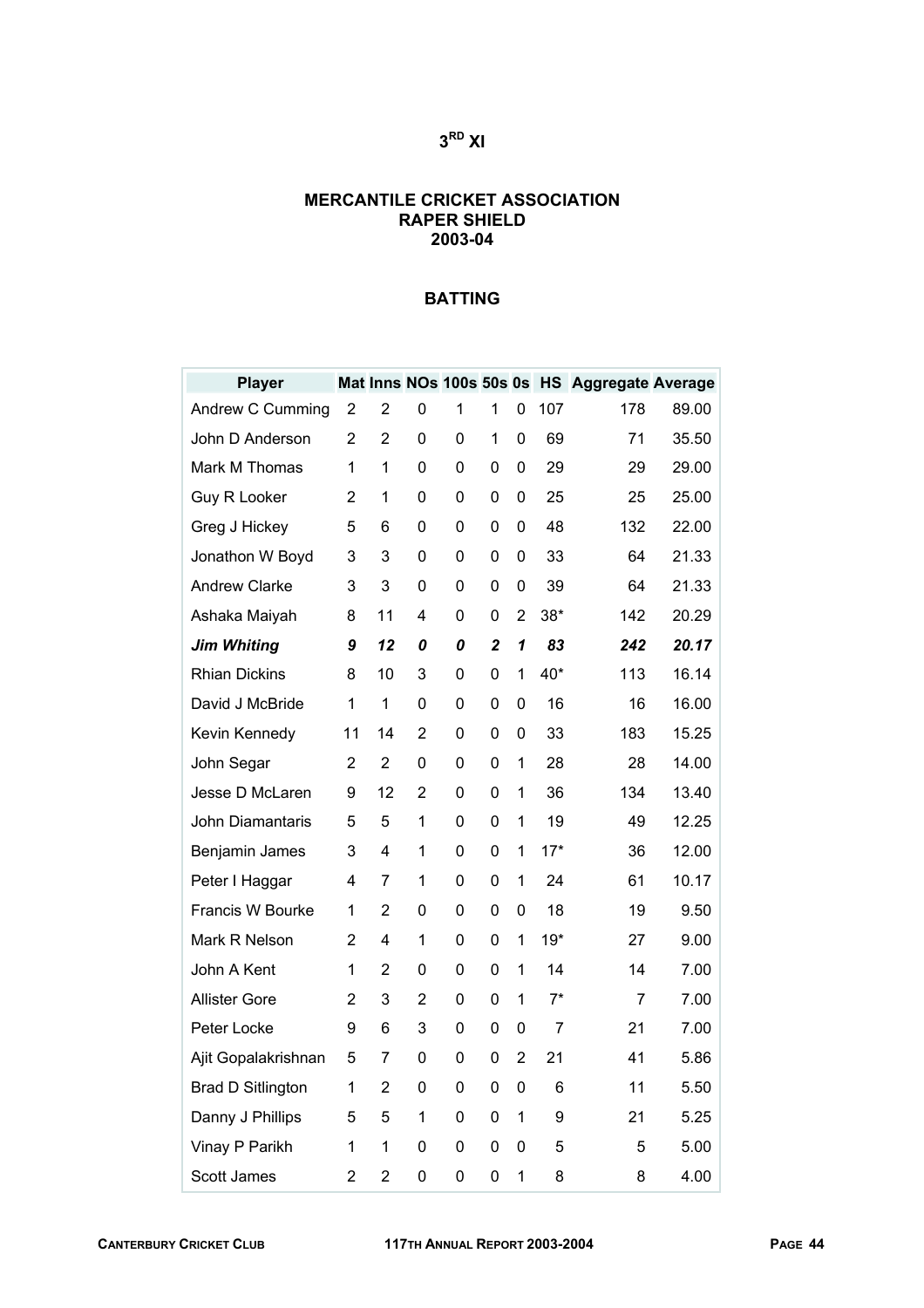| <b>Felix Nelson</b>   | 3 | 4 | 0 | 0 | $\mathbf{0}$ | 1 | 6            | 13       | 3.25 |
|-----------------------|---|---|---|---|--------------|---|--------------|----------|------|
| Damian Thomson        | 5 | 6 | 0 | 0 | $\Omega$     | 2 | 6            | 13       | 2.17 |
| Glenn D Sanguinetti   | 1 | 1 | 0 | 0 | 0            | 0 | 2            | 2        | 2.00 |
| John Parkins          | 4 | 3 | 0 | 0 | 0            | 1 | 2            | 3        | 1.00 |
| Johnny Reid           | 1 | 1 | 0 | 0 | $\Omega$     | 1 | $\mathbf{0}$ | $\Omega$ | 0.00 |
| Aaron James           | 1 | 1 | 0 | 0 | 0            | 1 | 0            | 0        | 0.00 |
| Andrew C Blake        | 1 | 1 | 0 | 0 | 0            | 1 | $\mathbf{0}$ | 0        | 0.00 |
| <b>Grant Hine</b>     | 1 | 1 | 0 | 0 | $\Omega$     | 1 | $\Omega$     | 0        | 0.00 |
| lan G Boyce           | 1 | 2 | 0 | 0 | $\Omega$     | 2 | 0            | 0        | 0.00 |
| <b>Chris Maine</b>    | 1 | 2 | 0 | 0 | $\Omega$     | 2 | 0            | 0        | 0.00 |
| <b>Brett Trollope</b> | 1 | 1 | 0 | 0 | 0            | 1 | 0            | 0        | 0.00 |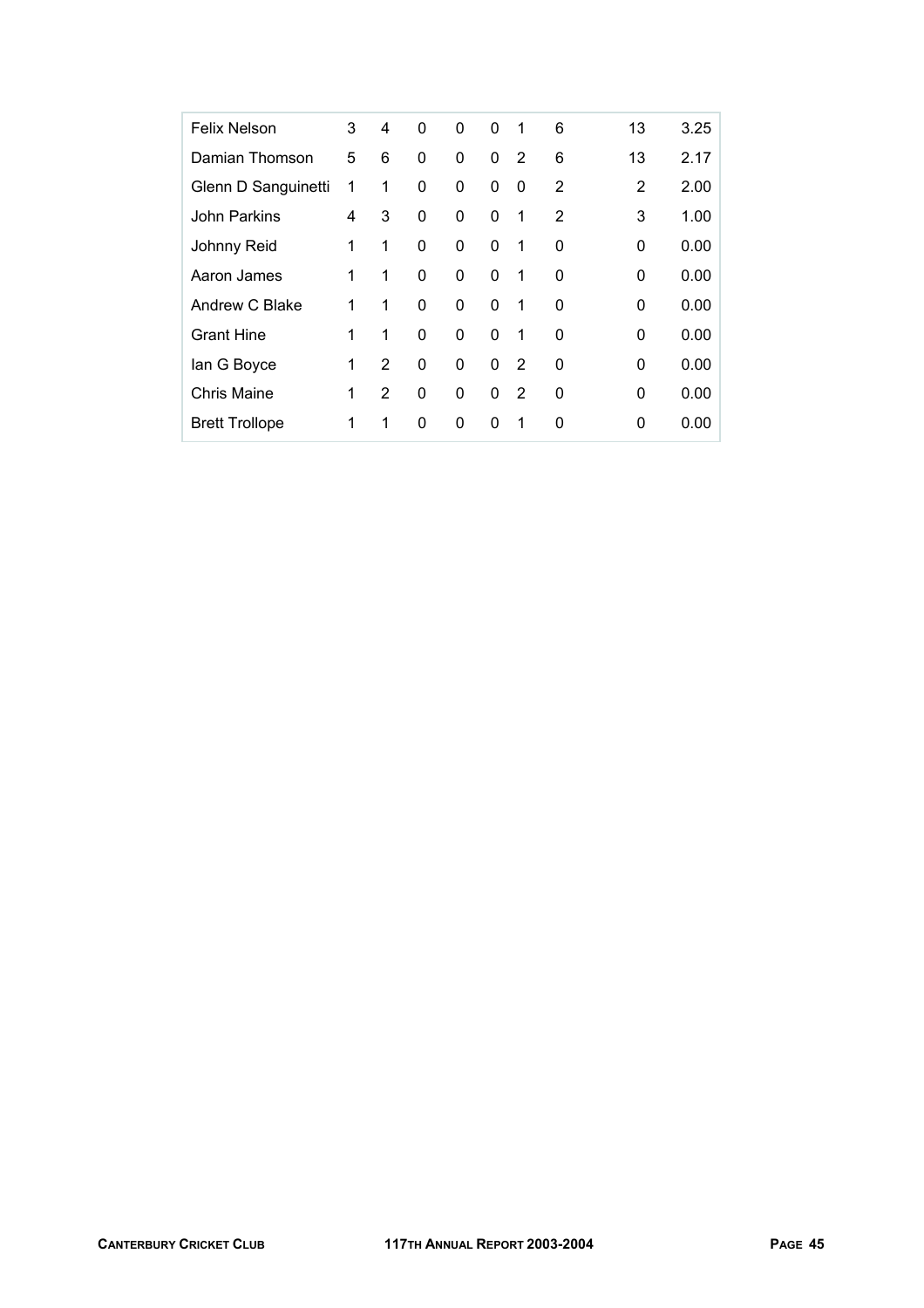#### **MERCANTILE CRICKET ASSOCIATION RAPER SHIELD 2003-04**

## **BOWLING**

| <b>Player</b>        | Mat            | $\mathbf 0$ | Μ  | R   |                |   |      | W 5W Best Average Strike Econ |       |      |
|----------------------|----------------|-------------|----|-----|----------------|---|------|-------------------------------|-------|------|
| Ashaka Maiyah        | 8              | 83          | 11 | 334 | 19             | 1 | 5/67 | 17.58                         | 26.21 | 4.02 |
| Peter Locke          | 9              | 83          | 8  | 375 | 9              | 0 | 3/42 | 41.67                         | 55.33 | 4.52 |
| Damian Thomson       | 5              | 32          | 5  | 124 | 9              | 0 | 4/50 | 13.78                         | 21.33 | 3.88 |
| John Segar           | 2              | 18          | 6  | 27  | 7              | 0 | 4/23 | 3.86                          | 15.43 | 1.50 |
| <b>Allister Gore</b> | 2              | 35          | 10 | 82  | 7              | 1 | 5/38 | 11.71                         | 30.00 | 2.34 |
| John Parkins         | 4              | 34          | 6  | 119 | 6              | 0 | 4/64 | 19.83                         | 34.83 | 3.42 |
| Peter I Haggar       | 4              | 12          | 3  | 36  | 6              | 1 | 5/3  | 6.00                          | 12.33 | 2.92 |
| Danny J Phillips     | 5              | 53          | 2  | 202 | 6              | 0 | 3/27 | 33.67                         | 53.00 | 3.81 |
| <b>Rhian Dickins</b> | 8              | 41          | 7  | 183 | 4              | 0 | 3/46 | 45.75                         | 61.50 | 4.46 |
| Andrew C Cumming     | 2              | 5           | 0  | 20  | 4              | 0 | 4/20 | 5.00                          | 8.00  | 3.75 |
| Benjamin James       | 3              | 22          | 1  | 61  | 3              | 0 | 2/16 | 20.33                         | 44.00 | 2.77 |
| <b>Felix Nelson</b>  | 3              | 27          | 3  | 98  | 3              | 0 | 3/63 | 32.67                         | 54.00 | 3.63 |
| Glenn D Sanguinetti  | 1              | 9           | 0  | 31  | 2              | 0 | 2/31 | 15.50                         | 28.00 | 3.32 |
| David J McBride      | 1              | 12          | 3  | 41  | 2              | 0 | 2/41 | 20.50                         | 36.00 | 3.42 |
| Matthew D Neuth      | 1              | 14          | 3  | 38  | 2              | 0 | 2/38 | 19.00                         | 42.00 | 2.71 |
| Jim Whiting          | 9              | 13          | 1  | 64  | $\overline{2}$ | 0 | 2/21 | 32.00                         | 39.00 | 4.92 |
| Vinay P Parikh       | 1              | 11          | 3  | 30  | $\overline{2}$ | 0 | 2/30 | 15.00                         | 33.00 | 2.73 |
| Ajit Gopalakrishnan  | 5              | 4           | 1  | 13  | 1              | 0 | 1/3  | 13.00                         | 27.00 | 2.89 |
| Aaron James          | 1              | 7           | 3  | 26  | 1              | 0 | 1/26 | 26.00                         | 42.00 | 3.71 |
| John A Kent          | 1              | 13          | 0  | 32  | 1              | 0 | 1/32 | 32.00                         | 78.00 | 2.46 |
| Jesse D McLaren      | 9              | 9           | 1  | 25  | 1              | 0 | 1/10 | 25.00                         | 54.00 | 2.78 |
| <b>Grant Hine</b>    | 1              | 5           | 1  | 23  | 0              | 0 | 0/23 | <b>NA</b>                     | NA    | 4.60 |
| Johnny Reid          | 1              | 5           | 0  | 25  | 0              | 0 | 0/25 | <b>NA</b>                     | NA.   | 5.00 |
| Jonathon W Boyd      | 3              | 9           | 1  | 39  | 0              | 0 | 0/39 | <b>NA</b>                     | NA    | 4.33 |
| <b>Robert Scott</b>  | 1              | 3           | 0  | 20  | 0              | 0 | 0/20 | ΝA                            | NA.   | 6.67 |
| Scott James          | $\overline{2}$ | 3           | 0  | 17  | 0              | 0 | 0/17 | <b>NA</b>                     | NA    | 5.67 |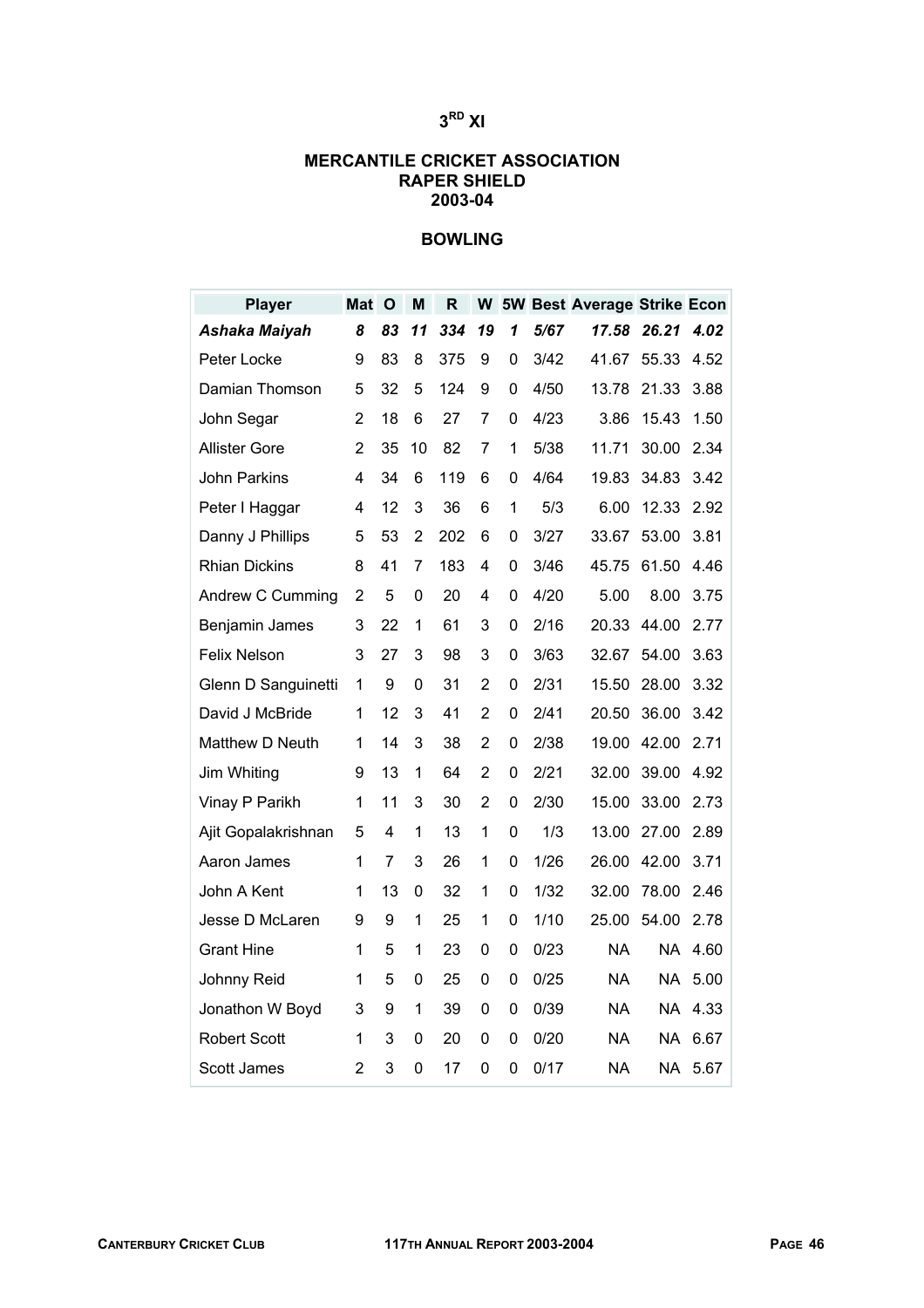#### **MERCANTILE CRICKET ASSOCIATION RAPER SHIELD 2003-04**

#### **BATTING PARTNERSHIPS**

| <b>WICKET</b> | <b>RUNS</b> | <b>BATSMEN</b>                      | <b>ROUND</b> | <b>INN</b>    | <b>OPPONENT</b>     |
|---------------|-------------|-------------------------------------|--------------|---------------|---------------------|
|               |             |                                     |              |               |                     |
|               | 80          | Jim Whiting* - Greg Hickey          | 3            |               | Reds                |
| 2             | 86          | John Anderson* - Andrew Clarke      | 5            |               | Monash Gryphons     |
| 3             | 121         | Jim Whiting - Andrew Cumming        | 13           |               | Sacred Heart        |
| 4             | 60          | Andrew Cumming - Andrew Clarke*     | 13           |               | Sacred Heart        |
| 5             |             | No Qualifiers                       |              |               |                     |
| 6             | 35          | Rhian Dickens* - Benjamin James     | 10           |               | Power House         |
|               | 35          | Ashaka Maiyah - Jesse McLaren       | 12           | $\mathcal{P}$ | Emmanuel            |
|               | 56          | Rhian Dickens - Jesse McLaren       |              |               | <b>Burnley CYMS</b> |
| 8             | 34          | Ajit Gopalakrishnan - Rhian Dickens | 13           |               | Sacred Heart        |
| 9             | 39          | Ashaka Maiyah - Mark Nelson*        | 8            |               | Sacred Heart        |
| 10            |             | No Qualifiers                       |              |               |                     |

## **RECORD BATTING PARTNERSHIPS**

| <b>WICKET</b> | <b>RUNS</b> | <b>BATSMEN</b>                           | <b>SEASON</b> | <b>OPPONENT</b>     |
|---------------|-------------|------------------------------------------|---------------|---------------------|
|               |             |                                          |               |                     |
|               | 158         | P. Russell $(100)$ – D. Hopkinson $(55)$ | 1982-83       | Mulgrave            |
|               | 141         | K. Jothi (59) - D. Wegener (114)         | 1998-99       | Deepdene Bears      |
|               | 187         | M. Dillon (129) - A. Cornell (44)        | 1980-81       | <b>Bulleen</b>      |
|               | 169         | C. Morley (101) - I. Jones (101)         | 1979-80       | <b>Boroondara</b>   |
| 5             | 176         | G. Lister (103) - D. Foskey (100)        | 1984-85       | <b>Surrey Hills</b> |
| 6             | 125         | G. Lister (141) - X. Bonnice (65)        | 1987-88       | Mt. Waverley        |
|               | 178         | G. Lister (101) - R. Gillard (100)       | 1983-84       | Kooyong             |
| 8             | 124         | R. Dickens (57) – D. Glover (130*)       | 2001-02       | <b>Burnley CYMS</b> |
| 9             | 71          | A. Maiyah (72) – P. Locke (18)           | 1999-00       | St Barnabas         |
| 10            | 86          | A. Gore $(64^*)$ – D Phillips $(42)$     | 2002-03       | Bayswater           |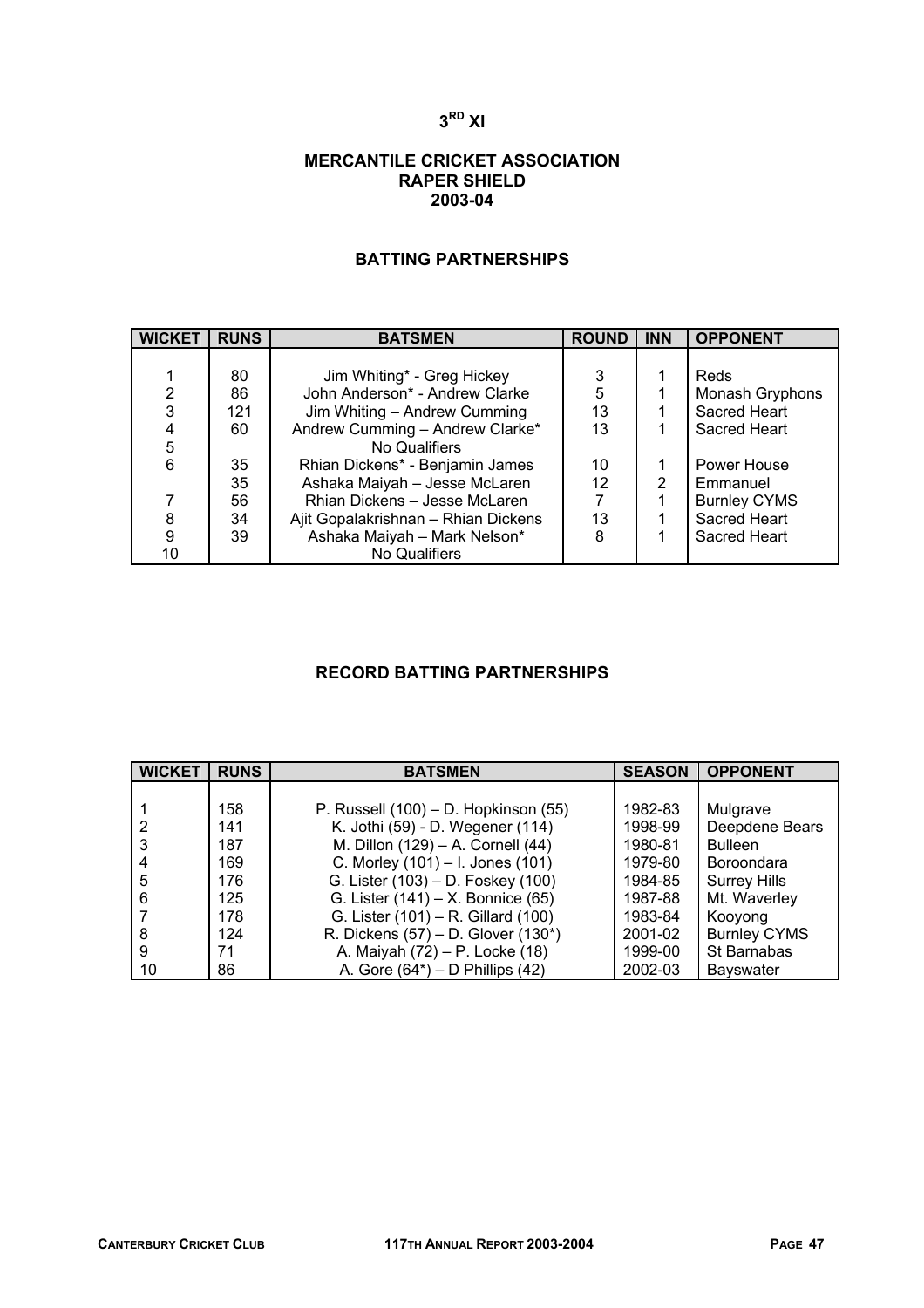## **4TH XI**

#### **MERCANTILE CRICKET ASSOCIATION THORBURN SHIELD 2003-04**

| <b>ROUND</b>   | <b>DATES</b>               | <b>HOME TEAM</b>                                     | $\mathbf{v}$ | <b>AWAY TEAM</b>                           |
|----------------|----------------------------|------------------------------------------------------|--------------|--------------------------------------------|
| 1              | 5 Oct 2003                 | <b>Moorabbin Park</b><br>8/208 M Stevens 72*         | def          | Canterbury<br>46 V Moudretsky 5/9          |
| 2              | 11 Oct 2003                | Carnegie                                             | drew         | Canterbury                                 |
| 3              | 19 Oct 2003                | Canterbury                                           | drew         | <b>Emmanuel South Oakleigh</b>             |
| $\overline{4}$ | 26 Oct 2003                | <b>South Yarra</b><br>9/149                          | def          | Canterbury<br>9/126 GC Haigh 5/31          |
| 5              | 1 Nov 2003<br>8 Nov 2003   | <b>Monash Gryphons</b><br>133 A Maiyah 5/48 and 6/94 | def by       | Canterbury<br>197 PI Haggar 53*            |
| 6              | 16 Nov 2003<br>23 Nov 2003 | Canterbury<br>219                                    | def by       | <b>Moorabbin Park</b><br>230 D Lewis 86*   |
| $\overline{7}$ | 30 Nov 2003<br>7 Dec 2003  | Canterbury<br>260 PI Haggar 77* B Gallow 5/75        | def          | <b>Ashburton</b><br>242 D Lamba 91*        |
| 8              | 21 Dec 2003                | Canterbury<br>165 GD Sanguinetti 91* D Neil 5/51     | def by       | <b>Bayswater</b><br>7/197 J Hadi 60*       |
| 9              | 10 Jan 2004<br>17 Jan 2004 | <b>Burnley CYMS</b><br>7/287 M Bardsley 82*          | def          | Canterbury<br>171 L Jaacks 5/43            |
| 10             | 25 Jan 2004<br>1 Feb 2004  | Canterbury                                           | def by       | <b>Glen Iris</b>                           |
| 11             | 15 Feb 2004                | Canterbury<br>81 GC Haigh 6/25                       | def by       | <b>South Yarra</b><br>8/135 R Macaulay 61* |
| 12             | 21 Feb 2004<br>28 Feb 2004 | Carnegie<br>117                                      | def by       | Canterbury<br>7/201 JA Kent 53*            |
| 13             | 8 Mar 2004                 | <b>Emmanuel South Oakleigh</b><br>135                | def          | Canterbury<br>133                          |

| <b>CLUB</b>            | <b>POINTS</b> |  |  |  |  |
|------------------------|---------------|--|--|--|--|
| <b>Moorabbin Park</b>  | 70            |  |  |  |  |
| Glen Iris              | 64            |  |  |  |  |
| <b>South Yarra</b>     | 49            |  |  |  |  |
| <b>Burnley</b>         | 49            |  |  |  |  |
| <b>Monash Gryphons</b> | 47            |  |  |  |  |
| Emmanual               | 46            |  |  |  |  |
| Canterbury             | 28            |  |  |  |  |
| <b>Ashburton</b>       | 24            |  |  |  |  |
| Bayswater              | 21            |  |  |  |  |

#### **Premiers**

### **MOORABBIN PARK**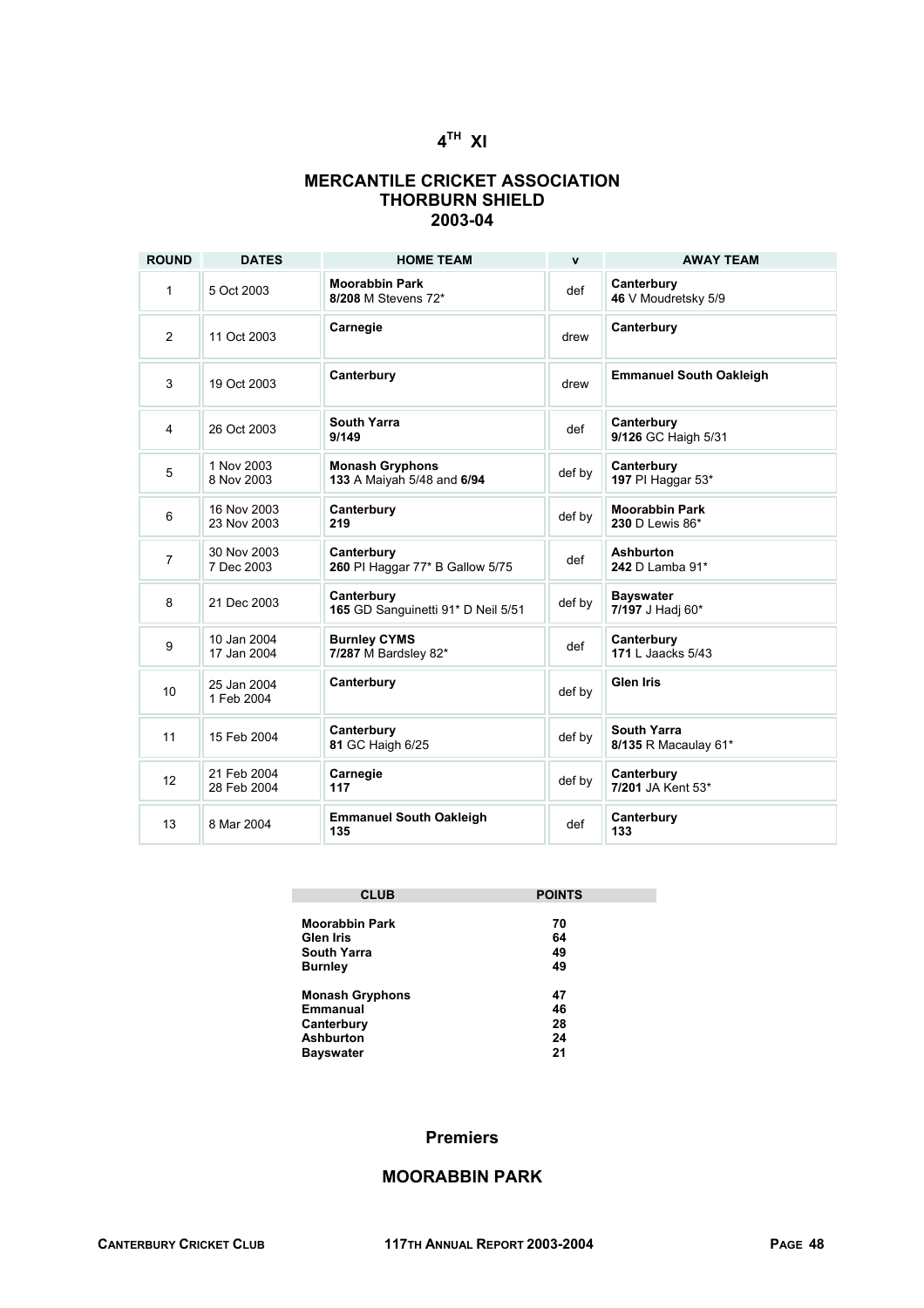## **4TH XI**

#### **MERCANTILE CRICKET ASSOCIATION THORBURN SHIELD 2003-04**

| <b>Player</b>           |    |                |   |   |                  |   |                | Mat Inns NOs 100s 50s 0s HS Aggregate Average |       |
|-------------------------|----|----------------|---|---|------------------|---|----------------|-----------------------------------------------|-------|
| Glenn D Sanguinetti     | 1  | 1              | 0 | 0 | 1                | 0 | 91             | 91                                            | 91.00 |
| <b>Rhian Dickins</b>    | 1  | 1              | 0 | 0 | 0                | 0 | 37             | 37                                            | 37.00 |
| John A Kent             | 2  | $\overline{2}$ | 0 | 0 | 1                | 0 | 53             | 66                                            | 33.00 |
| David J Bourke          | 3  | 3              | 0 | 0 | 0                | 0 | 43             | 97                                            | 32.33 |
| <b>Felix Nelson</b>     | 2  | 2              | 1 | 0 | 0                | 0 | $22*$          | 31                                            | 31.00 |
| Peter I Haggar          | 7  | 7              | 0 | 0 | $\boldsymbol{2}$ | 0 | 77             | 215                                           | 30.71 |
| Stuart J Findlay        | 1  | 1              | 0 | 0 | 0                | 0 | 27             | 27                                            | 27.00 |
| <b>Lindsay Gates</b>    | 2  | $\overline{2}$ | 0 | 0 | 0                | 0 | 26             | 52                                            | 26.00 |
| Benjamin James          | 6  | 6              | 1 | 0 | 0                | 0 | $34*$          | 116                                           | 23.20 |
| <b>Allister Gore</b>    | 1  | 1              | 0 | 0 | 0                | 0 | 23             | 23                                            | 23.00 |
| David J McBride         | 3  | 3              | 1 | 0 | 0                | 1 | 43*            | 44                                            | 22.00 |
| John Diamantaris        | 1  | 1              | 0 | 0 | 0                | 0 | 17             | 17                                            | 17.00 |
| <b>Gregory N Lister</b> | 2  | $\overline{2}$ | 0 | 0 | 0                | 0 | 26             | 29                                            | 14.50 |
| Francis W Bourke        | 10 | 10             | 0 | 0 | 0                | 2 | 40             | 127                                           | 12.70 |
| Ashaka Maiyah           | 3  | 3              | 0 | 0 | 0                | 0 | 23             | 38                                            | 12.67 |
| Aaron James             | 9  | 8              | 2 | 0 | 0                | 1 | 22             | 69                                            | 11.50 |
| Damian Thomson          | 5  | 5              | 0 | 0 | 0                | 0 | 19             | 57                                            | 11.40 |
| <b>Stephen Davey</b>    | 2  | 2              | 1 | 0 | 0                | 1 | $10*$          | 10                                            | 10.00 |
| Jim Whiting             | 3  | 3              | 0 | 0 | 0                | 1 | 19             | 29                                            | 9.67  |
| Mark R Nelson           | 6  | 6              | 0 | 0 | 0                | 2 | 38             | 55                                            | 9.17  |
| lan G Boyce             | 2  | 2              | 0 | 0 | 0                | 1 | 15             | 15                                            | 7.50  |
| Guy R Looker            | 1  | 1              | 0 | 0 | 0                | 0 | $\overline{7}$ | 7                                             | 7.00  |
| Paul A Zammit           | 3  | 3              | 1 | 0 | 0                | 1 | $13*$          | 14                                            | 7.00  |
| John Parkins            | 1  | 1              | 0 | 0 | 0                | 0 | 7              | 7                                             | 7.00  |
| Jonathon W Boyd         | 1  | 1              | 0 | 0 | 0                | 0 | 7              | 7                                             | 7.00  |
| Greg J Hickey           | 5  | 5              | 0 | 0 | 0                | 1 | 13             | 25                                            | 5.00  |
| Fung Maiyah             | 1  | 1              | 0 | 0 | 0                | 0 | 5              | 5                                             | 5.00  |
| Perry Burns             | 9  | 8              | 1 | 0 | 0                | 4 | $8*$           | 22                                            | 3.14  |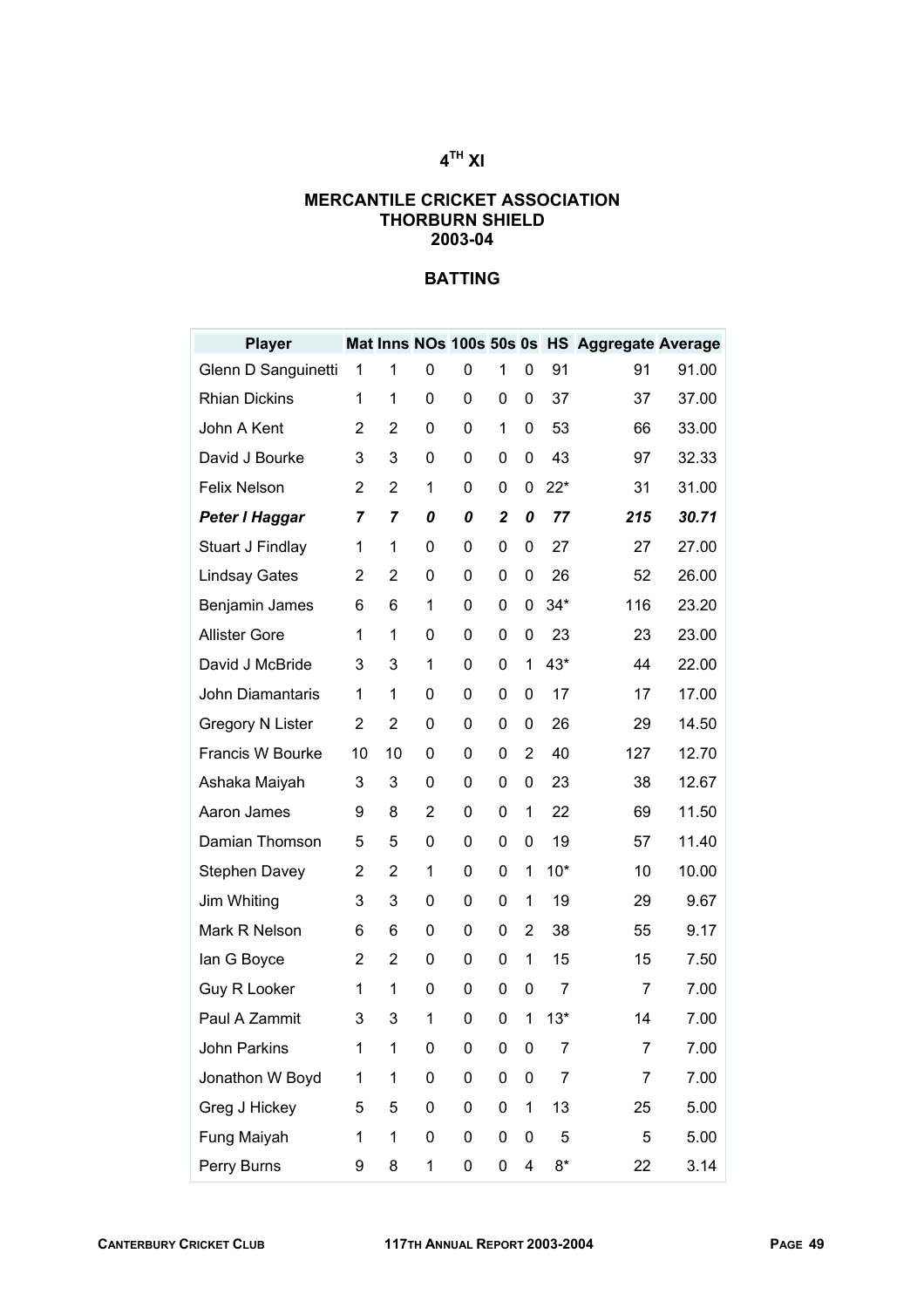| <b>Richard Gates</b> | 1             | 1              | 0            | 0 | $\Omega$ | 0 | 2     | 2        | 2.00      |
|----------------------|---------------|----------------|--------------|---|----------|---|-------|----------|-----------|
| Mark M Thomas        | $\mathcal{P}$ | 2              | 0            | 0 | $\Omega$ | 1 | 4     | 4        | 2.00      |
| Justin T Hickie      | 2             | $\overline{2}$ | 1            | 0 | $\Omega$ | 1 | $2^*$ | 2        | 2.00      |
| Johnny Reid          | 3             | 3              | 1            | 0 | 0        | 1 | 4     | 4        | 2.00      |
| Danny J Phillips     | 1             | 1              | 0            | 0 | 0        | 0 | 2     | 2        | 2.00      |
| Jesse D McLaren      | 1             | 1              | 0            | 0 | $\Omega$ | 1 | 0     | 0        | 0.00      |
| Joshua Scipione      | 1             | 1              | 0            | 0 | $\Omega$ | 1 | 0     | $\Omega$ | 0.00      |
| Spencer K Skehill    | 1             | 1              | 0            | 0 | $\Omega$ | 1 | 0     | 0        | 0.00      |
| Tom Hickey           | 1             | 1              | 0            | 0 | $\Omega$ | 1 | 0     | 0        | 0.00      |
| Tom P Hickie         | 1             | 1              | $\Omega$     | 0 | $\Omega$ | 1 | 0     | 0        | 0.00      |
| Nicholas J White     | 1             | 1              | $\mathbf{1}$ | 0 | $\Omega$ | 0 | $2^*$ | 2        | <b>NA</b> |
| Joshua Crook         | 1             | 1              | 1            | 0 | 0        | 0 | 39    | 39       | ΝA        |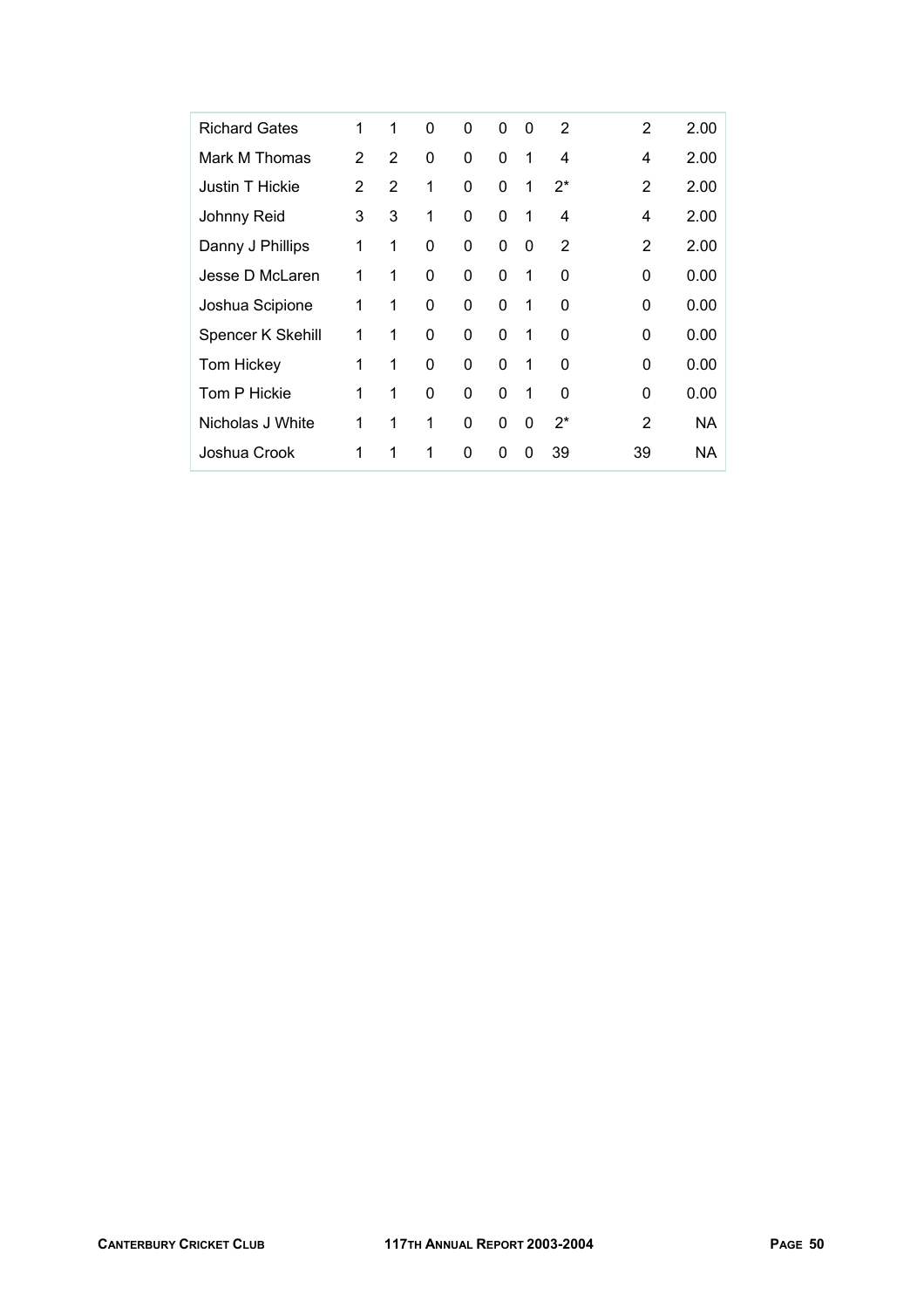## **4TH XI MERCANTILE CRICKET ASSOCIATION THORBURN SHIELD 2003-04**

## **BOWLING**

| <b>Player</b>         | <b>Mat</b>     | $\mathbf{o}$   | M              | R   |                |   |      | W 5W Best Average Strike Econ |           |         |
|-----------------------|----------------|----------------|----------------|-----|----------------|---|------|-------------------------------|-----------|---------|
| Aaron James           | 9              | 102            | 21             | 272 | 14             | 0 | 3/49 | 19.43                         | 43.71     | 2.67    |
| <b>Benjamin James</b> | 6              | 63             | 12             | 203 | 14             | 0 | 4/51 | 14.50                         | 27.00     | 3.22    |
| Damian Thomson        | 5              | 67             | 14             | 202 | 11             | 0 | 3/19 | 18.36                         | 36.55     | 3.01    |
| Perry Burns           | 9              | 75             | 11             | 263 | 11             | 0 | 3/26 | 23.91                         | 40.91     | 3.51    |
| Ashaka Maiyah         | 3              | 53             | 8              | 164 | 9              | 1 | 5/48 | 18.22                         | 35.33     | 3.09    |
| Greg J Hickey         | 5              | 31             | 5              | 109 | 6              | 0 | 4/31 | 18.17                         | 31.00     | 3.52    |
| Johnny Reid           | 3              | 12             | 0              | 48  | 3              | 0 | 2/19 | 16.00                         | 24.00     | 4.00    |
| <b>Felix Nelson</b>   | $\overline{2}$ | 22             | $\overline{7}$ | 40  | 3              | 0 | 2/16 | 13.33                         | 44.00     | 1.82    |
| John Parkins          | 1              | 9              | 0              | 42  | 3              | 0 | 3/42 | 14.00                         | 18.00     | 4.67    |
| John A Kent           | 2              | 18             | 2              | 52  | 2              | 0 | 1/24 | 26.00                         | 54.00     | 2.89    |
| Jim Whiting           | 3              | 3              | 0              | 7   | $\overline{2}$ | 0 | 2/7  | 3.50                          | 9.00      | 2.33    |
| Glenn D Sanguinetti   | 1              | 6              | 1              | 31  | $\overline{2}$ | 0 | 2/31 | 15.50                         | 18.00     | 5.17    |
| Jonathon W Boyd       | 1              | 14             | 2              | 51  | $\overline{2}$ | 0 | 2/51 | 25.50                         | 42.00     | 3.64    |
| Justin T Hickie       | 2              | 10             | $\overline{2}$ | 44  | $\overline{2}$ | 0 | 2/11 | 22.00                         | 30.00     | 4.40    |
| Peter I Haggar        | 7              | 11             | 0              | 58  | 1              | 0 | 1/10 | 58.00                         | 66.00     | 5.27    |
| Stuart J Findlay      | 1              | 1              | 0              | 1   | 1              | 0 | 1/1  | 1.00                          | 6.00      | 1.00    |
| <b>Allister Gore</b>  | 1              | 10             | 1              | 38  | 1              | 0 | 1/38 | 38.00                         | 60.00     | 3.80    |
| Danny J Phillips      | 1              | 6              | 0              | 26  | 1              | 0 | 1/26 | 26.00                         | 36.00     | 4.33    |
| David J McBride       | 3              | 22             | 5              | 65  | 1              | 0 | 1/37 | 65.00                         | 132.00    | 2.95    |
| David J Bourke        | 3              | 1              | 0              | 5   | 0              | 0 | 0/5  | <b>NA</b>                     | NA.       | 5.00    |
| Fung Maiyah           | 1              | 8              | $\overline{2}$ | 12  | 0              | 0 | 0/4  | <b>NA</b>                     | <b>NA</b> | 1.50    |
| Gregory N Lister      | 2              | 3              | 0              | 16  | 0              | 0 | 0/16 | <b>NA</b>                     |           | NA 5.33 |
| <b>Rhian Dickins</b>  | 1              | 6              | 1              | 31  | 0              | 0 | 0/31 | <b>NA</b>                     |           | NA 5.17 |
| Spencer K Skehill     | 1              | 1              | 0              | 3   | 0              | 0 | 0/3  | <b>NA</b>                     |           | NA 3.00 |
| Peter Locke           | 1              | 5              | 0              | 10  | 0              | 0 | 0/10 | <b>NA</b>                     |           | NA 2.00 |
| Mark R Nelson         | 6              | $\overline{2}$ | 0              | 16  | 0              | 0 | 0/16 | <b>NA</b>                     |           | NA 8.00 |
| Mark M Thomas         | 2              | 12             | 0              | 34  | 0              | 0 | 0/34 | <b>NA</b>                     |           | NA 2.83 |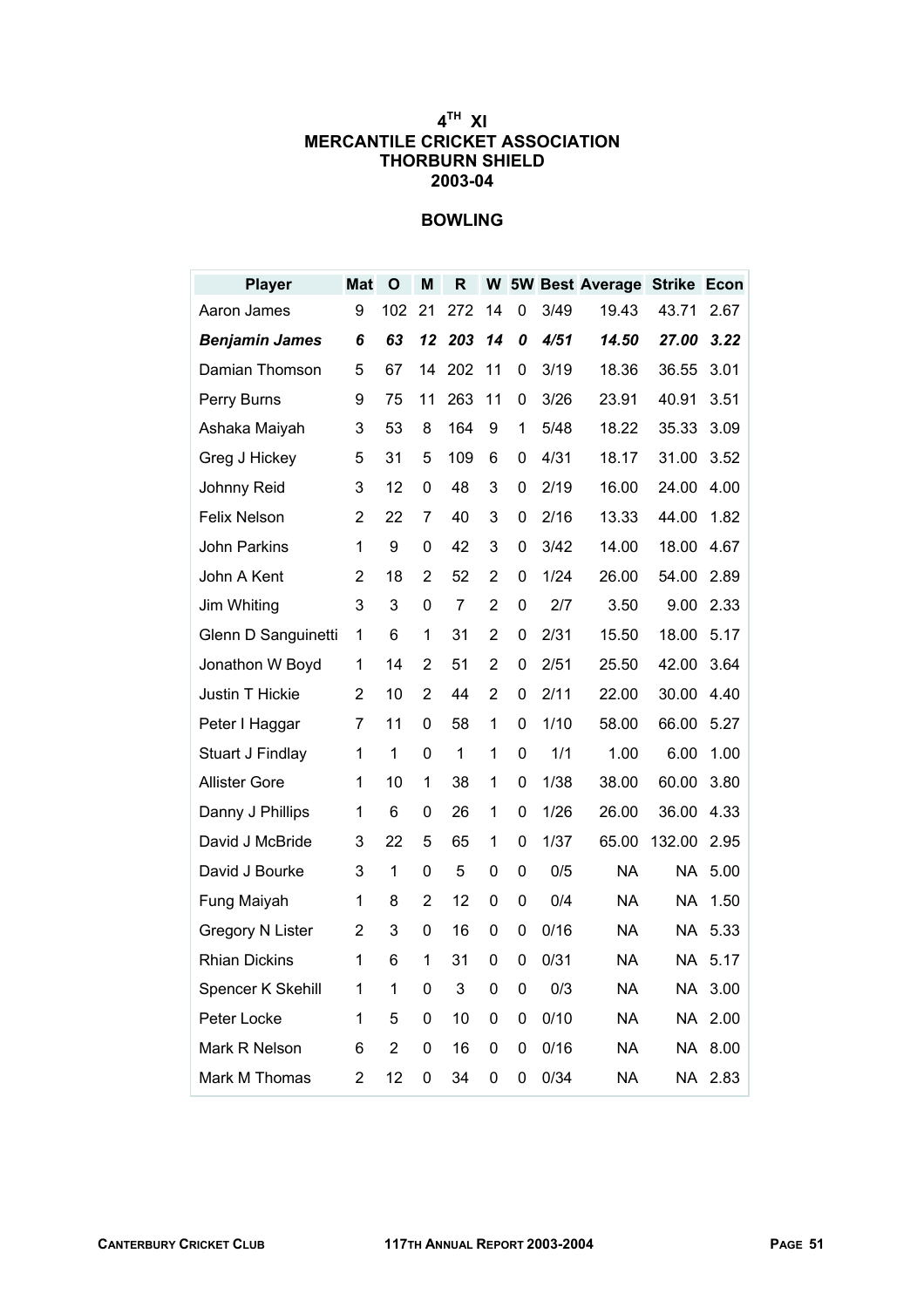## **4TH X**

#### **IMERCANTILE CRICKET ASSOCIATION THORBURN SHIELD 2003-04**

## **BATTING PARTNERSHIPS**

| <b>WICKET</b> | <b>RUNS</b> | <b>BATSMEN</b>                   | <b>ROUND</b> | <b>INN</b> | <b>OPPONENT</b>     |
|---------------|-------------|----------------------------------|--------------|------------|---------------------|
|               |             |                                  |              |            |                     |
|               | 51          | Francis Bourke* - Allister Gore  | 12           |            | Carnegie            |
| 2             | 60          | Peter Haggar* - Francis Bourke   | 5            |            | Monash Gryphons     |
| 3             | 66          | Joshua Crook* - Benjamin James   | 13           |            | Emmanuel            |
|               | 93          | Peter Haggar* - Mark Nelson      |              |            | Ashburton           |
| 5             | 90          | David Bourke* - Stuart Findlay   | 6            |            | Moorabbin Park      |
| 6             | 31          | Benjamin James* - Damian Thomson |              |            | Ashburton           |
|               |             | No Qualifiers                    |              |            |                     |
| 8             |             | No Qualifiers                    |              |            |                     |
| 9             | 45          | David McBride* - Ian Boyce       | 9            |            | <b>Burnley CYMS</b> |
| 10            | 40          | Benjamin James - Aaron James     | 6            |            | Moorabbin Park      |

## **RECORD BATTING PARTNERSHIPS**

| <b>WICKET</b> | <b>RUNS</b> | <b>BATSMEN</b>                             | <b>SEASON</b> | <b>OPPONENT</b> |
|---------------|-------------|--------------------------------------------|---------------|-----------------|
|               |             |                                            |               |                 |
|               | 195         | A. Makris $(67^*)$ – D. Mainsbridge $(73)$ | 1999-00       | Eastern Willows |
| 2             | 135         | P. Sharp $(140) - G$ . Lister $(63^*)$     | 1984-85       | Balwyn          |
| 3             | 233         | N. Owen (129) - N. Hutton (122*)           | 1998-99       | STC Sth Camb    |
| 4             | $211*$      | R. Hubbert $(115^*)$ – G. Bartley $(81^*)$ | 1972-73       | North Balwyn    |
| 5             | 142         | M. Boyle (105) - A. Wade (64)              | 1985-86       | A.Y.C.          |
| 6             | 187         | S. Day (132) - J. McQuiggan (88)           | 1976-77       | Mt. Waverley    |
|               | 145         | S. Day (190) - J. McQuiggan (55)           | 1976-77       | STC Sth Camb    |
| 8             | 130         | J. McQuiggan (78) - A. McDonell (54)       | 1977-78       | STC Sth Camb    |
| 9             | 82          | A. Wade (67) – J. Kaiser (15*)             | 1984-85       | Marcellin OC    |
| 10            | 81          | G. McQuiggan (32) - D. McKean (83*)        | 1976-77       | <b>Balwyn</b>   |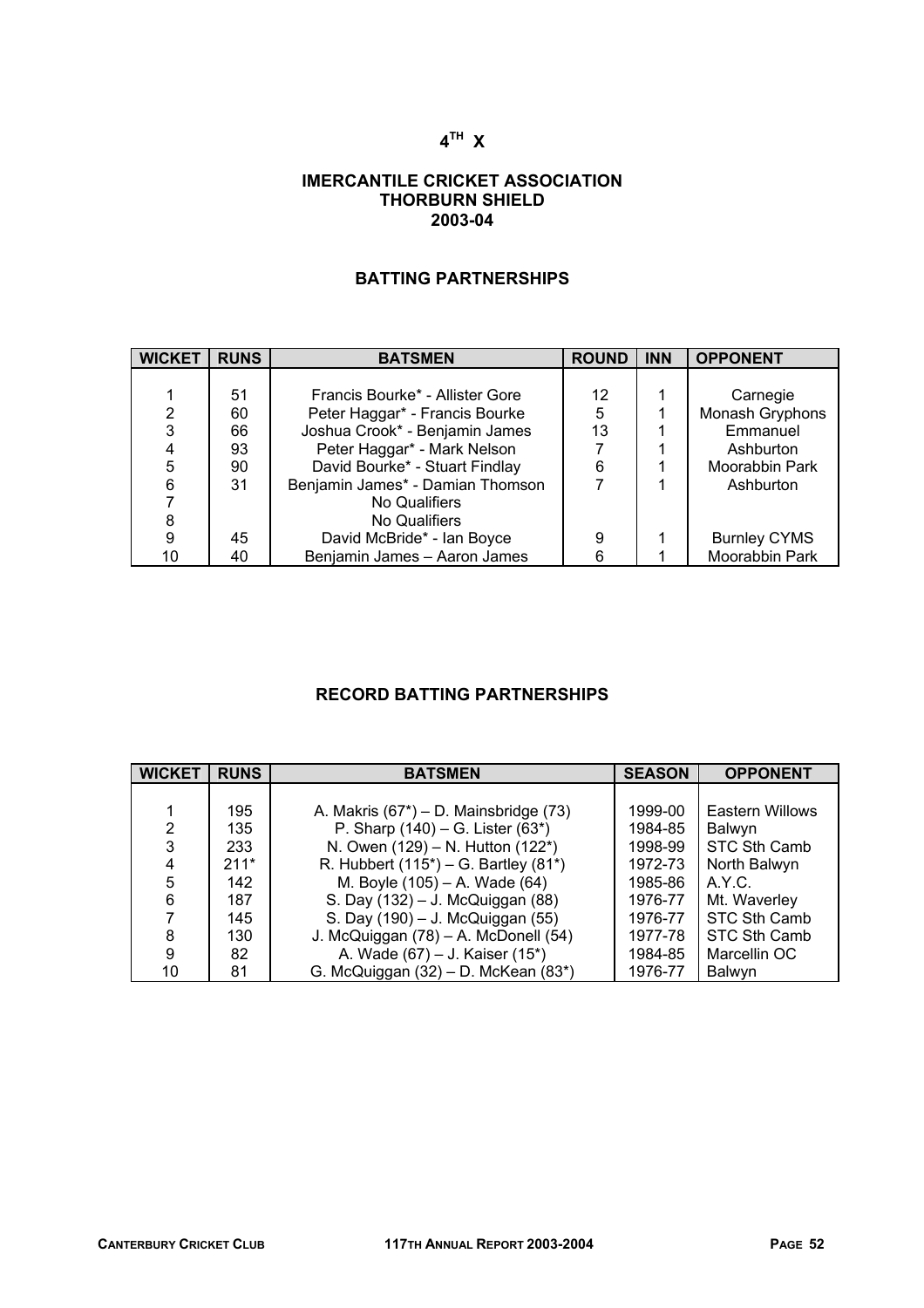## **5TH XI**

### **EASTERN CRICKET ASSOCIATION A LAMBORN SHIELD 2003-04**

| <b>ROUND</b>   | <b>DATES</b> | <b>HOME TEAM</b>                              | $\mathbf{v}$ | <b>AWAY TEAM</b>                                    |
|----------------|--------------|-----------------------------------------------|--------------|-----------------------------------------------------|
| 1              | 11 Oct 2003  | Ashwood<br>112                                | def by       | Canterbury<br>8/156 DL Glover 70*                   |
| $\overline{2}$ | 18 Oct 2003  | Canterbury<br>4/159                           | def          | <b>Surrey Hills</b><br>5/152                        |
| 3              | 25 Oct 2003  | Canterbury<br>98                              | drew         | <b>Mulgrave</b>                                     |
| 4              | 8 Nov 2003   | <b>St Stephens Greythorn</b><br>6/55          | def by       | Canterbury<br>265 DL Pitt 112*                      |
| 5              | 15 Nov 2003  | Canterbury<br>9/220 S Davey 57* MM Thomas 56* | def by       | North Balwyn<br>8/223                               |
| 6              | 22 Nov 2003  | Canterbury<br>156                             | def by       | <b>Glen Iris</b><br>3/162                           |
| $\overline{7}$ | 29 Nov 2003  | Canterbury<br>1/121                           | def          | <b>Boroondara</b><br>5/113                          |
| 8              | 6 Dec 2003   | Canterbury<br>173 S Davey 59*                 | def by       | Mulgrave<br>6/218                                   |
| 9              | 13 Dec 2003  | <b>St Stephens Greythorn</b><br>9/103         | def by       | Canterbury<br>3/105                                 |
| 10             | 20 Dec 2003  | <b>Boroondara</b>                             | drew         | Canterbury                                          |
| 11             | 10 Jan 2004  | Canterbury<br>9/234 J Whiting 122*            | def          | Ashwood<br>7/230 PA Weston 71*                      |
| 12             | 17 Jan 2004  | Canterbury<br>138                             | def by       | North Balwyn<br>8/201                               |
| 13             | 24 Jan 2004  | <b>Mulgrave</b><br>4/306                      | def          | Canterbury<br>9/160 T Waiteiaw 58*                  |
| 14             | 31 Jan 2004  | Ashwood<br>4/110                              | def          | Canterbury<br>83 RI Chetwin 5/7                     |
| 15             | 7 Feb 2004   | <b>St Stephens Greythorn</b><br>9/192         | def by       | Canterbury<br>8/217 A Hawkins 57* A Maiyah<br>$51*$ |
| 16             | 14 Feb 2004  | <b>Boroondara</b><br>5/165                    | def          | Canterbury<br>163                                   |
| 17             | 21 Feb 2004  | Canterbury<br>121                             | def by       | <b>Mulgrave</b><br>3/130                            |
| $18\,$         | 28 Feb 2004  | Canterbury<br>6/103                           | def by       | <b>Surrey Hills</b><br>0/106                        |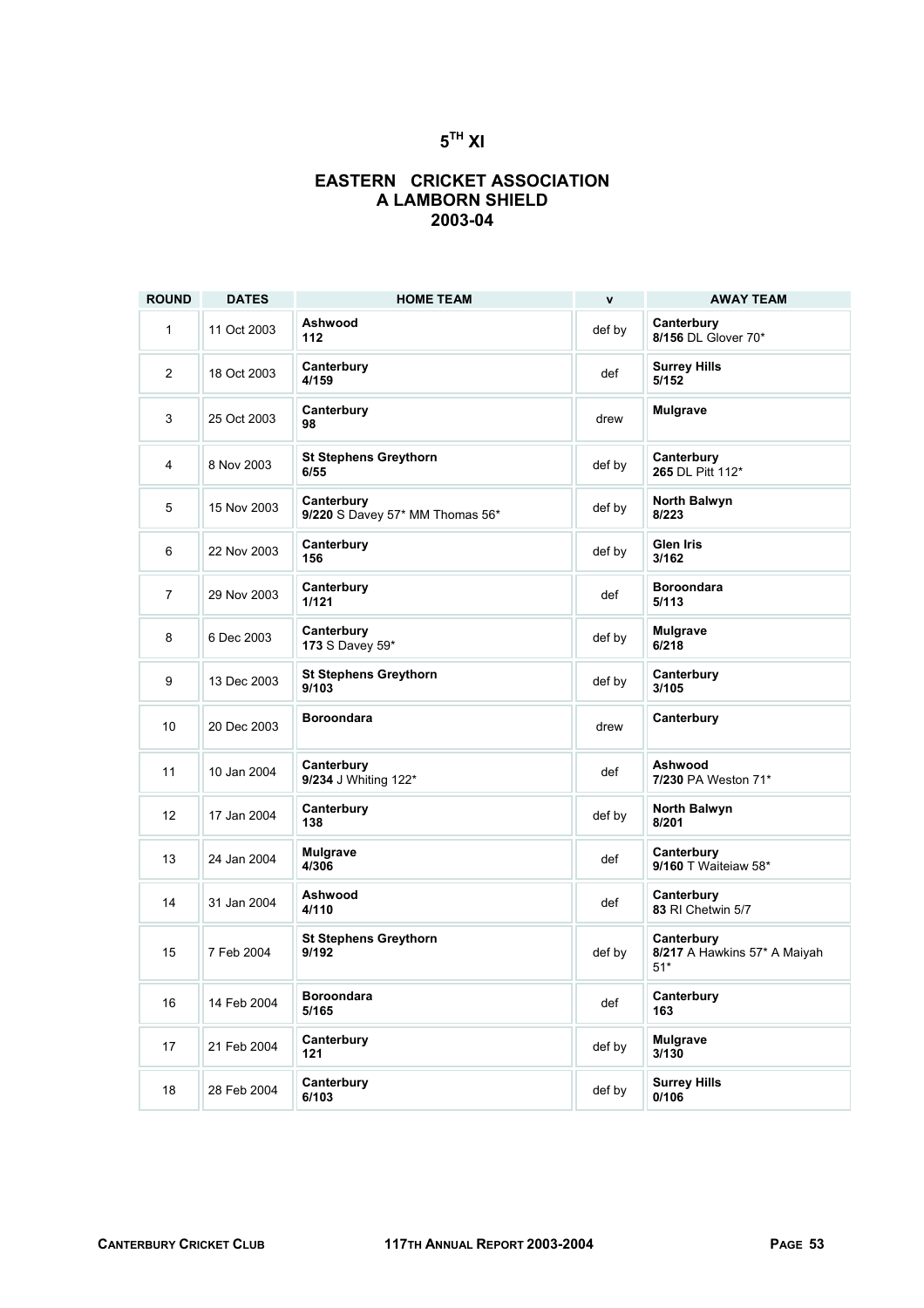## **5TH XI**

#### **EASTERN CRICKET ASSOCIATION A LAMBORN SHIELD 2003-04**

| <b>Player</b>           |                |                |                | Mat Inns NOs 100s 50s 0s |                |                | <b>HS</b>      | <b>Aggregate Average</b> |        |
|-------------------------|----------------|----------------|----------------|--------------------------|----------------|----------------|----------------|--------------------------|--------|
| Jim Whiting             | $\mathbf{1}$   | 1              | 0              | $\mathbf 1$              | 0              | 0              | 122            | 122                      | 122.00 |
| David L Glover          | $\mathbf{1}$   | $\mathbf{1}$   | 0              | 0                        | $\mathbf{1}$   | 0              | 70             | 70                       | 70.00  |
| Ashaka Maiyah           | 5              | 4              | 2              | 0                        | $\mathbf{1}$   | 0              | 51             | 124                      | 62.00  |
| Tony Waiteiaw           | $\mathbf{1}$   | $\mathbf{1}$   | 0              | 0                        | $\mathbf{1}$   | $\mathbf 0$    | 58             | 58                       | 58.00  |
| <b>Brett Trollope</b>   | $\mathbf{1}$   | 1              | 0              | 0                        | 0              | $\overline{0}$ | 37             | 37                       | 37.00  |
| <b>Nick Marragos</b>    | 3              | 3              | $\mathbf{1}$   | 0                        | 0              | $\mathbf{1}$   | 29             | 57                       | 28.50  |
| <b>Mark M Thomas</b>    | 13             | 13             | 1              | 0                        | 1              | 0              | 56             | 291                      | 24.25  |
| Stephen Davey           | 16             | 14             | $\overline{2}$ | 0                        | $\overline{2}$ | $\mathbf{1}$   | 59             | 286                      | 23.83  |
| <b>Warwick McMahon</b>  | 14             | 10             | 0              | 0                        | 0              | 1              | 38             | 205                      | 20.50  |
| David J McBride         | 7              | 7              | 0              | 0                        | 0              | $\overline{0}$ | 44             | 133                      | 19.00  |
| Andrew Kinross          | $\overline{2}$ | $\overline{2}$ | 0              | 0                        | 0              | 0              | 32             | 36                       | 18.00  |
| <b>Alastair Hawkins</b> | 5              | 5              | 0              | 0                        | $\mathbf{1}$   | 0              | 57             | 87                       | 17.40  |
| Ian G Boyce             | 12             | 10             | $\mathbf 1$    | 0                        | 0              | $\mathbf{1}$   | 45             | 156                      | 17.33  |
| <b>Richard Bates</b>    | 14             | 13             | $\mathbf{1}$   | 0                        | 0              | $\mathbf 0$    | 34             | 195                      | 16.25  |
| Damian Thomson          | 2              | $\overline{2}$ | $\mathbf{1}$   | 0                        | 0              | $\overline{0}$ | 15             | 16                       | 16.00  |
| David Kinross           | 3              | 3              | 0              | 0                        | 0              | 0              | 25             | 41                       | 13.67  |
| Kevin Kennedy           | $\mathbf{1}$   | $\mathbf{1}$   | 0              | 0                        | 0              | 0              | 12             | 12                       | 12.00  |
| Tom P Hickie            | 1              | $\mathbf{1}$   | 0              | 0                        | 0              | 0              | 12             | 12                       | 12.00  |
| Fung Maiyah             | 8              | 8              | $\mathbf{1}$   | 0                        | $\overline{0}$ | $\overline{0}$ | 22             | 64                       | 9.14   |
| Michael T Quin          | 16             | 12             | 1              | 0                        | 0              | $\overline{2}$ | 40             | 84                       | 7.64   |
| Nicholas J White        | 5              | $\overline{4}$ | $\mathbf{1}$   | 0                        | 0              | $\overline{0}$ | 16             | 22                       | 7.33   |
| Spencer K Skehill       | 11             | 9              | 0              | 0                        | 0              | $\mathbf{1}$   | 24             | 64                       | 7.11   |
| Shane H Weatherall      | 18             | 14             | 3              | 0                        | 0              | $\overline{2}$ | $13*$          | 68                       | 6.18   |
| Nick Burton             | 11             | 10             | $\overline{2}$ | 0                        | 0              | $\overline{2}$ | $14*$          | 43                       | 5.38   |
| Johnny Reid             | $\mathbf{1}$   | 1              | 0              | 0                        | 0              | 0              | $\overline{2}$ | $\overline{2}$           | 2.00   |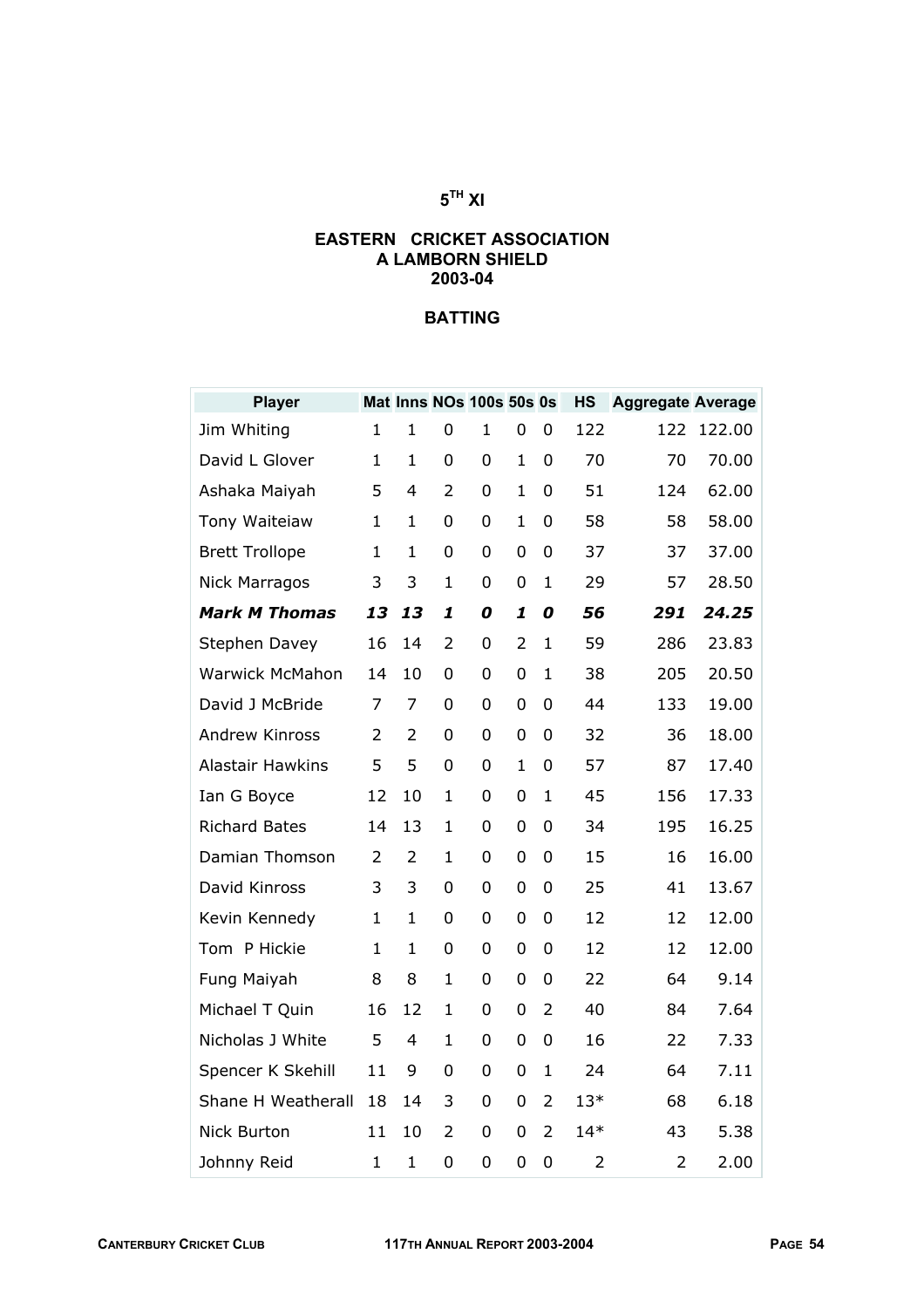| <b>Player</b>        |               |   |              | Mat Inns NOs 100s 50s 0s |          |                | <b>HS</b> | <b>Aggregate Average</b> |           |
|----------------------|---------------|---|--------------|--------------------------|----------|----------------|-----------|--------------------------|-----------|
| Steve Crough         | 4             | 3 | 1            | 0                        | 0        | $\mathbf{1}$   |           |                          | 0.50      |
| Simon J Boag         | 1             | 1 | 0            | 0                        | 0        | $\overline{1}$ | 0         | 0                        | 0.00      |
| <b>Richard Gates</b> |               | 1 | 0            | 0                        | 0        | $\mathbf{1}$   | 0         | 0                        | 0.00      |
| Tom Hickey           | 1.            | 1 | $\mathbf{1}$ | $\Omega$                 | $\Omega$ | $\Omega$       | $0*$      | 0                        | <b>NA</b> |
| James Martyn         | 1.            | 1 | $\mathbf{1}$ | $\Omega$                 | $\Omega$ | - 0            | $4*$      | 4                        | NA.       |
| David L Pitt         | 1             |   | 1            | $\mathbf{1}$             | 0        | 0              | $112*$    | 112                      | NA        |
| Andrew J White       | $\mathcal{P}$ | 1 | $\mathbf{1}$ | $\Omega$                 | 0        | $\mathbf 0$    | $0*$      | 0                        | NA        |
| Aaron James          | $\mathcal{P}$ | 1 | 1.           | 0                        | 0        | $\Omega$       | 0*        | 0                        | NA.       |

| <b>CLUB</b>         | <b>POINTS</b> |
|---------------------|---------------|
| <b>Glen Iris</b>    | 72            |
| <b>North Balwyn</b> | 72            |
| <b>Mulgrave</b>     | 68            |
| <b>Boroondara</b>   | 60            |
| Ashwood             | 57            |
| Canterbury          | 48            |
| St Stephens         | 28            |
| <b>Surrey Hills</b> | 23            |

## **Premiers**

## **MULGRAVE**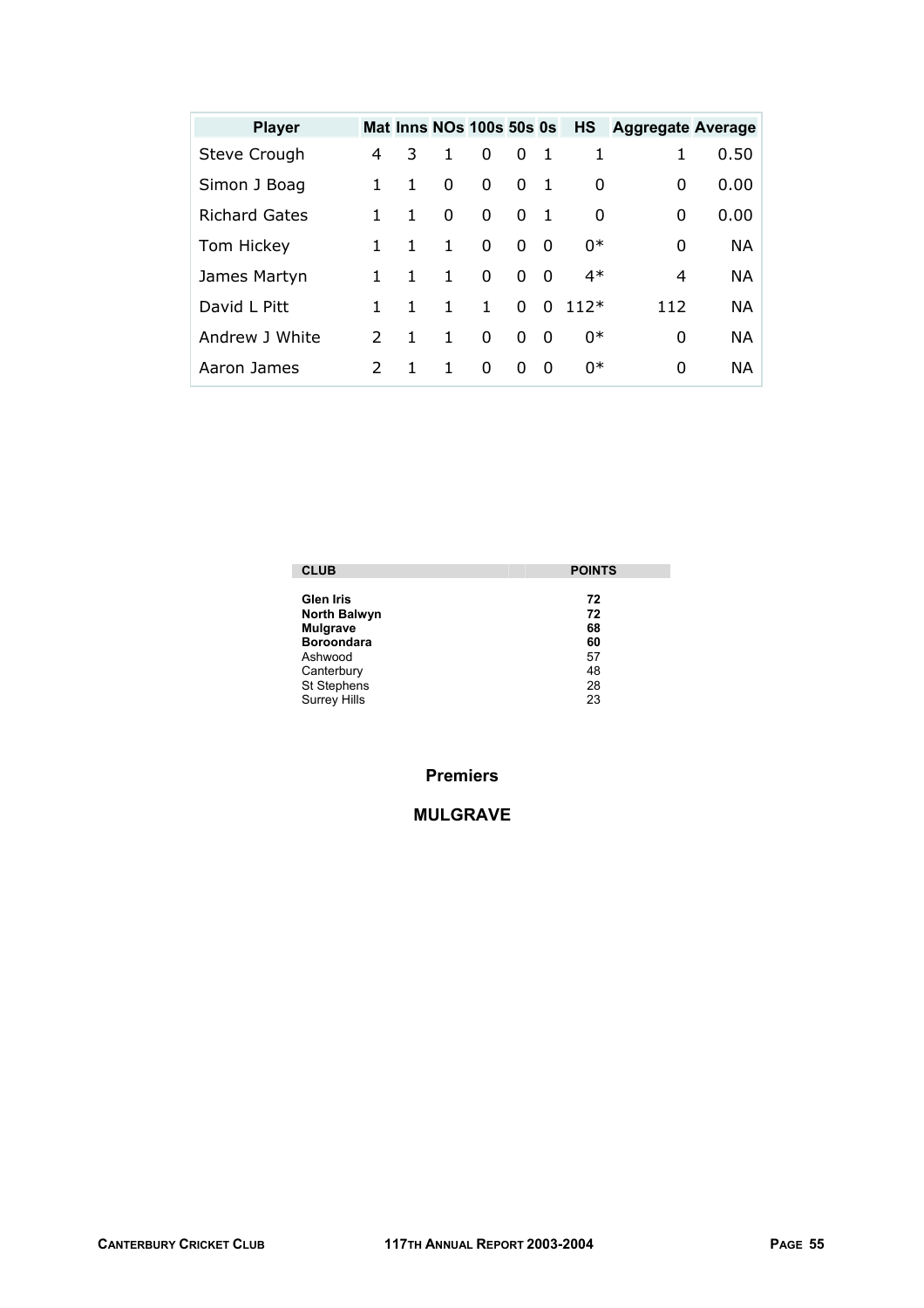## **5TH XI**

#### **EASTERN CRICKET ASSOCIATION A LAMBORN SHIELD 2003-04**

## **BOWLING**

| <b>Player</b>           | <b>Mat</b>              | $\mathbf{o}$   | M                       | $\mathsf{R}$ |                |   |      | <b>W</b> 5W Best Average | <b>Strike</b> | Econ  |
|-------------------------|-------------------------|----------------|-------------------------|--------------|----------------|---|------|--------------------------|---------------|-------|
| <b>Nick Burton</b>      | 11                      | 59             | 1                       | 311          | 14             | 0 | 4/21 | 22.21                    | 25.29         | 5.27  |
| <b>Warwick McMahon</b>  | 14                      | 97             | 15                      | 404          | 14             | 0 | 4/28 | 28.86                    | 41.57         | 4.16  |
| Fung Maiyah             | 8                       | 30             | 2                       | 152          | 8              | 0 | 3/5  | 19.00                    | 22.50         | 5.07  |
| Mark M Thomas           | 13                      | 54             | $\overline{2}$          | 272          | 8              | 0 | 2/37 | 34.00                    | 41.13         | 4.96  |
| Ashaka Maiyah           | 5                       | 32             | 4                       | 128          | 6              | 0 | 2/20 | 21.33                    | 32.00         | 4.00  |
| lan G Boyce             | 12                      | 22             | 1                       | 142          | 6              | 0 | 4/24 | 23.67                    | 22.00         | 6.45  |
| Spencer K Skehill       | 11                      | 39             | 3                       | 226          | 6              | 0 | 2/33 | 37.67                    | 39.00         | 5.79  |
| David J McBride         | 7                       | 41             | 8                       | 124          | 5              | 0 | 3/24 | 24.80                    | 49.20         | 3.02  |
| Aaron James             | $\overline{2}$          | 13             | 1                       | 86           | 4              | 0 | 3/23 | 21.50                    | 19.50         | 6.62  |
| <b>Andrew Kinross</b>   | 2                       | 12             | 0                       | 69           | 4              | 0 | 3/34 | 17.25                    | 18.00         | 5.75  |
| Simon J Boag            | 1                       | 10             | $\overline{2}$          | 35           | 3              | 0 | 3/35 | 11.67                    | 20.00         | 3.50  |
| <b>Steve Crough</b>     | 4                       | 14             | 1                       | 93           | 3              | 0 | 2/27 | 31.00                    | 28.00         | 6.64  |
| David L Pitt            | 1                       | 7              | 4                       | 7            | $\overline{2}$ | 0 | 2/7  | 3.50                     | 21.00         | 1.00  |
| <b>Alastair Hawkins</b> | 5                       | $\overline{2}$ | 0                       | 28           | $\overline{2}$ | 0 | 1/4  | 14.00                    | 8.00          | 10.50 |
| David Kinross           | 3                       | 24             | $\overline{2}$          | 112          | 1              | 0 | 1/44 | 112.00                   | 144.00        | 4.67  |
| Damian Thomson          | $\overline{2}$          | 10             | 1                       | 33           | 1              | 0 | 1/29 | 33.00                    | 60.00         | 3.30  |
| Michael T Quin          | 16                      | $\overline{2}$ | 0                       | 29           | 1              | 0 | 1/6  | 29.00                    | 14.00         | 12.43 |
| Nicholas J White        | 5                       | 4              | 0                       | 19           | 1              | 0 | 1/5  | 19.00                    | 25.00         | 4.56  |
| <b>Stephen Davey</b>    | 16                      | 3              | 0                       | 52           | 1              | 0 | 1/10 | 52.00                    | 23.00         | 13.57 |
| <b>Nick Marragos</b>    | 3                       | 4              |                         | 18           | 0              | 0 | 0/18 | <b>NA</b>                | <b>NA</b>     | 4.50  |
| <b>Richard Bates</b>    | 14                      | 3              |                         | 7            | 0              | 0 | 0/7  | <b>NA</b>                | <b>NA</b>     | 2.33  |
| <b>Richard Gates</b>    | 1                       | 1              | 0                       | 15           | 0              | 0 | 0/15 | NA                       | <b>NA</b>     | 15.00 |
| Shane H Weatherall      | 18                      | 3              | 0                       | 26           | 0              | 0 | 0/2  | <b>NA</b>                | <b>NA</b>     | 8.67  |
| James Martyn            | 1                       | 3              | 0                       | 14           | 0              | 0 | 0/14 | <b>NA</b>                | <b>NA</b>     | 4.67  |
| Justin T Hickie         | 1                       | 5              | 0                       | 36           | 0              | 0 | 0/36 | <b>NA</b>                | <b>NA</b>     | 7.20  |
| David L Glover          | 1                       | 5              | $\overline{\mathbf{c}}$ | 17           | 0              | 0 | 0/17 | <b>NA</b>                | <b>NA</b>     | 3.40  |
| Andrew J White          | $\overline{\mathbf{c}}$ | 1              | 0                       | 14           | 0              | 0 | 0/14 | <b>NA</b>                | <b>NA</b>     | 14.00 |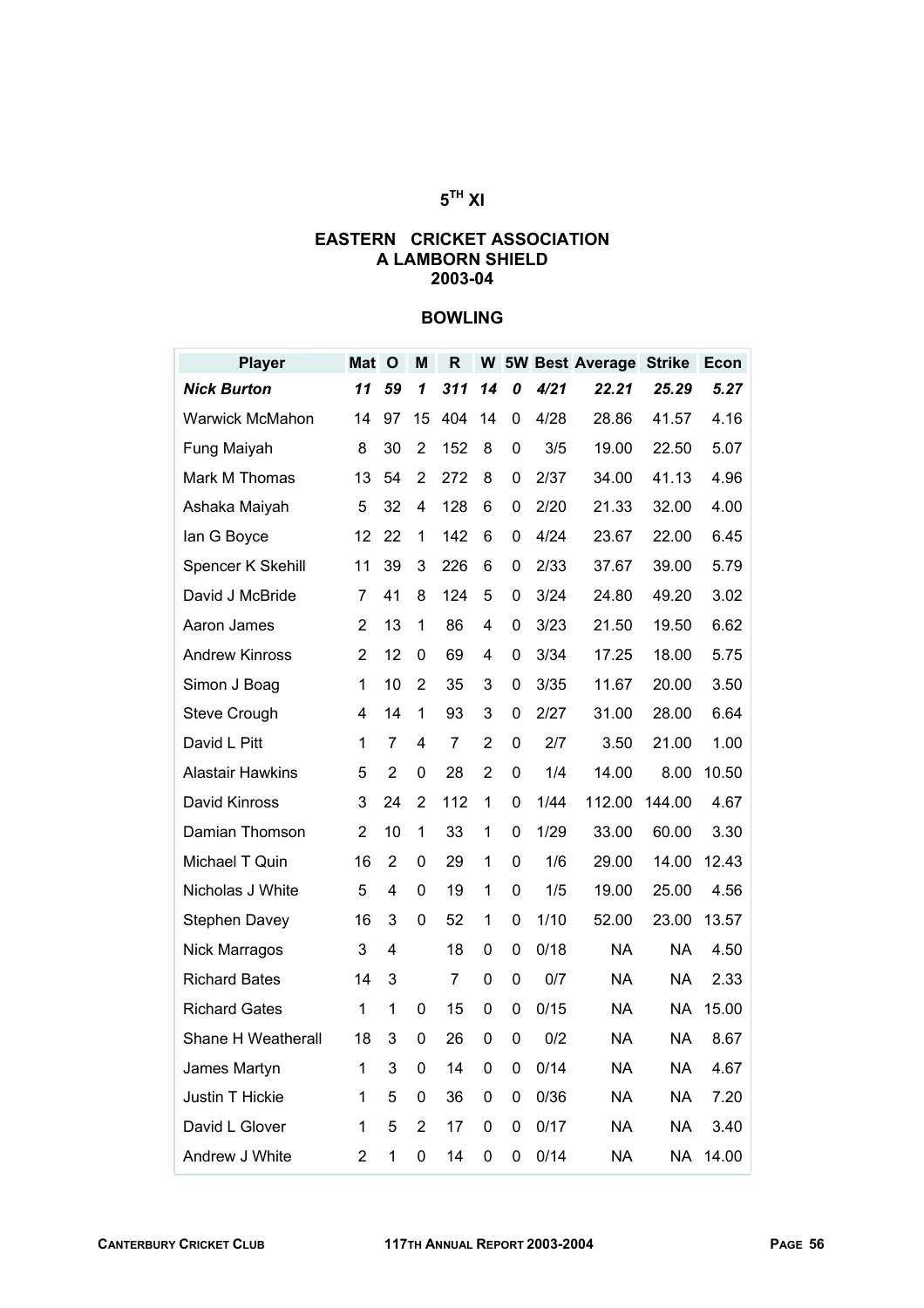### **5TH XI**

#### **EASTERN CRICKET ASSOCIATION A LAMBORN SHIELD 2003-04**

## **BATTING**

## **BATTING PARTNERSHIPS**

| <b>WICKET</b> | <b>RUNS</b> | <b>BATSMEN</b>                   | <b>ROUND</b> | <b>INN</b> | <b>OPPONENT</b>     |
|---------------|-------------|----------------------------------|--------------|------------|---------------------|
|               |             |                                  |              |            |                     |
|               | 117         | Stephen Davey - Mark Thomas      |              |            | <b>Boroondara</b>   |
|               | 55          | Mark Thomas - Ashaka Maiyah      | 9            |            | St Stephens         |
|               | 110         | David Glover - Ian Boyce*        |              |            | Ashwood             |
|               | 63          | Jim Whiting* - David Kinross     | 11           |            | Ashwood             |
| 5             | $54*$       | Nick Marragos - Stephen Davey*   | 2            |            | <b>Surrey Hills</b> |
| 6             | 66          | Michael Quin - Stephen Davey     | 8            |            | Mulgrave            |
|               | 52          | Nicholas White - David Pitt*     |              |            | <b>St Stephens</b>  |
|               | 91          | David Pitt* - Nick Maragos       |              |            | <b>St Stephens</b>  |
| 9             |             | No Qualifiers                    |              |            |                     |
| 10            | $30*$       | Shane Wetherall - Richard Bates* | 11           |            | Ashwood             |

## **RECORD BATTING PARTNERSHIPS**

| <b>WICKET</b> | <b>RUNS</b> | <b>BATSMEN</b>                          | <b>SEASON</b> | <b>OPPONENT</b>         |
|---------------|-------------|-----------------------------------------|---------------|-------------------------|
|               |             |                                         |               |                         |
|               | 117         | S. Davey $(49) - M$ . Thomas $(46*)$    | 2003-04       | Boroondara              |
| 2             | 151         | N. Owen (100) - J. Kolotsos (17)        | 1999-00       | Glen Iris               |
| 3             | 122         | A. Waite (46) – N. Owen (81)            | 1999-00       | <b>Richmond Union</b>   |
| 4             | 88          | M. Thomas (99) - A. Kinross (60)        | 2002-03       | Boronia Churches        |
| 5             | 70          | A. Hawkins (36) – W. Bate (9)           | 1999-00       | Glen Iris               |
| 6             | 69          | L. MacFarlane $(31) - N$ . White $(62)$ | 1998-99       | Riversdale - B'dara     |
|               | 63          | T.P.B. Hickie (37) – K.R Hickie (28)    | 1997-98       | <b>Bulleen</b>          |
|               | 63          | M. Thomas (99) – J. Reid (18)           | 2002-03       | <b>Boronia Churches</b> |
| 8             | 91          | D.Pitt - N. Maragos                     | 2003-04       | <b>St Stephens</b>      |
| 9             | 70          | M. Bollen (29*) – R. Dholakia (15)      | 2002-03       | Preshill                |
| 10            | 48          | D. Williams $(28) - A$ . White $(20)$   | 2001-02       | <b>Burwood Uniting</b>  |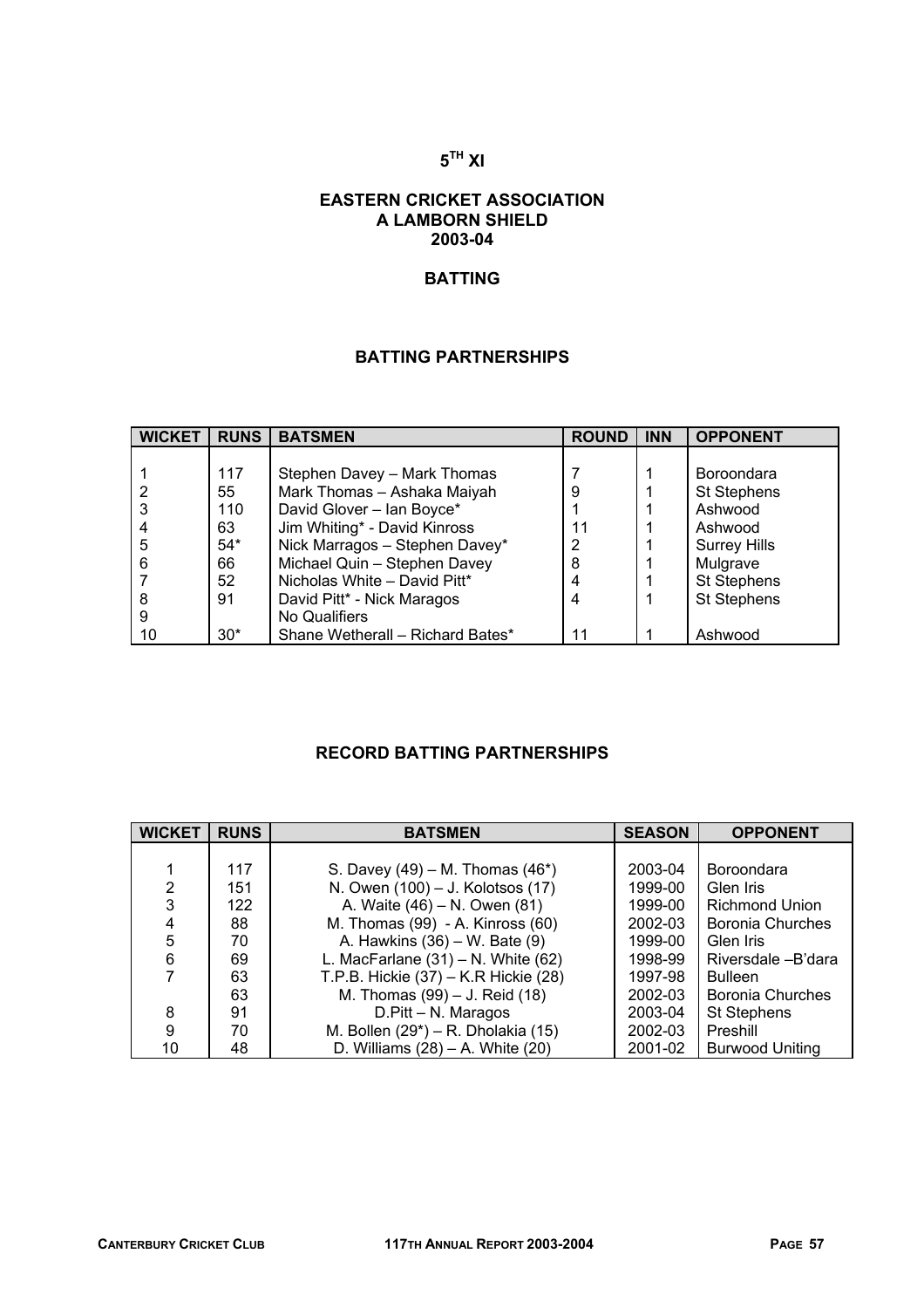## **JUNIOR AWARDS**

**Canterbury Medal** Vinay Parikh

## **PLAYING REPRESENTATIVES**

| <b>W.J. DOWLING SHIELD</b> | Vinay Parikh (Captain)<br>Joshua Crook | <b>Richmond CC</b><br><b>Prahran CC</b> |
|----------------------------|----------------------------------------|-----------------------------------------|
|                            | Stephen Gargano                        | <b>Camberwell Magpies CC</b>            |
|                            | Gene Kehoe                             | Camberwell Magpies CC                   |
|                            | James Goodwin                          | Hawthorn/Monash Uni CC                  |
| <b>R.M. HATCH SHIELD</b>   | Tom Hickey                             | Balwyn CC                               |
|                            | Daniel Hutton                          | <b>Balwyn CC</b>                        |
|                            | James Ryan                             | <b>Kew CC</b>                           |
|                            | Robbie Chancellor                      | <b>Kew CC</b>                           |
| <b>EASTERN CRICKET</b>     |                                        |                                         |
| <b>ASSOCIATION</b>         | William Ryan                           | Keith Mitchell Cup (U12)                |
|                            | Kieran Cowan                           | Josh Brown Plate (U12)                  |
|                            | David Gates                            | Josh Brown Plate (U12)                  |

William Ryan **ECA v BHRDCA** 

Tom Hickey James Ryan

**Rising Star Rising Star** *Alexanders* **Harry Crothers**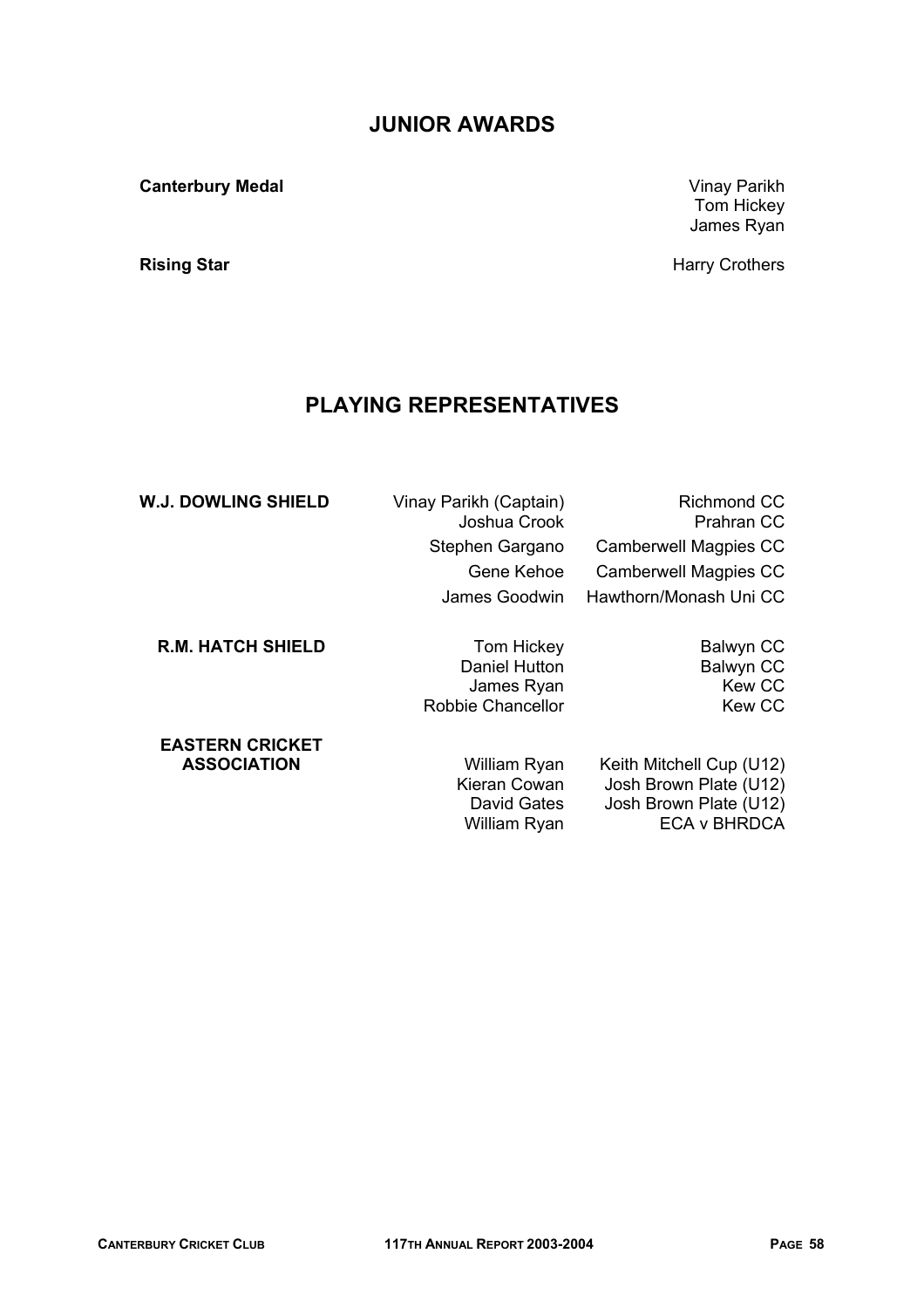# **SUMMARY OF JUNIOR TROPHY WINNERS**

|                             | <b>BATTING</b><br><b>AVERAGE</b>                       | <b>BOWLING</b><br><b>AVERAGE</b>  | <b>ALL</b><br><b>ROUNDER</b> | <b>FIELDING</b><br><b>AWARD</b> | <b>COACHES</b><br><b>AWARD</b> |  |
|-----------------------------|--------------------------------------------------------|-----------------------------------|------------------------------|---------------------------------|--------------------------------|--|
| <b>U16 A</b>                | Vinay Parihk<br>331 @ 55.17                            | Xavier Kitch<br>12 @ 15.17        | Gene Kehoe                   | StephenGargano                  | Jason Maddison                 |  |
| <b>U16 B</b>                | Josh Gavin<br>88 @ 22.00<br>Lachlan Hood<br>88 @ 22.00 | Lachlan Hood<br>14 @ 17.00        | Jackson Brazzale             | Jack Angwin                     | Tom Beale                      |  |
| <b>U14 A</b>                | Tom Hickey<br>229 @ 76.33                              | Daniel Hutton<br>9 @ 10.22        | James Ryan                   | Matt McLellan                   | <b>Andrerw Potter</b>          |  |
| <b>U14 B</b><br><b>Navy</b> | Sam Warner<br>121 @ 40.33                              | Will Balme<br>$9$ @ 20.22         | <b>Richard Gates</b>         | <b>Brenton Morley</b>           | Will Ponsford                  |  |
| <b>U14 B</b><br>Gold        | David Wynne<br>127 @ 18.14                             | <b>Charlie Warner</b><br>7@ 15.00 | <b>Edward Unkles</b>         | <b>Edward Clinch</b>            | Thomas Zietman                 |  |
| <b>U14 C</b>                | Matt Jane<br>149 @ 24.83                               | Sam Muttdon<br>11 @ 8.73          | Rowan Bourke                 | Lachlan Hall                    | Alex Van Ryn                   |  |
| <b>U12 A</b>                | Will Ryan<br>182 @ 45.50                               | Will Ryan<br>15 @ 4.47            | Chris Reynolds               | Kieran Cowan                    | Christopher Moore              |  |
| <b>U12 B</b>                | James Watson<br>165 @ 23.57                            | Tim Johnson<br>8 @ 14.38          | Kevin Prior                  | Dylan Kerr                      | Chris Allen                    |  |
| <b>U12 C</b><br><b>Navy</b> | Harry Crothers<br>82 @ 13.67                           | Matt Wynne<br>10 @ 3.60           | Tom Stayner                  | Campbell Wilson                 | Stephen Redfern                |  |
| U12<br>Gold                 | Tim Wilton                                             | Andrew Heffernan                  | David Grant                  | Josh Jansen                     | Anthony Aloisio                |  |
| U10<br><b>Navy</b>          | Reuben Williams<br>121 @ 65.50                         | Levi King<br>10 @ 3.80            | Andrew Acutt                 | <b>Charlie Angley</b>           | Fraser Coloe                   |  |
| U10<br>Gold                 | Alastair Grant<br>129 @ 64.50                          | Matthew Goessler<br>11 @ 7.18     | Tom Massey                   | Nick Chancellor                 | Steven Cunningham              |  |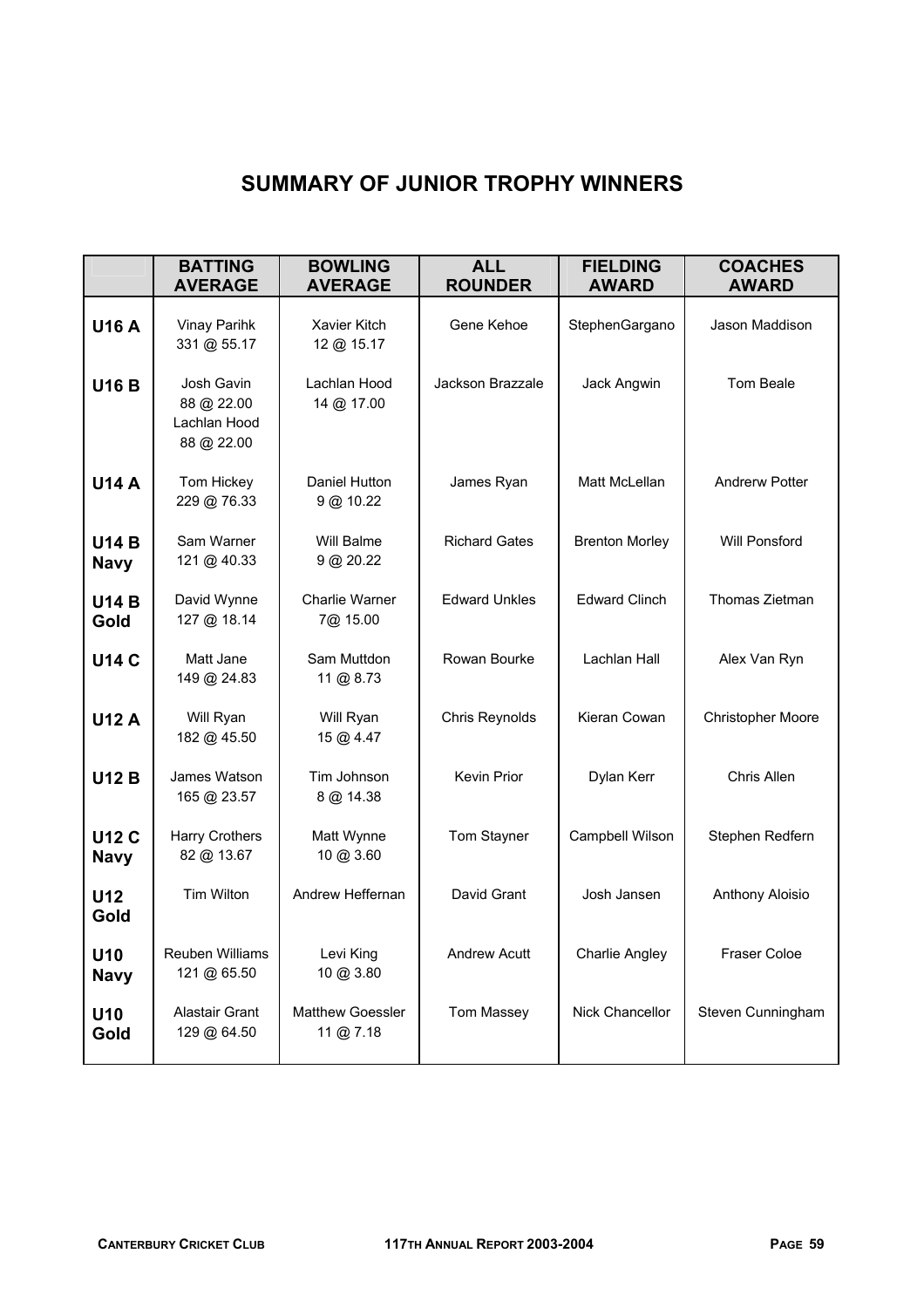## **U16 A**

#### **EASTERN CRICKET ASSOCIATION AG GRACE SHIELD 2003-04**

| <b>ROUND</b>   | <b>DATES</b>               | <b>HOME TEAM</b>                        | $\mathbf{v}$ | <b>AWAY TEAM</b>                      |
|----------------|----------------------------|-----------------------------------------|--------------|---------------------------------------|
| 1              | 12 Oct 2003                | Canterbury<br>8/89                      | def          | <b>East Doncaster</b><br>48           |
| $\overline{2}$ | 19 Oct 2003                | <b>Mont Albert</b>                      | drew         | Canterbury                            |
| 3              | 26 Oct 2003                | <b>East Doncaster</b><br>1/132          | def          | Canterbury<br>5/97                    |
| $\overline{4}$ | 31 Oct 2003<br>7 Nov 2003  | Canterbury<br>6/123 VP Parikh 50*       | def          | <b>Box Hill</b><br>4/81               |
| 5              | 14 Nov 2003<br>21 Nov 2003 | <b>Glen Iris</b><br>5/201               | def          | Canterbury<br>104                     |
| 6              | 28 Nov 2003<br>5 Dec 2003  | Canterbury                              | $\mathsf{v}$ |                                       |
| $\overline{7}$ | 12 Dec 2003<br>19 Dec 2003 | Canterbury<br>7/173 C Acutt 52*         | def by       | <b>East Ivanhoe</b><br>5/175          |
| 8              | 30 Jan 2004                | Canterbury<br>7/121 VP Parikh 54*       | def          | <b>North Balwyn</b><br>102            |
| 9              | 6 Feb 2004<br>13 Feb 2004  | Canterbury<br>6/179 C Acutt 50*         | def          | <b>East Doncaster</b><br>102 and 6/60 |
| 10             | 20 Feb 2004<br>27 Feb 2004 | <b>East Ivanhoe</b><br>110              | def by       | Canterbury<br>3/122 J Crook 50*       |
| <b>SF</b>      | 7 Mar 2004                 | <b>Mont Albert</b><br>85                | def by       | Canterbury<br>3/94                    |
| <b>GF</b>      | 12 Mar 2004<br>13 Mar 2004 | <b>North Balwyn</b><br>174 X Kitch 5/54 | def by       | Canterbury<br>9/215 VP Parikh 100*    |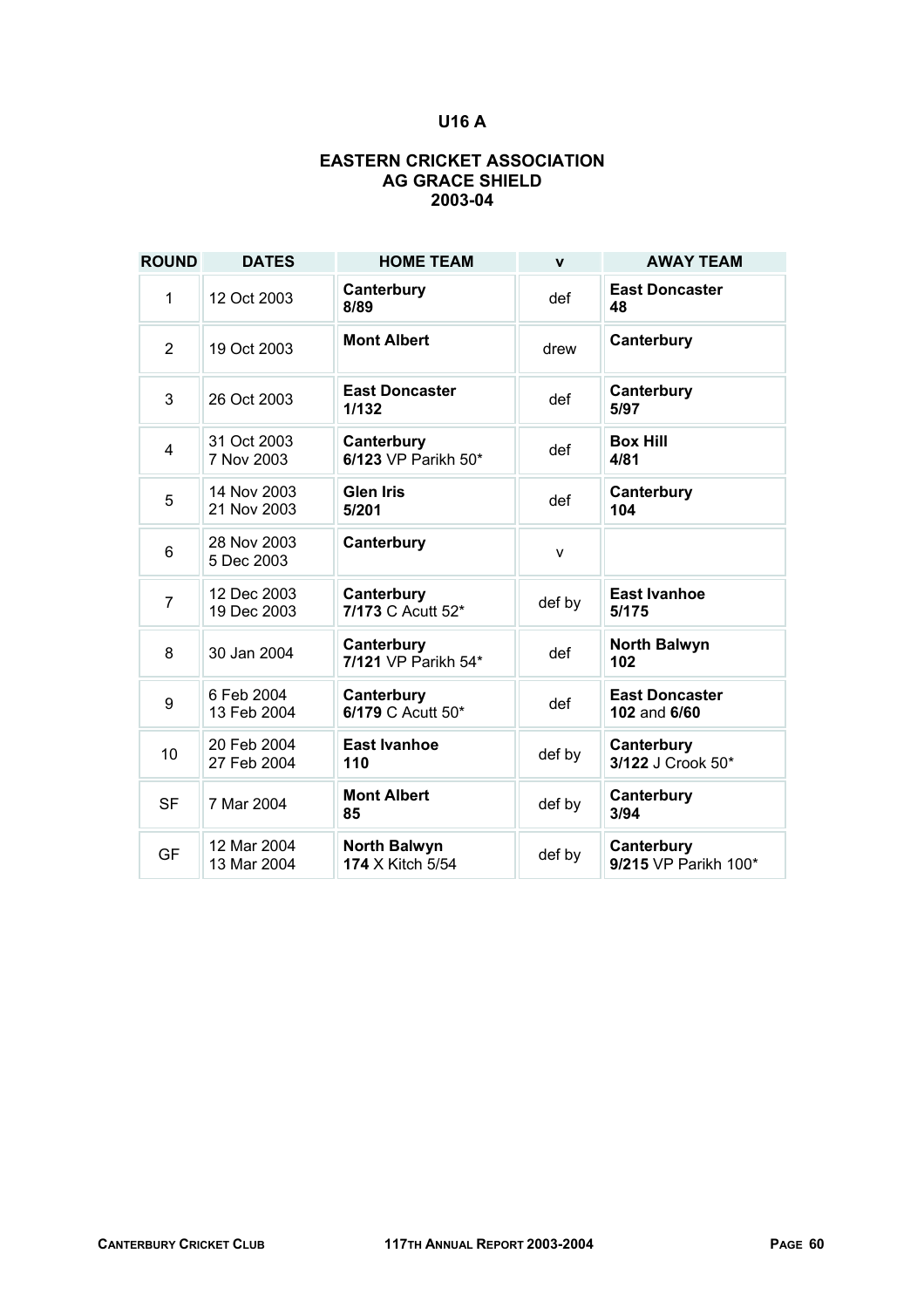## **U16 A**

#### **EASTERN CRICKET ASSOCIATION AG GRACE SHIELD 2003-04**

| <b>Player</b>         |    |    |               | Mat Inns NOs 100s 50s 0s HS |                |                |                | <b>Aggregate Average</b> |           |
|-----------------------|----|----|---------------|-----------------------------|----------------|----------------|----------------|--------------------------|-----------|
| <b>Vinay P Parikh</b> | 10 | 10 | 4             | 1                           | $\mathbf 2$    | 0              | 100*           | 331                      | 55.17     |
| <b>Charlie Acutt</b>  | 9  | 8  | 1             | 0                           | $\overline{2}$ | 0              | 52             | 173                      | 24.71     |
| Joshua Crook          | 9  | 9  | 1             | 0                           | 1              | 0              | $50*$          | 176                      | 22.00     |
| <b>Xavier Kitch</b>   | 9  | 6  | 3             | 0                           | 0              | $\overline{2}$ | $22*$          | 56                       | 18.67     |
| Gene Kehoe            | 9  | 8  | 1             | 0                           | 0              | 0              | 33             | 127                      | 18.14     |
| Stephen Gargano       | 9  | 8  | 1             | 0                           | 0              | $\Omega$       | 26             | 118                      | 16.86     |
| <b>Felix Nelson</b>   | 9  | 7  | $\mathcal{P}$ | 0                           | 0              | $\overline{2}$ | $18*$          | 47                       | 9.40      |
| <b>James Goodwin</b>  | 10 | 6  | 1             | 0                           | 0              | 3              | 25             | 45                       | 9.00      |
| Michael Webster       | 9  | 6  | 0             | 0                           | 0              | 0              | 21             | 39                       | 6.50      |
| Jason Maddison        | 10 | 7  | 3             | 0                           | 0              | 0              | 8              | 22                       | 5.50      |
| <b>Tom Hickey</b>     | 1  | 1  | 0             | 0                           | 0              | 0              | 4              | 4                        | 4.00      |
| <b>James Martin</b>   | 10 | 5  | 0             | 0                           | 0              | 1              | 4              | 11                       | 2.20      |
| <b>Shaneel Parikh</b> | 4  | 3  | 2             | 0                           | 0              | 1              | U <sub>*</sub> | 0                        | 0.00      |
| Sam Warner            | 1  | 1  | 1             | 0                           | 0              | 0              | 3*             | 3                        | <b>NA</b> |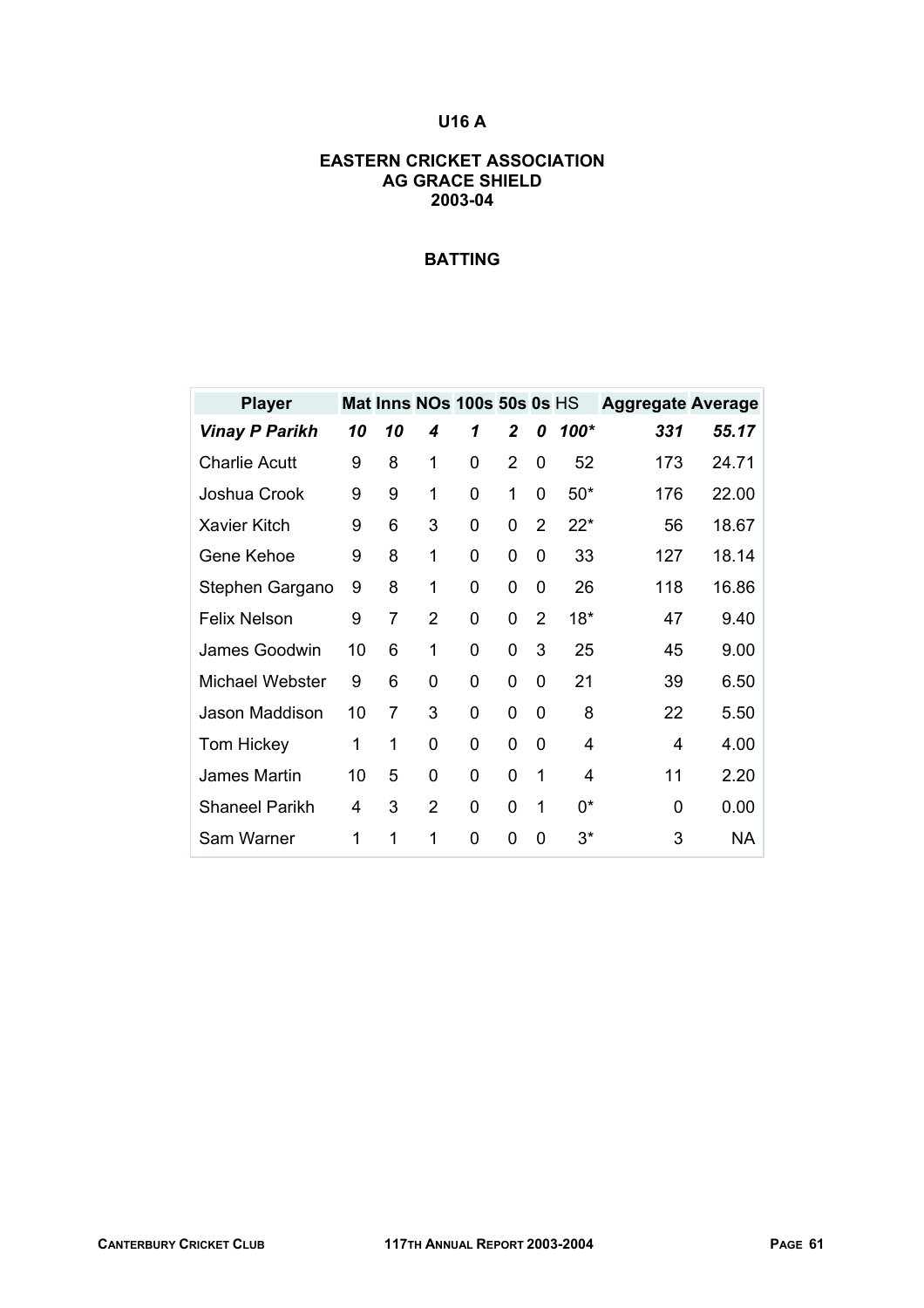#### **U16 A**

#### **EASTERN CRICKET ASSOCIATION AG GRACE SHIELD 2003-04**

#### **BOWLING**

| <b>Player</b>         | Mat | O  | M        | R   |                |   |      | <b>W 5W Best Average Strike Econ</b> |             |          |
|-----------------------|-----|----|----------|-----|----------------|---|------|--------------------------------------|-------------|----------|
| <b>Xavier Kitch</b>   | 9   | 56 | 13       | 182 | 12             | 1 | 5/54 |                                      | 15.17 28.17 | 3.23     |
| <b>Felix Nelson</b>   | 9   | 59 | 16       | 174 | 11             | 0 | 4/12 |                                      | 15.82 32.18 | 2.95     |
| <b>James Goodwin</b>  | 10  | 71 | 11       | 258 | 11             | 0 | 4/32 | 23.45 39.09                          |             | 3.60     |
| Jason Maddison        | 10  | 32 | 7        | 105 | 9              | 0 | 4/7  |                                      | 11.67 21.89 | 3.20     |
| Stephen Gargano       | 9   | 59 | 10       | 177 | 9              | 0 | 3/31 | 19.67                                | 39.33       | 3.00     |
| Gene Kehoe            | 9   | 25 | 4        | 94  | 8              | 0 | 3/13 |                                      | 11.75 18.75 | 3.76     |
| Vinay P Parikh        | 10  | 30 | 3        | 105 | 5              | 0 | 2/17 | 21.00                                | 36.00       | 3.50     |
| Michael Webster       | 9   | 3  | 0        | 16  | $\overline{2}$ | 0 | 2/16 | 8.00                                 | 9.00        | 5.33     |
| Joshua Crook          | 9   | 5  | $\Omega$ | 18  | $\overline{2}$ | 0 | 2/11 | 9.00                                 | 15.00       | 3.60     |
| James Martin          | 10  | 8  | 1        | 29  | 1              | 0 | 1/11 | 29.00                                | 48.00       | 3.63     |
| <b>Shaneel Parikh</b> | 4   | 1  | $\Omega$ | 6   | 0              | 0 | 0/6  | <b>NA</b>                            | <b>NA</b>   | 6.00     |
| Daniel Isaac          | 1   | 1  | 0        | 23  | 0              | 0 | 0/23 | NA.                                  |             | NA 23.00 |
| David Gates           | 1   | 1  | $\Omega$ | 10  | 0              | 0 | 0/10 | NA.                                  |             | NA 10.00 |
| <b>Charlie Acutt</b>  | 9   | 1  | 0        | 11  | 0              | 0 | 0/11 | NA.                                  |             | NA 11.00 |

#### *AG GRACE SHIELD UNDER 16A GRADE*

| <b>Mont Albert</b>  | 47.5 | 1.41    |
|---------------------|------|---------|
| <b>Glen Iris</b>    | 47.5 | 1.23    |
| <b>North Balwyn</b> | 42.5 | 1.66    |
| Canterbury          | 42.5 | $1.04*$ |
| East Ivanhoe Saints | 37.5 | 0.97    |
| East Doncaster      | 27.5 | 0.73    |
| Box Hill            | 22.5 | 0.61    |

#### **Finals Results**

**Semi Finals** Mont Albert 10/85 LOST Canterbury 3/94 Glen Iris 10/145 LOST North Balwyn 10/147 **Grand Final** North Balwyn 10/174 LOST Canterbury 9/215

**AG Grace Medal Rhys Gieschen (East Ivanhoe Saints)**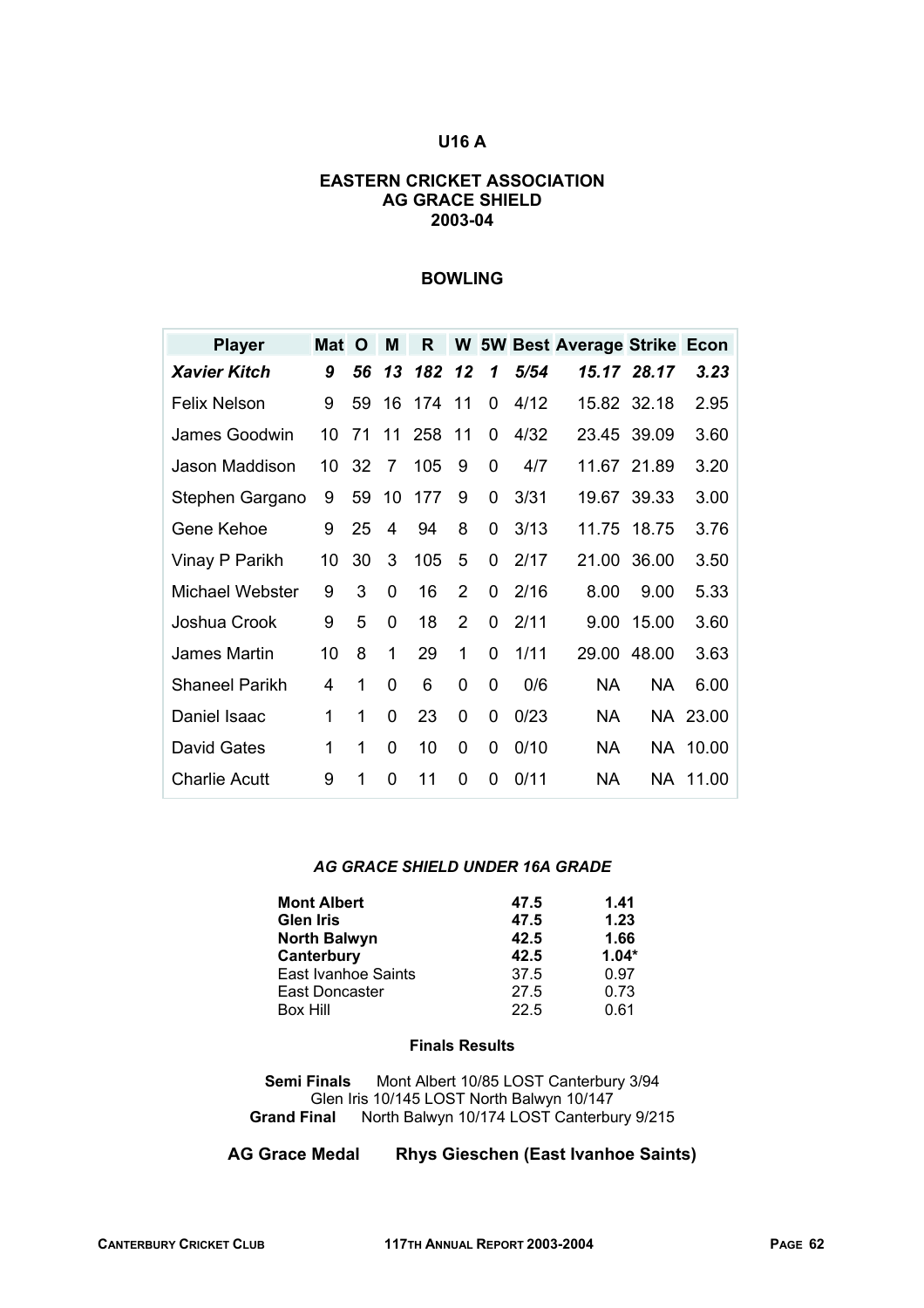## **U16 B**

#### **EASTERN CRICKET ASSOCIATION AR TONGUE SHIELD 2003-04**

| <b>ROUND</b>     | <b>DATES</b>                     | <b>HOME TEAM</b>                 | $\mathbf{v}$ | <b>AWAY TEAM</b>                     |
|------------------|----------------------------------|----------------------------------|--------------|--------------------------------------|
| 1                | 12 Oct<br>2003                   | <b>Deepdene Uniting</b><br>6/109 | def          | Canterbury<br>7/97                   |
| $\overline{2}$   | 19 Oct<br>2003                   | Canterbury                       | drew         | <b>Boroondara</b>                    |
| 3                | 26 Oct<br>2003                   | Canterbury<br>6/36               | def<br>by    | <b>Deepdene Uniting</b><br>5/119     |
| $\overline{4}$   | 31 Oct<br>2003<br>7 Nov 2003     | <b>Clifton Hill</b><br>2/112     | def          | Canterbury<br>5/72                   |
| 5                | 14 Nov<br>2003<br>21 Nov<br>2003 | Canterbury<br>9/136              | def<br>by    | <b>East Ivanhoe</b><br>7/248         |
| 6                | 28 Nov<br>2003<br>5 Dec 2003     | Canterbury<br>8/138              | def<br>by    | <b>Kew CC</b><br>8/279               |
| $\overline{7}$   | 12 Dec<br>2003<br>19 Dec<br>2003 | <b>St Barnabas</b><br>179        | def          | Canterbury<br>9/154                  |
| 8                | 30 Jan<br>2004                   | <b>Eastern Willows</b><br>5/122  | def          | Canterbury<br>41                     |
| $\boldsymbol{9}$ | 6 Feb 2004<br>13 Feb<br>2004     | Wycliff<br>8/206                 | def          | Canterbury<br>100                    |
| 10               | 20 Feb<br>2004<br>27 Feb<br>2004 | Canterbury<br>113                | def<br>by    | <b>Mont Albert</b><br>7/314 and 2/90 |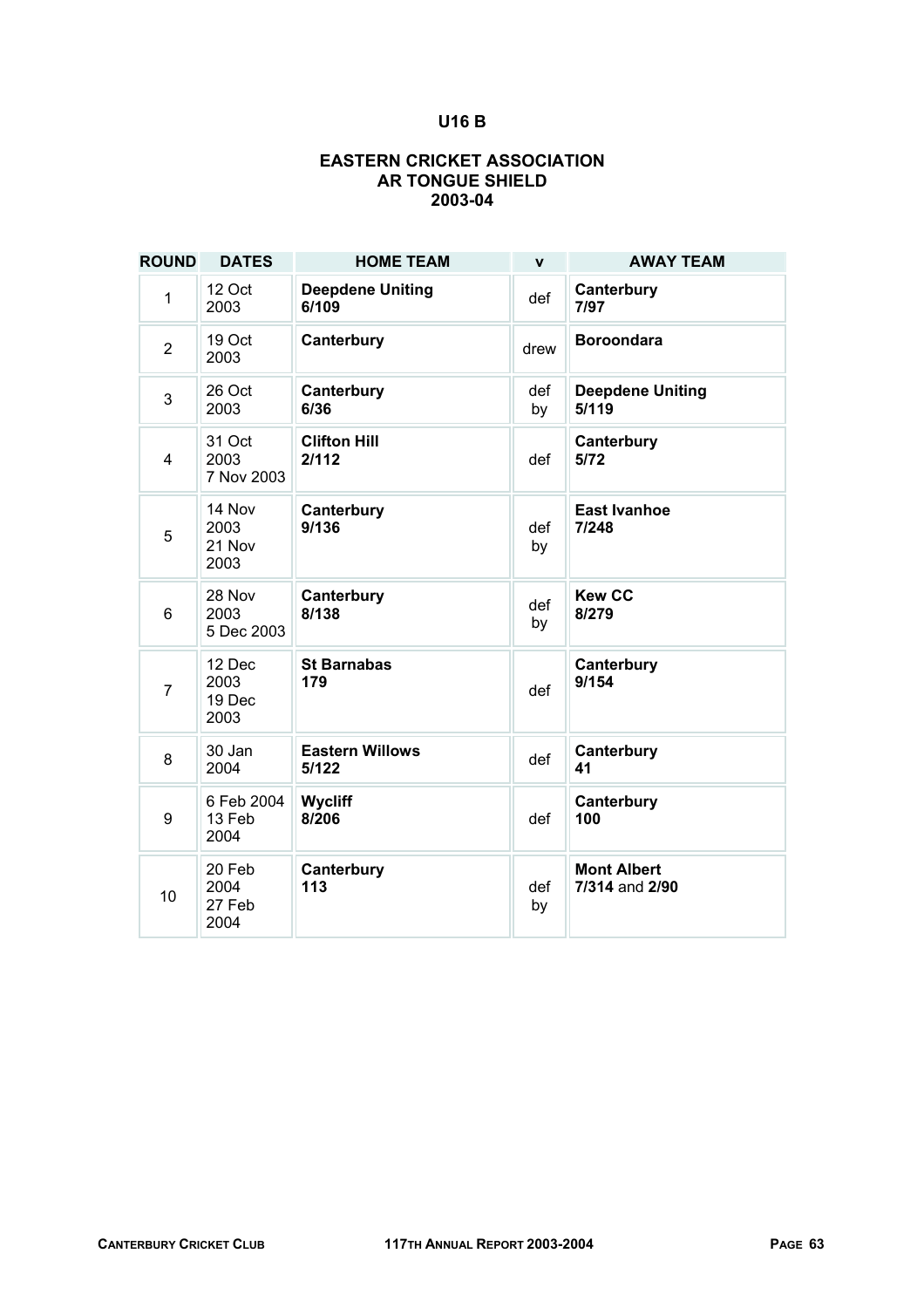## **U16 B**

#### **EASTERN CRICKET ASSOCIATION AR TONGUE SHIELD 2003-04**

| Player                |   |                |                |   |   |                |        | Mat Inns NOs 100s 50s 0s HS Aggregate Average |           |
|-----------------------|---|----------------|----------------|---|---|----------------|--------|-----------------------------------------------|-----------|
| <b>Will Eckersley</b> | 8 | 7              | 3              | 0 | 0 | 1              | 36     | 88                                            | 22.00     |
| <b>Josh Gavin</b>     | 6 | 5              | 1              | 0 | 0 | 0              | 26     | 88                                            | 22.00     |
| Josh Lloyde           | 8 | 8              | $\overline{2}$ | 0 | 0 |                | $223*$ | 78                                            | 13.00     |
| Jack Angwin           | 8 | 7              | 0              | 0 | 0 | 1              | 33     | 83                                            | 11.86     |
| Jackson Brazzale      | 8 | 8              | 2              | 0 | 0 | 0              | 28     | 64                                            | 10.67     |
| Lachlan Hood          | 9 | 8              | 0              | 0 | 0 | 4              | 24     | 84                                            | 10.50     |
| <b>Tom Beale</b>      | 9 | 9              | 0              | 0 | 0 | 2              | 20     | 63                                            | 7.00      |
| Stephen Jenkins       | 7 | $\overline{7}$ | 0              | 0 | 0 | 3              | 35     | 49                                            | 7.00      |
| Nick Merange          | 8 | 8              | $\overline{2}$ | 0 | 0 | $\overline{2}$ | $10*$  | 37                                            | 6.17      |
| Chris McKay           | 9 | 8              | 0              | 0 | 0 | 2              | 25     | 41                                            | 5.13      |
| Hamish Murray         | 8 | 6              | 1              | 0 | 0 | $\overline{2}$ | 17     | 22                                            | 4.40      |
| Devon Hazelwood       | 8 | 5              | 1              | 0 | 0 | 4              | $1^*$  | 1                                             | 0.25      |
| <b>Toby Crook</b>     | 8 | 4              | 4              | 0 | 0 | 0              | 5*     | 10                                            | <b>NA</b> |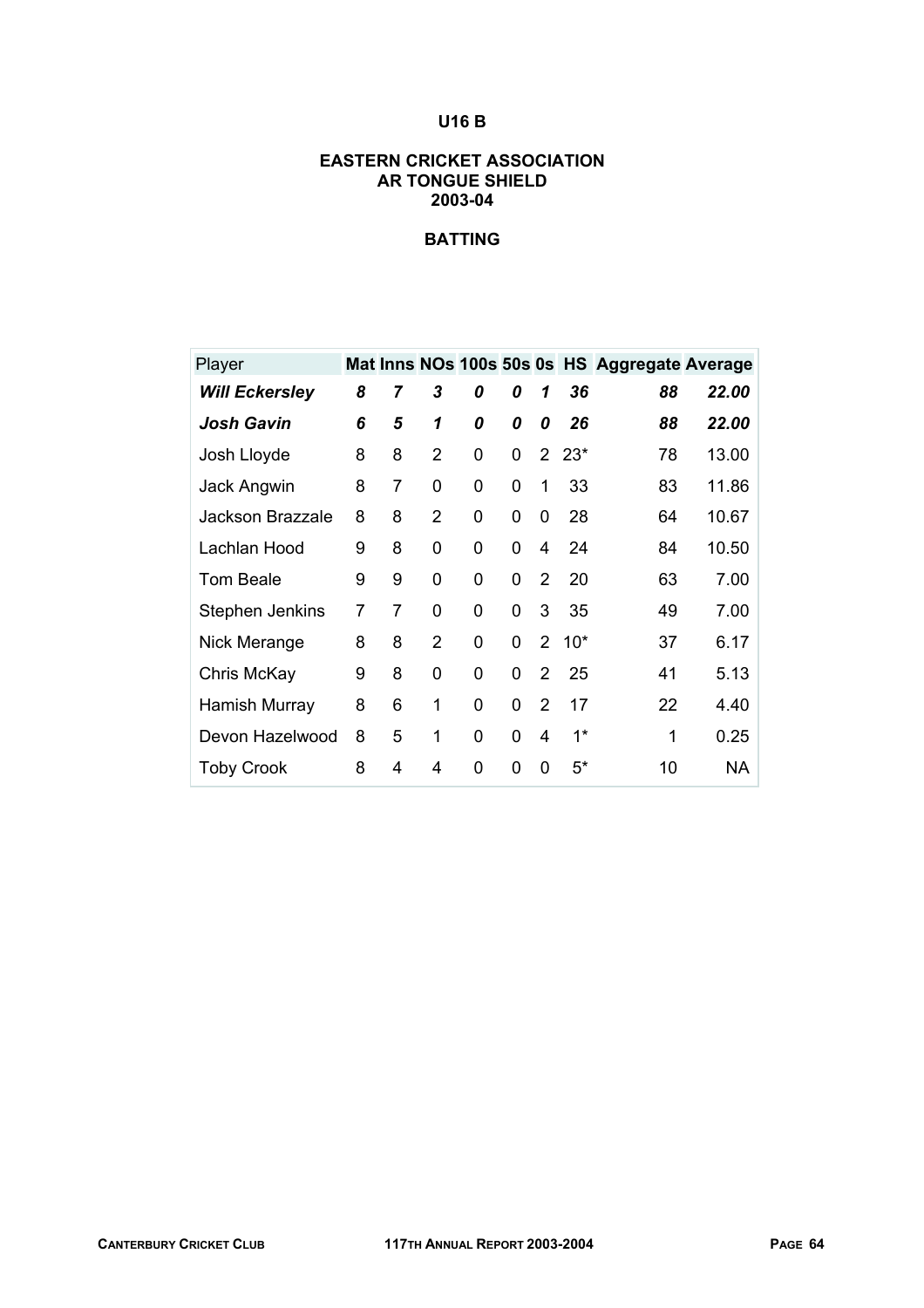#### **U16 B**

#### **EASTERN CRICKET ASSOCIATION AR TONGUE SHIELD 2003-04**

#### **BOWLING**

| <b>Player</b>     | <b>Mat</b> | O  | M                | R   | W              | <b>5W</b> |      | <b>Best Average Strike</b> |           | Econ  |
|-------------------|------------|----|------------------|-----|----------------|-----------|------|----------------------------|-----------|-------|
| Lachlan Hood      | 9          | 66 | $\boldsymbol{4}$ | 238 | 14             | 0         | 4/80 | 17.00                      | 28.29     | 3.61  |
| Jackson Brazzale  | 8          | 51 | 0                | 263 | 6              | 0         | 2/25 | 43.83                      | 51.00     | 5.16  |
| Tom Beale         | 9          | 41 | $\overline{2}$   | 203 | 5              | 0         | 1/12 | 40.60                      | 49.20     | 4.95  |
| Hamish Murray     | 8          | 25 | $\mathbf 0$      | 160 | 4              | 0         | 2/11 | 40.00                      | 37.50     | 6.40  |
| Will Eckersley    | 8          | 30 | 0                | 180 | 4              | 0         | 2/35 | 45.00                      | 45.00     | 6.00  |
| Josh Gavin        | 6          | 13 | 0                | 98  | 3              | 0         | 2/48 | 32.67                      | 26.00     | 7.54  |
| Stephen Jenkins   | 7          | 20 | $\mathbf{1}$     | 121 | 3              | 0         | 1/13 | 40.33                      | 40.00     | 6.05  |
| Chris McKay       | 9          | 23 | 0                | 172 | 3              | 0         | 3/25 | 57.33                      | 46.00     | 7.48  |
| <b>Toby Crook</b> | 8          | 6  | 0                | 51  | $\overline{2}$ | 0         | 2/21 | 25.50                      | 18.00     | 8.50  |
| Josh Lloyde       | 8          | 5  | 0                | 55  | $\overline{2}$ | 0         | 1/4  | 27.50                      | 15.00     | 11.00 |
| Jack Angwin       | 8          | 6  | 0                | 50  | $\overline{2}$ | 0         | 1/23 | 25.00                      | 18.00     | 8.33  |
| Devon Hazelwood   | 8          | 12 | $\overline{0}$   | 104 | 1              | 0         | 1/29 | 104.00                     | 72.00     | 8.67  |
| Nick Merange      | 8          | 1  | 0                | 9   | 0              | 0         | 0/9  | <b>NA</b>                  | <b>NA</b> | 9.00  |

#### *AR TONGUE SHIELD UNDER 16B GRADE*

| <b>Eastern Willows</b>  | 52.5 | 2.10 |
|-------------------------|------|------|
| <b>Deepdene Uniting</b> | 50   | 1.83 |
| <b>Kew</b>              | 45   | 1.80 |
| Wyclif                  | 44   | 1.57 |
| St Barnabas             | 40   | 1.02 |
| Mont Albert             | 32.5 | 0.76 |
| Boroondara              | 27.5 | 1.10 |
| East Ivanhoe Saints     | 22.5 | 0.54 |
| <b>Clifton Hill</b>     | 22.5 | 0.48 |
| Canterbury              | 12.5 | 0.40 |

**Premiers: Kew**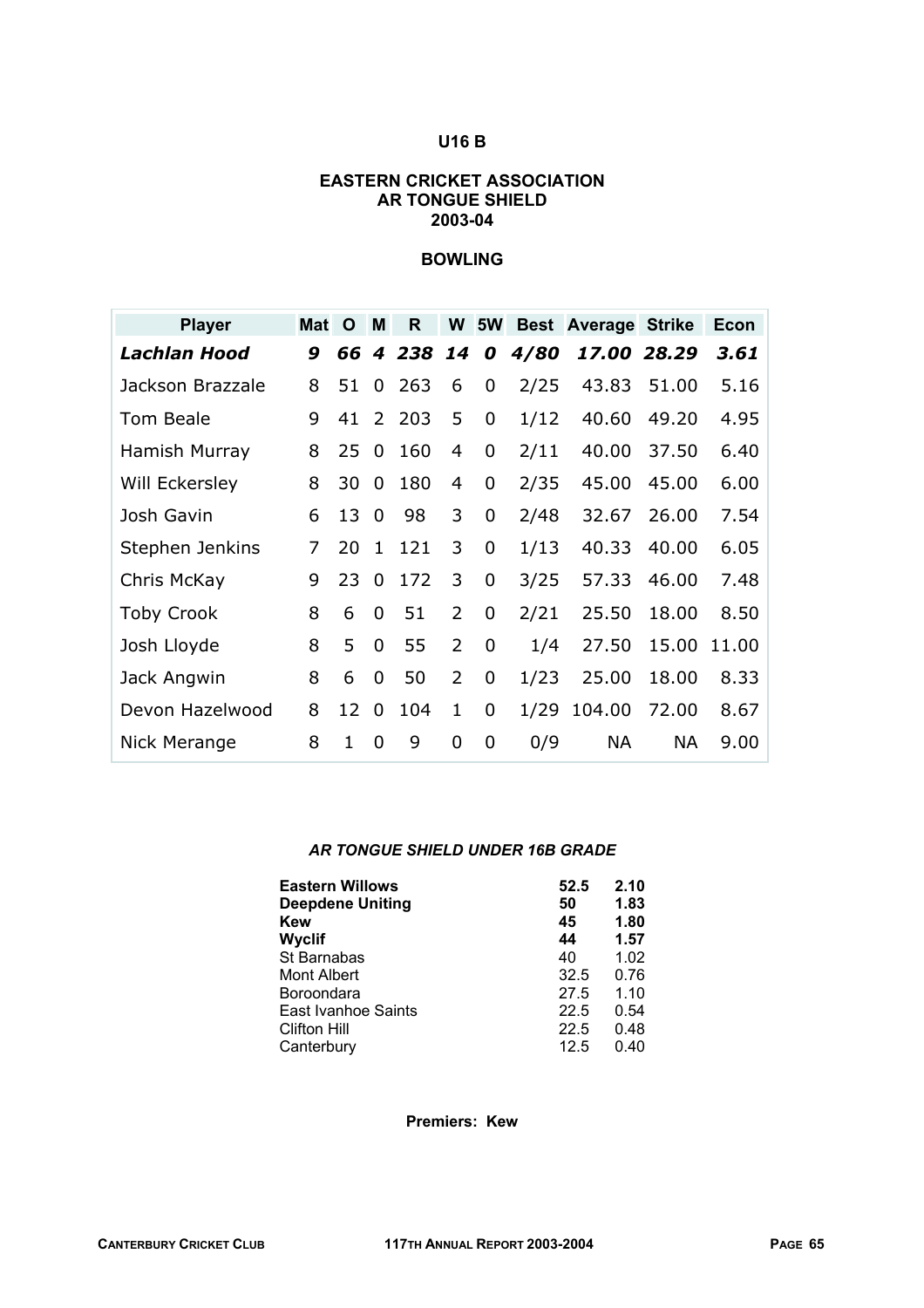### **U14 A**

#### **EASTERN CRICKET ASSOCIATION C L MARTIN SHIELD 2003-04**

| <b>ROUND</b>    | <b>DATES</b>               | <b>HOME TEAM</b>                               | $\mathsf{V}$ | <b>AWAY TEAM</b>                                |
|-----------------|----------------------------|------------------------------------------------|--------------|-------------------------------------------------|
| 1               | 12 Oct 2003                | <b>East Doncaster</b><br>4/73                  | def          | Canterbury<br>7/56                              |
| 2               | 19 Oct 2003                | Canterbury                                     | drew         | East Ivanhoe                                    |
| 3               | 26 Oct 2003                | Canterbury<br>3/104                            | def<br>by    | <b>East Doncaster</b><br>4/114                  |
| 4               | 31 Oct 2003<br>7 Nov 2003  | <b>Camberwell Magpies</b>                      | def<br>by    | Canterbury                                      |
| 5               | 14 Nov 2003<br>21 Nov 2003 | Canterbury<br>6/151                            | def          | <b>Glen Iris</b><br>140                         |
| 6               | 28 Nov 2003<br>5 Dec 2003  | Canterbury<br>6/208 T Hickey 56* J<br>Ryan 52* | def<br>by    | North Balwyn<br>9/216                           |
| $\overline{7}$  | 12 Dec 2003<br>19 Dec 2003 | <b>Kew CC</b><br>119                           | def<br>by    | Canterbury<br>8/191 T Hickey 62* P<br>Timms 50* |
| 8               | 30 Jan 2004                | North Balwyn Maroon<br>8/104                   | def<br>by    | Canterbury<br>8/107                             |
| 9               | 6 Feb 2004<br>13 Feb 2004  | North Balwyn<br>113                            | def          | Canterbury<br>9/101                             |
| 10 <sup>1</sup> | 20 Feb 2004<br>27 Feb 2004 | Canterbury<br>114                              | def<br>by    | Kew CC<br>8/183                                 |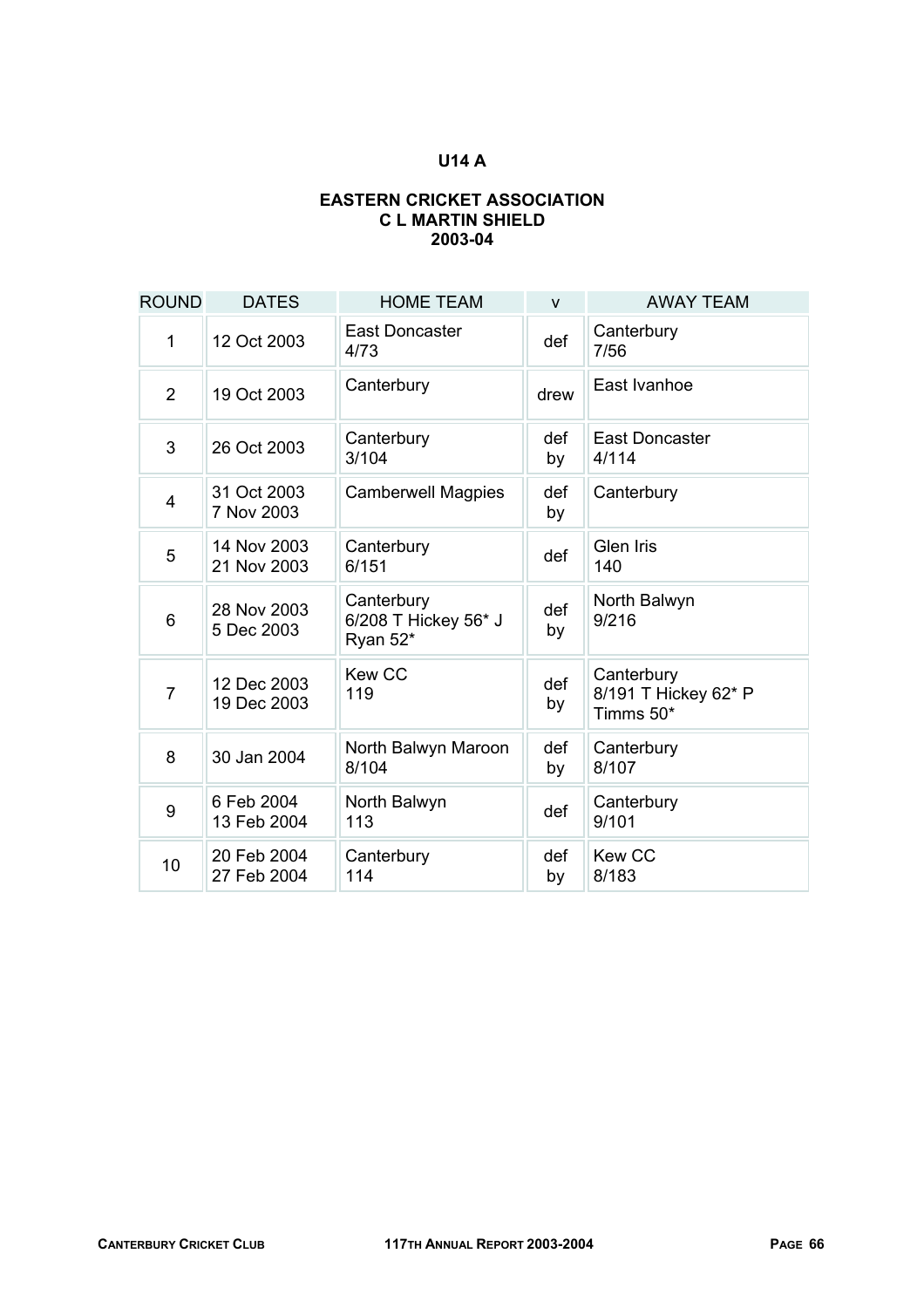## **U14 A**

#### **EASTERN CRICKET ASSOCIATION C L MARTIN SHIELD 2003-04**

| Player                |   |   |                |          |          |                |       | Mat Inns Nos 100s 50s 0s HS Aggregate Average |       |
|-----------------------|---|---|----------------|----------|----------|----------------|-------|-----------------------------------------------|-------|
| <b>Tom Hickey</b>     | 8 | 8 | 5              | 0        | 2        | 0              | 62    | 229                                           | 76.33 |
| James Ryan            | 8 | 8 | 3              | 0        | 1        | 0              | 52    | 150                                           | 30.00 |
| <b>Patrick Timms</b>  | 6 | 6 | 3              | 0        | 1        | 0              | $50*$ | 88                                            | 29.33 |
| James Strauss         | 8 | 6 | $\mathcal{P}$  | 0        | 0        | 0              | $22*$ | 74                                            | 18.50 |
| Will Cordner          | 8 | 8 | $\overline{2}$ | 0        | $\Omega$ | $\mathbf{1}$   | 29    | 88                                            | 14.67 |
| Robbie Chancellor     | 8 | 7 | 1              | 0        | 0        | 0              | 35    | 82                                            | 13.67 |
| Daniel Hutton         | 8 | 8 | 1              | 0        | 0        | 1              | 22    | 75                                            | 10.71 |
| Tom Clarke            | 7 | 6 | $\mathcal{P}$  | 0        | $\Omega$ | 0              | 20    | 39                                            | 9.75  |
| <b>Robbie Gillies</b> | 4 | 4 | $\overline{2}$ | 0        | 0        | $\overline{2}$ | 9     | 12                                            | 6.00  |
| Andrew Potter         | 8 | 6 | 1              | 0        | 0        | 0              | 10    | 27                                            | 5.40  |
| Matt McLellan         | 8 | 6 | 0              | 0        | 0        | 3              | 16    | 26                                            | 4.33  |
| <b>Richard French</b> | 8 | 7 | $\mathcal{P}$  | $\Omega$ | $\Omega$ | $\mathbf{1}$   | $6*$  | 21                                            | 4.20  |
| Patrick Gargano       | 6 | 3 | 0              | 0        | 0        | 3              | 0     | 0                                             | 0.00  |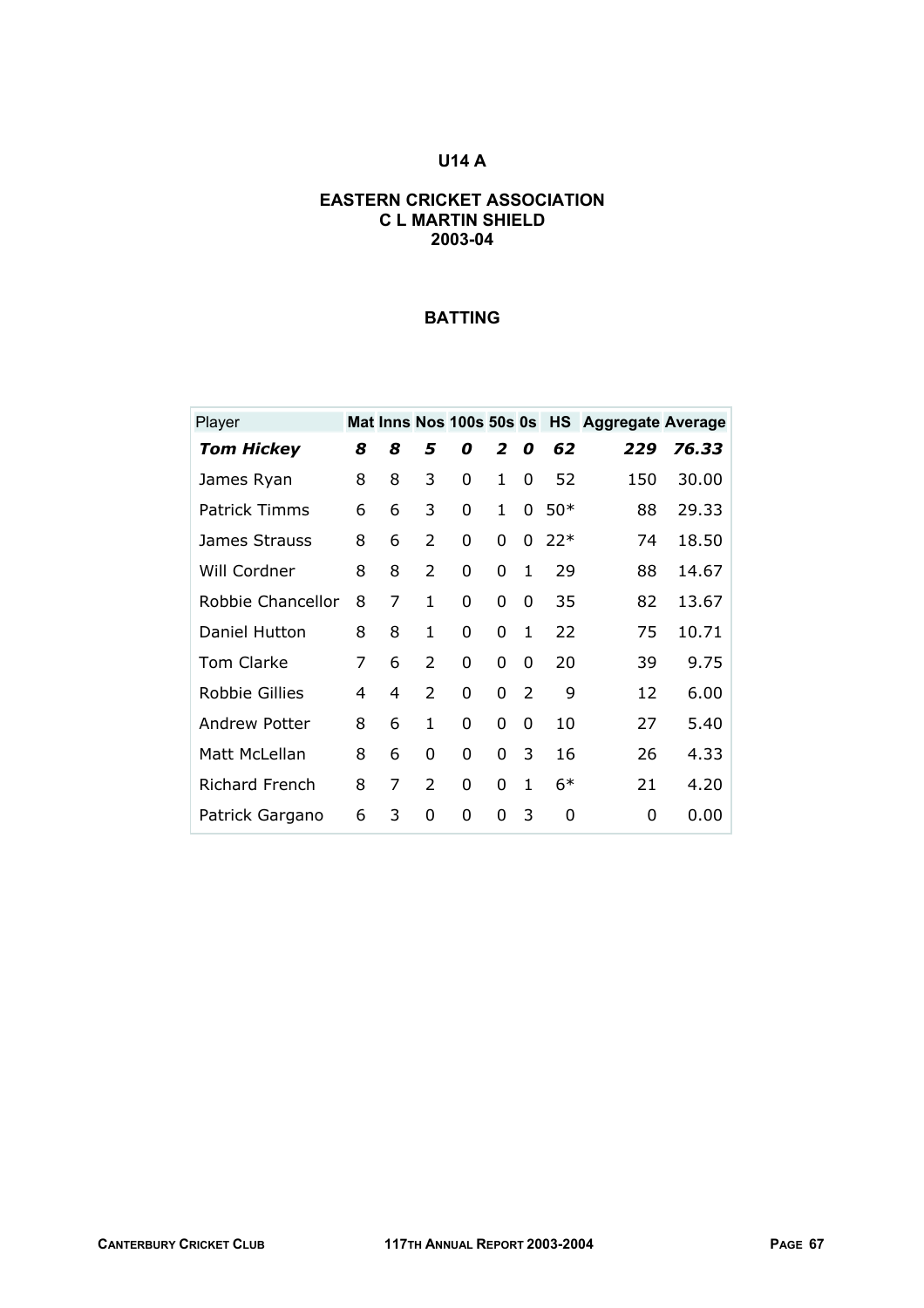## **U14 A**

#### **EASTERN CRICKET ASSOCIATION C L MARTIN SHIELD 2003-04**

#### **BOWLING**

| <b>Player</b>         | <b>Mat</b> | O  | M  | R   |                |   |      | W 5W Best Average Strike Econ |             |         |
|-----------------------|------------|----|----|-----|----------------|---|------|-------------------------------|-------------|---------|
| <b>Daniel Hutton</b>  | 8          | 36 | 7  | 92  | 9              | 0 | 3/8  |                               | 10.22 24.11 | 2.54    |
| Robbie Chancellor     | 8          | 30 | 2  | 103 | 7              | 0 | 4/23 | 14.71                         | 25.71       | 3.43    |
| <b>Tom Clarke</b>     | 7          | 30 | 4  | 109 | 6              | 0 | 3/56 | 18.17                         | 30.00       | 3.63    |
| <b>Andrew Potter</b>  | 8          | 38 | 3  | 108 | 6              | 0 | 2/6  | 18.00                         | 38.00       | 2.84    |
| James Ryan            | 8          | 24 | 6  | 81  | 5              | 0 | 2/2  | 16.20                         | 28.80       | 3.38    |
| James Strauss         | 8          | 40 | 13 | 81  | 5              | 0 | 2/24 | 16.20                         | 48.80       | 1.99    |
| Patrick Gargano       | 6          | 16 | 1  | 83  | 3              | 0 | 1/8  | 27.67                         | 32.00       | 5.19    |
| Will Cordner          | 8          | 21 | 0  | 124 | 3              | 0 | 2/20 | 41.33                         | 42.00       | 5.90    |
| <b>Patrick Timms</b>  | 6          | 3  | 1  | 14  | 3              | 0 | 2/14 | 4.67                          | 6.00        | 4.67    |
| <b>Richard French</b> | 8          | 14 | 1  | 79  | 2              | 0 | 2/15 | 39.50                         | 42.00       | 5.64    |
| <b>Tom Hickey</b>     | 8          | 14 | 1  | 71  | $\overline{2}$ | 0 | 1/3  | 35.50                         | 42.50       | 5.01    |
| Matt McLellan         | 8          | 5  | 0  | 21  | 1              | 0 | 1/15 | 21.00                         | 30.00       | 4.20    |
| William Ryan          | 1          | 2  | 0  | 15  | 0              | 0 | 0/15 | NА                            | NA.         | 7.50    |
| Robbie Gillies        | 4          | 6  | 1  | 19  | 0              | 0 | 0/7  | NA                            |             | NA 3.17 |

#### *CL MARTIN SHIELD UNDER 14A GRADE*

| <b>East Doncaster</b>    | 52.5 |
|--------------------------|------|
| North Balwyn Maroon      | 42.5 |
| <b>North Balwyn Gold</b> | 42.5 |
| <b>Kew</b>               | 37.5 |
| Canterbury               | 32.5 |
| Glen Iris                | 32.5 |
| East Ivanhoe Saints      | 27.5 |

#### **Premier: North Balwyn Maroon**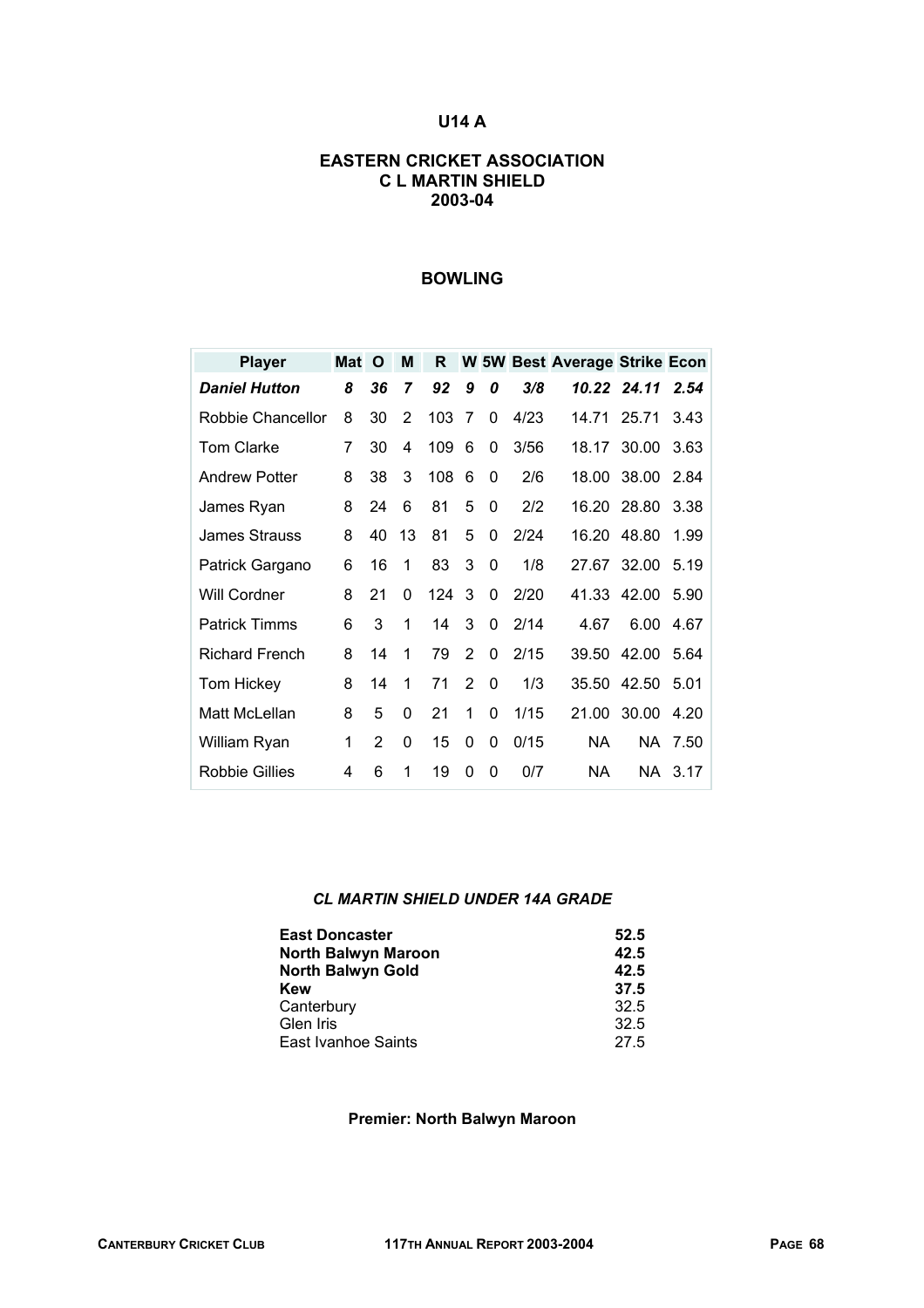### **U14 B - GOLD**

#### **EASTERN CRICKET ASSOCIATION F J DOBELLI SHIELD 2003-04**

| <b>ROUND</b>   | <b>DATES</b>               | <b>HOME TEAM</b>                   | $\mathbf{v}$ | <b>AWAY TEAM</b>                 |
|----------------|----------------------------|------------------------------------|--------------|----------------------------------|
| 1              | 12 Oct 2003                | <b>Deepdene Bears</b><br>8/99      | def by       | Canterbury<br>3/101              |
| $\overline{2}$ | 19 Oct 2003                | Canterbury                         | drew         | <b>St Barnabas</b>               |
| 3              | 26 Oct 2003                | Canterbury<br>3/111                | def          | <b>Deepdene Bears</b><br>7/87    |
| $\overline{4}$ | 31 Oct 2003<br>7 Nov 2003  | Canterbury<br>7/81                 | def by       | <b>East Doncaster</b><br>6/90    |
| 5              | 14 Nov 2003<br>21 Nov 2003 | <b>North Balwyn</b><br>9/257       | def          | Canterbury<br>156                |
| 6              | 28 Nov 2003<br>5 Dec 2003  | <b>Box Hill</b><br>103             | def          | Canterbury<br>46 and 3/87        |
| $\overline{7}$ | 12 Dec 2003<br>19 Dec 2003 | Canterbury<br>131                  | def by       | <b>Camberwell Magpies</b><br>216 |
| 8              | 30 Jan 2004                | Manningham<br>2/117                | def          | Canterbury<br>5/82               |
| 9              | 6 Feb 2004<br>13 Feb 2004  | Canterbury<br>117                  | def by       | <b>Box Hill</b><br>8/232         |
| 10             | 20 Feb 2004<br>27 Feb 2004 | <b>Camberwell Magpies</b><br>9/169 | def          | Canterbury<br>101                |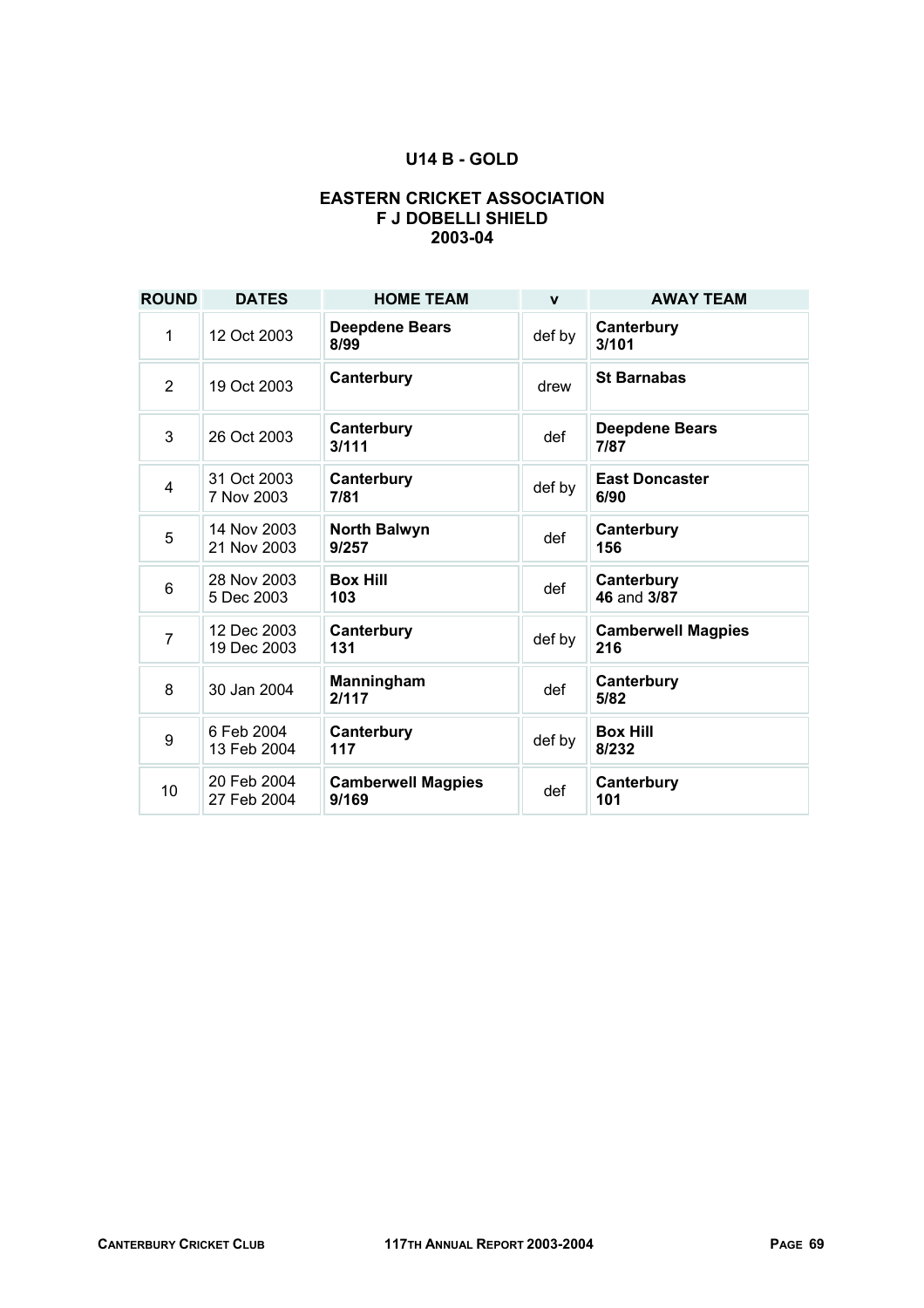### **U14 B - GOLD**

#### **EASTERN CRICKET ASSOCIATION F J BOBELLI SHIELD 2003-04**

| <b>Player</b>        |   |    |                | Mat Inns Nos 100s 50s 0s |   |              |       | <b>HS</b> Aggregate Average |       |
|----------------------|---|----|----------------|--------------------------|---|--------------|-------|-----------------------------|-------|
| <b>Edward Unkles</b> | 7 | 6  | $\mathcal{P}$  | 0                        | 0 | $\Omega$     | 24    | 81                          | 20.25 |
| <b>David Wynne</b>   | 9 | 10 | 3              | 0                        | 0 | 3            | 41    | 127                         | 18.14 |
| Lewis Eckersley      | 7 | 6  | 3              | 0                        | 0 | 0            | 22    | 45                          | 15.00 |
| Jack O'Halloran      | 8 | 8  | 2              | 0                        | 0 | 0            | 23    | 89                          | 14.83 |
| <b>Edward Clinch</b> | 8 | 9  | $\mathbf{1}$   | 0                        | 0 | 1            | 31    | 116                         | 14.50 |
| Ryan Landgren        | 7 | 7  | 1              | 0                        | 0 | 1            | 31    | 64                          | 10.67 |
| Russell Pearce       | 7 | 5  | 1              | 0                        | 0 | 0            | 15    | 39                          | 9.75  |
| Charlie Warner       | 8 | 7  | 2              | 0                        | 0 | 1            | $14*$ | 45                          | 9.00  |
| Toby Allan           | 8 | 8  | 3              | 0                        | 0 | 0            | 13    | 44                          | 8.80  |
| Thomas Zietsman      | 7 | 7  | $\overline{2}$ | 0                        | 0 | 2            | $15*$ | 43                          | 8.60  |
| Tom Bulmer           | 8 | 7  | $\mathbf{1}$   | 0                        | 0 | $\mathbf{1}$ | 23    | 39                          | 6.50  |
| Tom Hudson           | 7 | 5  | 1              | 0                        | 0 | 2            | 14    | 21                          | 5.25  |
| Tim Quarterman       | 7 | 5  | $\Omega$       | 0                        | 0 | $\mathbf{1}$ | 12    | 19                          | 3.80  |
| Hugh Salmon          | 5 | 3  | 0              | 0                        | 0 | 1            | 2     | 3                           | 1.00  |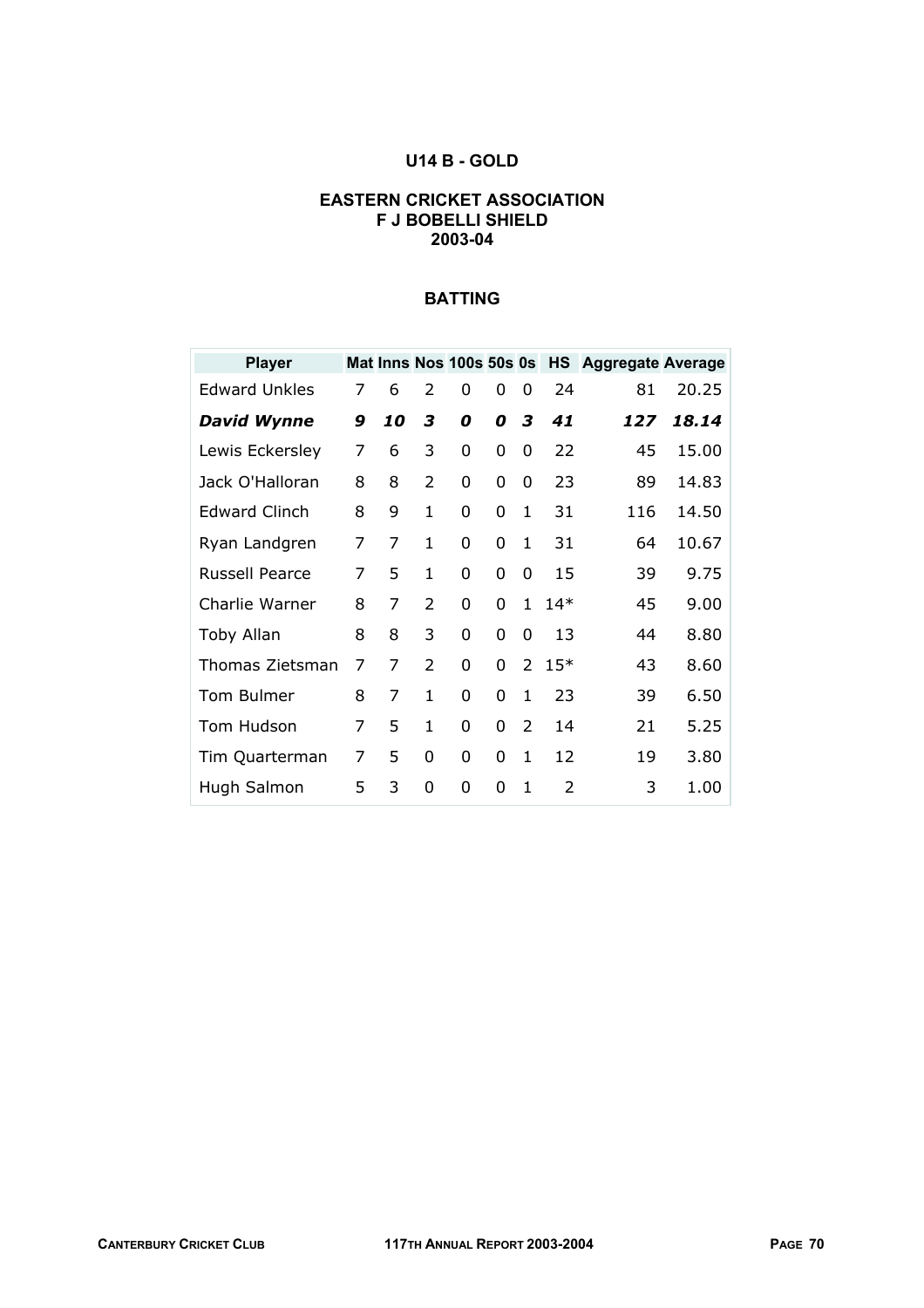#### **U14 B - GOLD**

#### **EASTERN CRICKET ASSOCIATION F J DOBELLI SHIELD 2003-04**

#### **BOWLING**

| Player                | Mat | O    | M              | R   |    |          |      | <b>W 5W Best Average</b> | <b>Strike Econ</b> |         |
|-----------------------|-----|------|----------------|-----|----|----------|------|--------------------------|--------------------|---------|
| <b>Charlie Warner</b> | 8   | 28   | 1              | 105 | 7  | 0        | 2/13 | 15.00                    | 24.00              | 3.75    |
| Jack O'Halloran       | 8   | 35   | 9              | 156 | -6 | 0        | 2/20 | 26.00                    | 35.00              | 4.46    |
| Thomas Zietsman       | 7   | 30   | 3              | 131 | 6  | 0        | 3/13 | 21.83                    | 30.00              | 4.37    |
| Ryan Landgren         | 7   | 12   | 0              | 68  | 5  | 0        | 2/10 | 13.60                    | 14.40              | 5.67    |
| David Wynne           | 9   | 30   | 5              | 90  | 5  | 0        | 2/6  | 18.00                    | 36.00              | 3.00    |
| <b>Edward Unkles</b>  | 7   | 25   | 6              | 75  | 4  | 0        | 2/6  | 18.75                    | 37.50              | 3.00    |
| <b>Russell Pearce</b> | 7   | 20   | 0              | 92  | 4  | 0        | 1/3  | 23.00                    | 30.00              | 4.60    |
| Tim Quarterman        | 7   | 21   | 4              | 64  | 4  | $\Omega$ | 1/5  | 16.00                    | 31.50              | 3.05    |
| Lewis Eckersley       | 7   | 20   | 7              | 84  | 3  | 0        | 2/24 | 28.00                    | 40.00              | 4.20    |
| Hugh Salmon           | 5   | 10   | 0              | 58  | 2  | 0        | 2/31 | 29.00                    | 30.00              | 5.80    |
| Tom Hudson            | 7   | 20   | $\overline{2}$ | 129 | 2  | 0        | 1/5  | 64.50                    | 60.00              | 6.45    |
| <b>Tom Bulmer</b>     | 8   | 23 2 |                | 101 | 2  | 0        | 1/12 | 50.50                    | 69.00              | 4.39    |
| <b>Edward Clinch</b>  | 8   | 24   | 1              | 112 | 1  | 0        | 1/9  | 112.00                   | 144.00             | 4.67    |
| <b>Toby Allan</b>     | 8   | 9    | $\overline{2}$ | 28  | 0  | 0        | 0/5  | <b>NA</b>                |                    | NA 3.11 |

#### *F J DOBELLI SHIELD UNDER 14B GRADE*

| <b>Box Hill</b>           | 57.5 |
|---------------------------|------|
| <b>North Balwyn</b>       | 56.5 |
| <b>Camberwell Magpies</b> | 42.5 |
| Manningham                | 39.0 |
| <b>East Doncaster</b>     | 32.5 |
| Canterbury                | 22.5 |
| Deepdene Bears            | 17.5 |
| St. Barnabas              | 16.5 |

**Premier: Box Hill**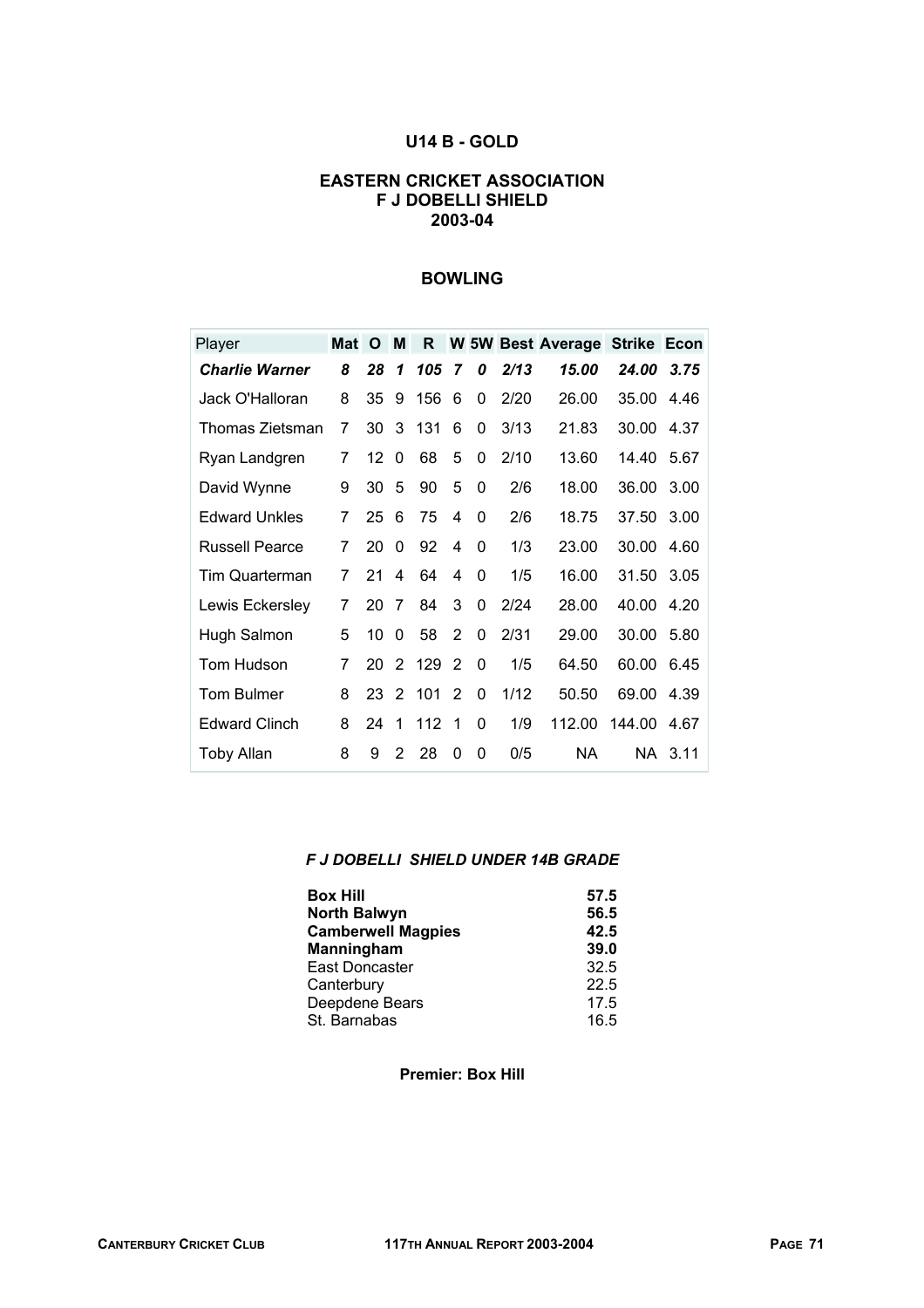### **U14 B - NAVY**

#### **EASTERN CRICKET ASSOCIATION R DAVISON SHIELD 2003-04**

| <b>ROUND</b>   | <b>DATES</b>               | <b>HOME TEAM</b>                | $\mathbf{v}$ | <b>AWAY TEAM</b>               |
|----------------|----------------------------|---------------------------------|--------------|--------------------------------|
| 1              | 12 Oct 2003                | Canterbury                      | $\mathsf{v}$ | <b>Deepdene Uniting</b>        |
| 2              | 19 Oct 2003                | East Ivanhoe                    | $\mathsf{V}$ | Canterbury                     |
| 3              | 26 Oct 2003                | <b>Deepdene Uniting</b><br>6/74 | def by       | Canterbury<br>7/102            |
| 4              | 31 Oct 2003<br>7 Nov 2003  | Canterbury<br>4/111             | def          | <b>Clifton Hill</b><br>9/91    |
| 5              | 14 Nov 2003<br>21 Nov 2003 | <b>Boroondara</b><br>6/205      | def          | Canterbury<br>8/204            |
| 6              | 28 Nov 2003<br>5 Dec 2003  | <b>Deepdene Bears</b><br>158    | def          | Canterbury<br>157 R Gates 50*  |
| $\overline{7}$ | 12 Dec 2003<br>19 Dec 2003 | Canterbury<br>169               | def by       | <b>Kew CC</b><br>7/254         |
| 8              | 30 Jan 2004                | Canterbury<br>6/124             | def          | <b>Balwyn</b><br>6/98          |
| 9              | 6 Feb 2004<br>13 Feb 2004  | Canterbury<br>136               | def by       | <b>Deepdene Bears</b><br>6/201 |
| 10             | 20 Feb 2004<br>27 Feb 2004 | <b>Kew CC</b><br>8/168          | def by       | Canterbury<br>9/169            |
| <b>SF</b>      | 7 Mar 2004                 | <b>Boroondara</b><br>2/115      | def          | Canterbury<br>113              |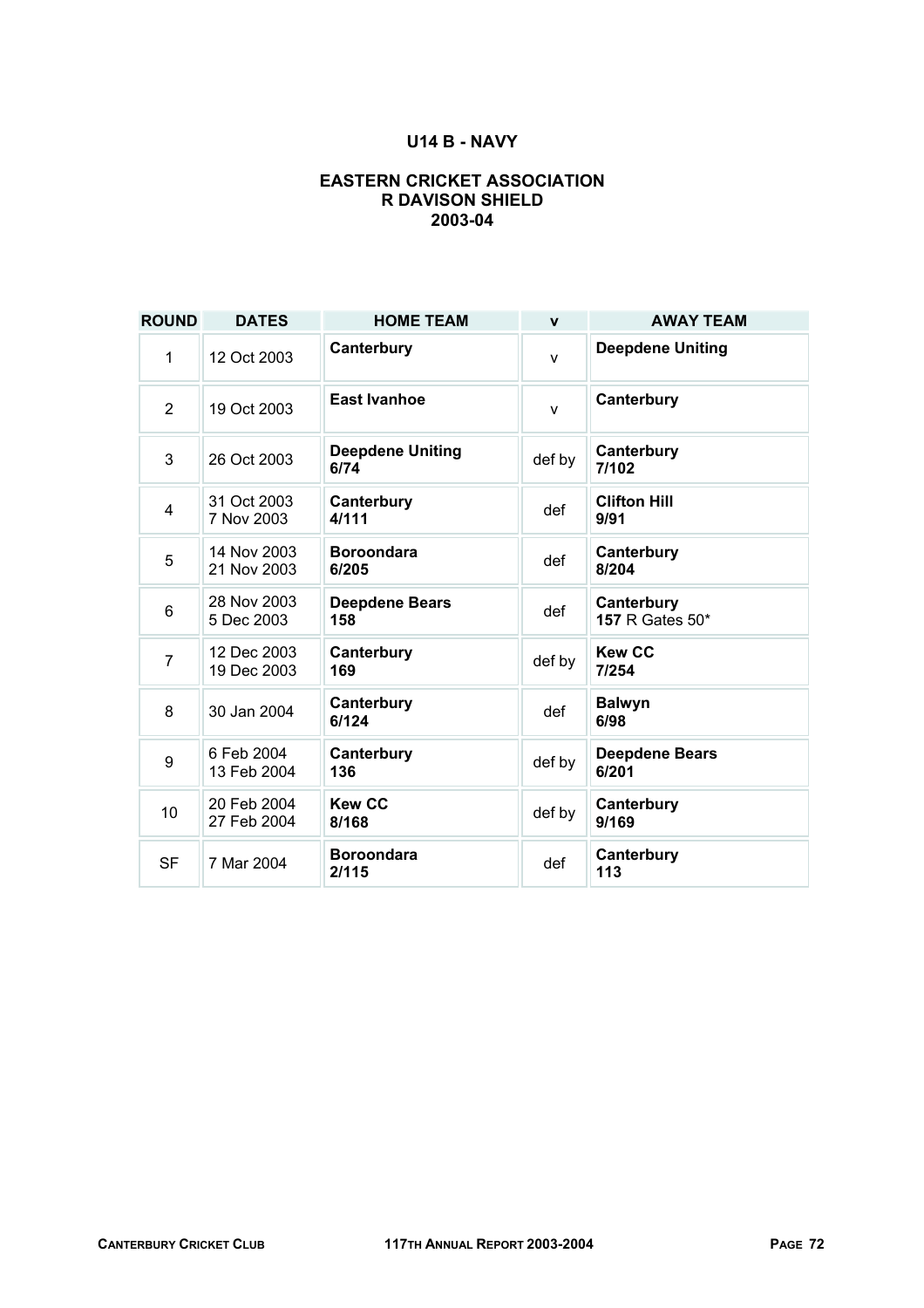# **U14 B - NAVY**

#### **EASTERN CRICKET ASSOCIATION R DAVISON SHIELD 2003-04**

| <b>Player</b>         |   |                |                |   |   |   |       | Mat Inns NOs 100s 50s 0s HS Aggregate Average |       |
|-----------------------|---|----------------|----------------|---|---|---|-------|-----------------------------------------------|-------|
| <b>Sam Warner</b>     | 9 | 7              | 4              | 0 | 0 | 0 | $31*$ | 121                                           | 40.33 |
| <b>Richard Gates</b>  | 9 | 6              | 2              | 0 | 1 | 0 | 50    | 130                                           | 32.50 |
| Michael Stafford      | 9 | 8              | 3              | 0 | 0 | 1 | $41*$ | 119                                           | 23.80 |
| Will Ponsford         | 9 | $\overline{7}$ | 0              | 0 | 0 | 1 | 37    | 134                                           | 19.14 |
| Will Balme            | 9 | 8              | 1              | 0 | 0 | 1 | 45    | 111                                           | 15.86 |
| Joshua Scipione       | 9 | 7              | 0              | 0 | 0 | 1 | 40    | 107                                           | 15.29 |
| <b>Nick Birrell</b>   | 9 | 7              | 3              | 0 | 0 | 0 | $21*$ | 59                                            | 14.75 |
| Cameron Hummerston    | 9 | 7              | 2              | 0 | 0 | 1 | 23    | 69                                            | 13.80 |
| <b>Brenton Morley</b> | 9 | 8              | 1              | 0 | 0 | 0 | 24    | 81                                            | 11.57 |
| Nick Jacob            | 9 | 5              | 1              | 0 | 0 | 1 | 29*   | 38                                            | 9.50  |
| <b>Ben Welsh</b>      | 9 | 7              | $\overline{2}$ | 0 | 0 | 1 | 20    | 35                                            | 7.00  |
| <b>Tom Steele</b>     | 9 | 7              | 0              | 0 | 0 | 4 | 21    | 37                                            | 5.29  |
| Sam Hughes            | 9 | 7              | 1              | 0 | 0 | 4 | 10    | 19                                            | 3.17  |
| Luke Minton           | 9 | 3              | 1              | 0 | 0 | 1 | 5*    | 6                                             | 3.00  |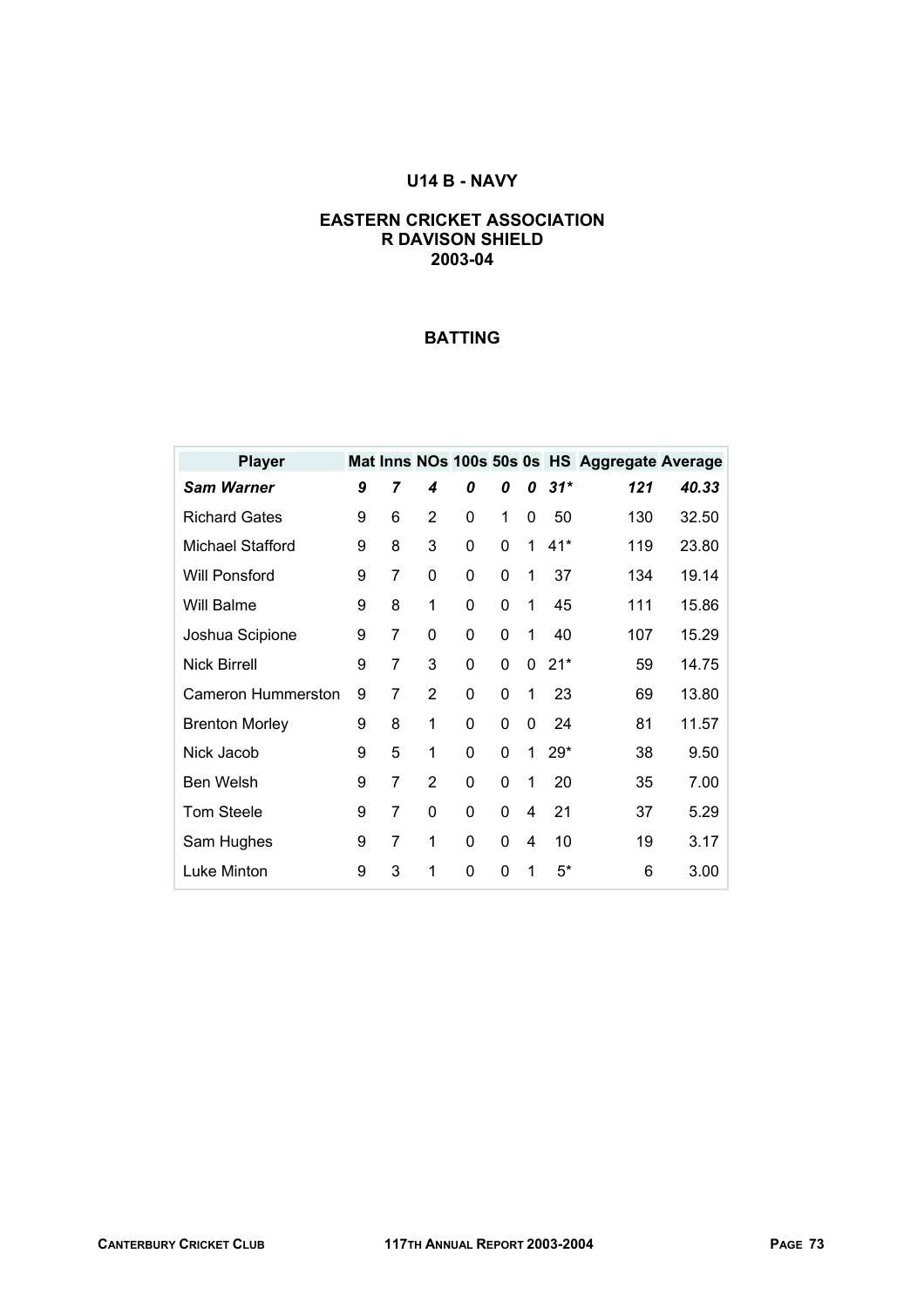#### **U14 B - NAVY**

#### **EASTERN CRICKET ASSOCIATION R DAVISON SHIELD 2003-04**

# **BOWLING**

| Player                  | <b>Mat</b> | O              | M        | R   |          |          |      | W 5W Best Average Strike Econ |       |         |
|-------------------------|------------|----------------|----------|-----|----------|----------|------|-------------------------------|-------|---------|
| <b>Will Balme</b>       | 9          | 36             | 1        | 182 | 9        | 0        | 3/13 | 20.22                         | 24.00 | 5.06    |
| Luke Minton             | 9          | 24             | 1        | 119 | 7        | 0        | 3/12 | 17.00                         | 20.57 | 4.96    |
| <b>Tom Steele</b>       | 9          | 37             | 2        | 134 | 7        | 0        | 3/27 | 19.14                         | 31.71 | 3.62    |
| <b>Brenton Morley</b>   | 9          | 28             | 1        | 125 | 5        | 0        | 2/9  | 25.00                         | 33.60 | 4.46    |
| <b>Richard Gates</b>    | 9          | 10             | 1        | 44  | 4        | 0        | 2/5  | 11.00                         | 15.00 | 4.40    |
| Cameron Hummerston      | 9          | 17             | 0        | 127 | 4        | 0        | 1/11 | 31.75                         | 25.50 | 7.47    |
| <b>Nick Birrell</b>     | 9          | 39             | 10       | 97  | 4        | $\Omega$ | 2/8  | 24.25                         | 58.50 | 2.49    |
| Sam Hughes              | 9          | 11             | 0        | 74  | 2        | 0        | 1/4  | 37.00                         | 33.00 | 6.73    |
| Sam Warner              | 9          | 14             | 1        | 74  | 2        | $\Omega$ | 1/9  | 37.00                         | 42.00 | 5.29    |
| Will Ponsford           | 9          | 30             | 2        | 136 | 2        | $\Omega$ | 2/13 | 68.00                         | 90.00 | 4.53    |
| <b>Michael Stafford</b> | 9          | 7              | 0        | 47  | 2        | $\Omega$ | 2/8  | 23.50                         | 21.00 | 6.71    |
| <b>Ben Welsh</b>        | 9          | 19             | 4        | 46  | 2        | $\Omega$ | 1/4  | 23.00                         | 57.00 | 2.42    |
| Nick Jacob              | 9          | 5              | 0        | 47  | $\Omega$ | 0        | 0/10 | NA                            |       | NA 9.40 |
| <b>Charlie Warner</b>   | 3          | $\overline{2}$ | $\Omega$ | 13  | 0        | 0        | 0/13 | ΝA                            |       | NA 6.50 |
| Joshua Scipione         | 9          | 10             | 0        | 31  | 0        | 0        | 0/3  | NА                            |       | NA 3.10 |

#### *EC ORR SHIELD UNDER 14B GRADE*

| <b>Boroondara</b>     | 52.5 |
|-----------------------|------|
| <b>Deepdene Bears</b> | 50   |
| <b>Kew</b>            | 47.5 |
| Canterbury            | 37.5 |
| Deepdene Uniting      | 23   |
| <b>Clifton Hill</b>   | 22.5 |
| East Ivanhoe Saints   | 21.5 |
| Balwyn                | 17.5 |

#### Finals Results

#### Semi Finals **Boroondara 2/114 DEF Canterbury 10/113 Deepdene Bears 10/157 LOST Kew 9/178**

#### **Premier: Boroondara**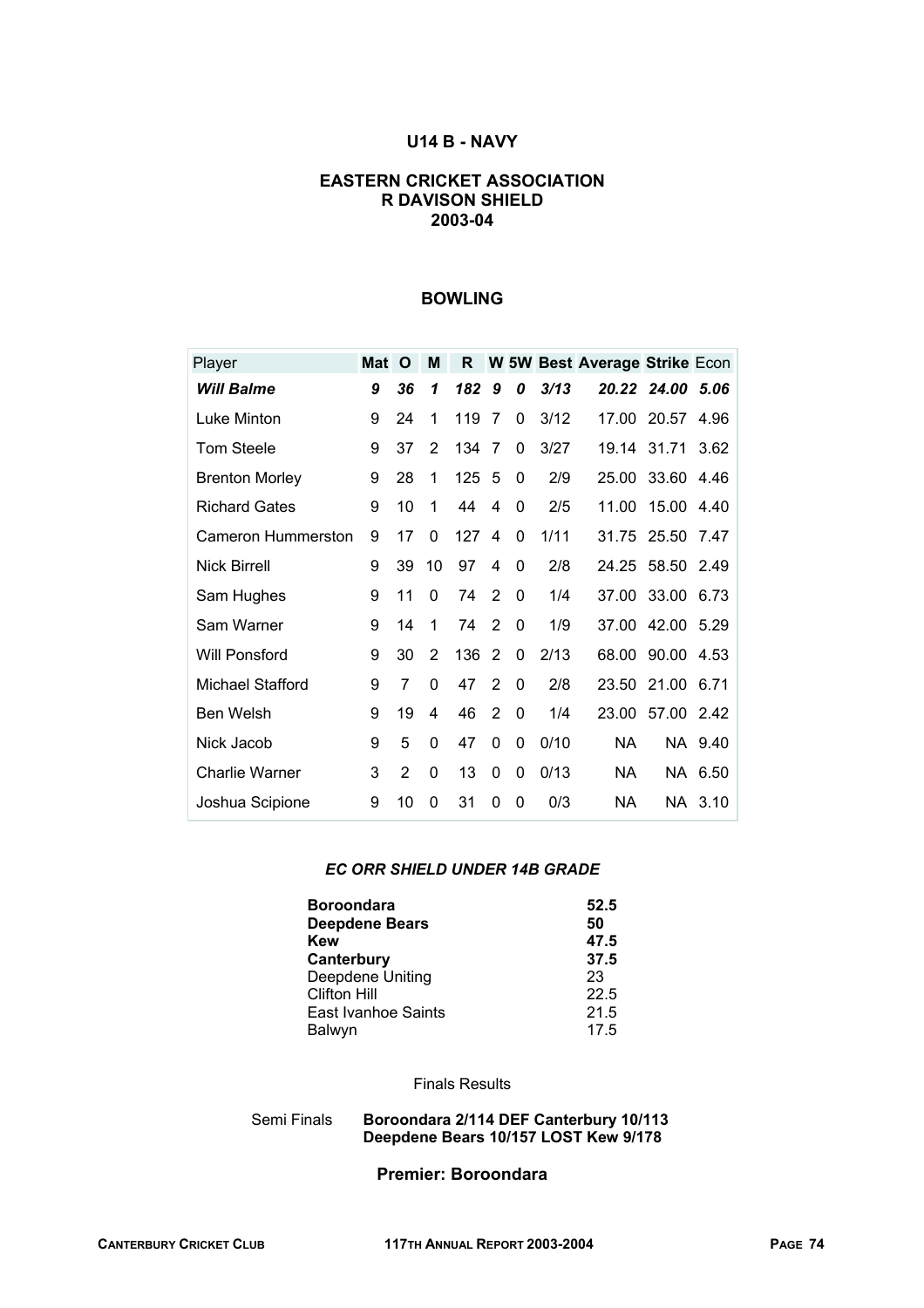# **U14 C**

#### **EASTERN CRICKET ASSOCIATION R DAVISON SHIELD 2003-04**

| <b>ROUND</b>   | <b>DATES</b>               | <b>HOME TEAM</b>               | $\mathbf{v}$ | <b>AWAY TEAM</b>                     |
|----------------|----------------------------|--------------------------------|--------------|--------------------------------------|
| 1              | 12 Oct 2003                | Canterbury<br>$0/$ and $78$    | def          | <b>Kew CC</b><br>9/64                |
| $\overline{2}$ | 19 Oct 2003                | <b>Blackburn North Baptist</b> | $\mathsf{v}$ | Canterbury                           |
| 3              | 26 Oct 2003                | <b>Kew CC</b><br>8/85          | def by       | Canterbury<br>6/106                  |
| $\overline{4}$ | 31 Oct 2003<br>7 Nov 2003  | <b>Burwood</b><br>6/62         | def by       | Canterbury<br>6/68                   |
| 5              | 14 Nov 2003<br>21 Nov 2003 | Canterbury<br>6/277            | def          | <b>Park Orchards</b><br>106 and 4/63 |
| 6              | 28 Nov 2003<br>5 Dec 2003  | Canterbury<br>9/146            | def by       | <b>Richmond Union</b><br>8/188       |
| $\overline{7}$ | 12 Dec 2003<br>19 Dec 2003 | <b>Richmond City</b><br>9/134  | def          | Canterbury<br>9/69 and 5/50          |
| 8              | 30 Jan 2004                | Canterbury<br>7/83             | def by       | <b>Boroondara</b><br>7/116           |
| 9              | 6 Feb 2004<br>13 Feb 2004  | Canterbury                     | $\mathsf{V}$ |                                      |
| 10             | 20 Feb 2004<br>27 Feb 2004 | Canterbury<br>78               | def by       | <b>Richmond City</b><br>5/193        |
| <b>SF</b>      | 7 Mar 2004                 | <b>Richmond City</b><br>74     | def by       | Canterbury<br>8/131                  |
| <b>GF</b>      | 12 Mar 2004<br>13 Mar 2004 | <b>Richmond Union</b><br>5/185 | def          | Canterbury<br>119                    |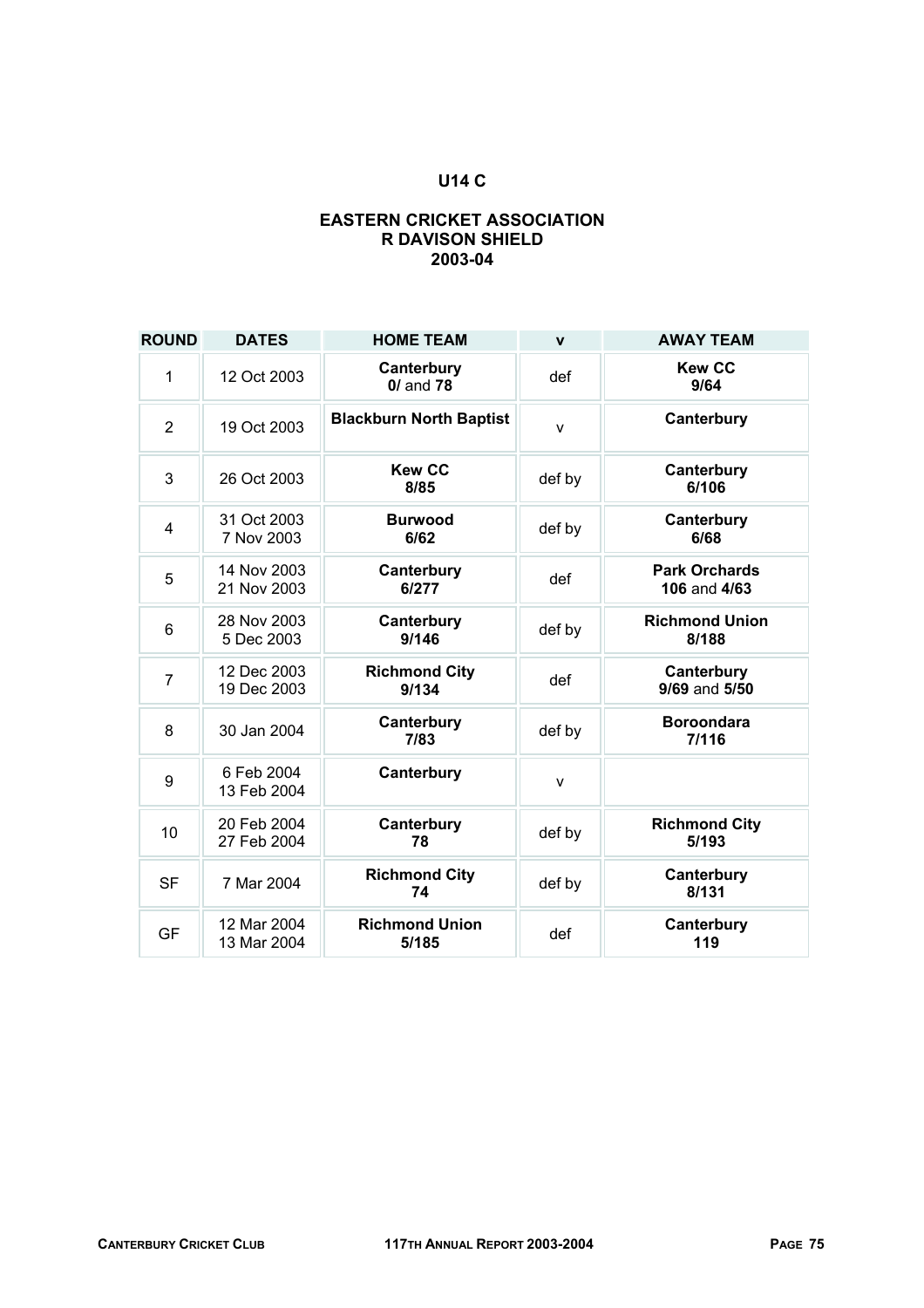# **U14 C**

#### **EASTERN CRICKET ASSOCIATION R DAVISON SHIELD 2003-04**

| <b>Player</b>           |    |    |                |          |          |                |             | Mat Inns NOs 100s 50s 0s HS Aggregate Average |       |
|-------------------------|----|----|----------------|----------|----------|----------------|-------------|-----------------------------------------------|-------|
| Rowan Bourke            | 8  | 8  | 4              | 0        | 0        | 0              | 38          | 112                                           | 28.00 |
| <b>Matt Jane</b>        | 9  | 10 | 4              | 0        | 0        | 0              | $38*$       | 149                                           | 24.83 |
| Sam Muttdon             | 9  | 9  | 3              | 0        | 0        | 0              | 17          | 98                                            | 16.33 |
| James Halbert           | 7  | 8  | 2              | 0        | $\Omega$ | 1              | 49*         | 87                                            | 14.50 |
| Stephen Moretta         | 9  | 10 | 1              | 0        | 0        | 3              | 40          | 110                                           | 12.22 |
| Alex VanRyn             | 9  | 9  | 3              | 0        | 0        | 0              | $36*$       | 62                                            | 10.33 |
| Lachlann Hall           | 9  | 9  | 2              | 0        | 0        | 3              | 24          | 70                                            | 10.00 |
| Will Darling            | 9  | 9  | 3              | $\Omega$ | 0        | $\overline{2}$ | 15          | 52                                            | 8.67  |
| <b>Henry Sestak</b>     | 10 | 10 | $\overline{2}$ | 0        | 0        | 1              | 14          | 63                                            | 7.88  |
| <b>Richard Chelotti</b> | 7  | 8  | 1              | 0        | 0        |                | $2\;\;25^*$ | 48                                            | 6.86  |
| Reggie Smith            | 7  | 8  | 2              | 0        | 0        | 0              | 8           | 34                                            | 5.67  |
| Sam Tyson               | 8  | 6  | 0              | 0        | 0        | 2              | 9           | 24                                            | 4.00  |
| Callum Foat             | 10 | 10 | 2              | 0        | 0        | 0              | 7           | 29                                            | 3.63  |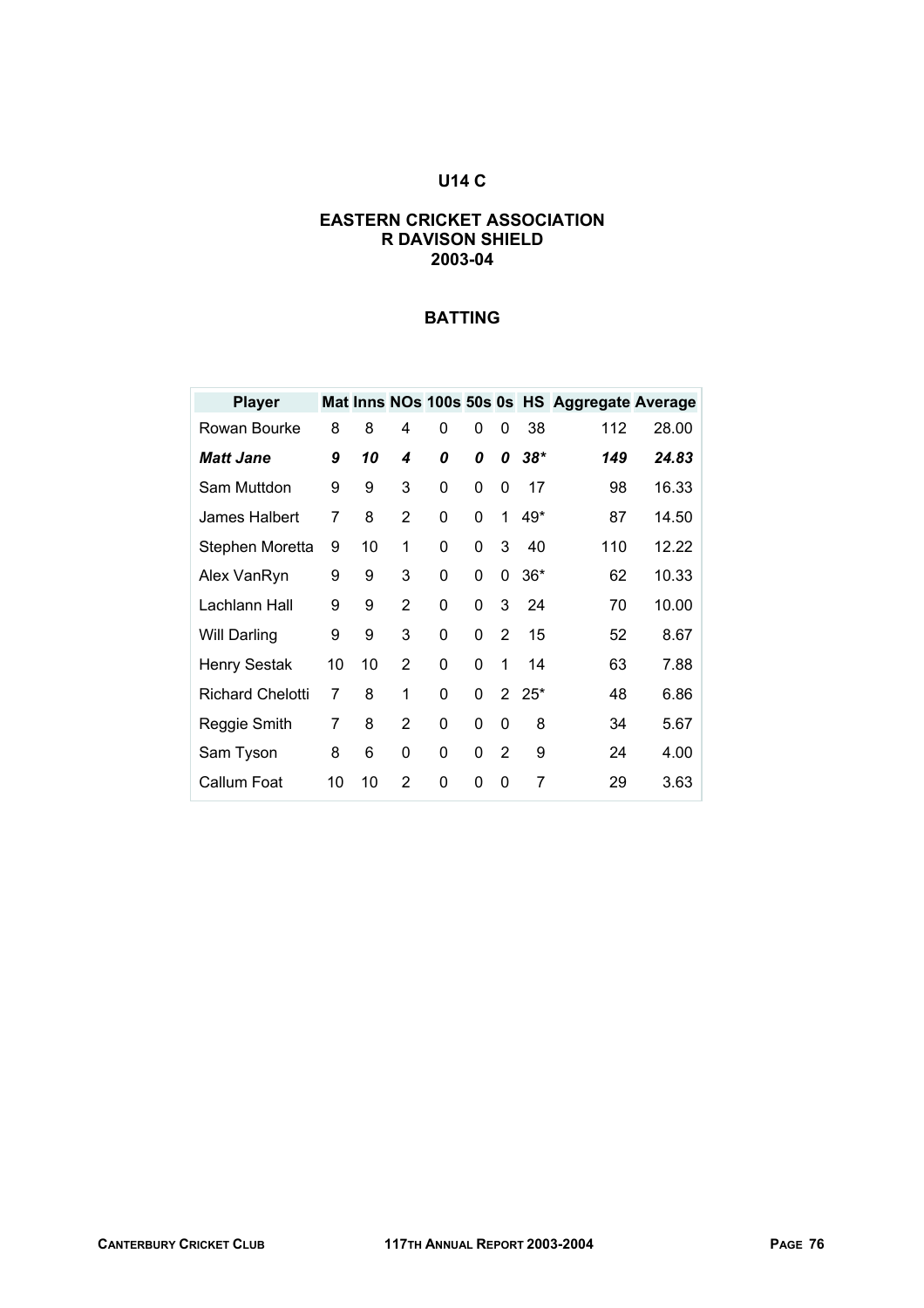# **U14 C**

#### **EASTERN CRICKET ASSOCIATION R DAVISON SHIELD 2003-04**

### **BOWLING**

| Player                  | Mat O |                 | M              | R        |                |          |      | <b>W</b> 5W Best Average Strike Econ |                  |      |
|-------------------------|-------|-----------------|----------------|----------|----------------|----------|------|--------------------------------------|------------------|------|
| <b>Sam Muttdon</b>      | 9     | 40              | 9              | 96       | 11             | 0        | 2/4  |                                      | 8.73 21.82 2.40  |      |
| Callum Foat             | 10    | 28              | 4              | 124      | 10             | 0        | 3/14 | 12.40                                | 16.80            | 4.43 |
| Stephen Moretta         | 9     | 12              | -1             | 34       | 7              | 0        | 3/4  | 4.86                                 | 10.29 2.83       |      |
| Alex VanRyn             | 9     | 37              | $\overline{4}$ | 116      | 6              | $\Omega$ | 2/6  |                                      | 19.33 37.00 3.14 |      |
| <b>Richard Chelotti</b> | 7     |                 |                | 33 3 111 | 6              | 0        | 2/38 |                                      | 18.50 33.00      | 3.36 |
| James Halbert           | 7     | 14              | $\Omega$       | 51       | 5              | $\Omega$ | 2/8  | 10.20                                | 16.80            | 3.64 |
| Lachlann Hall           | 9     |                 |                | 33 3 142 | 5              | $\Omega$ | 2/7  |                                      | 28.40 39.60      | 4.30 |
| Reggie Smith            | 7     | 18              | 0              | 123      | 4              | 0        | 2/16 |                                      | 30.75 27.00      | 6.83 |
| <b>Will Darling</b>     | 9     | 36              | 4              | 105      | 3              | $\Omega$ | 1/3  | 35.00                                | 72.00            | 2.92 |
| <b>Henry Sestak</b>     | 10    | 21              | $\Omega$       | 101      | 3              | $\Omega$ | 2/9  | 33.67                                | 42.00 4.81       |      |
| Rowan Bourke            | 8     | 23              | 4              | 107      | 3              | 0        | 2/13 | 35.67                                | 46.00            | 4.65 |
| Sam Tyson               | 8     | 17 <sup>2</sup> |                | 73       | $\overline{2}$ | 0        | 1/4  | 36.50                                | 51.00            | 4.29 |
| Matt Jane               | 9     | 20              | 4              | 72       | 2              | 0        | 2/10 | 36.00                                | 60.00            | 3.60 |

#### *R DAVISON SHIELD UNDER 14C GRADE*

| <b>Richmond City</b>  | 57.5 |
|-----------------------|------|
| <b>Boroondara</b>     | 52.5 |
| <b>Richmond Union</b> | 47.5 |
| Canterbury            | 40   |
| <b>Burwood</b>        | 27.5 |
| Kew                   | 27.5 |
| Park Orchards         | 22.5 |

#### **Finals Results**

| <b>Semi Finals</b> | Richmond City 10/74 LOST Canterbury 8/131<br>Boroondara LOST Richmond Union |
|--------------------|-----------------------------------------------------------------------------|
| <b>Grand Final</b> | Richmond Union 7/185 DEF Canterbury 10/119                                  |
|                    | R Davison Medal Jimmy Tarrant (Richmond Union CC)                           |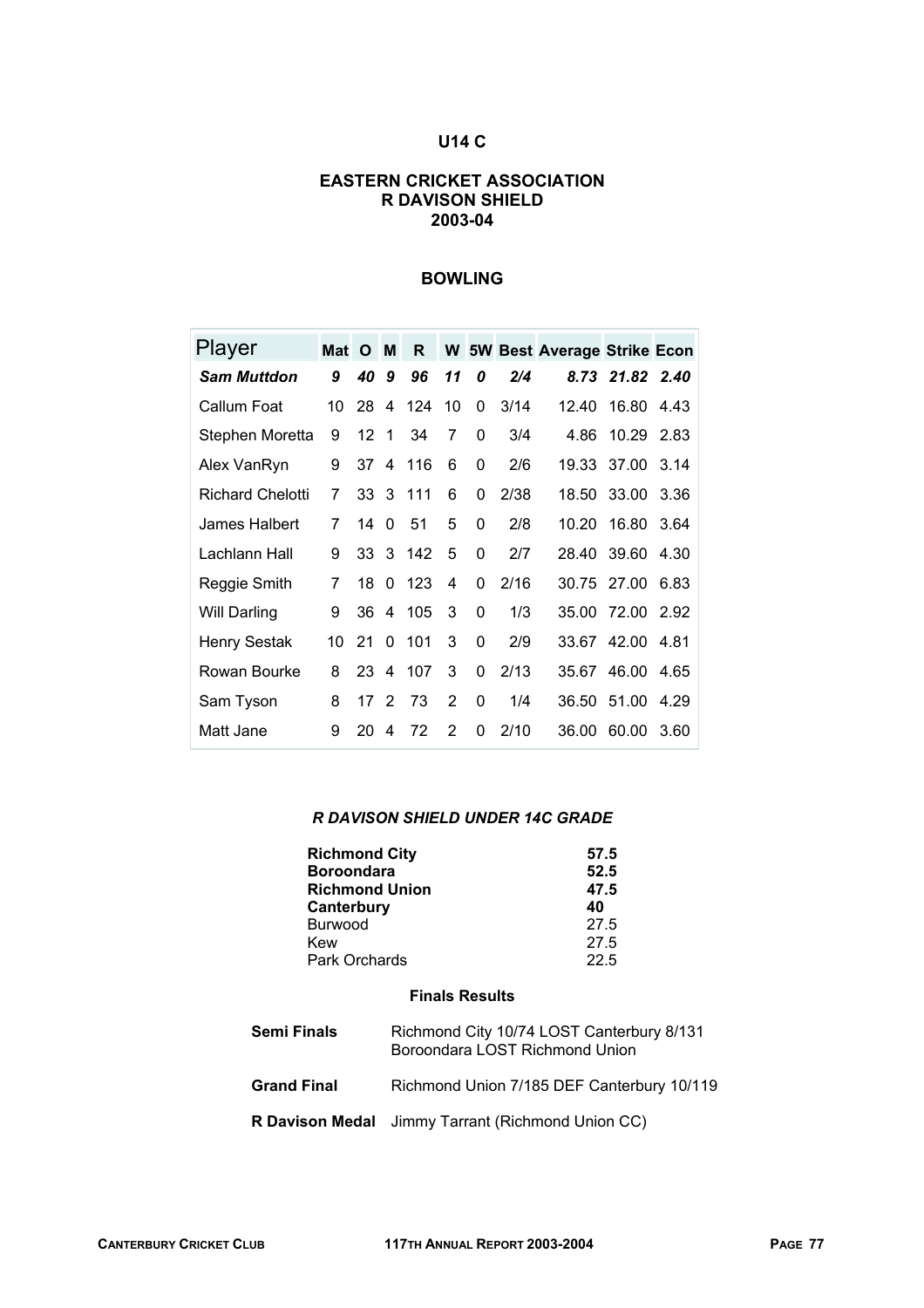# **U12 A**

#### **EASTERN CRICKET ASSOCIATION R J BARKER SHIELD 2003-04**

| <b>ROUND</b>   | <b>DATES</b>               | <b>HOME TEAM</b>                           | $\mathbf{v}$ | <b>AWAY TEAM</b>                     |
|----------------|----------------------------|--------------------------------------------|--------------|--------------------------------------|
| 1              | 11 Oct 2003                | <b>East Doncaster</b><br>5/40              | def by       | Canterbury<br>8/96                   |
| $\overline{2}$ | 18 Oct 2003                | Canterbury<br>5/87                         | def          | Ashwood<br>4/80                      |
| 3              | 25 Oct 2003                | Canterbury<br>5/123                        | def          | <b>East Doncaster</b><br>6/54        |
| $\overline{4}$ | 1 Nov 2003<br>8 Nov 2003   | <b>Camberwell Magpies</b><br>102           | def          | Canterbury<br>9/101                  |
| 5              | 15 Nov 2003<br>22 Nov 2003 | Canterbury<br>7/218 W Ryan 53*             | def          | <b>Glen Iris</b><br>7/169            |
| 6              | 29 Nov 2003<br>6 Dec 2003  | Canterbury<br>9/225 W Ryan 52* and<br>2/97 | def          | <b>Burwood District Green</b><br>115 |
| $\overline{7}$ | 13 Dec 2003<br>20 Dec 2003 | <b>Boroondara</b><br>9/147 C Moore 5/9     | $\mathsf{v}$ | Canterbury<br>4/233                  |
| 8              | 31 Jan 2004                | <b>Burwood District Gold</b><br>67         | def by       | Canterbury<br>7/75                   |
| 9              | 7 Feb 2004<br>14 Feb 2004  | <b>North Balwyn</b><br>7/108               | def          | Canterbury<br>82                     |
| 10             | 21 Feb 2004<br>28 Feb 2004 | Canterbury<br>2/145 and 3/104              | def          | <b>Surrey Hills</b><br>9/32 and 5/65 |
| <b>SF</b>      | 7 Mar 2004                 | <b>Camberwell Magpies</b><br>3/155         | def          | Canterbury<br>109                    |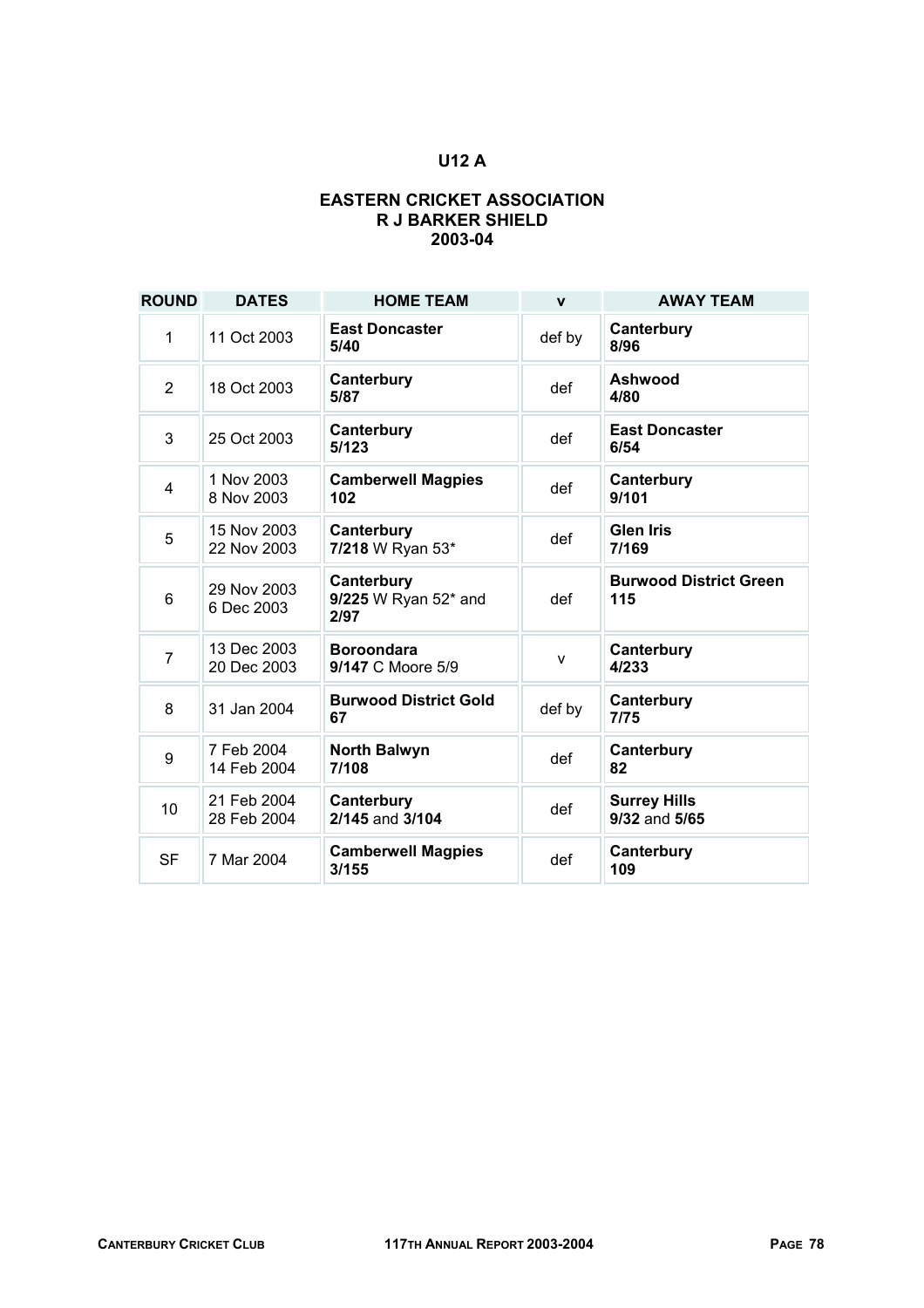# **U12 A**

#### **EASTERN CRICKET ASSOCIATION R J BARKER SHIELD 2003-04**

| <b>Player</b>            |    |                |                |   |          |                |       | Mat Inns NOs 100s 50s 0s HS Aggregate Average |           |
|--------------------------|----|----------------|----------------|---|----------|----------------|-------|-----------------------------------------------|-----------|
| <b>William Ryan</b>      | 11 | 10             | 6              | 0 | 2        | 1              | $53*$ | 182                                           | 45.50     |
| Chris Reynolds           | 10 | 11             | 6              | 0 | $\Omega$ | $\Omega$       | 19*   | 137                                           | 27.40     |
| Daniel Isaac             | 10 | 11             | 5              | 0 | 0        | 1              | 29    | 144                                           | 24.00     |
| <b>Guy Driscoll</b>      | 11 | 10             | 6              | 0 | 0        | 0              | 24    | 93                                            | 23.25     |
| Kieran Cowan             | 9  | 8              | 1              | 0 | 0        | 0              | 41    | 141                                           | 20.14     |
| Harry Angley             | 10 | 11             | 6              | 0 | 0        | 1              | $17*$ | 83                                            | 16.60     |
| Sam Crocker              | 11 | 12             | 2              | 0 | 0        | 0              | 26    | 161                                           | 16.10     |
| <b>Christopher Moore</b> | 11 | 11             | 3              | 0 | $\Omega$ | 1              | $31*$ | 117                                           | 14.63     |
| <b>Shaneel Parikh</b>    | 10 | 9              | 4              | 0 | 0        | 3              | $23*$ | 68                                            | 13.60     |
| <b>Richard Bing</b>      | 9  | 10             | 3              | 0 | 0        | $\overline{2}$ | $25*$ | 92                                            | 13.14     |
| Joseph Merange           | 10 | 10             | 6              | 0 | 0        | 1              | $16*$ | 50                                            | 12.50     |
| David Gates              | 9  | 10             | 0              | 0 | 0        | 0              | 16    | 91                                            | 9.10      |
| <b>Bryce Taylor</b>      | 7  | 6              | 0              | 0 | 0        | 0              | 7     | 23                                            | 3.83      |
| Jonathan Moore           | 1  | $\overline{2}$ | $\overline{2}$ | 0 | 0        | 0              | $7^*$ | 12                                            | <b>NA</b> |
| <b>Charlie Angley</b>    | 1  | 1              | 1              | 0 | 0        | 0              | 9*    | 9                                             | NA        |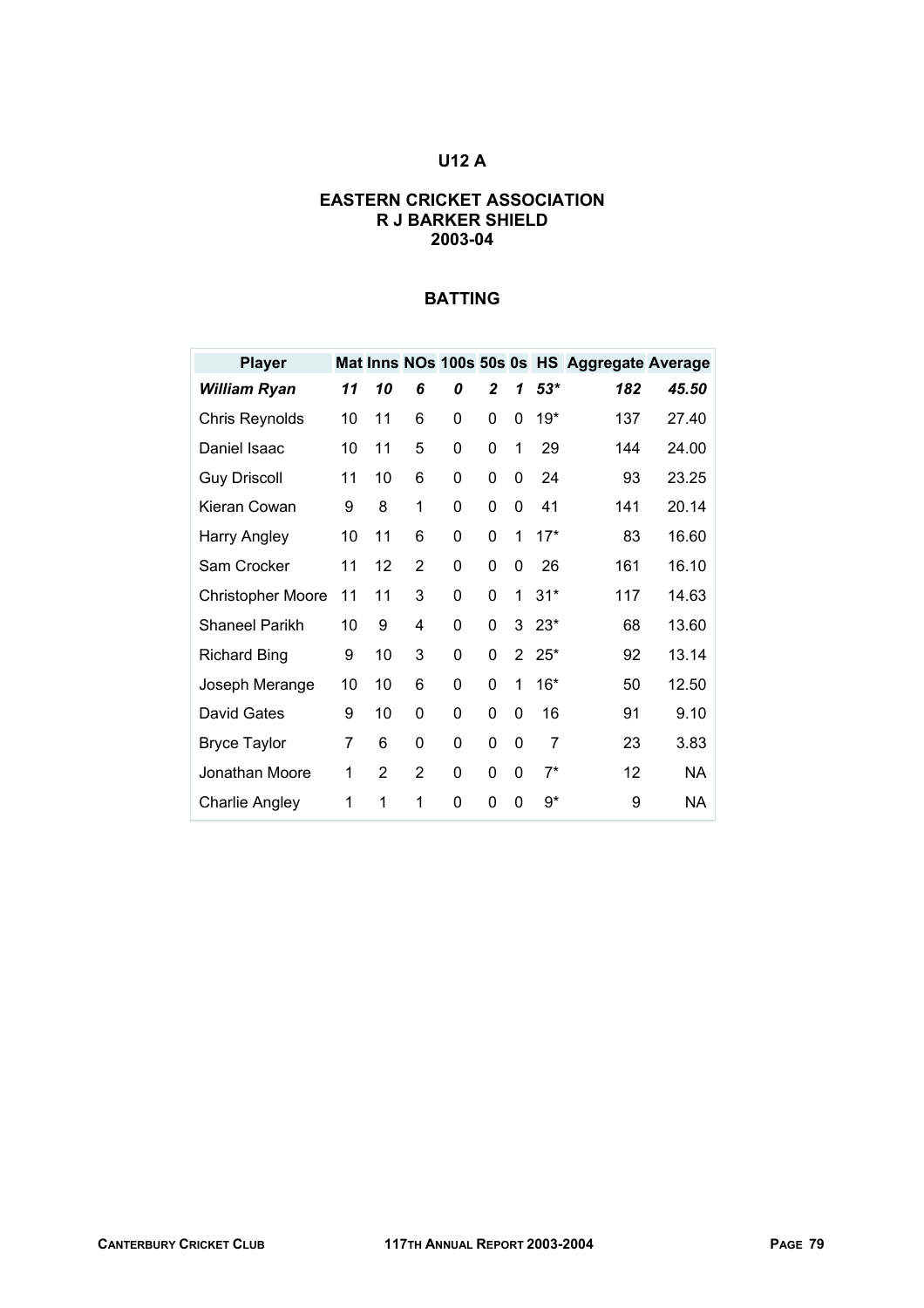### **U12 A**

#### **EASTERN CRICKET ASSOCIATION R J BARKER SHIELD 2003-04**

#### **BOWLING**

| Player                   | Mat | O              | M  | R   | W              |          |      | 5W Best Average Strike Econ |       |      |
|--------------------------|-----|----------------|----|-----|----------------|----------|------|-----------------------------|-------|------|
| William Ryan             | 11  | 48             | 17 | 67  | 15             | 0        | 4/1  | 4.47                        | 19.20 | 1.40 |
| <b>Shaneel Parikh</b>    | 10  | 33             | 1  | 144 | 9              | 0        | 2/11 | 16.00                       | 22.00 | 4.36 |
| <b>Richard Bing</b>      | 9   | 31             | 3  | 97  | 7              | 0        | 2/4  | 13.86                       | 26.57 | 3.13 |
| <b>Christopher Moore</b> | 11  | 45             | 14 | 69  | 7              | 1        | 5/9  | 9.86                        | 38.57 | 1.53 |
| <b>Harry Angley</b>      | 10  | 27             | 1  | 109 | 6              | 0        | 3/23 | 18.17                       | 27.00 | 4.04 |
| Chris Reynolds           | 10  | 24             | 6  | 67  | 5              | 0        | 2/1  | 13.40                       | 28.80 | 2.79 |
| Daniel Isaac             | 10  | 26             | 3  | 79  | 5              | 0        | 2/9  | 15.80                       | 31.20 | 3.04 |
| <b>Guy Driscoll</b>      | 11  | 23             | 1  | 87  | 4              | $\Omega$ | 2/1  | 21.75                       | 34.50 | 3.78 |
| Joseph Merange           | 10  | 26             | 4  | 58  | 3              | 0        | 2/5  | 19.33                       | 52.00 | 2.23 |
| David Gates              | 9   | 21             | 4  | 56  | 3              | 0        | 1/4  | 18.67                       | 42.00 | 2.67 |
| <b>Bryce Taylor</b>      | 7   | 11             | 0  | 30  | 2              | 0        | 1/6  | 15.00                       | 33.00 | 2.73 |
| Sam Crocker              | 11  | 30             | 0  | 115 | $\overline{2}$ | 0        | 1/9  | 57.50                       | 90.00 | 3.83 |
| Kieran Cowan             | 9   | 12             | 1  | 44  | 1              | 0        | 1/12 | 44.00                       | 72.00 | 3.67 |
| Charlie Angley           | 1   | $\overline{2}$ |    | 10  | 1              | 0        | 1/10 | 10.00                       | 12.00 | 5.00 |
| Jonathan Moore           | 1   | 3              |    | 5   | 0              | 0        | 0/5  | NA                          | NА    | 1.67 |

#### *RJ BARKER SHIELD UNDER 12A GRADE*

| <b>North Balwyn</b>           | 55   |
|-------------------------------|------|
| <b>Camberwell Magpies</b>     | 52.5 |
| Canterbury                    | 50   |
| <b>Glen Iris</b>              | 42.5 |
| <b>Burwood District Green</b> | 30   |
| Boroondara                    | 30   |
| Ashwood                       | 30   |
| <b>Burwood District Gold</b>  | 27.5 |
| East Doncaster                | 17.5 |
| <b>Surrey Hills</b>           | 15   |

# **Finals Results**

**Semi Finals** North Balwyn 9/136 LOST Glen Iris 4/149 Camberwell Magpies 4/155 DEF Canterbury 10/109

#### **Premier: Glen Iris**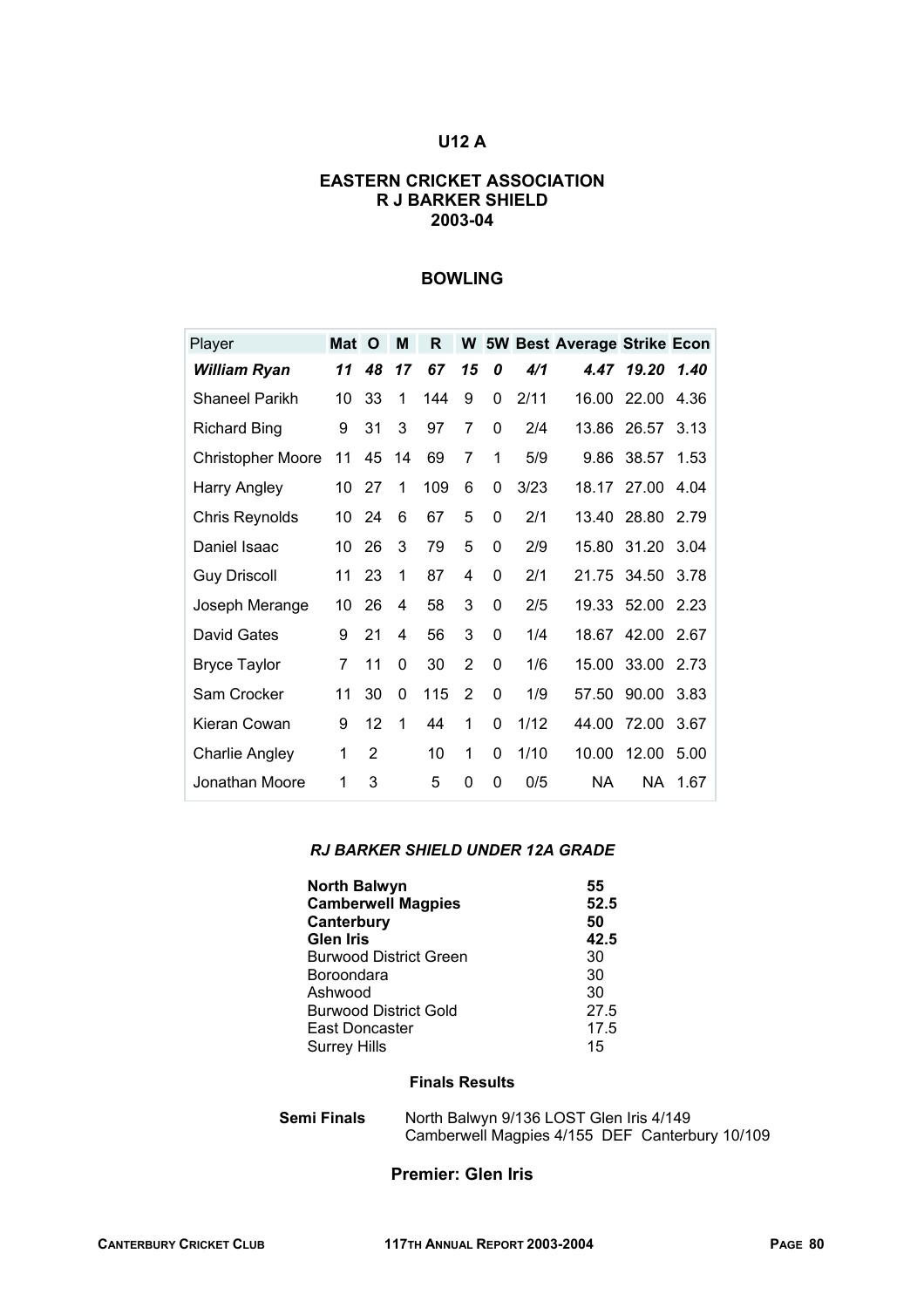# **U12 B**

### **EASTERN CRICKET ASSOCIATION D N SOUTHWOOD SHIELD 2003-04**

| <b>ROUND</b>   | <b>DATES</b>               | <b>HOME TEAM</b>               | $\mathbf{v}$ | <b>AWAY TEAM</b>                   |
|----------------|----------------------------|--------------------------------|--------------|------------------------------------|
| $\mathbf 1$    | 11 Oct 2003                | Canterbury<br>4/75             | def by       | <b>Box Hill</b><br>3/101           |
| $\overline{2}$ | 18 Oct 2003                | <b>Clifton Hill</b>            | $\mathsf{v}$ | Canterbury                         |
| 3              | 25 Oct 2003                | <b>Box Hill</b><br>6/117       | def          | Canterbury<br>6/92                 |
| $\overline{4}$ | 1 Nov 2003<br>8 Nov 2003   | Canterbury<br>9/142            | def by       | <b>Camberwell Magpies</b><br>9/149 |
| 5              | 15 Nov 2003<br>22 Nov 2003 | <b>Deepdene Uniting</b><br>125 | def by       | Canterbury<br>6/160                |
| 6              | 29 Nov 2003                | <b>St Barnabas</b><br>6/101    | def          | Canterbury<br>5/75                 |
| $\overline{7}$ | 6 Dec 2003                 | <b>Clifton Hill</b><br>5/82    | def by       | Canterbury<br>7/130                |
| 8              | 13 Dec 2003<br>20 Dec 2003 | Canterbury<br>163              | def          | <b>Balwyn</b><br>82 and 8/47       |
| 9              | 31 Jan 2004                | Canterbury<br>7/86             | def by       | <b>Kew CC</b><br>6/122             |
| 10             | 7 Feb 2004                 | Canterbury<br>9/104            | def by       | <b>North Balwyn</b><br>6/106       |
| 11             | 14 Feb 2004                | Canterbury<br>3/110            | def          | <b>East Doncaster</b><br>8/83      |
| 12             | 21 Feb 2004<br>28 Feb 2004 | <b>East Doncaster</b><br>9/198 | def          | Canterbury<br>8/101 and 4/64       |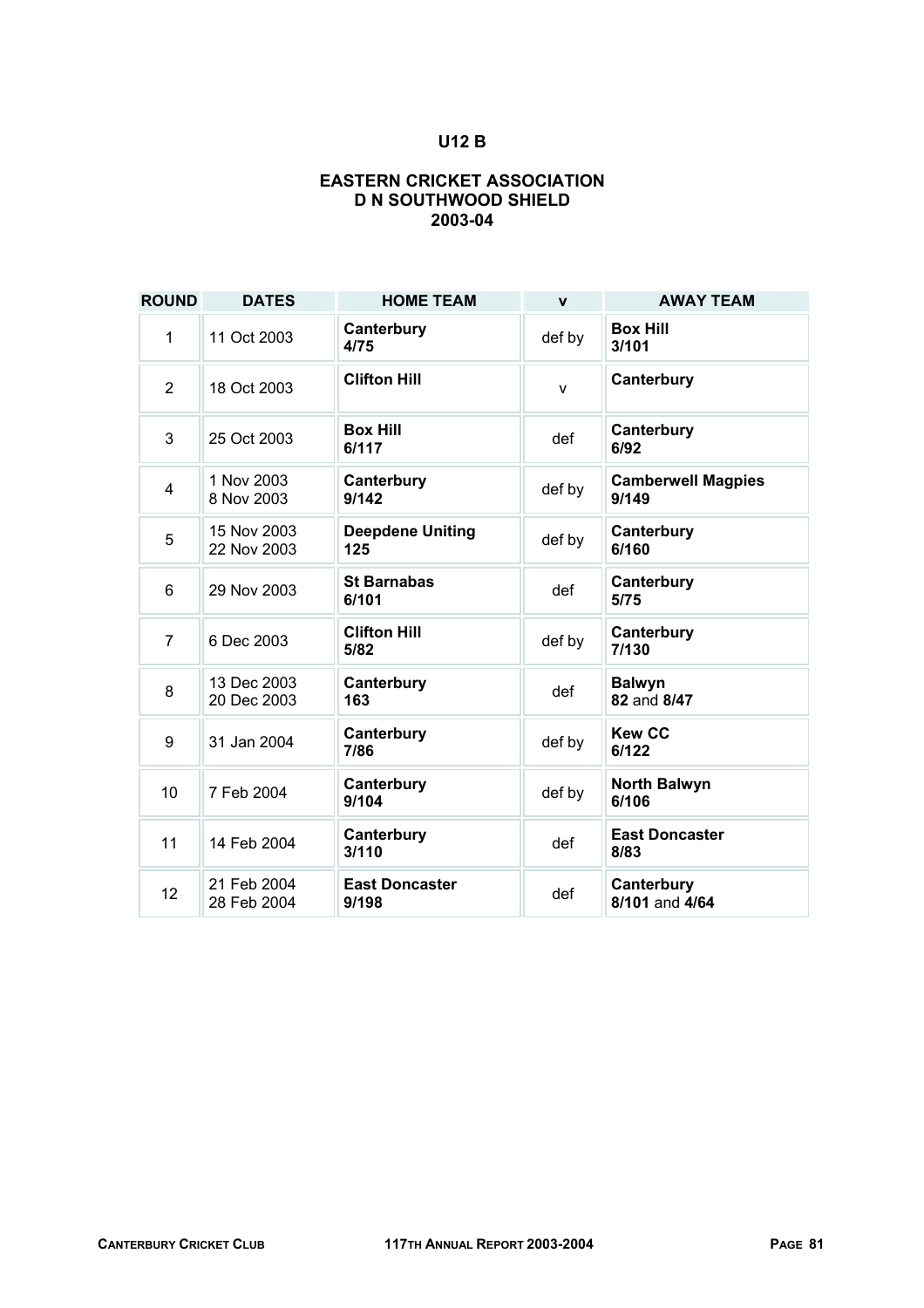# **U12 B**

#### **EASTERN CRICKET ASSOCIATION D N SOUTHWOOD SHIELD 2003-04**

| <b>Player</b>       |    |    |   |   |          |                |             | Mat Inns NOs 100s 50s 0s HS Aggregate Average |       |
|---------------------|----|----|---|---|----------|----------------|-------------|-----------------------------------------------|-------|
| <b>James Watson</b> | 11 | 11 | 4 | 0 | 0        | 1              | 40*         | 165                                           | 23.57 |
| Dylan Kerr          | 10 | 10 | 5 | 0 | 0        | $\overline{2}$ | $25*$       | 111                                           | 22.20 |
| <b>Kevin Prior</b>  | 10 | 11 | 4 | 0 | 0        | 4              | 27          | 110                                           | 15.71 |
| Lachlan Day         | 10 | 10 | 4 | 0 | 0        | 1              | 22          | 77                                            | 12.83 |
| Thomas Gargano      | 8  | 9  | 2 | 0 | 0        |                | $2\;\;25^*$ | 82                                            | 11.71 |
| James Campbell      | 9  | 10 | 5 | 0 | 0        | 1              | $10*$       | 48                                            | 9.60  |
| Jonathan Moore      | 10 | 10 | 4 | 0 | 0        | 1              | $21*$       | 54                                            | 9.00  |
| Chris Allen         | 9  | 10 | 2 | 0 | $\Omega$ | 1              | 23          | 69                                            | 8.63  |
| Alexander Reeves    | 10 | 11 | 6 | 0 | 0        | 1              | 9*          | 36                                            | 7.20  |
| Michael Winn        | 7  | 7  | 4 | 0 | 0        | 3              | 13          | 19                                            | 6.33  |
| Tim Johnson         | 10 | 10 | 2 | 0 | $\Omega$ | 4              | $14*$       | 46                                            | 5.75  |
| Lloyd Thomas        | 7  | 7  | 2 | 0 | 0        | 1              | $5^*$       | 20                                            | 4.00  |
| Chris Brooks        | 9  | 10 | 1 | 0 | 0        | 7              | $3^*$       | 5                                             | 0.56  |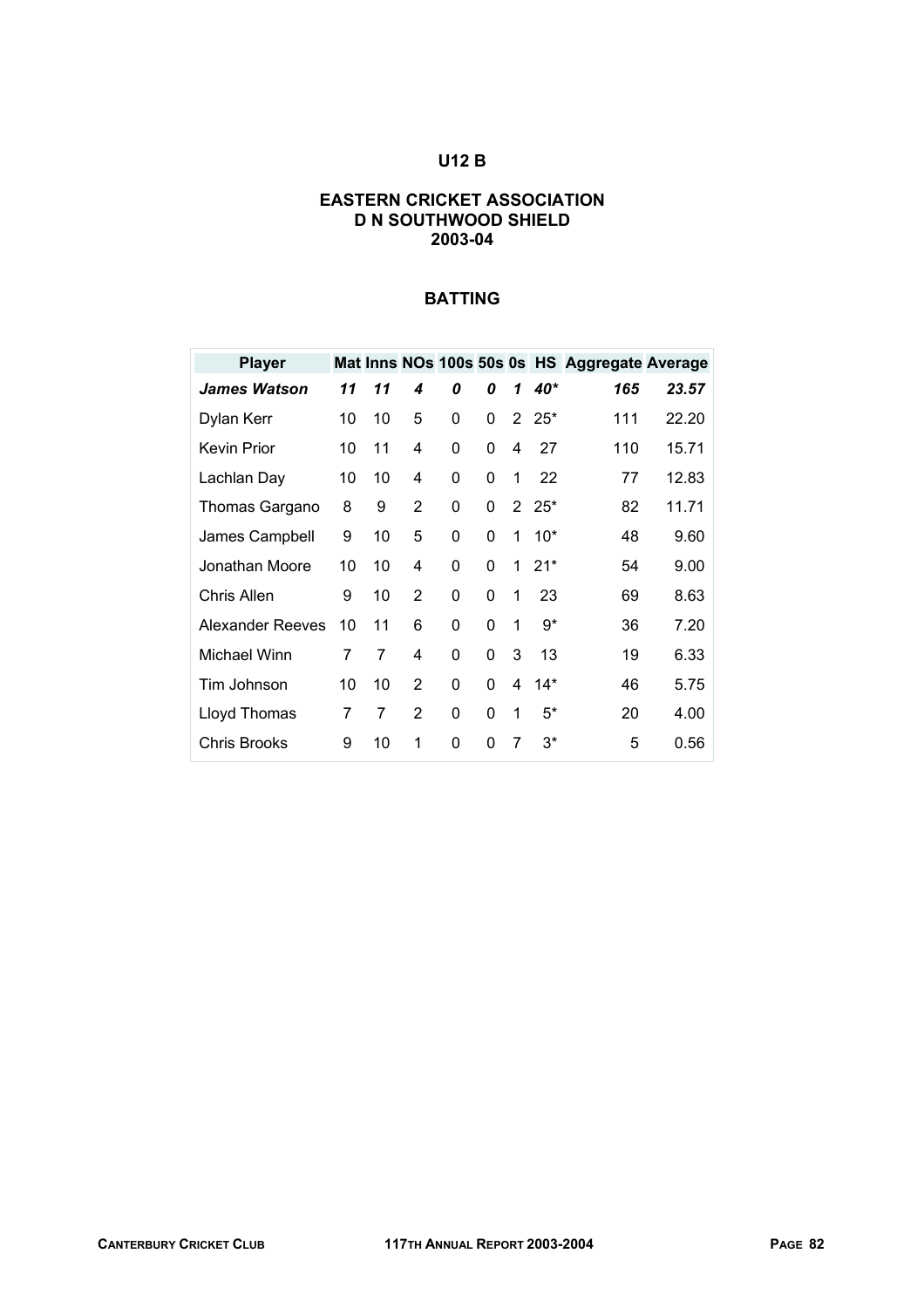# **U12 B**

#### **EASTERN CRICKET ASSOCIATION D N SOUTHWOOD SHIELD 2003-04**

#### **BOWLING**

| Player              | Mat | O  | M        | R   | W              | <b>5W</b> |      | <b>Best Average Strike Econ</b> |             |         |
|---------------------|-----|----|----------|-----|----------------|-----------|------|---------------------------------|-------------|---------|
| <b>Kevin Prior</b>  | 10  | 32 | 3        | 107 | 11             | $\Omega$  | 4/3  | 9.73                            | 17.45       | 3.34    |
| Tim Johnson         | 10  | 45 | 10       | 115 | 8              | 0         | 2/6  | 14.38                           | 33.75       | 2.56    |
| James Watson        | 11  | 33 | 4        | 102 | 8              | 0         | 4/3  | 12.75                           | 24.75       | 3.09    |
| Jonathan Moore      | 10  | 32 | 9        | 67  | 6              | 0         | 1/2  |                                 | 11.17 32.00 | 2.09    |
| James Campbell      | 9   | 25 | 4        | 91  | 6              | 0         | 2/2  | 15.17                           | 25.00       | 3.64    |
| Dylan Kerr          | 10  | 31 | 1        | 127 | 5              | 0         | 1/8  | 25.40                           | 37.20       | 4.10    |
| Thomas Gargano      | 8   | 28 | 5        | 71  | 5              | 0         | 3/16 | 14.20                           | 33.60       | 2.54    |
| Michael Winn        | 7   | 16 | 0        | 116 | 5              | 0         | 1/17 | 23.20                           | 19.20       | 7.25    |
| Alexander Reeves    | 10  | 27 | 3        | 103 | 4              | $\Omega$  | 2/4  | 25.75                           | 40.50       | 3.81    |
| Chris Allen         | 9   | 22 | 5        | 66  | 3              | 0         | 2/7  |                                 | 22.00 44.00 | 3.00    |
| Lloyd Thomas        | 7   | 14 | 2        | 54  | 2              | 0         | 1/3  | 27.00                           | 42.00       | 3.86    |
| Lachlan Day         | 10  | 24 | 1        | 86  | 2              | 0         | 1/2  | 43.00                           | 72.00       | 3.58    |
| <b>Chris Brooks</b> | 9   | 24 | $\Omega$ | 102 | $\overline{2}$ | 0         | 1/2  | 51.00                           | 72.00       | 4.25    |
| Oliver Lloyd        | 1   | 4  | 1        | 17  | 0              | 0         | 0/17 | ΝA                              |             | NA 4.25 |

#### *DN SOUTHWOOD SHIELD UNDER 12B GRADE*

| <b>Box Hill</b>           | 72   | 2.274 |
|---------------------------|------|-------|
| <b>St Barnabas</b>        | 62   | 1.856 |
| <b>North Balwyn</b>       | 52   | 1.250 |
| <b>Kew Blue</b>           | 47   | 1.309 |
| Canterbury                | 37   | 0.990 |
| Deepdene Uniting          | 37   | 0.907 |
| <b>Camberwell Magpies</b> | 37   | 0.709 |
| <b>East Doncaster</b>     | 32   | 0.920 |
| Balwyn                    | 29.5 | 0.567 |
| <b>Clifton Hill</b>       | 11.5 | 0.268 |

**Premier: Box Hill**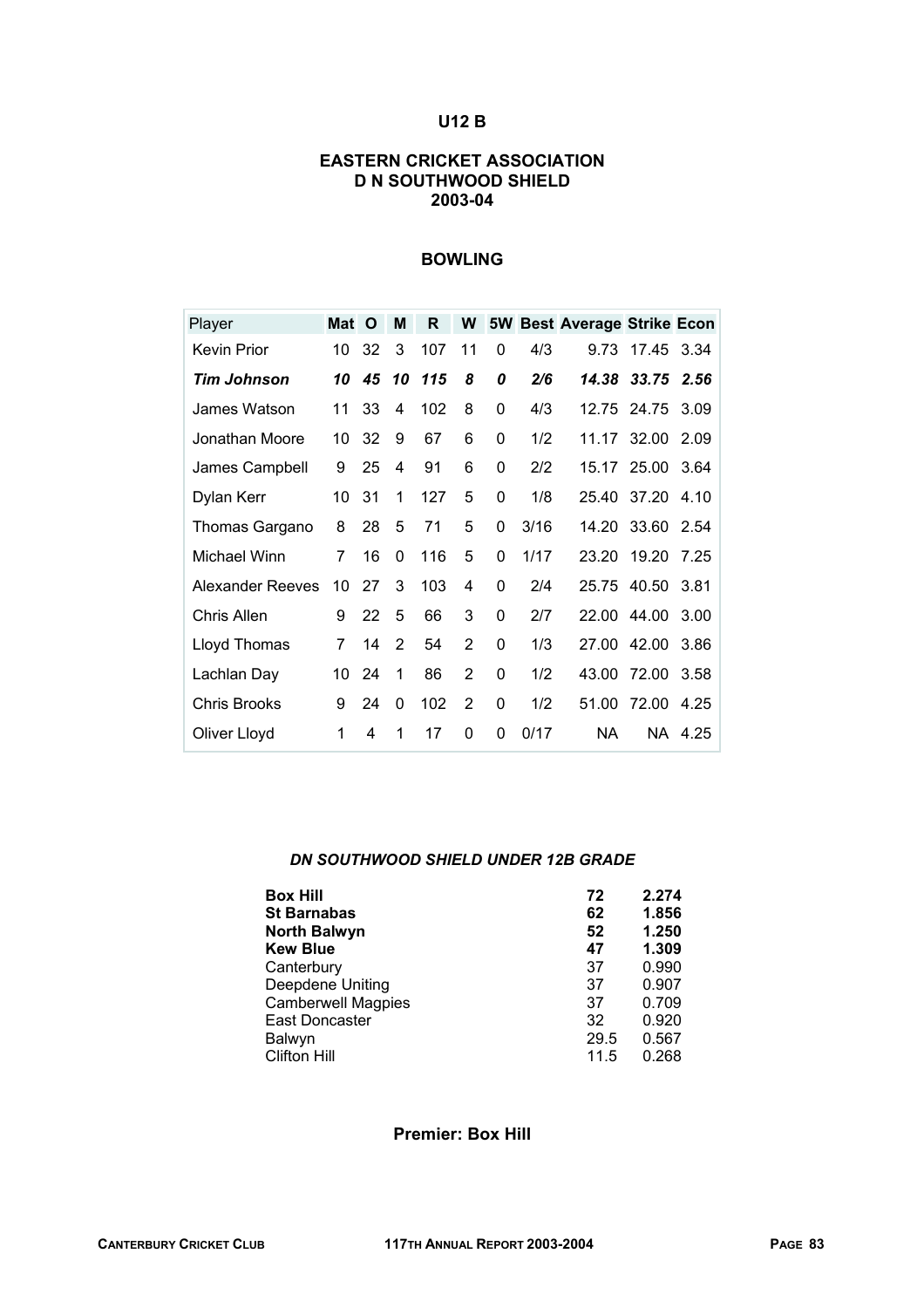# **U12 C NAVY**

### **EASTERN CRICKET ASSOCIATION E JACKSON SHIELD 2003-04**

| <b>ROUND</b>   | <b>DATES</b> | <b>HOME TEAM</b>            | $\mathbf{v}$ | <b>AWAY TEAM</b>            |
|----------------|--------------|-----------------------------|--------------|-----------------------------|
| 1              | 11 Oct 2003  | Canterbury<br>59            | def by       | <b>North Balwyn</b><br>7/73 |
| $\overline{2}$ | 18 Oct 2003  | <b>Kew Brown</b><br>44      | def by       | Canterbury<br>4/119         |
| 3              | 25 Oct 2003  | <b>North Balwyn</b><br>7/90 | def by       | Canterbury<br>6/107         |
| $\overline{4}$ | 1 Nov 2003   | Canterbury<br>8/49          | def by       | <b>Bulleen</b><br>4/87      |
| 5              | 8 Nov 2003   | Canterbury<br>8/99          | def          | <b>Kew Brown</b><br>7/59    |
| 6              | 15 Nov 2003  | <b>Mont Albert</b><br>7/93  | def by       | Canterbury<br>7/120         |
| 7              | 22 Nov 2003  | North Balwyn<br>7/131       | def          | Canterbury<br>9/116         |
| 8              | 29 Nov 2003  | <b>Deepdene Bears</b><br>69 | def          | Canterbury<br>39            |
| 9              | 6 Dec 2003   | <b>Kew Brown</b><br>8/78    | def by       | Canterbury<br>8/130         |
| 10             | 13 Dec 2003  | Canterbury<br>7/120         | def          | <b>Boroondara</b><br>8/113  |
| 12             | 31 Jan 2004  | Canterbury                  | $\mathsf{v}$ | <b>Richmond City</b>        |
| 13             | 7 Feb 2004   | Canterbury                  | v            | <b>Kew CC</b>               |
| 14             | 14 Feb 2004  | Canterbury                  | $\mathsf{v}$ | <b>Boroondara Gold</b>      |
| 15             | 21 Feb 2004  | <b>Boroondara Gold</b>      | $\mathsf{V}$ | Canterbury                  |
| 16             | 28 Feb 2004  | Boroondara                  | $\mathsf{v}$ | Canterbury                  |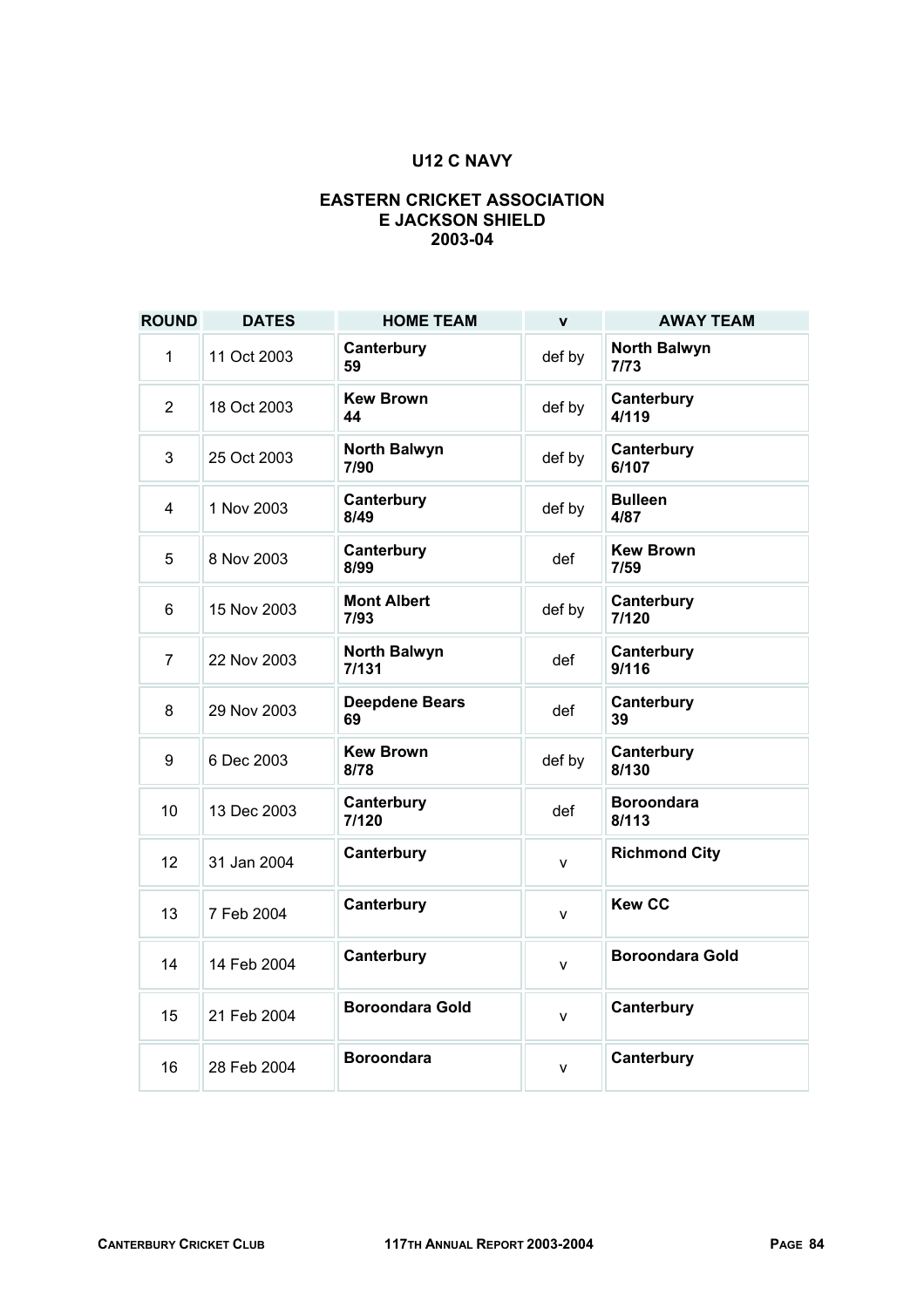# **U12 C NAVY**

#### **EASTERN CRICKET ASSOCIATION E JACKSON SHIELD 2003-04**

| <b>Player</b>          |    |   |                |   |   |                |       | Mat Inns NOs 100s 50s 0s HS Aggregate Average |       |
|------------------------|----|---|----------------|---|---|----------------|-------|-----------------------------------------------|-------|
| <b>Nick Davis</b>      | 4  | 3 | 1              | 0 | 0 | 0              | 15    | 32                                            | 16.00 |
| <b>Harry Crothers</b>  | 9  | 8 | $\overline{2}$ | 0 | 0 | 1              | 22    | 82                                            | 13.67 |
| Matthew Wynne          | 10 | 9 | $\overline{2}$ | 0 | 0 | 0              | 23    | 91                                            | 13.00 |
| <b>Tom Stayner</b>     | 10 | 9 | 4              | 0 | 0 | 1              | $17*$ | 63                                            | 12.60 |
| Alex Jane              | 5  | 5 | 1              | 0 | 0 | 0              | $12*$ | 32                                            | 8.00  |
| <b>Campbell Wilson</b> | 9  | 9 | 2              | 0 | 0 | $2^{\circ}$    | $14*$ | 55                                            | 7.86  |
| Jarryd LeLievre        | 7  | 6 | $\overline{2}$ | 0 | 0 | $\overline{2}$ | $10*$ | 31                                            | 7.75  |
| Steve Redfern          | 9  | 9 | $\overline{2}$ | 0 | 0 | 1              | 20    | 50                                            | 7.14  |
| Ben McLellan           | 10 | 9 | 1              | 0 | 0 | $\overline{2}$ | $25*$ | 43                                            | 5.38  |
| Dylan O'Beirne         | 9  | 8 | $\overline{2}$ | 0 | 0 | 2              | $7^*$ | 23                                            | 3.83  |
| Paul Furlan            | 9  | 9 | $\overline{2}$ | 0 | 0 | 1              | 6*    | 19                                            | 2.71  |
| Peter Jenkins          | 8  | 8 | 2              | 0 | 0 | $\overline{2}$ | $3^*$ | 10                                            | 1.67  |
| Justin Wong            | 6  | 5 | 1              | 0 | 0 | $\overline{2}$ | $3^*$ | 5                                             | 1.25  |
| Jeremy Say             | 1  | 1 | 0              | 0 | 0 | 1              | 0     | 0                                             | 0.00  |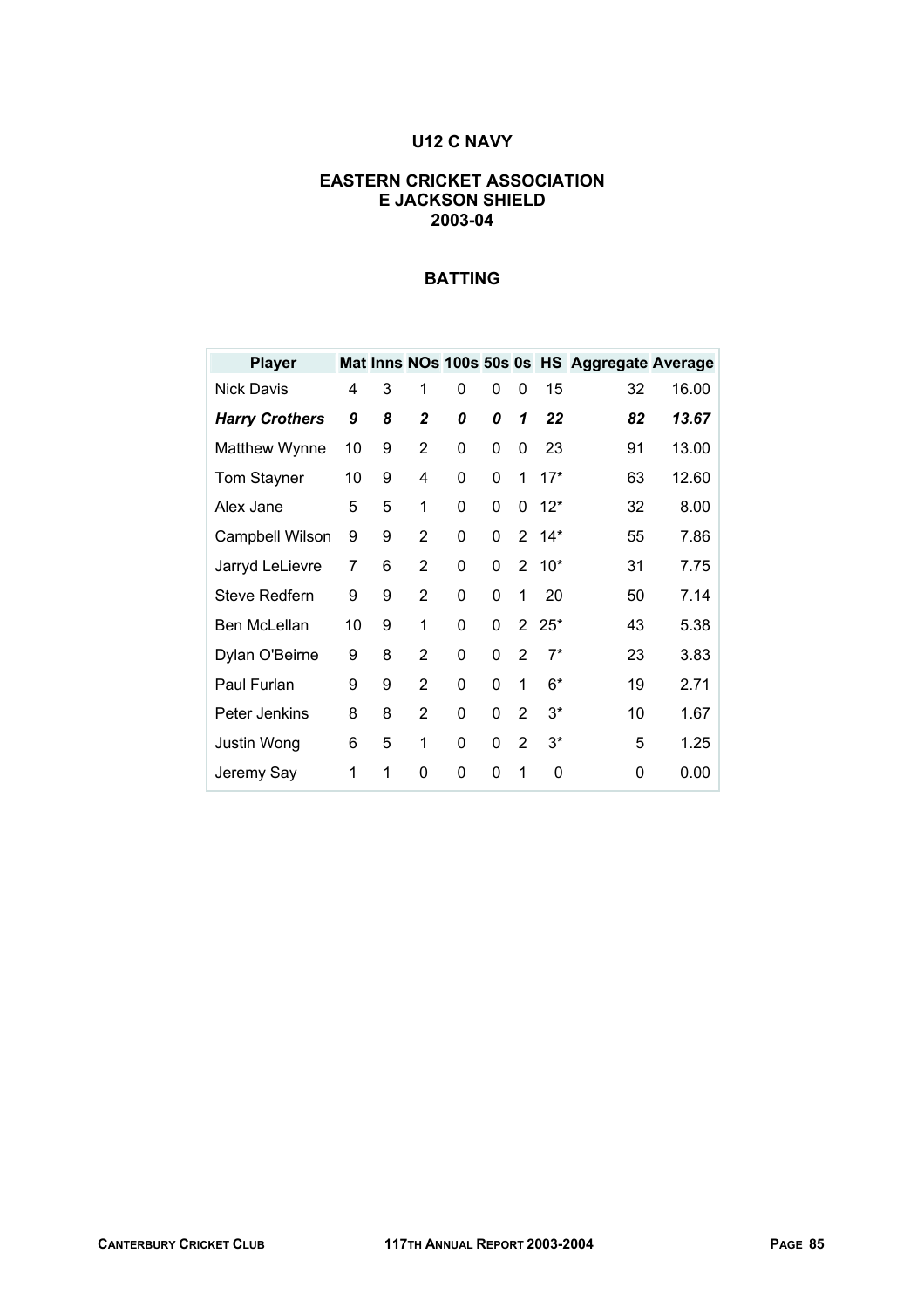# **U12 C NAVY**

#### **EASTERN CRICKET ASSOCIATION E JACKSON SHIELD 2003-04**

#### **BOWLING**

| Player                | Mat | O       | M | R    |    |          |      | W 5W Best Average Strike Econ |                  |         |
|-----------------------|-----|---------|---|------|----|----------|------|-------------------------------|------------------|---------|
| <b>Matthew Wynne</b>  | 10  | 20      | 3 | 36   | 10 | 0        | 2/1  | 3.60                          | 12.00            | 1.80    |
| <b>Harry Crothers</b> | 9   | 16      | 5 | - 32 | 8  | 0        | 3/5  | 4.00                          | 12.00            | 2.00    |
| Paul Furlan           | 9   | 17      | 0 | 85   | 5  | 0        | 3/6  | 17.00                         | 20.40            | 5.00    |
| Steve Redfern         | 9   | 15      | 0 | 88   | 5  | 0        | 2/6  | 17.60                         | 18.00            | 5.87    |
| Peter Jenkins         | 8   | 14      | 0 | 62   | 4  | $\Omega$ | 1/6  | 15.50                         | 21.00            | 4.43    |
| <b>Tom Stayner</b>    | 10  | 226     |   | -43  | 4  | 0        | 1/3  |                               | 10.75 33.00      | 1.95    |
| Dylan O'Beirne        | 9   | 16      | 0 | 88   | 4  | 0        | 2/8  |                               | 22.00 24.00      | 5.50    |
| Campbell Wilson       | 9   | 14 2 41 |   |      | 4  | $\Omega$ | 2/10 |                               | 10.25 21.00 2.93 |         |
| Justin Wong           | 6   | 8       | 0 | 69   | 4  | 0        | 3/18 | 17.25                         | 12.25            | 8.45    |
| Jarryd LeLievre       | 7   | 12      | 1 | 33   | 3  | 0        | 1/1  |                               | 11.00 24.00      | 2.75    |
| Ben McLellan          | 10  | 17      |   | 2 58 | 3  | $\Omega$ | 1/3  |                               | 19.33 34.00      | 3.41    |
| Alex Jane             | 5   | 9       | 0 | 31   | 3  | 0        | 1/4  | 10.33                         | 18.00            | 3.44    |
| <b>Nick Davis</b>     | 4   | 6       | 1 | 23   | 1  | 0        | 1/11 | 23.00                         | 36.00            | 3.83    |
| Jeremy Say            | 1   | 2       | 0 | 11   | 0  | $\Omega$ | 0/11 | NA.                           |                  | NA 5.50 |

#### *E JACKSON SHIELD UNDER 12C GRADE*

| <b>Bulleen</b>        | 85   |
|-----------------------|------|
| Canterbury            | 70   |
| <b>North Balwyn</b>   | 70   |
| <b>Deepdene Bears</b> | 67.5 |
| <b>Richmond City</b>  | 65   |
| <b>Kew Blue</b>       | 62.5 |
| Boroondara Blue       | 32.5 |
| Boroondara Gold       | 32.5 |
| Mont Albert           | 22.5 |
| <b>Kew Brown</b>      | 17.5 |

**Premier: Bulleen**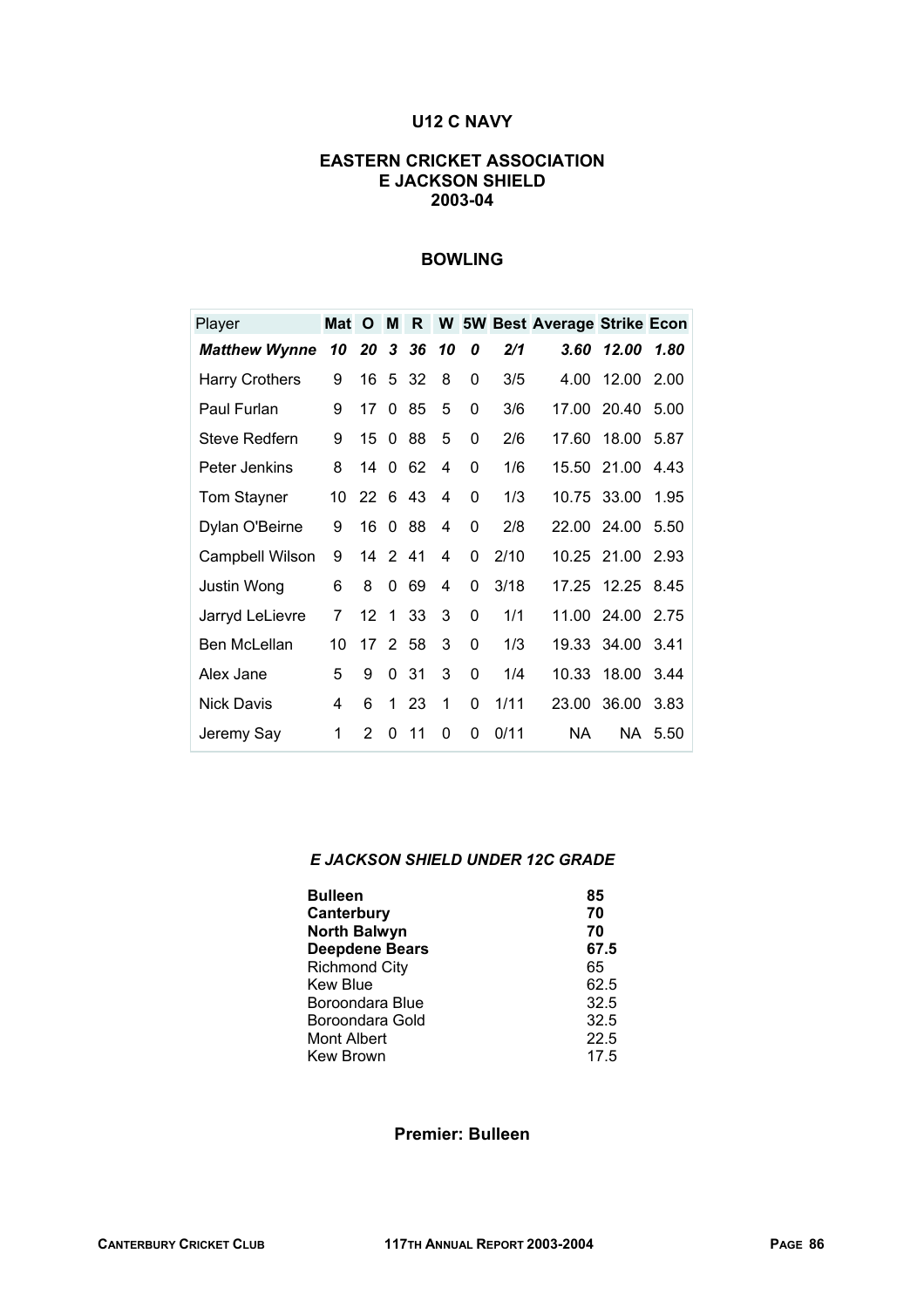# **U12 C GOLD**

#### **EASTERN CRICKET ASSOCIATION F JACKSON SHIELD 2003-04**

#### *F JACKSON SHIELD UNDER 12C GRADE*

| 87.5 |
|------|
| 82.5 |
| 80   |
| 60   |
| 52.5 |
| 51.5 |
| 45   |
| 45   |
| 40   |
| 40   |
| 35   |
|      |

# **Premier: Canterbury**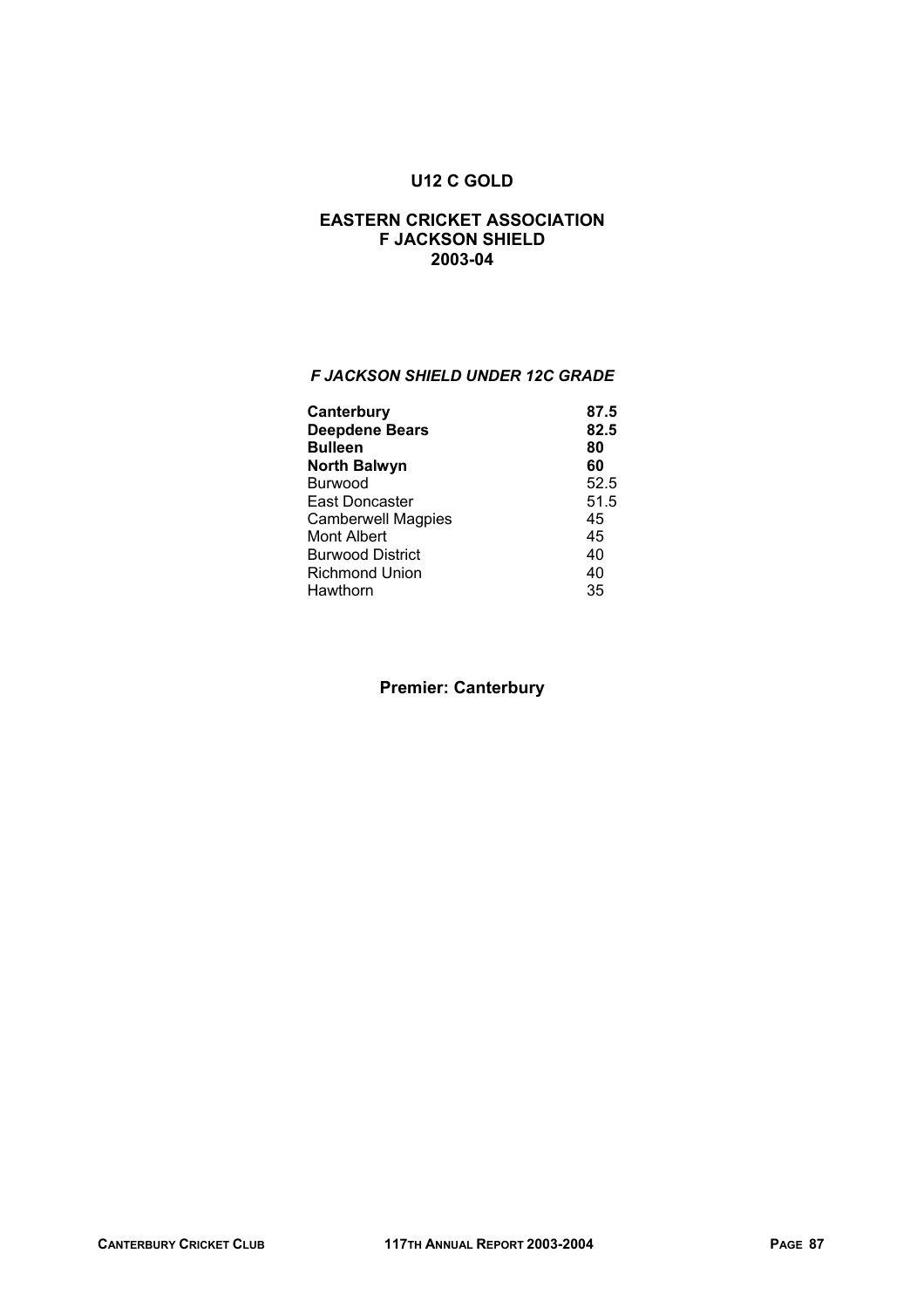## **U10 C NAVY**

#### **EASTERN CRICKET ASSOCIATION W MATTHEWS SHIELD 2003-04**

| <b>ROUND</b>   | <b>DATES</b> | <b>HOME TEAM</b>              | $\mathbf{v}$ | <b>AWAY TEAM</b>             |
|----------------|--------------|-------------------------------|--------------|------------------------------|
| 1              | 18 Oct 2003  | Canterbury                    | def          | <b>North Balwyn Combined</b> |
| $\overline{2}$ | 25 Oct 2003  | Canterbury<br>8/109           | def          | <b>Box Hill</b><br>71        |
| 3              | 1 Nov 2003   | Canterbury                    | def          | <b>Deepdene Bears</b>        |
| 4              | 8 Nov 2003   | Canterbury<br>7/147           | def          | <b>Kew CC</b><br>4/70        |
| 5              | 15 Nov 2003  | <b>Surrey Hills</b><br>3/55   | def by       | Canterbury<br>3/181          |
| 6              | 22 Nov 2003  | <b>Deepdene Bears</b>         | def by       | Canterbury                   |
| $\overline{7}$ | 29 Nov 2003  | Canterbury<br>4/138           | def          | <b>North Balwyn</b><br>8/76  |
| 8              | 6 Dec 2003   | Canterbury<br>4/169           | def          | <b>Bulleen</b><br>81         |
| 9              | 13 Dec 2003  | <b>Trinity Willison</b><br>60 | def by       | Canterbury<br>8/151          |
| 11             | 31 Jan 2004  | <b>Kew CC</b><br>84           | def by       | Canterbury<br>6/161          |
| 12             | 7 Feb 2004   | <b>Bulleen</b><br>9/85        | def by       | Canterbury<br>0/165          |
| 13             | 14 Feb 2004  | <b>Mont Albert</b><br>75      | def by       | Canterbury<br>6/144          |
| 14             | 21 Feb 2004  | Canterbury<br>3/213           | def          | <b>Mont Albert</b><br>101    |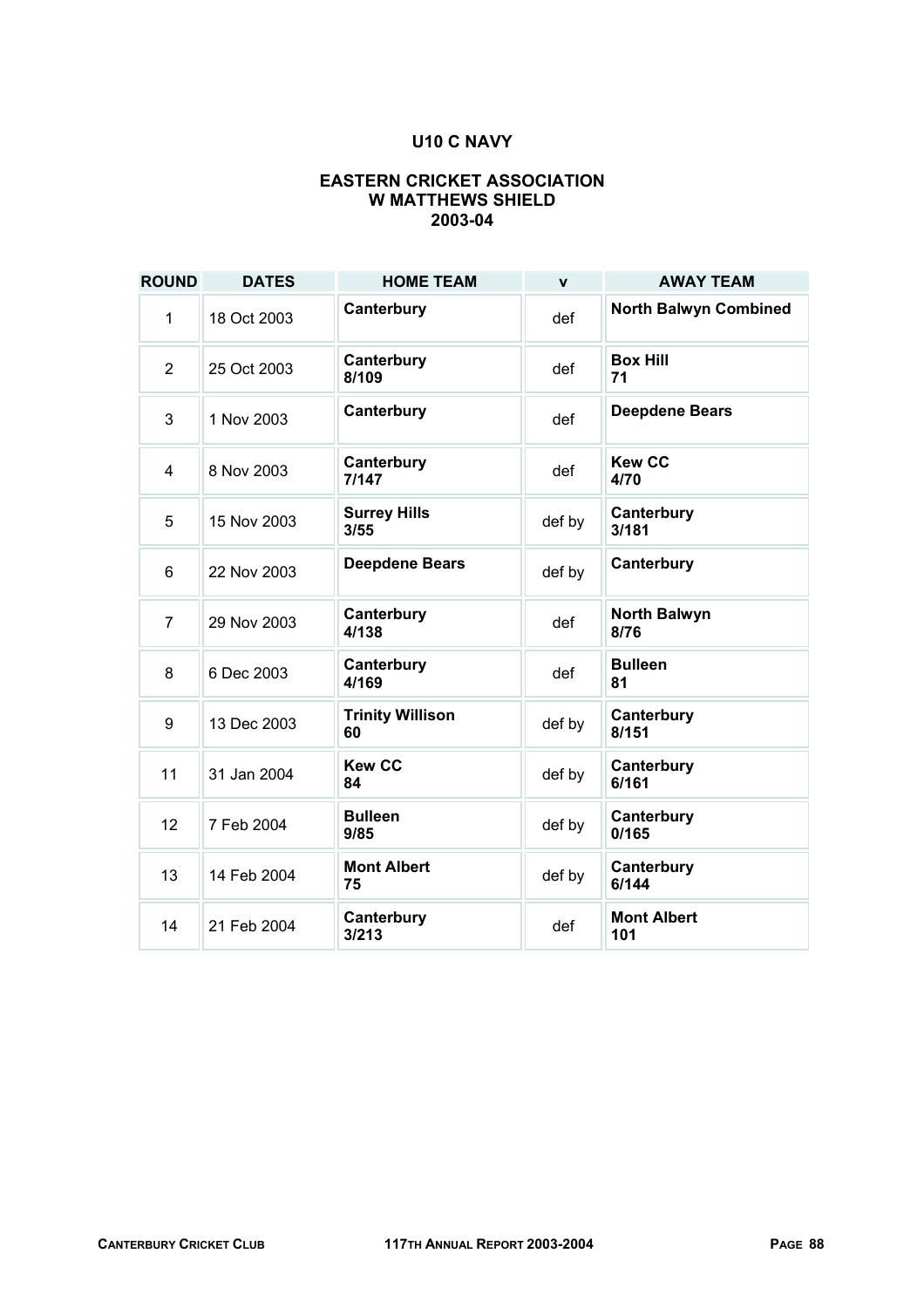# **U10 C NAVY**

#### **EASTERN CRICKET ASSOCIATION W MATTHEWS SHIELD 2003-04**

| <b>Player</b>            |    |    |                |   |   |   |    | Mat Inns NOs 100s 50s 0s HS Aggregate Average |       |
|--------------------------|----|----|----------------|---|---|---|----|-----------------------------------------------|-------|
| <b>Reuben J Williams</b> | 10 | 10 | 8              | 0 | 0 | 0 | 20 | 131                                           | 65.50 |
| Shaun MacDonald          | 10 | 10 | 7              | 0 | 0 | 0 | 16 | 100                                           | 33.33 |
| Fraser Coloe             | 9  | 9  | 5              | 0 | 0 | 0 | 17 | 113                                           | 28.25 |
| <b>Andrew Acutt</b>      | 10 | 9  | 5              | 0 | 0 | 0 | 20 | 112                                           | 28.00 |
| James Watkinson          | 10 | 9  | 5              | 0 | 0 | 1 | 17 | 100                                           | 25.00 |
| Levi King                | 10 | 9  | 4              | 0 | 0 | 2 | 18 | 98                                            | 19.60 |
| D'Arcy Grant             | 8  | 8  | 3              | 0 | 0 | 0 | 18 | 92                                            | 18.40 |
| Charlie Angley           | 9  | 9  | 3              | 0 | 0 | 0 | 16 | 109                                           | 18.17 |
| <b>Robert Vienet</b>     | 10 | 9  | 3              | 0 | 0 | 0 | 16 | 80                                            | 13.33 |
| Jack Barry               | 9  | 9  | 2              | 0 | 0 | 1 | 18 | 88                                            | 12.57 |
| <b>Tom Balzary</b>       | 8  | 8  | $\overline{2}$ | 0 | 0 | 0 | 15 | 67                                            | 11.17 |
| <b>Ben Williams</b>      | 10 | 9  | 2              | 0 | 0 | 1 | 15 | 78                                            | 11.14 |
| Louis Holmes             | 10 | 9  | 1              | 0 | 0 | 0 | 17 | 70                                            | 8.75  |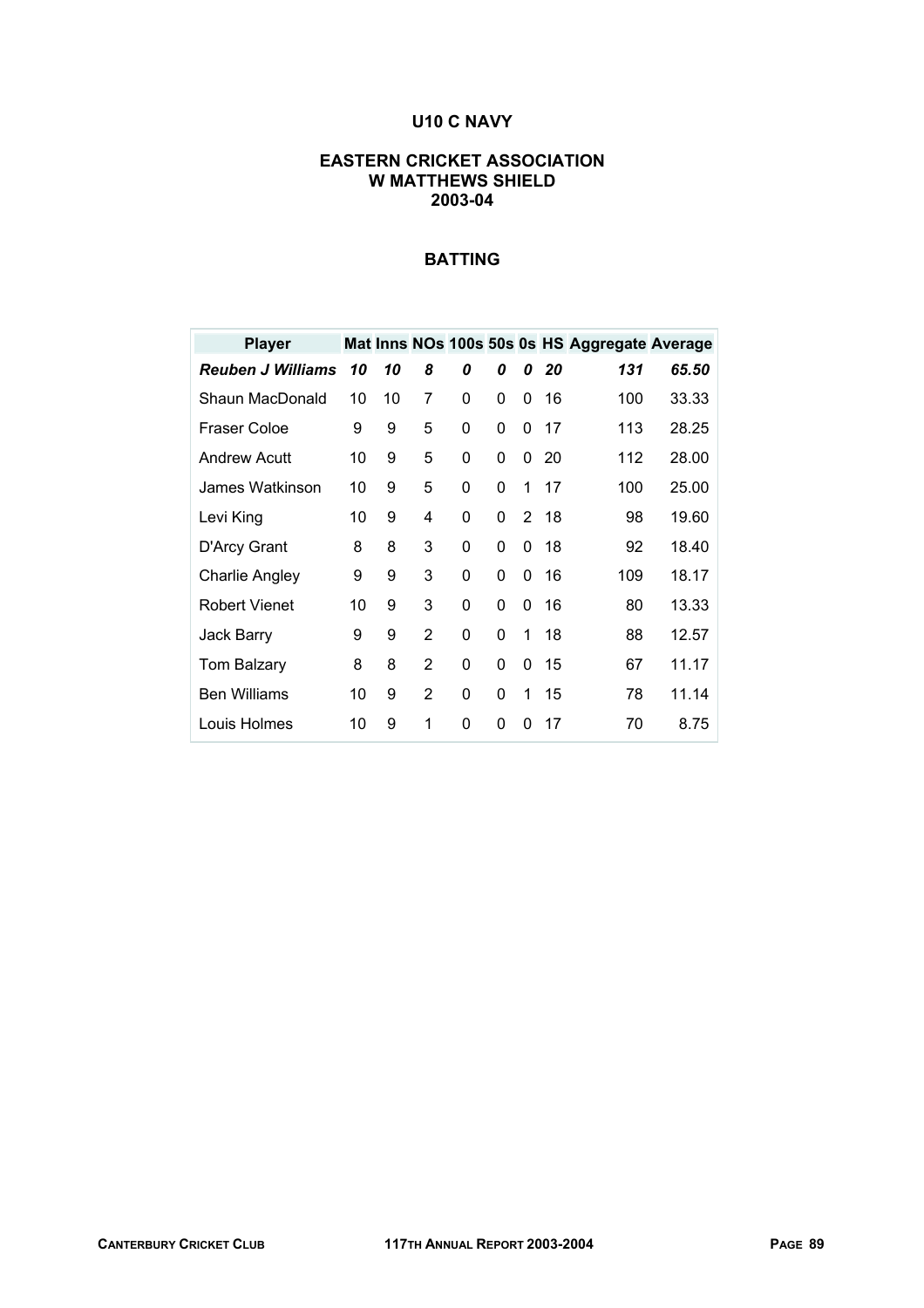# **U10 C NAVY**

#### **EASTERN CRICKET ASSOCIATION W MATTHEWS SHIELD 2003-04**

### **BOWLING**

| Player               | Mat O |            | М           | $\mathsf{R}$ |                |          |      | W 5W Best Average Strike Econ |                  |      |
|----------------------|-------|------------|-------------|--------------|----------------|----------|------|-------------------------------|------------------|------|
| <b>Ben Williams</b>  | 10    | 21         | 2           | 70           | 11             | $\Omega$ | 2/3  | 6.36                          | 11.45            | 3.33 |
| <b>Levi King</b>     | 10    | 23         |             | 6 38         | 10             | 0        | 2/8  | $3.80^{\circ}$                | 13.80            | 1.65 |
| Reuben J Williams    |       | 10 22 5 41 |             |              | 9              | 0        | 2/4  |                               | 4.56 14.67       | 1.86 |
| Shaun MacDonald      | 10    | 21         | 1           | 85           | 9              | 0        | 3/4  | 9.44                          | 14.00            | 4.05 |
| Fraser Coloe         | 9     | 17         | $\Omega$    | 47           | 7              | $\Omega$ | 2/6  | 6 71                          | 14.57            | 2.76 |
| <b>Tom Balzary</b>   | 8     |            |             | 16 3 42      | $\overline{7}$ | $\Omega$ | 2/2  |                               | 6.00 13.71       | 2.63 |
| Charlie Angley       | 9     | 19         | 4           | 48           | 6              | 0        | 2/3  | 8.00                          | 19.00            | 2.53 |
| <b>Andrew Acutt</b>  | 10    | 22 3 51    |             |              | 5              | $\Omega$ | 2/6  |                               | 10.20 26.40      | 2.32 |
| <b>Robert Vienet</b> | 10    | 19         |             | 1 73         | 5              | 0        | 2/6  |                               | 14.60 22.80      | 3.84 |
| James Watkinson      | 10    | 21         |             | 5 59         | 5              | $\Omega$ | 2/2  |                               | 11.80 25.20 2.81 |      |
| Jack Barry           | 9     | 19         | $2^{\circ}$ | 93           | 4              | $\Omega$ | 3/6  |                               | 23.25 28.50      | 4.89 |
| D'Arcy Grant         | 8     | 15         | 0           | 52           | 4              | $\Omega$ | 1/5  | 13.00                         | 22.50            | 3.47 |
| Louis Holmes         | 10    | 20         | 3           | 61           | 3              | $\Omega$ | 2/10 |                               | 20.33 40.00      | 3.05 |

#### *W MATTHEWS SHIELD UNDER 10 - NAVY*

| Canterbury              | 26 |
|-------------------------|----|
| <b>North Balwyn</b>     | 22 |
| <b>Mont Albert</b>      | 22 |
| <b>Box Hill</b>         | 21 |
| <b>Bulleen</b>          | 21 |
| Kew                     | 21 |
| <b>Trinity Willison</b> | 18 |
| <b>Surrey Hills</b>     | 16 |
| North Balwyn Combined   | 13 |

#### **Premier: Canterbury**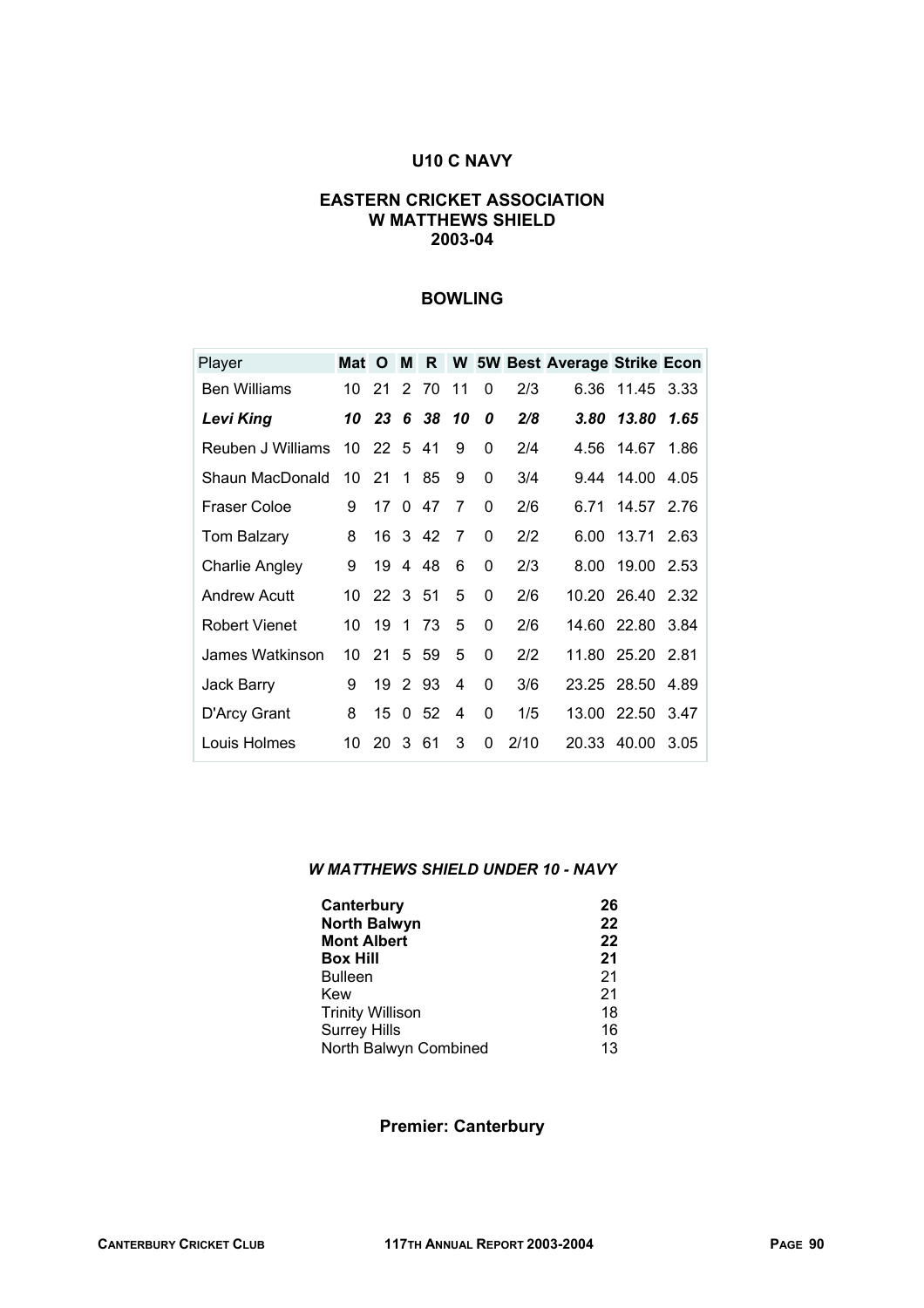# **U10 C GOLD**

### **EASTERN CRICKET ASSOCIATION B GILLESPIE SHIELD 2003-04**

| <b>ROUND</b>   | <b>DATES</b> | <b>HOME TEAM</b>                     | $\mathbf v$ | <b>AWAY TEAM</b>                     |
|----------------|--------------|--------------------------------------|-------------|--------------------------------------|
| 1              | 18 Oct 2003  | <b>Wycliff</b><br>4/81               | def by      | Canterbury<br>5/99                   |
| $\overline{2}$ | 25 Oct 2003  | <b>Mont Albert</b><br>4/29           | def by      | Canterbury<br>5/84                   |
| 3              | 1 Nov 2003   | <b>Bulleen</b><br>8/90               | def         | Canterbury<br>5/84                   |
| 4              | 8 Nov 2003   | <b>Burwood District Gold</b><br>7/47 | def by      | Canterbury<br>82                     |
| 5              | 15 Nov 2003  | Canterbury<br>6/149                  | def         | <b>Deepdene Bears</b><br>7/143       |
| 6              | 22 Nov 2003  | Canterbury<br>9/117                  | def         | <b>East Doncaster</b><br>96          |
| $\overline{7}$ | 29 Nov 2003  | Canterbury<br>9/175                  | def         | <b>Boroondara</b><br>132             |
| 8              | 6 Dec 2003   | Canterbury<br>6/132                  | def         | <b>Kew CC</b><br>8/100               |
| 9              | 13 Dec 2003  | <b>East Doncaster</b><br>5/107       | def by      | Canterbury<br>9/116                  |
| 10             | 20 Dec 2003  | Canterbury                           | v           |                                      |
| 11             | 31 Jan 2004  | Canterbury<br>7/75                   | def         | <b>Burwood District Gold</b><br>8/63 |
| 12             | 7 Feb 2004   | <b>Kew CC</b><br>8/106               | def by      | Canterbury<br>9/111                  |
| 13             | 14 Feb 2004  | <b>Boroondara</b><br>7/116           | def by      | Canterbury<br>5/174                  |
| 14             | 21 Feb 2004  | Canterbury<br>4/191                  | def         | <b>Hawthorn</b><br>56                |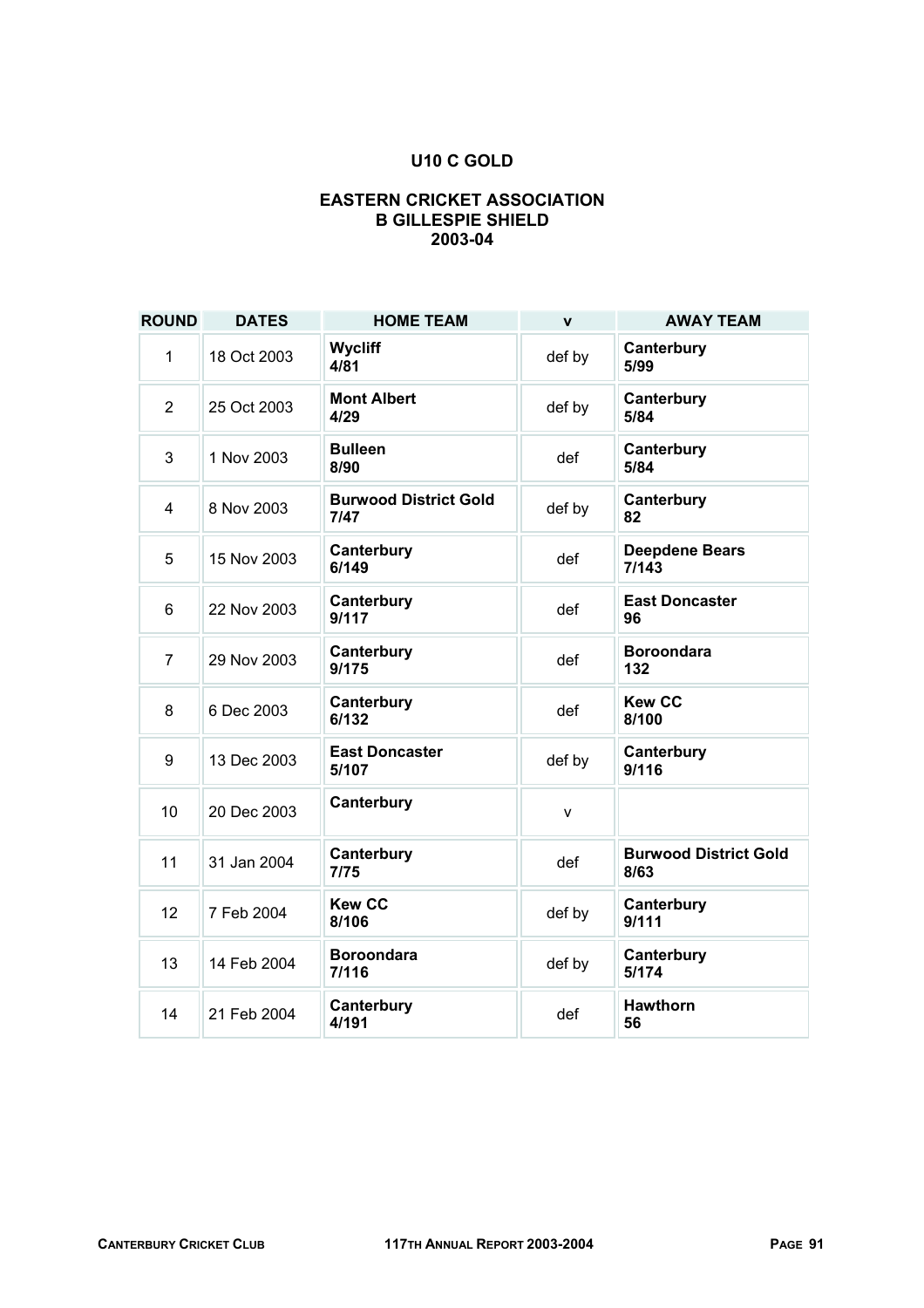# **U10 C GOLD**

#### **EASTERN CRICKET ASSOCIATION B GILLESPIE SHIELD 2003-04**

| <b>Player</b>           |    |    |                |   |   |   |       | Mat Inns NOs 100s 50s 0s HS Aggregate Average |       |
|-------------------------|----|----|----------------|---|---|---|-------|-----------------------------------------------|-------|
| <b>Alastair Grant</b>   | 10 | 10 | 8              | 0 | 0 | 0 | $20*$ | 129                                           | 64.50 |
| Steven Cunningham       | 12 | 12 | 10             | 0 | 0 | 0 | $16*$ | 107                                           | 53.50 |
| Jeremy Say              | 10 | 10 | 7              | 0 | 0 | 1 | $19*$ | 92                                            | 30.67 |
| Nick Chancellor         | 11 | 11 | 6              | 0 | 0 | 0 | $18*$ | 102                                           | 20.40 |
| Xavier Siebel           | 13 | 13 | 9              | 0 | 0 | 2 | $17*$ | 70                                            | 17.50 |
| <b>Tom Vanderslik</b>   | 12 | 12 | 5              | 0 | 0 | 1 | $16*$ | 94                                            | 13.43 |
| Kieran Michael          | 10 | 10 | 5              | 0 | 0 | 0 | $15*$ | 67                                            | 13.40 |
| Luke Prior              | 13 | 13 | 4              | 0 | 0 | 0 | $18*$ | 105                                           | 11.67 |
| <b>Charlie Wilson</b>   | 13 | 13 | 7              | 0 | 0 | 2 | 13    | 60                                            | 10.00 |
| <b>Tom Massey</b>       | 12 | 12 | 4              | 0 | 0 | 3 | $16*$ | 76                                            | 9.50  |
| <b>Nick Sestan</b>      | 11 | 11 | 3              | 0 | 0 | 0 | $15*$ | 74                                            | 9.25  |
| <b>Matthew Goessler</b> | 12 | 12 | $\overline{2}$ | 0 | 0 | 1 | 15    | 76                                            | 7.60  |
| Sam Jansen              | 11 | 11 | 3              | 0 | 0 | 3 | $13*$ | 55                                            | 6.88  |
| Jordan Meade            | 12 | 12 | 3              | 0 | 0 | 4 | 5     | 12                                            | 1.33  |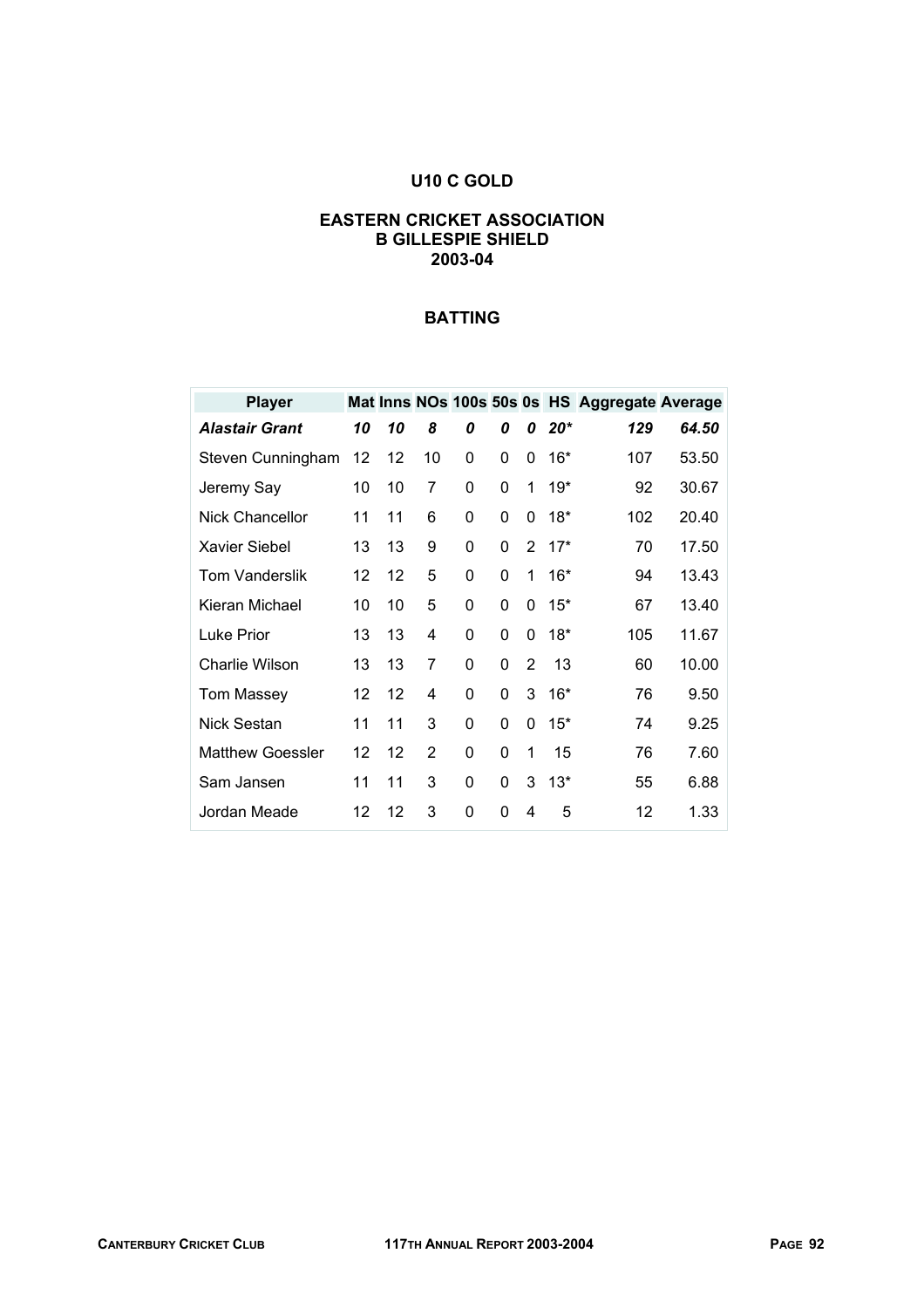#### **U10 C GOLD**

#### **EASTERN CRICKET ASSOCIATION B GILLESPIE SHIELD 2003-04**

# **BOWLING**

| Player                  | Mat             | O               | M             | R     |               |          |      | W 5W Best Average Strike Econ |             |       |
|-------------------------|-----------------|-----------------|---------------|-------|---------------|----------|------|-------------------------------|-------------|-------|
| <b>Matthew Goessler</b> | 12              | 25              | 4             | 79    | 11            | 0        | 2/6  | 7.18                          | 13.64       | 3.16  |
| Tom Massey              | 12.             | 22 <sub>3</sub> |               | 67    | 10            | 0        | 3/2  | 6.70                          | 13.20       | 3.05  |
| <b>Xavier Siebel</b>    | 13              | 25              | -3            | 77    | 8             | 0        | 3/15 | 9.63                          | 18.75       | 3.08  |
| Kieran Michael          | 10              | 21              | 4             | 47    | 8             | $\Omega$ | 4/10 | 5.88                          | 15.75 2.24  |       |
| Luke Prior              | 13              | 27              | $\mathcal{P}$ | 80    | 7             | 0        | 2/2  |                               | 11.43 23.14 | 2.96  |
| Steven Cunningham       | 12 28           |                 | -6            | 77    | 6             | 0        | 2/2  |                               | 12.83 28.00 | 2.75  |
| Sam Jansen              | 11              | 20              | 2             | 69    | 4             | 0        | 2/1  |                               | 17.25 30.00 | 3.45  |
| <b>Nick Chancellor</b>  | 11              | 19              | $\mathcal{P}$ | 99    | 4             | 0        | 1/7  |                               | 24.75 28.50 | -5.21 |
| Nick Sestan             | 11              | 22              | - 2           | 68    | 4             | 0        | 2/5  | 17.00                         | 33.00       | 3.09  |
| Jordan Meade            | 12              | 26              |               | 2 129 | 4             | 0        | 2/4  |                               | 32.25 39.00 | 4.96  |
| <b>Tom Vanderslik</b>   | 12 <sup>°</sup> | 25              | 2             | 81    | 3             | 0        | 1/2  | 27.00                         | 50.00       | 3.24  |
| Jeremy Say              | 10              | 22 <sub>3</sub> |               | 85    | 3             | 0        | 2/5  |                               | 28.33 44.00 | 3.86  |
| <b>Charlie Wilson</b>   | 13              | 24              | 2             | 82    | 2             | 0        | 1/3  | 41.00                         | 72.00       | 3.42  |
| Alastair Grant          | 10              | 19              | 4             | 43    | $\mathcal{P}$ | 0        | 1/4  | 21.50                         | 57.00       | 2.26  |

#### *B GILLESPIE SHIELD UNDER 10 - GOLD*

| Canterbury              | 25 |
|-------------------------|----|
| Kew                     | 22 |
| <b>Bulleen</b>          | 22 |
| <b>Boroondara</b>       | 21 |
| <b>Burwood District</b> | 20 |
| Deepdene Bears          | 18 |
| Wyclif                  | 18 |
| East Doncaster          | 16 |
| Mont Albert             | 14 |
| Hawthorn                | 13 |

#### **Premier: Canterbury**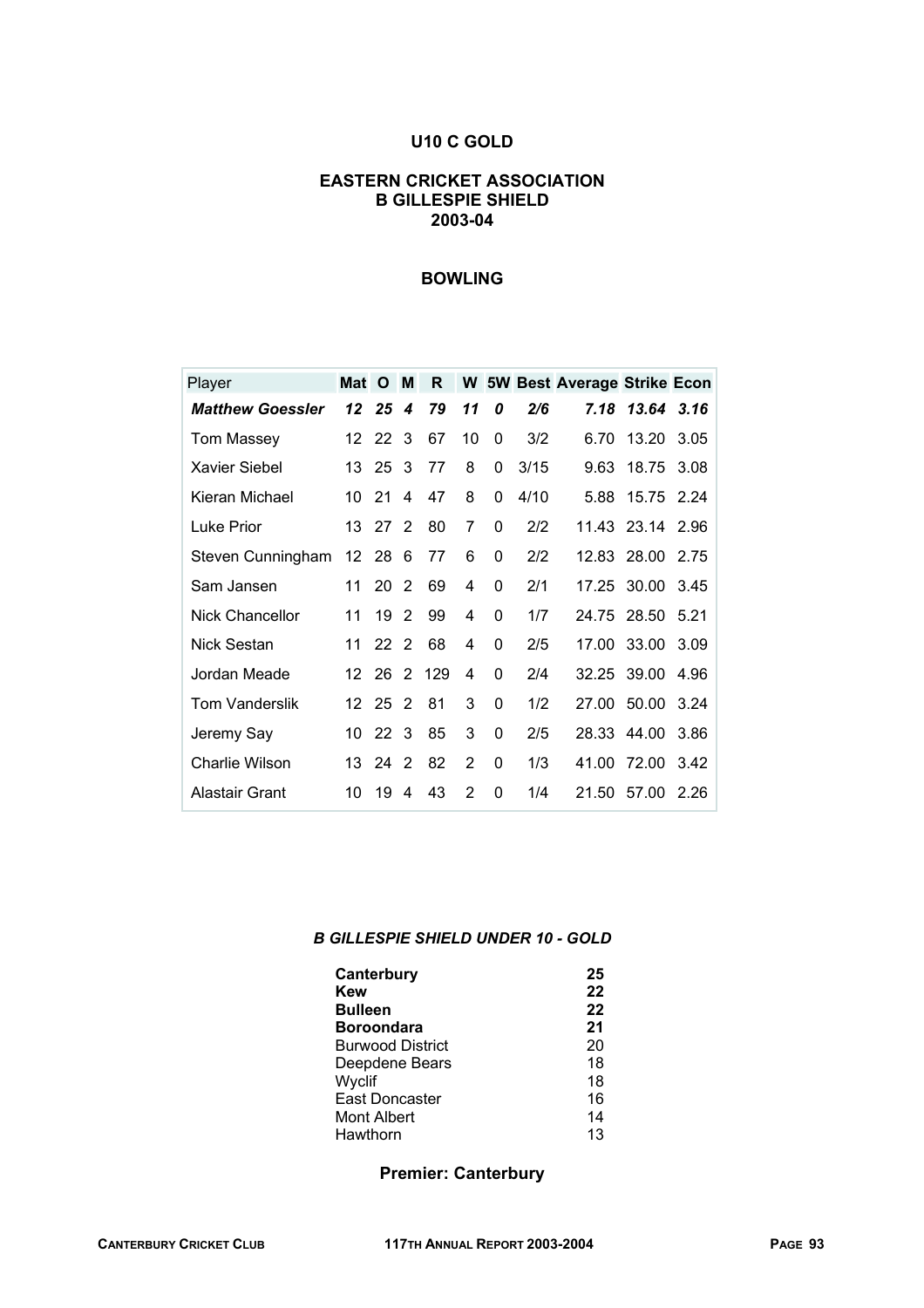# **CLUB RECORDS**

# **HIGHEST TEAM SCORES**

| <b>SCORE</b> | XI                | <b>OPPOSITION</b> | <b>SEASON</b> |
|--------------|-------------------|-------------------|---------------|
|              |                   |                   |               |
| 9/461        | $4^{\textsf{TH}}$ | <b>STC</b>        | 1976-77       |
| 412          | Ist               | <b>Box Hill</b>   | 1905-06       |
| 8/368        | 2 <sup>nd</sup>   | Deepdene          | 1978-79       |
| 366          | $11$ ST           | Kew               | 1913-14       |
| 6/356        | 3 <sup>rd</sup>   | South Yarra       | 2001-02       |
| 353          | 1 <sup>st</sup>   | <b>Bulleen</b>    | 2001-02       |
| 9/351        | 1 <sub>st</sub>   | West Hawthorn     | 2001-02       |
| 7/345        | 3 <sup>rd</sup>   | North Balwyn      | 1980-81       |
| 8/339        | U16               | North Balwyn      | 1966-67       |
| 9/339        | 2 <sup>nd</sup>   | Deepdene          | 1979-80       |

# **LOWEST TEAM SCORES**

| <b>SCORE</b> | XI              | <b>OPPOSITION</b>    | <b>SEASON</b> |
|--------------|-----------------|----------------------|---------------|
|              |                 |                      |               |
| 23           | $1^{ST}$        | Deepdene             | 1943-44       |
| 26           | $1^{ST}$        | <b>Box Hill</b>      | 1890-91       |
| 29           | U16             | Donvale              | 1984-85       |
| 34           | 1st             | Deepdene             | 2003-04       |
| 38           | 1 <sup>st</sup> | <b>Mont Albert</b>   | 1965-66       |
| 43           | 4 <sup>th</sup> | <b>Richmond City</b> | 1980-81       |
| 51           | 2 <sub>nd</sub> | Croydon              | 1968-69       |
| 53           | 3 <sup>RD</sup> | <b>Richmond City</b> | 1977-78       |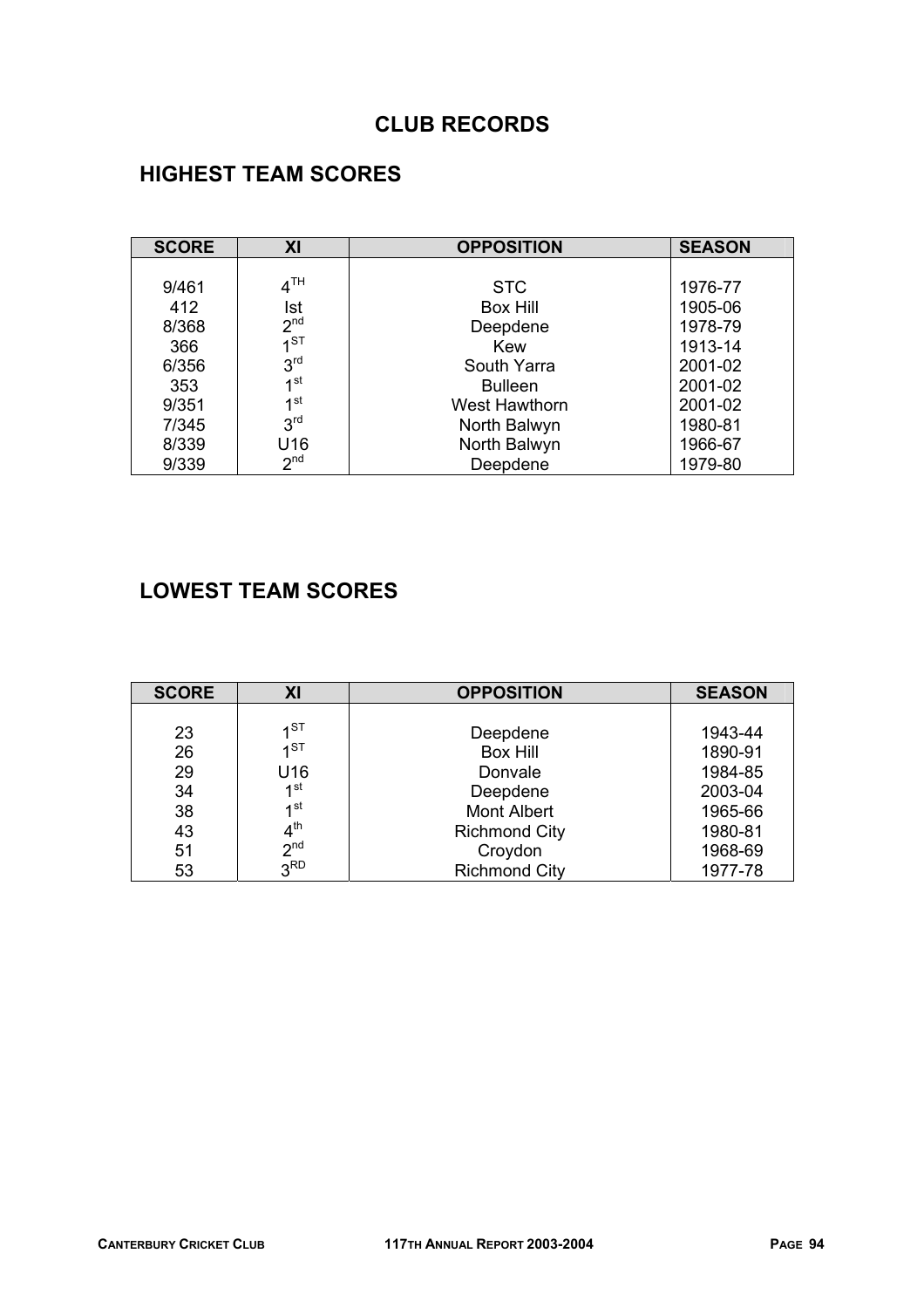# **HIGHEST INDIVIDUAL SCORES**

| <b>SCORE</b> | XI              | <b>PLAYER</b> | <b>SEASON</b> |
|--------------|-----------------|---------------|---------------|
|              |                 |               |               |
| 192          | 3 <sup>RD</sup> | Bertram, G    | 1981-82       |
| 190          | 4 <sup>th</sup> | Day, S        | 1976-77       |
| 168*         | 1 <sup>st</sup> | Mackie, S     | 1921-22       |
| $167*$       | 1 <sup>st</sup> | Goodear, G    | 1962-63       |
| $159*$       | 2 <sup>nd</sup> | McCarthy, E   | 1980-81       |
| $157*$       | 1 <sup>st</sup> | Silvers, K    | 1941-42       |
| 154          | 1 <sup>st</sup> | Goodear, G    | 1953-54       |
| $151*$       | 2 <sup>nd</sup> | McCarthy, E   | 1977-78       |
| 150          | 2 <sup>nd</sup> | Everard, D    | 1976-77       |
| 144          | 3 <sup>rd</sup> | Russell, P    | 1978-79       |
| $141*$       | 3 <sup>rd</sup> | Lister, G     | 1987-88       |
| 140          | 4 <sup>th</sup> | Day, P        | 1976-77       |
| 139*         | 2 <sup>nd</sup> | Bate, J       | 1976-77       |
| 136          | 1 <sup>st</sup> | Goodear, G    | 1976-77       |

# **BEST BOWLING IN AN INNINGS**

| <b>ANALYSIS</b> | <b>PLAYER</b> | XI              | <b>SEASON</b> |
|-----------------|---------------|-----------------|---------------|
|                 |               |                 |               |
| 9/25            | Marshall, B   | 3 <sup>rd</sup> | 1972-73       |
| 9/30            | Campbell, J   | 1 <sup>st</sup> | 1921-22       |
| 8/8             | Gion F        | 1 <sup>st</sup> | 1942-43       |
| $8/19*$         | Dundas, W     | 2 <sub>nd</sub> | 1971-72       |
| 8/35            | O'Brien, B    | 1 <sup>st</sup> | 1965-66       |
| 8/36            | Gore, A       | 3 <sup>rd</sup> | 2001-02       |
| 8/37            | Kildey, L     | U <sub>16</sub> | 1974/75       |
| 8/39            | Hillman, P    | 4 <sup>th</sup> | 1983-84       |
| 8/49            | Allen         | 1 <sup>st</sup> | 1905-06       |
| 8/52            | Swan, H       | 1 <sup>st</sup> | 1921-22       |
| 8/59            | McKean, D     | 4 <sup>th</sup> | 1977-78       |
| 8/79            | Maguire, L    | 1 <sup>st</sup> | 1947-48       |

 **\* Includes Hat Trick**